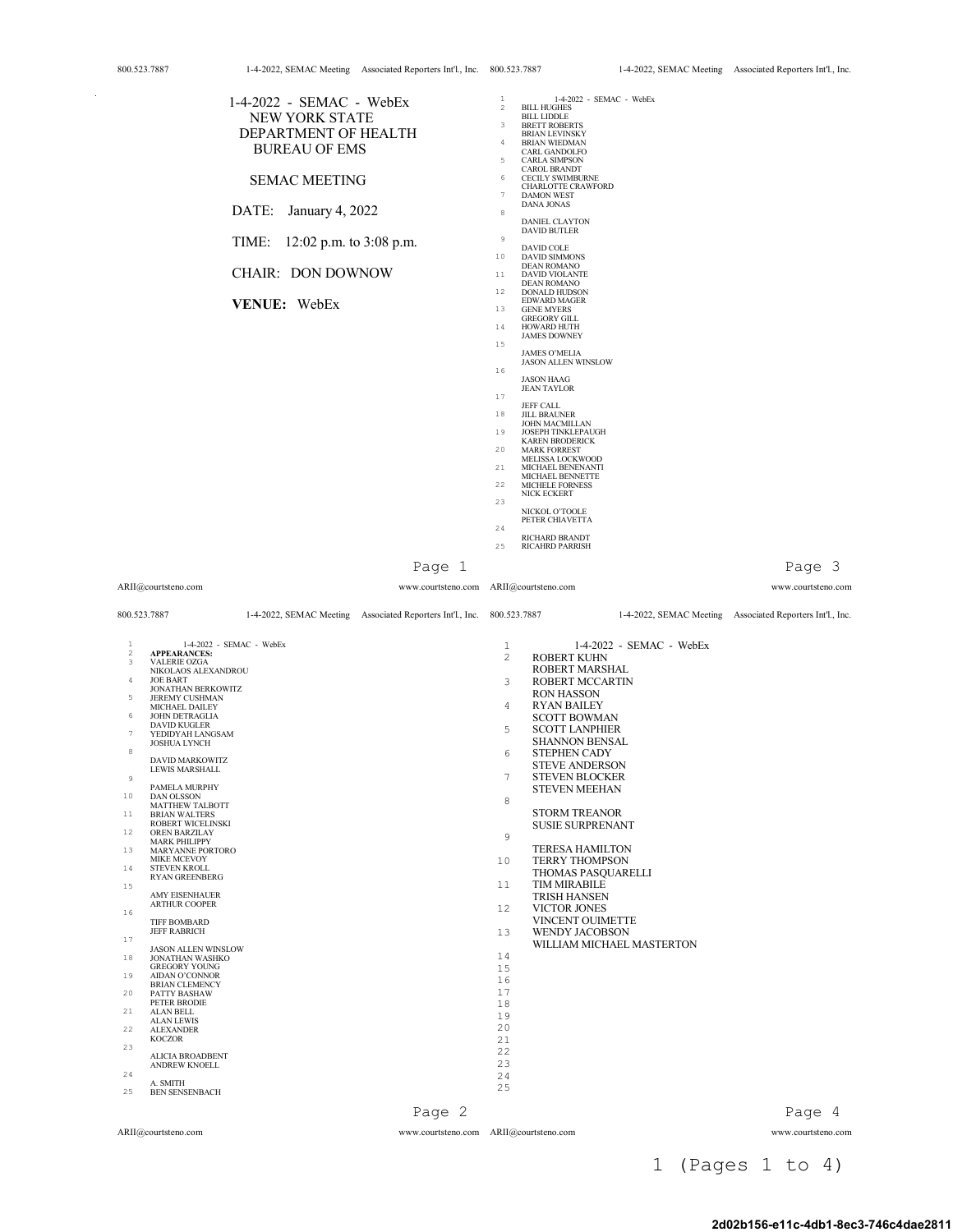| 800.523.7887   | 1-4-2022, SEMAC Meeting Associated Reporters Int'l., Inc. 800.523.7887 |                | 1-4-2022, SEMAC Meeting Associated Reporters Int'l., Inc. |
|----------------|------------------------------------------------------------------------|----------------|-----------------------------------------------------------|
| $\mathbf 1$    | $1-4-2022$ - SEMAC - WebEx                                             | 1              | $1-4-2022$ - SEMAC - WebEx                                |
| $\overline{c}$ | (The meeting commenced at 12:02 p.m.)                                  | $\overline{c}$ | MS. OZGA: Dr. Olsson.                                     |
| 3              | <b>CHAIR DOYNOW:</b> -- to SEMAC and a nice                            | 3              | MR. OLSSON: Olsson here.                                  |
| 4              | cold windy day out there. Just remember it is                          | 4              | MS. OZGA: Dr. Pickett. Dr. Talbott.                       |
| 5              | difficult to tell who is speaking. So if you are                       | 5              | MR. TALBOTT: Here.                                        |
| 6              | going to talk, please state your name for the                          | 6              | <b>MS. OZGA:</b> Just wanted to make note.                |
| 7              | transcriptionist. And also, when you're done let us                    | 7              | Welcome Dr. Talbott to SEMAC. He was just currently       |
| 8              | know that you're finished speaking. It will work                       | 8              | vetted, so we're happy for him to be able to join us      |
| 9              | quite well with med standards and hopefully it will                    | 9              | today.                                                    |
| 10             | work well with us.                                                     | 10             | MR. TALBOTT: Thank you, Val.                              |
| 11             | Hoping our next meeting will be in                                     | 11             | MS. OZGA: Dr. Walters.                                    |
| 12             | person. I was hoping this one was going to be but                      | 12             | <b>MR. WALTERS:</b> Walters here.                         |
| 13             | obviously that -- that did not happen. Also, Val, if                   | 13             | MS. OZGA: Dr. Wicelinski?                                 |
| 14             | you can move Lou to the panelists, he's not there, he                  | 14             | MR. WICELINSKI: Wicelinski here.                          |
| 15             | just send me a text about it. Okay. Let's move on.                     | 15             | MS. OZGA: Okay. Non-voting members.                       |
| 16             | Can we have a roll call please, Val?                                   | 16             | Oren Barzilay.                                            |
| 17             | MS. OZGA: Yes. Good afternoon,                                         | 17             | MR. BARZILAY: Barzilay here.                              |
| 18             | everyone. Okay. Dr. Alexandrou. Dr. Alexandrou?                        | 18             | MS. OZGA: Aiden O'Connor. Mark                            |
| 19             | MR. ALEXANDROU: Yes, I'm here. I'm                                     | 19             | Phillippy.                                                |
| 20             | sorry.                                                                 | 20             | <b>MR. PHILIPPY:</b> Mark Philippy present.               |
| 21             | MS. OZGA: Okay, that's fine. Dr.                                       | 21             | MS. OZGA: Maryanne Portoro.                               |

| 71<br>a, |
|----------|
|----------|

MR. BART: Bart here. I'm here.

MS. OZGA: Okay. Thank you.

MR. BART: Got it.

Page 7

**MS. PORTORO:** Maryanne Portoro

**MR. MCEVOY:** He is present, but he

MS. OZGA: Dr. Rabrich.

present.

| ARII@courtsteno.com | www.courtsteno.com ARII@courtsteno.com                                 |                | www.courtsteno.com                                        |
|---------------------|------------------------------------------------------------------------|----------------|-----------------------------------------------------------|
| 800.523.7887        | 1-4-2022, SEMAC Meeting Associated Reporters Int'l., Inc. 800.523.7887 |                | 1-4-2022, SEMAC Meeting Associated Reporters Int'l., Inc. |
| 1                   | $1-4-2022$ - SEMAC - WebEx                                             | $\mathbf{1}$   | $1-4-2022$ - SEMAC - WebEx                                |
| $\overline{c}$      | MS. OZGA: Dr. Berkowitz?                                               | $\overline{c}$ | needs to be moved into the panelist.                      |
| 3                   | MR. BERKOWITZ: Berkowitz present.                                      | 3              | MS. OZGA: Okay. I'll take care of                         |
| 4                   | MS. OZGA: Dr. Cherisse Berry                                           | 4              | that. Mike McEvoy?                                        |
| 5                   | (phonetic spelling). I believe she said she was not                    | 5              | MR. MCEVOY: I am here as well,                            |
| 6                   | going to be able to attend today. Dr. Bombard                          | 6              | McEvoy.                                                   |
| 7                   | Tiffany (phonetic spelling). Dr. Cooper. Dr.                           | 7              | MS. OZGA: Steven Kroll?                                   |
| 8                   | Cushman.                                                               | 8              | MR. KROLL: Steven Kroll is present.                       |
| 9                   | <b>MR. CUSHMAN:</b> Cushman here.                                      | 9              | MS. OZGA: And Jonathan Washko. Is                         |
| 10                  | MS. OZGA: Dr. Dailey?                                                  | 10             | Jonathan on? Okay. Let me see how many we got.            |
| 11                  | MR. DAILEY: Dailey here.                                               | 11             | One, two, three -- we have met quorum and Dr. Doynow,     |
| 12                  | MS. OZGA: Dr. Detraglia?                                               | 12             | you can continue.                                         |
| 13                  | MR. DETRAGLIA: Detraglia here.                                         | 13             | CHAIR DOYNOW: Okay. Thank you, Val.                       |
| 14                  | MS. OZGA: Dr. Doynow?                                                  | 14             | Welcome Dr. Talbott. Thank you for joining us.            |
| 15                  | <b>CHAIR DOYNOW: Here.</b>                                             | 1.5            | <b>MR. TALBOTT:</b> You're welcome.                       |
| 16                  | MS. OZGA: Dr. Gomez. Dr. Kugler.                                       | 16             | <b>CHAIR DOYNOW:</b> Can we have approval of              |
| 17                  | MR. KUGLER: Dr. Kugler is here.                                        | 17             | the October minutes. Anybody want to make a motion        |
| 18                  | MS. OZGA: Dr. Lynch.                                                   | 18             | to that?                                                  |
| 19                  | MR. LYNCH: Lynch is here.                                              | 19             | MR. ALEXANDROU: I make a motion to                        |
| 20                  | MS. OZGA: Dr. Markowitz.                                               | 20             | proof.                                                    |
| 2.1                 | <b>MR. MARKOWITZ:</b> Markowitz is here.                               | 2.1            | MR. MCEVOY: McEvoy second.                                |
| 2.2                 | MS. OZGA: Dr. Maynard. Dr. Marshall.                                   | 22             | CHAIR DOYNOW: So -- okay. Dr.                             |
| 23                  | MR. MARSHALL: Dr. Marshall here.                                       | 23             | Alexandrou and Dr. McEvoy. Is there anyone who            |
| 24                  | MS. OZGA: Dr. Murphy.                                                  | 24             | objects or abstains. I mean, we don't want to go          |
| 25                  | MS. MURPHY: Dr. Murphy here.                                           | 25             | through the whole list. Hearing nothing, then it's        |

ARII@courtsteno.com

Bart?

Page 6

ARII@courtsteno.com www.courtsteno.com

Page 8

2 (Pages 5 to 8)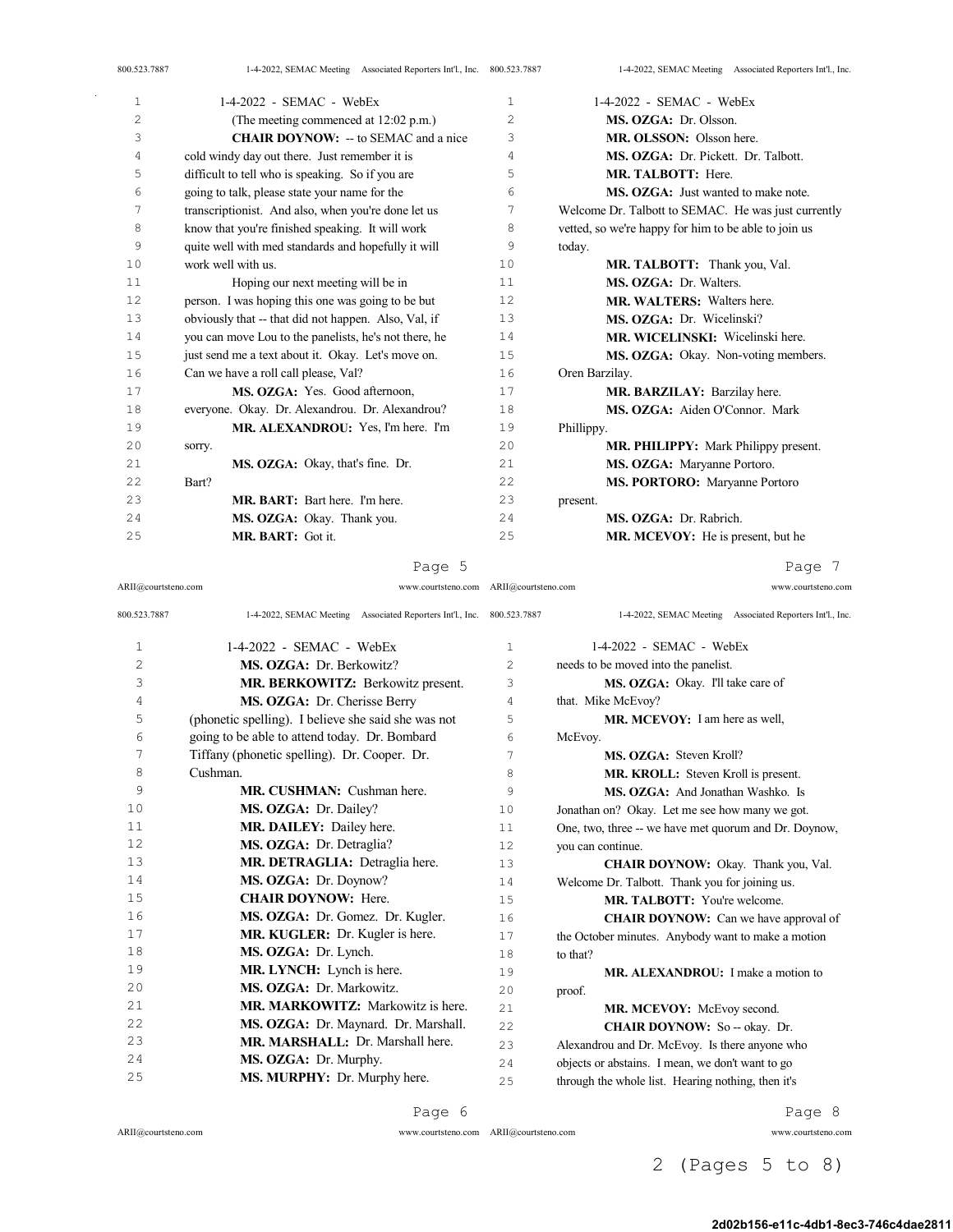| $\mathbf{1}$          | 1-4-2022 - SEMAC - WebEx                              | $\mathbf 1$    | $1-4-2022$ - SEMAC - WebEx                            |
|-----------------------|-------------------------------------------------------|----------------|-------------------------------------------------------|
| $\mathbf{2}^{\prime}$ | unanimously approved. Okay. Moving on. Ryan, would    | $\overline{c}$ | of E.M.S. is under the direction of Deputy Director   |
| 3                     | you like to give the bureau report. Ryan, are you     | 3              | I believe last count we had done just under about     |
| 4                     | there?                                                | 4              | three hundred care coordination or patient placements |
| 5                     | MR. GREENBERG: How about now?                         | 5              | moving around the state.                              |
| 6                     | <b>CHAIR DOYNOW: Okay.</b>                            | 6              | So hospitals who need to find                         |
| 7                     | MR. GREENBERG: Double mute.                           | 7              | placement for patients there, because they're         |
| 8                     | <b>CHAIR DOYNOW:</b> Not a problem.                   | 8              | boarding in the E.R., or other problems that are      |
| 9                     | MR. GREENBERG: Sorry everybody.                       | 9              | happening, that would happen through that             |
| 10                    | Thanks for joining. And thanks for being              | 10             | communication or through surge operation center. So a |
| 11                    | accommodating of the last-minute time changes on      | 11             | lot going on from -- from those components.           |
| 12                    | everything that's going on. Going to try and keep it  | 12             | Some quick updates, in the operation                  |
| 13                    | to a brief for Bureau Report on what's going on,      | 13             | side of things, again, the bulk of our staff are      |
| 14                    | obviously, a lot going on and the Department of       | 14             | currently deployed. And so that is what's happening   |
| 15                    | Health right now as we continue down the next wave of | 15             | on the operation side. We do continue, obviously on   |
| 16                    | this pandemic.                                        | 16             | the investigation side and the other components of    |
| 17                    | And from an operational point of view,                | 17             | that. In addition, on the E.M.S. for children side,   |
| 18                    | we are still deployed around the state. So most of    | 18             | the survey starts, so E.M.S. for children survey      |
| 19                    | our staff is deployed in some sort of COVID activity  | 19             | starts -- begins on January 5th, and only takes about |
| 20                    | related to things. The most recent right now is the   | 20             | five to ten minutes to complete.                      |
| 21                    | -- we have two deployments going on, actually three.  | 21             | If you can encourage your agencies to                 |
| 22                    | So we have one that supports the vaccine sites,       | 22             | please complete it, again, it opens on January 5th,   |
| 23                    | there's about fifteen vaccine sites out there.        | 23             | and I believe -- I believe there'll be a brief        |
| 24                    | And then we have a state mobilization                 | 24             | presentation by Amy on that one, like literally       |
| 25                    | and a federal mobilization to support load balancing, | 25             | And then our E.M.S. for children's meeting -- council |

#### Page 9

ARII@courtsteno.com www.courtsteno.com ARII@courtsteno.com www.courtsteno.com

Page 11

| 800.523.7887   | 1-4-2022, SEMAC Meeting Associated Reporters Int'l., Inc. 800.523.7887 |                | 1-4-2022, SEMAC Meeting Associated Reporters Int'l., Inc. |
|----------------|------------------------------------------------------------------------|----------------|-----------------------------------------------------------|
| $\mathbf{1}$   | $1-4-2022$ - SEMAC - WebEx                                             | $\mathbf{1}$   | 1-4-2022 - SEMAC - WebEx                                  |
| $\overline{c}$ | backup number one, and patient movement for hospital                   | $\overline{c}$ | meeting is next week on Tuesday, January 11th.            |
| 3              | capacity that are going on. So we have forty-two                       | 3              | That'll be held at one o'clock and it's virtually for     |
| 4              | ambulances in the state right now predominantly                        | 4              | anybody who would like to attend.                         |
| 5              | serving the Albany, Syracuse, and western part of the                  | 5              | And the data and -- data and                              |
| 6              | seat and they are spread out.                                          | 6              | informatics side, thanks to the hundreds of agencies      |
| 7              | We've also moved some resources up                                     | 7              | who have enrolled in the C.M.E. program and started       |
| 8              | into the Potsdam area to serve the North Country.                      | 8              | to document electronically. I have a picture from         |
| 9              | And the other resources are moved on the day to day                    | 9              | when I first started as the director of where we          |
| 10             | most -- the biggest move to that we have is that we                    | 10             | were, and it was basically like, half the state was       |
| 11             | are now moving several units down into Hudson Valley                   | 11             | electronic, half the state wasn't.                        |
| 12             | area to support that side. And we have ten units                       | 12.            | We've really managed to turn the                          |
| 13             | that are in New York City.                                             | 13             | entire state or predominantly the entire state            |
| 14             | So spread out across the state, those                                  | 14             | electronic and for the areas that aren't they're          |
| 15             | resources are -- go out through the search operation                   | 1.5            | still charting on paper, the paper portal has given       |
| 16             | center. And their dispatch do that and/or                              | 16             | us more real live time data than we've ever had           |
| 17             | communications with the local county emergency E.M.S.                  | 17             | before where normally it would take upwards of a year     |
| 18             | coordinators or emergency management when there's                      | 18             | to get into a system.                                     |
| 19             | other priorities or other needs that are there.                        | 19             | So that's been really exciting on that                    |
| 2.0            | So if any of your areas do need                                        | 20             | part. And just a reminder, you know, on this              |
| 2.1            | assistance, you're seeing backup in your E.R.s and                     | 2.1            | program, those agencies who want in the C.M.E.            |
| 22             | you think that additional resources to help move                       | 2.2.           | program who are still on paper, please reach out to       |
| 23             | patients would help, please by all means, feel free                    | 2.3            | Deputy Chief Brody, if you're into -- you can             |
| 2.4            | to reach out. The other thing is the surge                             | 24             | understand kind of how to get to electronic to in         |
| 25             | operations center, which also falls under the Bureau                   | 25             | order to stay in the system. We do offer a free           |

Page 10

ARII@courtsteno.com www.courtsteno.com

Page 12

ARII@courtsteno.com www.courtsteno.com

3 (Pages 9 to 12)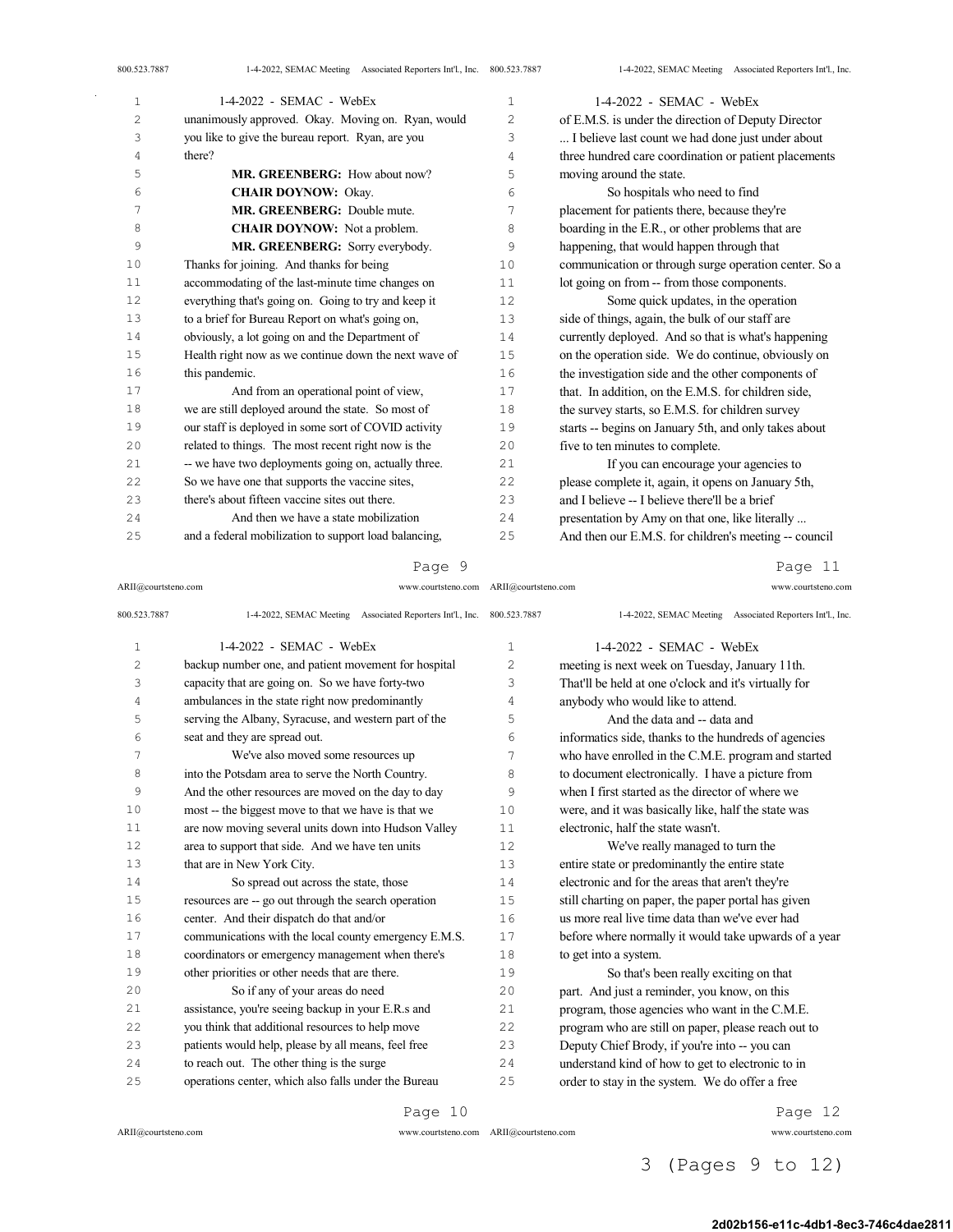| 1  | 1-4-2022 - SEMAC - WebEx                             | 1  | 1-4-2022 - SEMAC - WebEx                              |
|----|------------------------------------------------------|----|-------------------------------------------------------|
| 2  | platform at the state.                               | 2  | environments. We were calling in the med standards    |
| 3  | We're learning more and more about the               | 3  | meeting the non-traditional environments, and maybe   |
| 4  | platform every day and -- and working to improve it. | 4  | that's not the best term, we're going to find a       |
| 5  | Vital signs, so really excited that we're able to    | 5  | better term for that.                                 |
| 6  | have vital signs, very successful. We had about five | 6  | But we have through executive orders,                 |
| 7  | hundred and thirty people in person. We normally     | 7  | they've been working in non-traditional environments, |
| 8  | have about twelve hundred.                           | 8  | they have been working in different places. And it's  |
| 9  | But our goal for this year was to stay               | 9  | been very, you know, interesting to see the different |
| 10 | about at that fifty percent mark. And  we can do     | 10 | hospitals and you see Albany med posting and          |
| 11 | spacing and everything else. And then we -- for the  | 11 | different hospitals around that have taken advantage  |
| 12 | first time this year, we had a virtual component.    | 12 | of -- of this opportunity that normally isn't there.  |
| 13 | And we had about three -- just under three hundred   | 13 | And so, you know, within the                          |
| 14 | people on the virtual component, so really happy,    | 14 | Department of Health and the Bureau of E.M.S., we've  |
| 15 | really successful on that one. Excited with it and   | 15 | been also working on a scope of practice documents    |
| 16 | Saratoga turned out to be a great place to have it.  | 16 | with  everybody from med standards, I'm giving        |
| 17 | Next year, we'll be hybrid as well.                  | 17 | some input on that one, to be able to help people in  |
| 18 | Will be October 26, to the 30th and it'll be in      | 18 | these different when they work in different           |
| 19 | Albany. So for those of you who can join will be in  | 19 | environments, or they're working in a, you know,      |
| 20 | Albany next year. For those of you who are           | 20 | hospital home program or fill in the blank, whatever  |
| 21 | downstate, just reminder, Albany is only two hours   | 21 | these other programs might be.                        |
| 22 | and fifteen minutes away from the city as when I     | 22 | And so we're really excited to see                    |
| 23 | asked most of my friends are like, well, it's like   | 23 | what E.M.S. providers are doing and the different     |
| 24 | four or five hours up, isn't it? So it's not.        | 24 | ways that they're going to be paramedicine possible   |
| 25 | Corporate presenters is now open. So                 | 25 | at home, working in E.R. And we understand it's a     |

Page 13

ARII@courtsteno.com www.courtsteno.com ARII@courtsteno.com www.courtsteno.com

Page 15

| 800.523.7887   | 1-4-2022, SEMAC Meeting Associated Reporters Int'l., Inc. | 800.523.7887   | 1-4-2022, SEMAC Meeting Associated Reporters Int'l., Inc. |
|----------------|-----------------------------------------------------------|----------------|-----------------------------------------------------------|
| $\mathbf{1}$   | $1-4-2022$ - SEMAC - WebEx                                | $\mathbf{1}$   | $1-4-2022$ - SEMAC - WebEx                                |
| $\overline{c}$ | please submit your presentations for your corporate       | $\overline{c}$ | controversial topic. It's a controversial topic,          |
| 3              | presenters, if you -- any of you would love to have       | 3              | because the counselor say we don't have enough            |
| 4              | more physicians presenting, we have some great            | 4              | providers in the state to work in a facility or to        |
| 5              | physician speakers in the last one. And I would love      | 5              | work in a E.M.S. agency.                                  |
| 6              | to see more of that. And then stay tuned for more         | 6              | How do we take more providers and put                     |
| 7              | stuff coming out from the E.M.S. Council Awards for       | 7              | them into -- into these non-traditional environments.     |
| 8              | the awards next year.                                     | 8              | And so when we look at that, when we look at the non-     |
| 9              | This year's Memorial, the E.M.S.                          | 9              | traditional environments, we also have to think about     |
| 10             | Memorial will be on May 17th, 2022. And there are         | 10             | the entire E.M.S. population or E.M.S. pool and           |
| 11             | nine  that will be going on to the memorial this          | 11             | certified providers. One of the things we're doing        |
| 12             | year, so May 17th, 2022. And we'll be talking a           | 12             | is trying to certify more providers.                      |
| 13             | little bit about the expansion of that wall as well.      | 13             | So in January in the next week or so                      |
| 14             | I think a little -- either a little                       | 14             | you'll hear about a pilot program that we're doing        |
| 15             | later in this meeting, if not at the SEMSCO meeting       | 15             | where we're going to try and train an extra three         |
| 16             | as we are out of space on our current wall. And we        | 16             | hundred providers and an academy style class              |
| 17             | have a couple of things that are on there that we'll      | 17             | throughout the state, so we're going to run probably      |
| 18             | be discussing with the SEMSCO and I believe later in      | 18             | close to between twenty and twenty-four programs.         |
| 19             | this meeting as well, we'll talk about that one based     | 19             | And actually half of those programs                       |
| 2.0            | on time.                                                  | 2.0            | will be for anybody who wants to any citizen who          |
| 2.1            | Last but not least. I wanted to share                     | 2.1            | wants to become an E.M.T., and do it completely for       |
| 22             | with everybody here a little bit of statistics and        | 22             | free. And the other half of the program is to train       |
| 23             | some numbers. You know, as we look at this pandemic,      | 23             | between three and four hundred National Guard members     |
| 2.4            | and we look at a number of things going on, we've         | 2.4            | to become E.M.T.s. So we're excited because those         |
| 25             | seen E.M.S. providers working in -- in different          | 25             | National Guard members, again, you know, one weekend,     |

 $ARII@{\mbox{conrtsteno.com}}$ 

ARII@courtsteno.com www.courtsteno.com

Page 14

Page 16

4 (Pages 13 to 16)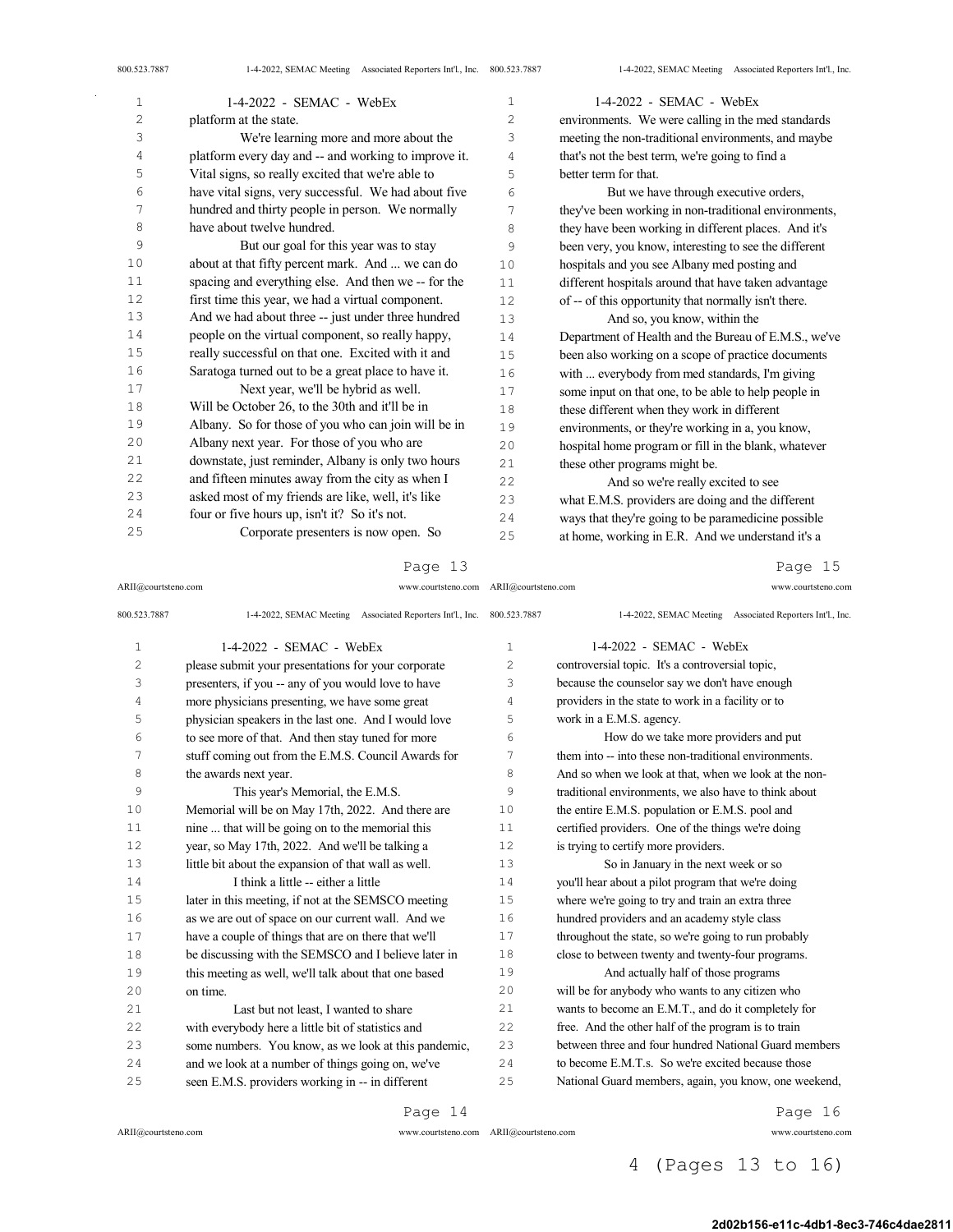| $\mathbf{1}$   | 1-4-2022 - SEMAC - WebEx                              | $\mathbf 1$    | 1-4-2022 - SEMAC - WebEx                              |
|----------------|-------------------------------------------------------|----------------|-------------------------------------------------------|
| $\overline{c}$ | a month, two weeks a year also be able to take this   | $\overline{c}$ | know, working on a first response agency, not         |
| 3              | and use it both as a guard, but also outside of guard | 3              | everybody is accounted for.                           |
| 4              | and add more providers into the field.                | 4              | So again, take out those C.F.R.s out                  |
| 5              | So thank you to all the co-sponsors                   | 5              | of the sixty-seven thousand and take out C.F.R.s      |
| 6              | who were, you know, helping us with this one, it's a  | 6              | we're down to about sixty thousand. And thirty        |
| 7              | big lift. We're going to do all the training and      | 7              | thousand of those were on a P.C.R. So that means      |
| 8              | six-week gap. And the six weeks will be from the      | 8              | that, you know, pretty much about half of our E.M.S.  |
| 9              | last week of January, for the most part, to the       | 9              | -- certified E.M.S. providers aren't providing care   |
| 10             | second week in March. And again, the goal is to       | 10             | in the E.M.S. agency or on a P.C.R.                   |
| 11             | train about six hundred providers, half of which will | 11             | And so the question is, where are                     |
| 12             | be civilians, half of which are National Guard        | 12             | they? And we don't have that answer right now. But    |
| 13             | members.                                              | 13             | I -- you know, bring that here to this committee,     |
| 14             | The National Guard members will                       | 14             | I'll bring that to the SEMSCO as well to start asking |
| 15             | actually also be used to help out in hospitals and    | 15             | that question.                                        |
| 16             | nursing homes and different component like that. The  | 16             | And then also to start asking the                     |
| 17             | civilians predominantly for -- for E.M.S. hopefully   | 17             | question of the controversial question of working in  |
| 18             | people who want to take on the E.M.S. as a career.    | 18             | what we're calling at least today non-traditional     |
| 19             | But some of the data that I also want                 | 19             | environments, is it -- is it a good thing? Can we     |
| 20             | to share with you is where we are today in number of  | 20             | take that other fifty percent, those thirty thousand  |
| 21             | providers that we have, and number of providers who   | 21             | providers who aren't working on ambulance for         |
| 22             | are practicing. And the way that we looked at this    | 22             | whatever reason, it might be.                         |
| 23             | was how many providers actually show up on a P.C.R.   | 23             | And are they, you know, something more                |
| 24             | and so we went in and Texas did a report on this.     | 24             | in the healthcare environment that can help us in our |
| 25             | We saw the report and said, wow,                      | 25             | ecosystem, that can help us you know, in maybe E.M.S. |

### Page 17

ARII@courtsteno.com www.courtsteno.com ARII@courtsteno.com www.courtsteno.com

Page 19

| 800.523.7887   | 1-4-2022, SEMAC Meeting Associated Reporters Int'l., Inc. 800.523.7887 |    | 1-4-2022, SEMAC Meeting Associated Reporters Int'l., Inc. |
|----------------|------------------------------------------------------------------------|----|-----------------------------------------------------------|
| $\mathbf{1}$   | 1-4-2022 - SEMAC - WebEx                                               | 1  | 1-4-2022 - SEMAC - WebEx                                  |
| $\overline{c}$ | that's really interesting. Let's -- let's do it we                     | 2  | offload times or other, you know, physicians that         |
| 3              | can find out when something similar. And so we went                    | 3  | maybe is not an ambulance, but still benefits the         |
| 4              | into report and we looked at how many certified                        | 4  | system that can help us with community paramedicine       |
| 5              | providers we have, or how many providers show up on                    | 5  | or something else.                                        |
| 6              | at least one P.C.R. in the given years.                                | 6  | So I just wanted to, you know, kind of                    |
| 7              | So we don't know how much they                                         | 7  | leave with that thought and let people think about        |
| 8              | provided -- how much care they provided, but they                      | 8  | that, you know, a little bit. And like I said,            |
| 9              | provided care on a P.C.R. And so when we looked at                     | 9  | please, you know, stay tuned for the classes that are     |
| 10             | 2018 -- sorry, when we looked at 2019, we were at                      | 10 | coming up around the state. Please encourage, you         |
| 11             | about eighty thousand providers who are certified.                     | 11 | know, people in your agency who have the ability to       |
| 12             | Some of those are duplicates, because if you hold the                  | 12 | take a full-time E.M.T. class for four or five weeks,     |
| 13             | C.F.R. and as an E.M.T., or paramedic, we do see                       | 13 | Monday through Friday often to become a certified         |
| 14             | that.                                                                  | 14 | provider, excellent opportunity.                          |
| 15             | But there were about eighty thousand                                   | 15 | And this pilot class is a little bit                      |
| 16             | providers, we take out the -- the C.F.R.s. and we                      | 16 | different than our normal training model because we       |
| 17             | only had about thirty-six thousand provider, so we're                  | 17 | will pay for everything. We're paying for textbooks.      |
| 18             | actually on a P.C.R. So in 2019, out of eighty                         | 18 | We're paying for the online fees. We're paying for        |
| 19             | thousand providers were only about thirty-six                          | 19 | the course itself. Equipment it's a hundred percent       |
| 20             | thousand that were on a P.C.R.                                         | 20 | paid for through this pilot program.                      |
| 21             | Fast forward to 2021 were just under                                   | 21 | So that's all I got. Happy to take                        |
| 22             | seventy thousand, we're down to about sixty-seven                      | 22 | any comments or questions and really appreciate your      |
| 23             | thousand providers who are certified, take out those                   | 23 | great support. Thanks for everything you're doing         |
| 24             | C.F.R.s. And the reason we take those out is because                   | 24 | during the pandemic. If you have any more questions       |
| 25             | they don't always turn on P.C.R. they may be, you                      | 25 | about the deployments that are happening throughout       |
|                | Page 18                                                                |    | Page 20                                                   |

 $ARII@{\mbox{conrtsteno.com}}$ 

ARII@courtsteno.com www.courtsteno.com

Page 20

5 (Pages 17 to 20)

2d02b156-e11c-4db1-8ec3-746c4dae2811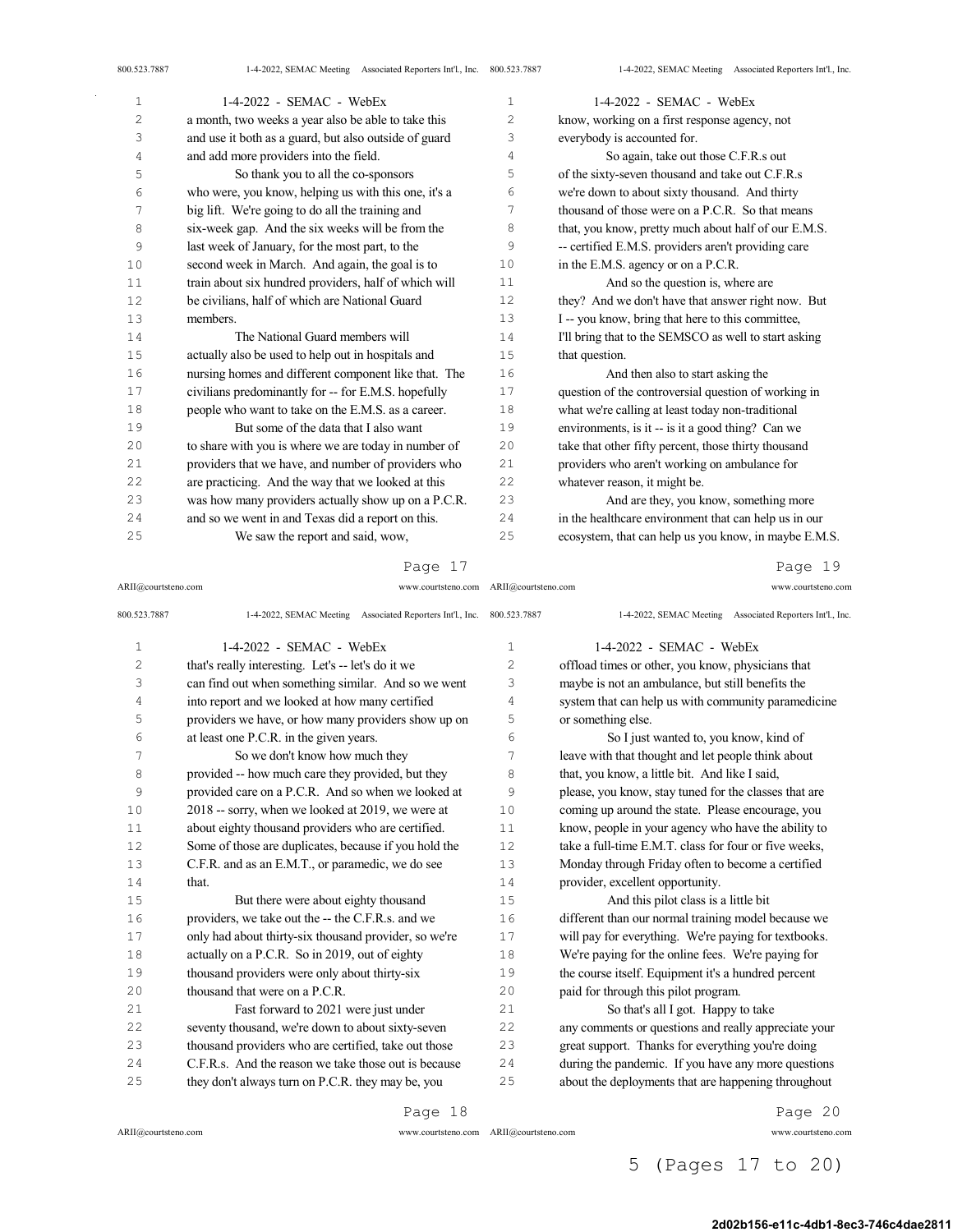| 1              | $1-4-2022$ - SEMAC - WebEx                            | 1  | 1-4-2022 - SEMAC - WebEx                              |
|----------------|-------------------------------------------------------|----|-------------------------------------------------------|
| $\overline{c}$ | the state, and some more that are coming in, please   | 2  | didn't feel that it was needed, but we want it there  |
| 3              | feel free to reach out to me offline.                 | 3  | in the event that it was needed. And you know, up     |
| 4              | MR. MARSHALL: I have a question for                   | 4  | until I think, you know, a couple of weeks ago,       |
| 5              | Ryan.                                                 | 5  | there's the feeling on the Department of Health and   |
| 6              | MR. GREENBERG: Hi.                                    | 6  | the bureau was that it -- that it wasn't necessarily  |
| 7              | MR. MARSHALL: Hi. This is Dr.                         | 7  | needed.                                               |
| 8              | Marshall. So really appreciate all the work that      | 8  | We are giving strong consideration to                 |
| 9              | department has been doing during the pandemic, but    | 9  | it now and what they, you know, if an extension will  |
| 10             | whatever happened to the State Emergency Management   | 10 | be put in there and how long that extension would be. |
| 11             | Office and those resources years ago, they were doing | 11 | So there is strong consideration going into that      |
| 12             | a lot of this preparation.                            | 12 | right now. And I think you'll know more probably      |
| 13             | <b>MR. GREENBERG:</b> You mean the Office of          | 13 | within next week or so. By the way, I still think     |
| 14             | Emergency Management within digital?                  | 14 | $\cdots$                                              |
| 15             | MR. MARSHALL: Yeah.                                   | 15 | MR. ALEXANDROU: No, she really did,                   |
| 16             | MR. GREENBERG: We do a lot of                         | 16 | but thanks.                                           |
| 17             | planning with them. So I mean, I think just impart    | 17 | <b>MR. GREENBERG: </b>                                |
| 18             | with the pandemic, everybody is, you know, take on    | 18 | MR. ALEXANDROU: No, honestly it                       |
| 19             | more additional roles, but I mean, my -- my           | 19 | wasn't. But there was a lot of discussion around the  |
| 20             | counterpart in the Office of Emergency Management, I  | 20 | region in with our E.M.T., so thanks.                 |
| 21             | am literally on the phone calls with almost daily and | 21 | MR. GREENBERG: We -- we understand                    |
| 22             | regular emails throughout the day in order to         | 22 | the importance. And I think, you know, I think the -  |
| 23             | facilitate the  deployment and all those things       | 23 | - the part that we're also evaluating too in it and   |
| 24             | that come along with it.                              | 24 | it is it would lead to a five-year certification for  |
| 25             | But the -- you know, a lot of planning                | 25 | a lot of providers, and what's the impact of that and |

### Page 21

ARII@courtsteno.com www.courtsteno.com ARII@courtsteno.com www.courtsteno.com

Page 23

| 800.523.7887   | 1-4-2022, SEMAC Meeting Associated Reporters Int'l., Inc. 800.523.7887 |                | 1-4-2022, SEMAC Meeting Associated Reporters Int'l., Inc. |
|----------------|------------------------------------------------------------------------|----------------|-----------------------------------------------------------|
| $\mathbf{1}$   | $1-4-2022$ - SEMAC - WebEx                                             | $\mathbf{1}$   | 1-4-2022 - SEMAC - WebEx                                  |
| $\overline{2}$ | documents and things like that, that's still being                     | $\overline{c}$ | is that, you know, the pathway that we want to take       |
| 3              | done by the -- by O.E.M., by the state O.E.M. So if                    | 3              | and balance that with what's going on right now and       |
| 4              | there is other things specific, I'm happy to answer                    | 4              | trying to keep people safe and providing care and         |
| 5              | but you know, I think there's still a lot of work                      | 5              | time and everything else, so absolutely being             |
| 6              | they're doing, but just everybody's pulled in                          | 6              | consistent.                                               |
| 7              | multiple different directions.                                         | 7              | But and -- and thank you for bringing                     |
| 8              | MR. MARSHALL: Okay, thank you.                                         | 8              | it up, I appreciate it. And if anybody else has any       |
| 9              | MR. GREENBERG: Absolutely.                                             | 9              | comments, thoughts or feedback or opinions on this,       |
| 10             | CHAIR DOYNOW: Thank you, Ryan.                                         | 10             | you know, is really needed in your region, I'd be         |
| 11             | Anybody else have questions? Dr. Alexandrou?                           | 11             | glad to hear it, whether it be in this format or --       |
| 12             | MR. ALEXANDROU: Yeah. Hi, Ryan.                                        | 12             | you know, via an email.                                   |
| 13             | Thanks for all the information. I do have a                            | 13             | <b>CHAIR DOYNOW:</b> Thank you, Ryan.                     |
| 14             | question. With the recent surge, is there any                          | 14             | Anybody else have any questions for Ryan. Okay.           |
| 15             | consideration of bringing back the executive order                     | 15             | Nothing heard. Let's move on into subcommittee's,         |
| 16             | for extending the E.M.T. certification and helped                      | 16             | Education. Dr. McEvoy, do you have anything to            |
| 17             | improve with the certification process throughout the                  | 17             | report?                                                   |
| 18             | state?                                                                 | 18             | <b>MR. MCEVOY:</b> No, we -- we did not                   |
| 19             | MR. GREENBERG: The chief sponsor                                       | 19             | meet, we've been bantering around some goals and          |
| 20             | never put you up to that question.                                     | 20             | objectives for the committee on boardable and we also     |
| 21             | MR. ALEXANDROU: No. But there are a                                    | 21             | distributed some nice holiday reading, which I think      |
| 22             | lot of people who were asking me about that. And                       | 22             | I copied this committee on as well with the new           |
| 23             | this is the right time, I guess.                                       | 23             | federal educational standards that were released.         |
| 24             | MR. GREENBERG: Yeah. So you know, to                                   | 24             | But at this point, we're postponing                       |
| 25             | be honest, when we put it in in the beginning, we                      | 25             | that to talk about later in the year.                     |
|                |                                                                        |                |                                                           |

Page 22

 $ARII@{\mbox{conrtsteno.com}}$ 

ARII@courtsteno.com www.courtsteno.com

Page 24

6 (Pages 21 to 24)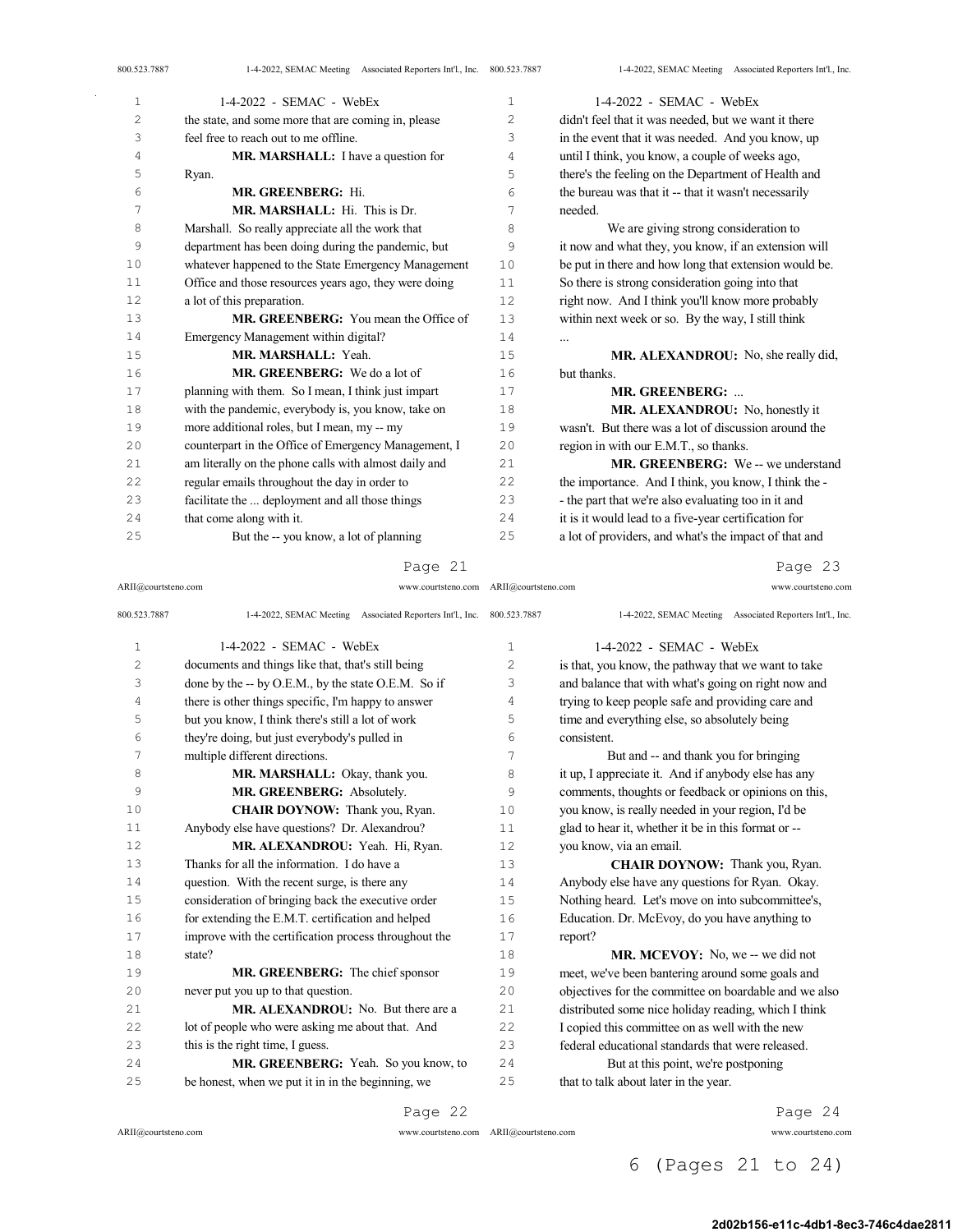| $\mathbf{1}$ | $1-4-2022$ - SEMAC - WebEx                           | 1   | $1-4-2022$ - SEMAC - WebEx                           |
|--------------|------------------------------------------------------|-----|------------------------------------------------------|
| 2            | <b>CHAIR DOYNOW:</b> Okay. Thank you.                | 2   | <b>CHAIR DOYNOW:</b> Would you like this             |
| 3            | Let's move on to med standards. I know Dr. Marshall  | 3   | proposed motion put up or do you want the -- the     |
| 4            | has a lot to bring forth to the committee.           | 4   | modified protocol put up first?                      |
| 5            | MR. MARSHALL: Yes, lucky me. So if                   | 5   | MR. MARSHALL: So let's put up the                    |
| 6            | Amy could pull up the motions, that would be great.  | 6   | modified protocol if we can.                         |
| 7            | But I can tell you that -- actually the first one is | 7   | MS. OZGA: So that's the document from                |
| 8            | about the E.M.S. viral pandemic triage protocol,     | 8   | Ryan, correct?                                       |
| 9            | which medical standards made some changes to and     | 9   | MR. MARSHALL: Yeah.                                  |
| 10           | voted on  SEMAC as a second in motion.               | 10  | <b>MR. GREENBERG:</b> Would be the P.D.F. in         |
| 11           | And well, hopefully Amy can bring that               | 11  | your -- I put the P.D.F. in your email.              |
| 12           | up.                                                  | 12  | MS. OZGA: Okay. Hold on one second.                  |
| 13           | MS. EISENHAUER: Dr. Marshall, I sent                 | 13  | MR. MCEVOY: This is McEvoy here. I                   |
| 14           | them to Val and Jacob is going to get presenter so   | 14  | would also note that SEMAC does not have access to   |
| 15           | she can pull them up.                                | 15  | the medical standards folder, so we can't see it.    |
| 16           | MR. MARSHALL: Okay, perfect.                         | 16  | It's not in the SEMAC folder.                        |
| 17           | MS. OZGA:                                            | 17  | MR. GREENBERG: Amy, can you go ahead                 |
| 18           | MR. MARSHALL: So we had a lot of                     | 18  | and put that in the SEMAC folder as well, please?    |
| 19           | discussion, there were originally two changes. One   | 19  | MS. EISENHAUER: I did put it in, it's                |
| 20           | was inserting a statement that the protocol is not   | 2.0 | all the way at the bottom. So maybe refresh the      |
| 2.1          | valid until activated by -- as needed by the region  | 2.1 | screen. I'm in the -- I'm in the meeting and if you  |
| 22           | appropriate REMAC and would remain in effect for     | 22  | go into the meeting itself, all the documents for    |
| 23           | fourteen days unless renewed in which case it would  | 23  | this meeting are in there. And then at the bottom,   |
| 24           | just expire.                                         | 24  | it'll say E.M.S. viral pandemic triage protocol, and |
| 25           | We had some discussion on that in                    | 25  | then there's a redesign.                             |
|              |                                                      |     |                                                      |

ARII@courtsteno.com www.courtsteno.com ARII@courtsteno.com www.courtsteno.com

Page 27

| 800.523.7887   | 1-4-2022, SEMAC Meeting Associated Reporters Int'l., Inc. 800.523.7887 |                | 1-4-2022, SEMAC Meeting Associated Reporters Int'l., Inc. |
|----------------|------------------------------------------------------------------------|----------------|-----------------------------------------------------------|
| $\mathbf{1}$   | $1-4-2022$ - SEMAC - WebEx                                             | 1              | $1-4-2022$ - SEMAC - WebEx                                |
| $\overline{c}$ | terms of the timeframe and fourteen versus thirty                      | $\overline{c}$ | I put it in around one o'clock. So if                     |
| 3              | days and the committee voted on fourteen days. The                     | 3              | you opened it before, then you might just need to         |
| 4              | second one was at the end of the protocol an option                    | 4              | refresh.                                                  |
| 5              | if a patient doesn't have secondary underlying                         | 5              | MR. MCEVOY: I see it now, thank you.                      |
| 6              | conditions or doesn't have  can contact medical                        | 6              | MS. OZGA: I'm so sorry guys, I'm                          |
| 7              | control for possible non-transport and treatment and                   | 7              | having a lot of issues with my computer right now.        |
| 8              | place orders.                                                          | 8              | I'm not sure why. Okay. All right. Amy, you said          |
| 9              | We made a change to that so it would                                   | 9              | you put it in the SEMAC folder, correct?                  |
| 10             | say contact medical control or follow regional policy                  | 10             | <b>MS. EISENHAUER: Yes.</b>                               |
| 11             | for possible non-transport and treat in place orders.                  | 11             | MS. OZGA: Okay.                                           |
| 12             | So if we can pull up that revised protocol so people                   | 12             | <b>MR. PHILLIPPY:</b> This is Mark                        |
| 13             | can see it.                                                            | 13             | Phillippy. I just noticed a little bit of a glitch        |
| 14             | MS. OZGA: Hang on a second, guys,                                      | 14             | here that might be contributing to this. If you go        |
| 15             | something happened to my computer where I can't --                     | 15             | to the documents and there are things there that are      |
| 16             | okay, hold on a second. I think I got it now. Okay.                    | 16             | not in the meeting tab. I think it's just a glitch        |
| 17             | Can everybody see that?                                                | 17             | in boardable. So I think what -- Amy if I get you         |
| 18             | MS. EISENHAUER: Hey, Val.                                              | 18             | correctly, you're in the meetings tab. And --             |
| 19             | MS. OZGA: Yes.                                                         | 19             | MS. EISENHAUER: Yeah, just like that,                     |
| 20             | MS. EISENHAUER: Ryan had -- Ryan had                                   | 20             | I'll just show you.                                       |
| 21             | sent the E.M.S. viral pandemic triage protocol, the                    | 21             | MR. PHILLIPPY: Yeah, there we go.                         |
| 22             | update. With those updates and it is in boardable as                   | 22             | <b>CHAIR DOYNOW:</b> There we go.                         |
| 23             | the last document with P.D.F. after it if you need to                  | 23             | MS. EISENHAUER: Okay.                                     |
| 24             | share that as well.                                                    | 2.4            | MS. OZGA: Is this what you need?                          |
| 25             | MS. OZGA: Okay.                                                        | 25             | MR. MARSHALL: Yes.                                        |

Page 26

 $ARII@{\mbox{conrtsteno.com}}$ 

 $\bar{z}$ 

ARII@courtsteno.com www.courtsteno.com

Page 28

7 (Pages 25 to 28)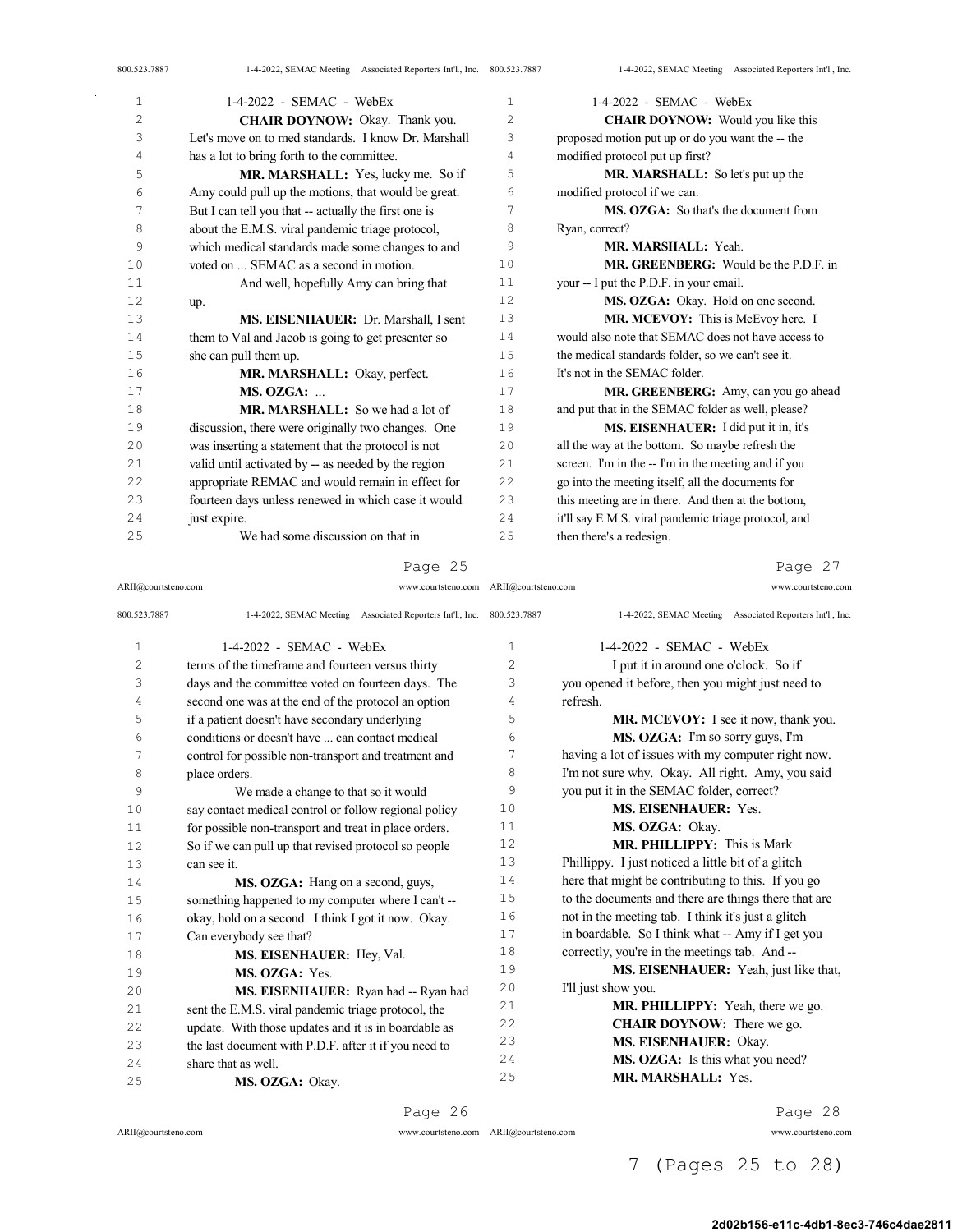| 800.523.7887 | 1-4-2022, SEMAC Meeting Associated Reporters Int'l., Inc. 800.523.7887 |                | 1-4-2022, SEMAC Meeting Associated Reporters Int'l., Inc. |
|--------------|------------------------------------------------------------------------|----------------|-----------------------------------------------------------|
| 1            | $1-4-2022$ - SEMAC - WebEx                                             | 1              | $1-4-2022$ - SEMAC - WebEx                                |
| 2            | MS. OZGA: Okay.                                                        | $\overline{c}$ | MR. MARSHALL: Good question. That                         |
| 3            | MR. MARSHALL: Enlarge it a little                                      | 3              | did not come up, but that's something we should           |
| 4            | bit, please. We can start at the top and scroll                        | 4              | definitely think about. If it is the ceiling then         |
| 5            | down.                                                                  | 5              | the region would have to renew it every fourteen          |
| 6            | MS. OZGA: How's that?                                                  | 6              | days, I believe. If it is the floor, then region          |
| 7            | MR. MARSHALL: Little more. Little                                      | 7              | could implement it or longer period of time if they       |
| 8            | more, there you go.                                                    | 8              | so choose.                                                |
| 9            | MS. OZGA: Okay.                                                        | 9              | That would be my interpretation and so                    |
| 10           | MR. MARSHALL: Thank you.                                               | 10             | others may have a different interpretation.               |
| 11           | MS. OZGA: You're welcome.                                              | 11             | MR. OLSSON: Dr. Olsson. The way I                         |
| 12           | MR. MARSHALL: So you'll see at the                                     | 12             | read it is that we can't change the fourteen days,        |
| 13           | top under the title, the title was changed to add                      | 13             | because that's how it's written. So we would just         |
| 14           | adult because if you recall when we put this protocol                  | 14             | have to reissue it for another fourteen days. As it       |
| 15           | in place the primary patients that we were concerned                   | 15             | says it will expire unless renewed.                       |
| 16           | with were adult patients who are the ones most                         | 16             | MR. MARSHALL: Yes.                                        |
| 17           | affected my COVID. We did have a lot of discussion                     | 17             | MR. OLSSON: That's it.                                    |
| 18           | about pediatric pandemic triage protocols and                          | 18             | MR. MARSHALL: Any other comments? I                       |
| 19           | E.M.S.C. we'll be taking a look at that at their next                  | 19             | mean, we did have a lot of discussion on the fourteen     |
| 20           | meeting.                                                               | 20             | days versus thirty days and you know, timeframes for      |
| 21           | So this was made specific for adults                                   | 21             | different regions may be different in terms of            |
| 22           | with the understanding that our current pediatric                      | 22             | response and -- and pandemic effects. But the             |
| 23           | protocols would allow for appropriate triage                           | 23             | committee voted for the fourteen days. As Dr. Olsson      |
| 24           | treatment and transport to an appropriate facility.                    | 24             | explained, it will expire unless renewed.                 |
| 25           | The text in blue is what was added. This protocol is                   | 25             | So it's not -- it's not onerous for a                     |

Page 31

| ARII@courtsteno.com | www.courtsteno.com ARII@courtsteno.com                    |              | www.courtsteno.com                                        |
|---------------------|-----------------------------------------------------------|--------------|-----------------------------------------------------------|
| 800.523.7887        | 1-4-2022, SEMAC Meeting Associated Reporters Int'l., Inc. | 800.523.7887 | 1-4-2022, SEMAC Meeting Associated Reporters Int'l., Inc. |
| $\mathbf{1}$        | $1-4-2022$ - SEMAC - WebEx                                | $\mathbf 1$  | 1-4-2022 - SEMAC - WebEx                                  |
| 2                   | not valid until activated by the appropriate REMAC        | 2            | region to renew it. Can be done by the executive          |
| 3                   | and will remain in effect for fourteen days at which      | 3            | committee or the regional medical director.               |
| 4                   | time will expire unless renewed.                          | 4            | MR. PHILLIPPY: Dr. Marshall.                              |
| 5                   | And we did have discussion about, you                     | 5            | MR. MARSHALL: Yes.                                        |
| 6                   | know, there are some regions where the REMAC has a an     | 6            | MR. PHILLIPPY: Just -- Mark Phillippy                     |
| 7                   | executive committee that makes decisions between          | 7            | here. Just a quick comment on box for patient             |
| 8                   | REMAC meetings and that would be appropriate for --       | 8            | assessment. There is an asterisk there that referred      |
| 9                   | for that executive committee to make that decision.       | 9            | to B.L.S. protocols for pediatric vital signs. And I      |
| 10                  | And then there are regions that have a regional           | 10           | know there was extensive discussion at med standards      |
| 11                  | medical director was empowered to act between REMAC       | 11           | about making this adult specific, should we remove        |
| 12                  | meetings.                                                 | 12           | that bullet point?                                        |
| 13                  | And we felt that this language would                      | 13           | MR. MARSHALL: I can't see it on the                       |
| 14                  | cover both of those eventualities. Can you scroll         | 14           | screen. So maybe when we get down to that box, we         |
| 15                  | down a little bit? Yes.                                   | 15           | can-                                                      |
| 16                  | MR. DAILEY: Lou, I'm sorry, it's my                       | 16           | MR. PHILIPPY: Sorry, didn't mean --                       |
| 17                  | fault. So I still have the significant amount of          | 17           | MR. MARSHALL: No, that's fine.                            |
| 18                  | issues operationalized in fourteen days, but -- but       | 18           | That's fine. So the next change was, you notice box       |
| 19                  | the other question that comes in here is, is the          | 19           | two, which should actually read, done appropriate         |
| 20                  | fourteen days the ceiling or the floor? So if REMAC       | 20           | P.P.E. before initiating close contact with the           |
| 21                  | wants to make it thirty days, can they do that?           | 21           | patient. And then the next -- what's next is I            |
| 22                  | Or do they have to only make it less                      | 22           | spelled it wrong. Sorry about that. Then third box        |
| 23                  | so they couldn't make it twelve days and that             | 23           | is the -- identifying which patients meet those           |
| 24                  | expired? How are we going to interpret that for           | 24           | criteria.                                                 |
| 25                  | purposes of this moving forward?                          | 25           | And then in box four we took out                          |

ARII@courtsteno.com

 $\mathcal{L}^{\text{max}}$ 

Page 30

ARII@courtsteno.com www.courtsteno.com

Page 32

## 8 (Pages 29 to 32)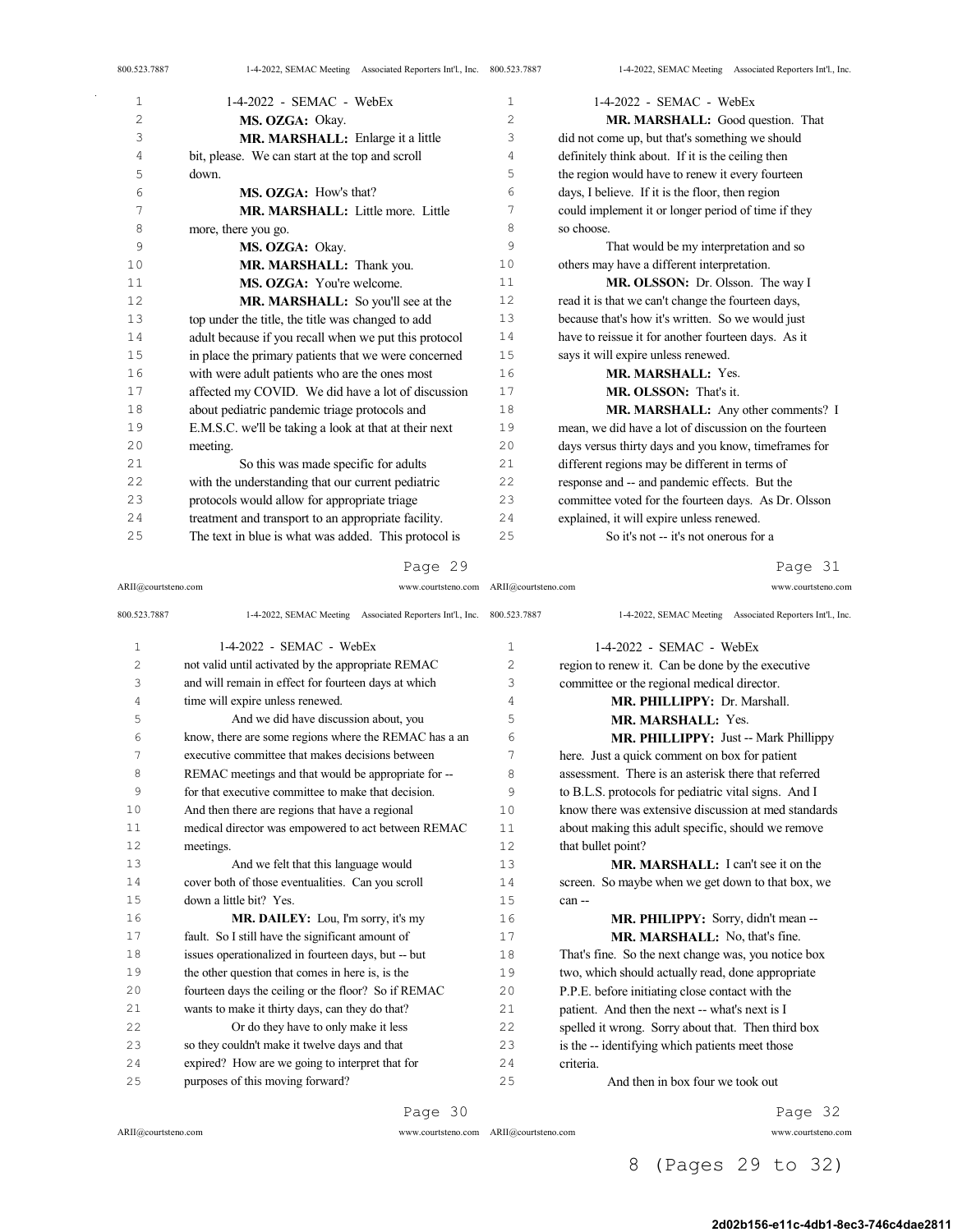| 800.523.7887   | 1-4-2022, SEMAC Meeting Associated Reporters Int'l., Inc. 800.523.7887 |                | 1-4-2022, SEMAC Meeting Associated Reporters Int'l., Inc |
|----------------|------------------------------------------------------------------------|----------------|----------------------------------------------------------|
| $\mathbf{1}$   | 1-4-2022 - SEMAC - WebEx                                               | $\mathbf{1}$   | $1-4-2022$ - SEMAC - WebEx                               |
| $\overline{c}$ | temperature  one. And we left and refer to B.L.S.                      | 2              | being brought forward. There have been some              |
| 3              | protocols for pediatric vital signs. And I would --                    | 3              | suggested changes. And I guess we need our               |
| 4              | I would recommend that we take that out as -- as Mark                  | $\overline{4}$ | parliamentarian to tell us if those need to -- I         |
| 5              | mentioned, since we titled this adult, and then allow                  | 5              | guess they would need to be motions.                     |
| 6              | E.M.S.C. to come back with a corresponding protocol                    | 6              | <b>CHAIR DOYNOW:</b> Dr. Cooper has his hand             |
| 7              | for pediatric patients.                                                | 7              | up.                                                      |
| 8              | And then --                                                            | 8              | MR. LANGSAM: Yes, yes, you I'll need                     |
| 9              | MR. OLSSON: Dr. Olsson.                                                | 9              | motions -- formal motions to change that.                |
| 10             | MR. MARSHALL: Uh-huh.                                                  | 1 <sub>0</sub> | <b>CHAIR DOYNOW:</b> Dr. Cooper, you got                 |
| 11             | MR. OLSSON: Just -- just a quick --                                    | 11             | your hand up there.                                      |
| 12             | personally, I would leave that in there as a reminder                  | 12             | MR. COOPER: Thank you. With respect                      |
| 13             | or just another stimulus for somebody to look at the                   | 13             | to the pediatric version of the protocol, which          |
| 14             | pediatric vital signs. It's my opinion.                                | 14             | E.M.S.C. will address next week, with the permission     |
| 15             | MR. MARSHALL: Thank you. Anybody                                       | 15             | of Ryan Greenberg and the department legal gurus, I      |
| 16             | else? Okay. If you scroll down a little more to the                    | 16             | do imagine that the protocol could be developed          |
| 17             | last box. Here, we changed it to contact medical                       | 17             | pretty quickly.                                          |
| 18             | control or follow regional policy for possible non-                    | 18             | I don't imagine that there'd be any                      |
| 19             | transport, treat and place orders. So those were the                   | 19             | barrier on an emergency basis to the department          |
| 20             | recommended changes, and they come forward as a                        | 20             | identifying some mechanism together with Dr. Doynow      |
| 21             | second motion.                                                         | 2.1            | and the leadership of the -- of the SEMAC to approve     |
| 22             | I'm wondering if the -- the pediatric                                  | 22             | the protocol on an interim basis until -- until the      |
| 23             | Asterix had been taken out from a previous version,                    | 23             | SEMAC can meet again later in the year.                  |
| 24             | because the one that we worked on earlier today did                    | 24             | I think this is important that we have                   |
| 25             | not have that.                                                         | 25             | this flexibility because we all recognize that we're     |
|                |                                                                        |                |                                                          |

#### Page 33 ARII@courtsteno.com www.courtsteno.com

### Page 35

| 800.523.7887   | 1-4-2022, SEMAC Meeting Associated Reporters Int'l., Inc. | 800.523.7887   | 1-4-2022, SEMAC Meeting Associated Reporters Int'l., Inc. |
|----------------|-----------------------------------------------------------|----------------|-----------------------------------------------------------|
| 1              | $1-4-2022$ - SEMAC - WebEx                                | $\mathbf{1}$   | 1-4-2022 - SEMAC - WebEx                                  |
| $\overline{2}$ | MR. DAILEY: So I would suggest that                       | $\overline{2}$ | in the middle of a -- of a huge surge in terms of         |
| 3              | that it should say refer to pediatric protocol rather     | 3              | Omicron variant of the  agents and you know, we           |
| 4              | than refer to B.L.S. protocol for pediatric vital         | 4              | really -- I cannot put up the pediatric protocol          |
| 5              | signs because you want them to look at the one that       | 5              | implementation at least on an interim basis. And so       |
| 6              | E.M.S.C. is going to assess that. We do have a            | 6              | we have to be done pretty quickly.                        |
| 7              | statutory problem that E.M.S.C. actually cannot           | 7              | So I'm going to specifically in the                       |
| 8              | generate protocols. They have to come through this        | 8              | right now, and the department staff to help make          |
| 9              | committee.                                                | 9              | that happen. Thank you.                                   |
| 10             | So we're not going to be able to do                       | 10             | MR. LANGSAM: If I can just comment                        |
| 11             | anything with the pediatric side of this until the        | 11             | with all due respect to Dr. Cooper and I agree with       |
| 12             | April meeting, and I would still argue that fourteen      | 12.            | everything that he's saying. I do not believe that        |
| 13             | days is not something that works operationally. And       | 13             | the bylaws allow or create an executive committee to      |
| 14             | that that should be decided on a regional basis or we     | 14             | do what you're asking. So I think you need another        |
| 15             | should allow regional versions of this rather than        | 15             | mechanism. Or one mechanism might be to approve           |
| 16             | this single statewide version, which the City of New      | 16             | something right this minute temporary base -- on a        |
| 17             | York has already issued.                                  | 17             | temporary basis.                                          |
| 18             | <b>MR. MARSHALL:</b> So the motion that has               | 18             | And just say that the group will                          |
| 19             | been brought -- brought forward for medical standards     | 19             | accept whatever the -- the -- the E.M.S.C. comes up       |
| 20             | is that we change the name to adult viral pandemic        | 20             | with, at least until the next meeting, that will do       |
| 21             | triage protocol, remove the P.P.E. box to the second      | 2.1            | it and give you to do right away. But I don't think       |
| 2.2            | box, remove temperature from box four. And add the        | 2.2.           | you can get an office set up a terrible precedent,        |
| 23             | language at the bottom for possible non-transport and     | 23             | you're basically giving away the power of the SEMAC       |
| 24             | treatment.                                                | 24             | essentially and, you know that in New York City, we       |
| 25             | That's the -- that's the motion that's                    | 25             | do have an executive  and the bylaws.                     |
|                |                                                           |                |                                                           |

Page 34

ARII@courtsteno.com

ARII@courtsteno.com www.courtsteno.com

Page 36

## 9 (Pages 33 to 36)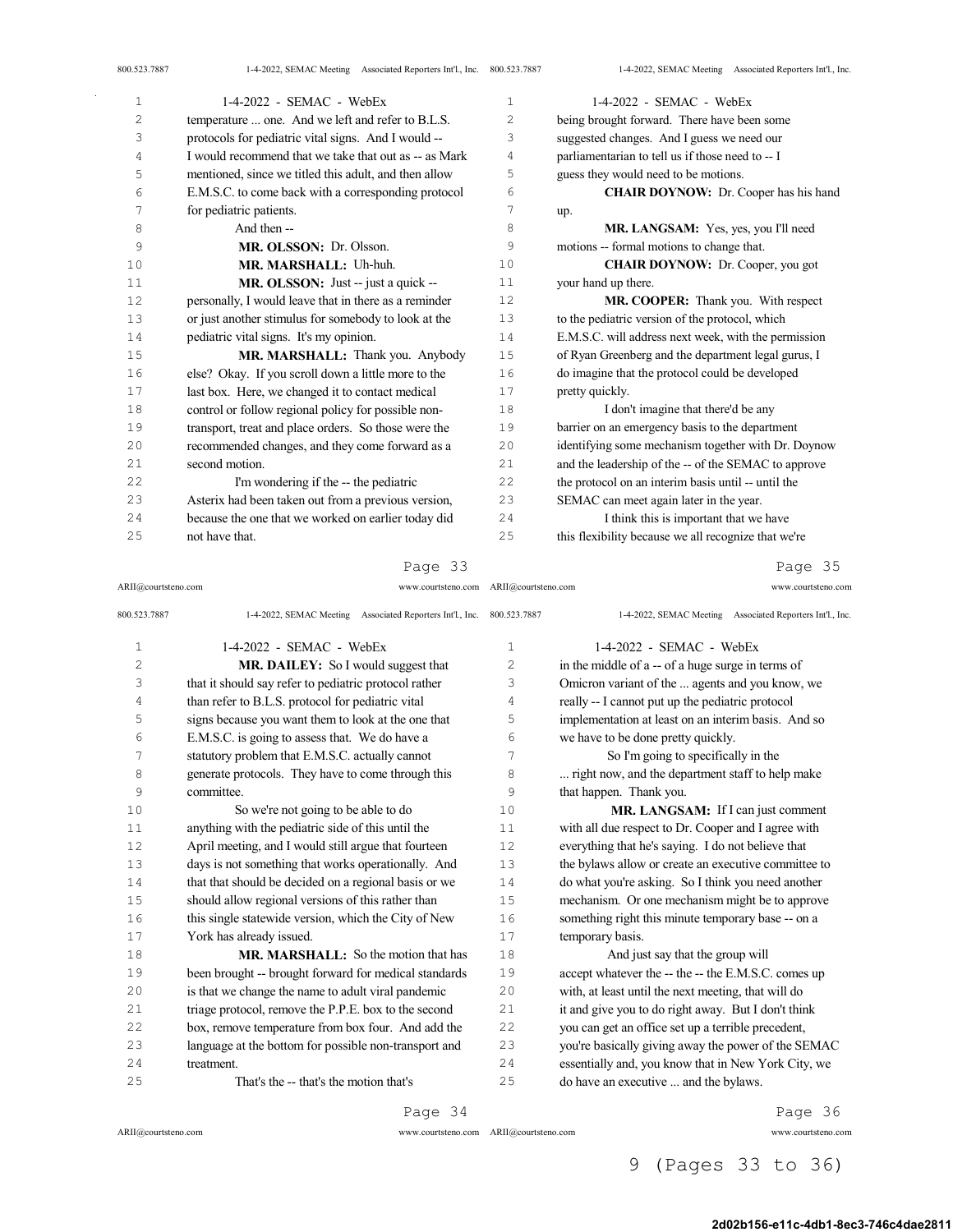| $\mathbf{1}$ | $1-4-2022$ - SEMAC - WebEx                            | $\mathbf{1}$ | $1-4-2022$ - SEMAC - WebEx                            |
|--------------|-------------------------------------------------------|--------------|-------------------------------------------------------|
| $\mathbf{2}$ | But without that, technically, it's                   | 2            | this one, you know, within the patient assessment, do |
| 3            | not legal as far as I can tell.                       | 3            | we leave for, you know, at the recommendation of this |
| 4            | MR. COOPER: Well, Dr. Langsam, there                  | 4            | council, do you put something in here that includes   |
| 5            | are other officials in the health department, namely  | 5            | pediatrics, including the line that was there related |
| 6            | a commissioner who's in a position to, you know, to   | 6            | to, you know, pediatric vital signs?                  |
| 7            | get something like this out. And as I recall, the     | 7            | Or is it not a protocol that is used                  |
| 8            | original viral protocol in the middle of the first    | 8            | for pediatrics, and then we try and hold, possibly an |
| 9            | wave of COVID was not issued with immediate SEMAC     | 9            | emergency session. However, the challenges that can   |
| 10           | approval.                                             | 10           | come with that if there is no executive order to      |
| 11           | So whatever mechanism was operative                   | 11           | extend                                                |
| 12           | then I imagined can be -- can be used now. What I     | 12           | MR. LANGSAM: The other thing is --                    |
| 13           | don't think it would be appropriate would be to rush  | 13           | the other possibility is that SEMAC right now vote    |
| 14           | something to in the next -- in the next five minutes  | 14           | provisionally to approve what E.M.C.C.C. does for the |
| 15           | without -- without almost having had a chance to look | 15           | period between now and the next meeting, whatever     |
| 16           | it over and think at least a little before we just go | 16           | that would occur. And if the government does come up  |
| 17           | ahead and lodge it.                                   | 17           | with the executive order, then we can have a virtual  |
| 18           | So I will give  Dr. Doynow and the                    | 18           | meeting.                                              |
| 19           | department staff to identify a way that this can be   | 19           | I -- I also am not aware that she's                   |
| 20           | handled. Thank you.                                   | 20           | planning on doing it, but maybe people will lobby her |
| 21           | MR. LANGSAM: Again, there is -- there                 | 21           | that she should do it as they did it last time. But   |
| 22           | is a Department of Bureau E.M.S. wants to do what     | 22           | I think you could do it now, you could vote now to    |
| 23           | they did last time whether it was legal or not they   | 23           | authorize E.M.S.C. that SEMAC approves in advance of  |
| 24           | certainly can do it. I'm not just going to advise     | 24           | course, I trust Dr. Cooper to do the right thing,     |
| 25           | the SEMAC that is not a legal thing to do. Again,     | 25           | because that's what E.M.S.C. is.                      |

ARII@courtsteno.com www.courtsteno.com ARII@courtsteno.com www.courtsteno.com

## Page 39

| 800.523.7887 | 1-4-2022, SEMAC Meeting Associated Reporters Int'l., Inc. 800.523.7887 |    | 1-4-2022, SEMAC Meeting Associated Reporters Int'l., Inc. |
|--------------|------------------------------------------------------------------------|----|-----------------------------------------------------------|
| $\mathbf{1}$ | $1-4-2022$ - SEMAC - WebEx                                             | 1  | $1-4-2022$ - SEMAC - WebEx                                |
| 2            | I'm not telling the Bureau of E.M.S. what to do.                       | 2  | And it'll expire by the next meeting.                     |
| 3            | They did it last time and nobody --                                    | 3  | If, for some reason, we just decide that what they        |
| 4            | well, actually a lot of people question what they                      | 4  | did was the wrong thing. Anyway, that's just my           |
| 5            | did, and they want to do it again, go right ahead.                     | 5  | legal issues. That's not saying whether it's good         |
| 6            | MR. GREENBERG: Dr. Langsam, and let                                    | 6  | thing or not.                                             |
| 7            | me --                                                                  | 7  | MS. BOMBARD: So guys, I'm not sure                        |
| 8            | MR. COOPER: I think legal                                              | 8  | why we're worrying about this as much as we are.          |
| 9            | determinations are up to the department, not up to                     | 9  | We're talking about protocol that allows us to leave      |
| 10           | us. Thank you.                                                         | 10 | people in place, right. And I'm not sure how many of      |
| 11           | MR. GREENBERG: Dr. Cooper and Dr.                                      | 11 | these children that the parents call E.M.S. for           |
| 12           | Langsam, so there wasn't a separate executive order                    | 12 | should be left in place to begin with, especially         |
| 13           | last time that is not in place at this time so that                    | 13 | without consulting medical control.                       |
| 14           | would not be an option to this time. And the one                       | 14 | So I think we have all the time in the                    |
| 15           | thing that may be an option is to possibly hold an                     | 15 | world to do this. I don't see a giant crisis of           |
| 16           | emergency meeting.                                                     | 16 | lines and lines of E.M.S. crews being tied up on          |
| 17           | So after your meeting to hold                                          | 17 | pediatric calls that are not appropriate for              |
| 18           | emergency meeting, however, the issue with holding an                  | 18 | transport. Unless you're seeing this where you are,       |
| 19           | emergency meeting is, I believe, the ability to hold                   | 19 | I am not seeing a lot of inappropriate 911 calls for      |
| 20           | a virtual meeting -- a virtual council meeting                         | 20 | pediatric patients, period.                               |
| 21           | expires on the 15th of January. And so I don't know                    | 21 | So why don't we just wait until the                       |
| 22           | that that would be able to happen in that time                         | 22 | next med standards meeting and attack it then as a        |
| 23           | period.                                                                | 23 | group. I don't see a time problem here.                   |
| 24           | So Dr. Cooper, I don't -- I don't know                                 | 24 | MR. COOPER: Dr. Bombard, I -- I do                        |
| 25           | and that it would kind of you know, going back to                      | 25 | think some of the city facilities are pretty              |

 $\bar{z}$ 

ARII@courtsteno.com www.courtsteno.com

Page 38

Page 40

## 10 (Pages 37 to 40)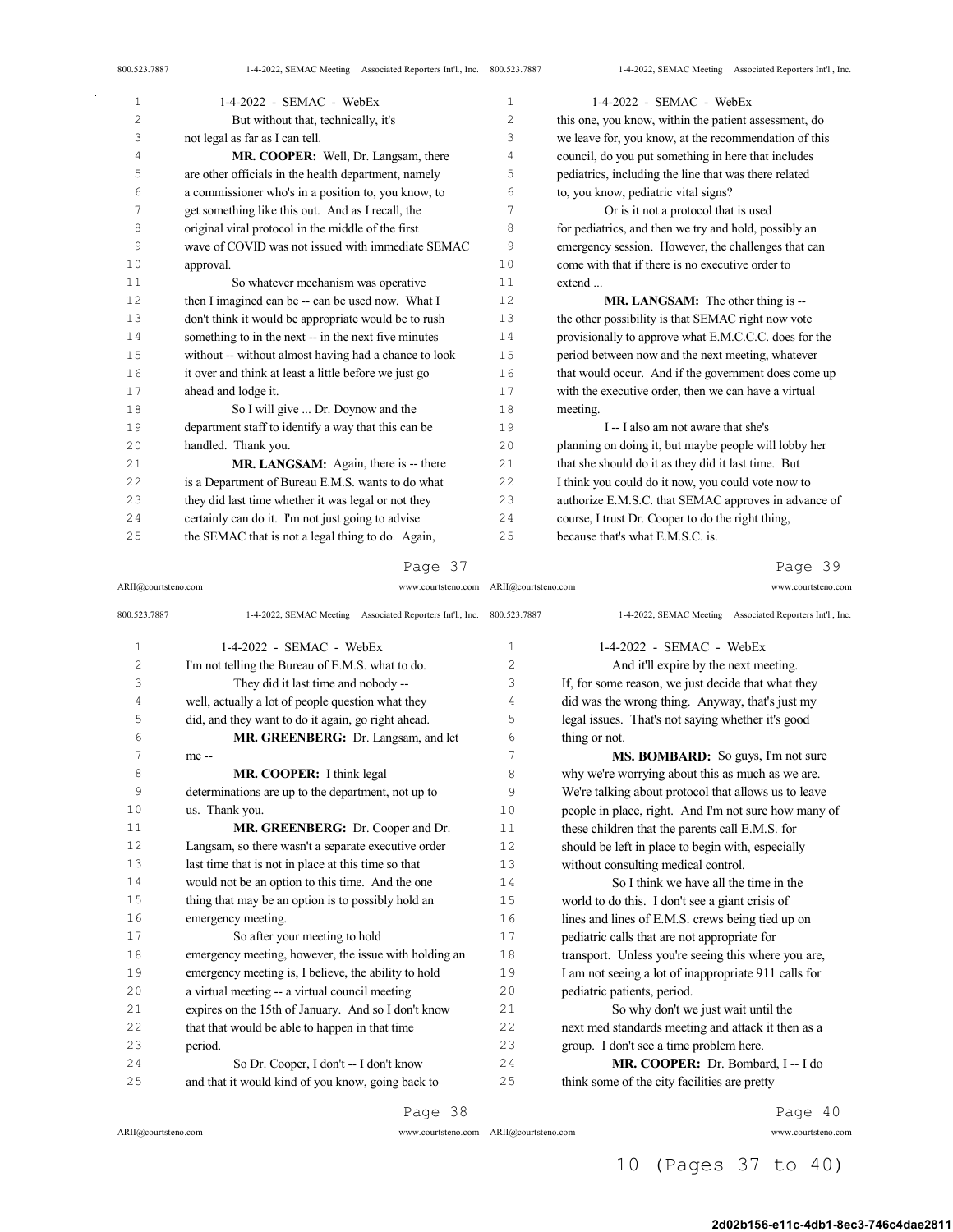| 1              | $1-4-2022$ - SEMAC - WebEx                            | $\mathbf 1$    | $1-4-2022$ - SEMAC - WebEx                            |
|----------------|-------------------------------------------------------|----------------|-------------------------------------------------------|
| $\overline{c}$ | overwhelmed with kids coming in with fever and no     | $\overline{c}$ | of time on this, but I was a huge proponent when it   |
| 3              | other symptoms. And -- you know, that would be the    | 3              | started with all the unknowns here. But without any   |
| 4              | main issue. We don't want kids with -- with low       | 4              | teeth at the end of it whatsoever, I'm not even sure  |
| 5              | grade fevers and no other symptoms, you know, coming  | 5              | I'm in favor of keeping this protocol live at all.    |
| 6              | in, you know, because it ties up the emergency        | 6              | So I'm kind of inches away from creating a motion     |
| 7              | departments.                                          | 7              | that says that we just abandon this protocol          |
| 8              | And even if they don't have COVID it                  | 8              | entirely.                                             |
| 9              | would expose them to other kids who may have it in    | 9              | Because it seems like we're already                   |
| 10             | and our  department ninety-five plus percent of       | 10             | figuring this out through processes that we've        |
| 11             | the kid, anybody symptomatic or not are testing       | 11             | developed over the past twelve months, or frankly,    |
| 12             | positive to COVID. So you know, and of course, our    | 12             | that we have an irregular protocol now with online    |
| 13             | volumes are way up. But I think that's the issue at   | 13             | and offline medical direction.                        |
| 14             | least in the downstate -- in the downstate areas, so  | 14             | <b>MR. OLSSON:</b> So Olsson's, quick                 |
| 15             | I'm not sure that it would be prudent -- you know, to | 15             | comment. The pediatric vital signs, unless we're      |
| 16             | wait.                                                 | 16             | going to incorporate those pediatric vital signs into |
| 17             | I still think that -- that finding                    | 17             | this adult triage are still referring the provider to |
| 18             | some way that E.M.S.C. can -- can you know, review    | 18             | a separate document. So this document with whatever   |
| 19             | this and get back to you and get it approved on an    | 19             | wordsmithing of that one statement you want to make   |
| 20             | interim basis or shortly thereafter I think that      | 20             | is still done.                                        |
| 21             | that's probably the best  to take.                    | 21             | And then whatever comes out of                        |
| 22             | MR. BART: This is Joe Bart. I have                    | 22             | E.M.S.C. is still an additional reference. So I       |
| 23             | few comments here. I think we -- we can all agree     | 23             | think we can move forward.                            |
| 24             | we've spent a lot of time on this previously, and     | 24             | <b>CHAIR DOYNOW:</b> So this Don, can I --            |
| 25             | then again today through committees. I want to just   | 25             | can I make a suggestion here. Let's -- let's remove   |
|                |                                                       |                |                                                       |

ARII@courtsteno.com www.courtsteno.com ARII@courtsteno.com www.courtsteno.com

Page 43

| 800.523.7887   | 1-4-2022, SEMAC Meeting Associated Reporters Int'l., Inc. 800.523.7887 |     | 1-4-2022, SEMAC Meeting Associated Reporters Int'l., Inc. |
|----------------|------------------------------------------------------------------------|-----|-----------------------------------------------------------|
| $\mathbf{1}$   | $1-4-2022$ - SEMAC - WebEx                                             | 1   | $1-4-2022$ - SEMAC - WebEx                                |
| $\overline{c}$ | back us up to the idea of what was the intent of this                  | 2   | the referred to B.L.S. protocols for pediatric vital      |
| 3              | in the first place. And the intent of this was                         | 3   | signs. This essentially is an adult protocol. And         |
| 4              | because we had a whole lot of unknown when the                         | 4   | the other is perhaps we can have E.M.S.C. come up         |
| 5              | pandemic started, we had unknown P.B.E. we had                         | 5   | with their protocol, have it emailed out to every one     |
| 6              | unknown presentation of illness.                                       | 6   | of the committee members.                                 |
| 7              | We had unknown amount of people that                                   | 7   | We can then look at it, vote on it on                     |
| 8              | were going to maybe be a burden to the E.M.S. system                   | 8   | a temporary basis until the next meeting. That can        |
| 9              | or have to be displaced from anywhere but the                          | 9   | perhaps be put on to a public document from the           |
| 10             | emergency department. A lot of those problems have                     | 10  | health department, so it is out there, what the vote      |
| 11             | just been figured out. Some of them have not, in                       | 11  | was. And that probably is the easiest way to do           |
| 12             | fact, many of them have not.                                           | 12. | this. Ryan, can we do that?                               |
| 13             | But as I read the protocol now, it                                     | 13  | MR. GREENBERG: I apologize, Don. Can                      |
| 14             | essentially says, if you've got any emergency medical                  | 14  | you repeat what you -- the process you're on?             |
| 15             | complaint whatsoever, follow your protocol. If you                     | 15  | <b>CHAIR DOYNOW:</b> Dr. Cooper, once they                |
| 16             | have none of those contact online medical direction                    | 16  | come up with their protocol, it gets emailed to every     |
| 17             | for decision. That to me doesn't even have any teeth                   | 17  | SEMAC member. We vote on all  accept it or not.           |
| 18             | to it.                                                                 | 18  | And it'll be temporarily accepted until the next          |
| 19             | So it's not as if we're dissolving                                     | 19  | meeting in which case we can reevaluate it that way       |
| 20             | something here that's an offline protocol that                         | 20  | it gets out there quickly.                                |
| 21             | suggested E.M.S., aside from calling online medical                    | 21  | MR. GREENBERG: Yeah, I don't believe                      |
| 22             | direction is going to have any authority to make                       | 22  | that would be an option. Again, the option could be       |
| 23             | decisions on factoring people away from                                | 23  | to hold an emergency council meeting and have both        |
| 24             | department or refusing their transport.                                | 2.4 | the  med standard SEMAC and SEMSCO for the                |
| 25             | So I understand we spent a whole lot                                   | 25  | specific, you know, for one item essentially meetings     |

Page 42

 $ARII@{\mbox{conrtsteno.com}}$ 

ARII@courtsteno.com www.courtsteno.com

Page 44

11 (Pages 41 to 44)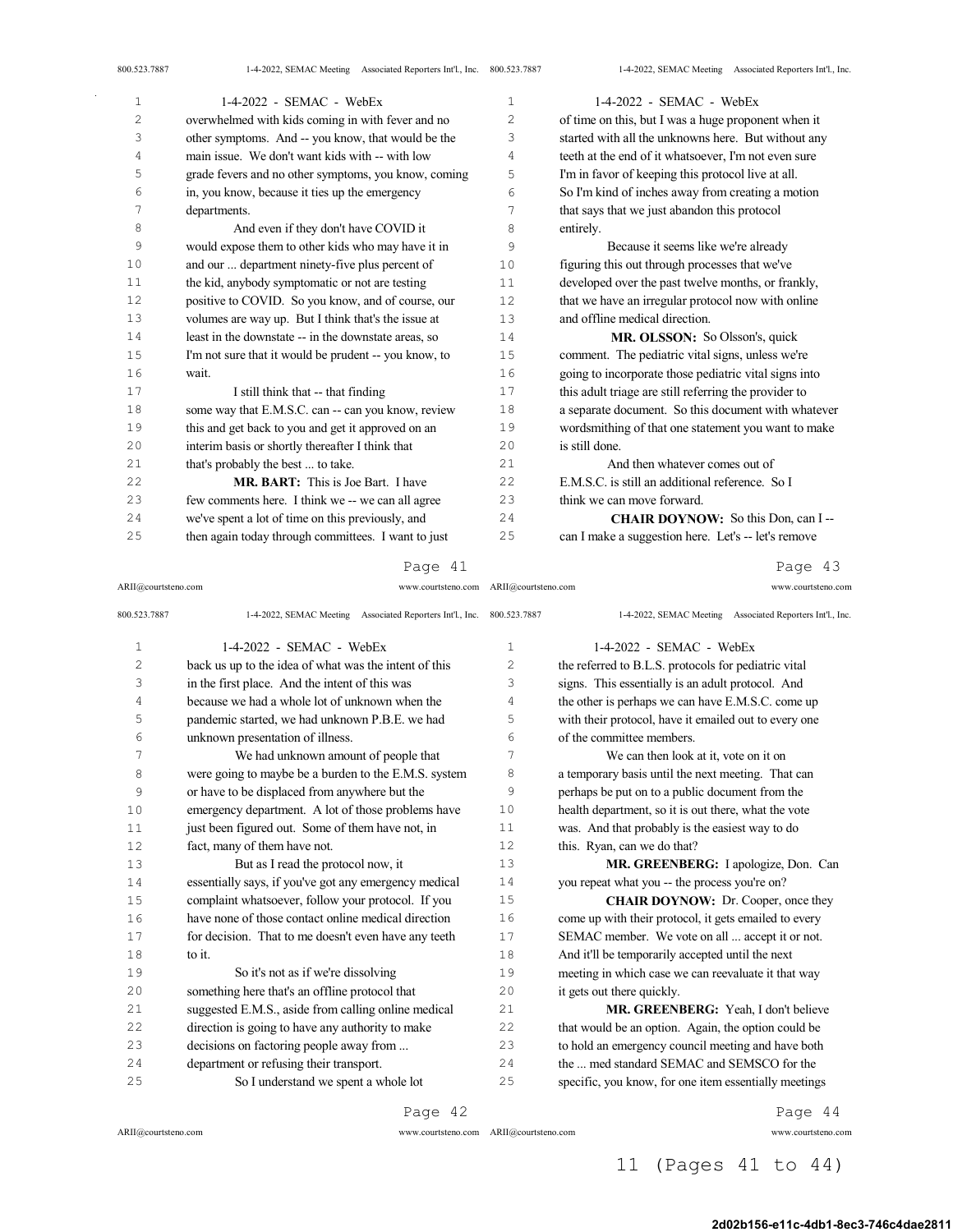| Ζ  | and you would come together have that one meeting,    | $\angle$ | motion and a second on the floor. If it passes on a   |
|----|-------------------------------------------------------|----------|-------------------------------------------------------|
| 3  | vote on it and then move it through.                  | 3        | two third vote means you immediately go to vote on    |
| 4  | But without that process and based on                 | 4        | the motion without any further discussion. That's     |
| 5  | -- you know, the current executive orders and things  | 5        | the only thing you can do right now is vote on        |
| 6  | that that's the only way if the pediatric would be    | 6        | calling the question.                                 |
| 7  | able to go                                            | 7        | Which they -- call the question means                 |
| 8  | <b>CHAIR DOYNOW:</b> Okay. Yeah, that would           | 8        | everybody should shut up. We don't want to hear       |
| 9  | be                                                    | 9        | anymore and we go directly to vote on the motion      |
| 10 | MR. LANGSAM:  are not permitted                       | 10       | that's currently in place. So that's what calling     |
| 11 | under -- under our current rules.                     | 11       | the question means.                                   |
| 12 | <b>CHAIR DOYNOW:</b> Well, then I--I have             | 12       | <b>CHAIR DOYNOW:</b> So the motion is $-$ is          |
| 13 | a feeling that that is not going to occur, so I think | 13       | what Dr. Marshall needs to put up to the group again  |
| 14 | it's either going to be it's going to wait next       | 14       | and we've talked about this about a half an hour ago, |
| 15 | meeting or it's going to be what Dr.  which is we     | 15       | what actually is the motion we're voting?             |
| 16 | give them temporary authority to come up with a       | 16       | MR. LANGSAM: We're not voting on that                 |
| 17 | protocol SEMSCO also agree to do that and then we     | 17       | right now. We're voting on whether we should stop     |
| 18 | will reevaluate it the next SEMAC meeting. All        | 18       | talking then I'll put it up.                          |
| 19 | right. It seems to be the only way we --              | 19       | <b>CHAIR DOYNOW: Okay.</b>                            |
| 20 | MR. WALTERS: Dr. Doynow, it's Dr.                     | 20       | MR. LANGSAM: That was made just a                     |
| 21 | Walters.                                              | 21       | minute ago, let's stop talking.                       |
| 22 | MR. BART: Now, we're creating wall                    | 22       | <b>CHAIR DOYNOW:</b> Okay. I guess I                  |
| 23 | breaks within wall breaks right now. Like I mean      | 23       | understood that. So let's end up having a vote as to  |
| 24 | this is it -- it start to be comedic about it. But    | 24       | what to stop talking. Valerie, if you would.          |
| 25 | is this protocol really that thing that we really     | 25       | MS. OZGA: Okay.                                       |
|    |                                                       |          |                                                       |

Page 45

ARII@courtsteno.com www.courtsteno.com ARII@courtsteno.com www.courtsteno.com

Page 47

| 800.523.7887   | 1-4-2022, SEMAC Meeting Associated Reporters Int'l., Inc. 800.523.7887 |     | 1-4-2022, SEMAC Meeting Associated Reporters Int'l., Inc. |
|----------------|------------------------------------------------------------------------|-----|-----------------------------------------------------------|
| $\mathbf{1}$   | $1-4-2022$ - SEMAC - WebEx                                             | 1   | $1-4-2022$ - SEMAC - WebEx                                |
| $\overline{c}$ | need to dig in so deeply to find the cracks in the                     | 2   | MR. LANGSAM: Two thirds voting.                           |
| 3              | system to get it out there. I mean, unless there is                    | 3   | MS. OZGA: Two thirds vote. Okay.                          |
| 4              | -- unless there is an act of motion out there right                    | 4   | Dr. Alexandrou?                                           |
| 5              | now I want a motion to table this.                                     | 5   | MR. ALEXANDROU: I abstain. I'm not                        |
| 6              | CHAIR DOYNOW: Okay. Well, there is a                                   | 6   | really sure what we're voting on.                         |
| 7              | motion to accept this on there's no motion for                         | 7   | MR. MARSHALL: We're -- we're voting                       |
| 8              | pediatrics.                                                            | 8   | on whether or not to call the -- call the question        |
| 9              | MR. BART: All right. Then I like to                                    | 9   | means that discussion stops, and we vote on the           |
| 10             | call the question.                                                     | 10  | motion. And we have to vote on whether or not to          |
| 11             | <b>CHAIR DOYNOW:</b> Does anybody want to                              | 11  | call the question. If you vote in the affirmative to      |
| 12             | make a motion for the pediatric?                                       | 12. | call the question and as Dr. Langsam said, you go to      |
| 13             | MR. LANGSAM: He called the question.                                   | 13  | the vote.                                                 |
| 14             | He called the question which means you stop talking.                   | 14  | If you vote in the negative to call                       |
| 15             | It needs a second and it needs a two thirds votes.                     | 1.5 | the question, then you can continue discussion on the     |
| 16             | <b>MR. MCEVOY:</b> I'll second all the                                 | 16  | motion.                                                   |
| 17             | question, McEvoy.                                                      | 17  | MR. ALEXANDROU: I think it sounds a                       |
| 18             | <b>CHAIR DOYNOW:</b> Can we have Dr.                                   | 18  | little bit more clarified. Okay. So I'm in the            |
| 19             | Marshall repeat what the actual motion is that we're                   | 19  | affirmative. Yes.                                         |
| 20             | voting on?                                                             | 20  | MS. OZGA: Okay. Yes. Dr. Bart?                            |
| 2.1            | <b>MR. MARSHALL:</b> Now the --  you went                              | 21  | MR. BART: Bart, yes.                                      |
| 22             | blank.                                                                 | 22  | MS. OZGA: Dr. Berkowitz?                                  |
| 23             | <b>CHAIR DOYNOW:</b> We can't hear you.                                | 23  | <b>MR. BERKOWITZ: Berkowitz, yes.</b>                     |
| 24             | MR. MARSHALL: I'm sorry. I'm sorry,                                    | 24  | MS. OZGA: Dr. Bombard?                                    |
| 25             | med -- calling the question of which now there is a                    | 25  | MS. BOMBARD: Dr. Bombard, yes, stop                       |
|                |                                                                        |     |                                                           |

 $\sim$ 

Page 46

ARII@courtsteno.com www.courtsteno.com

Page 48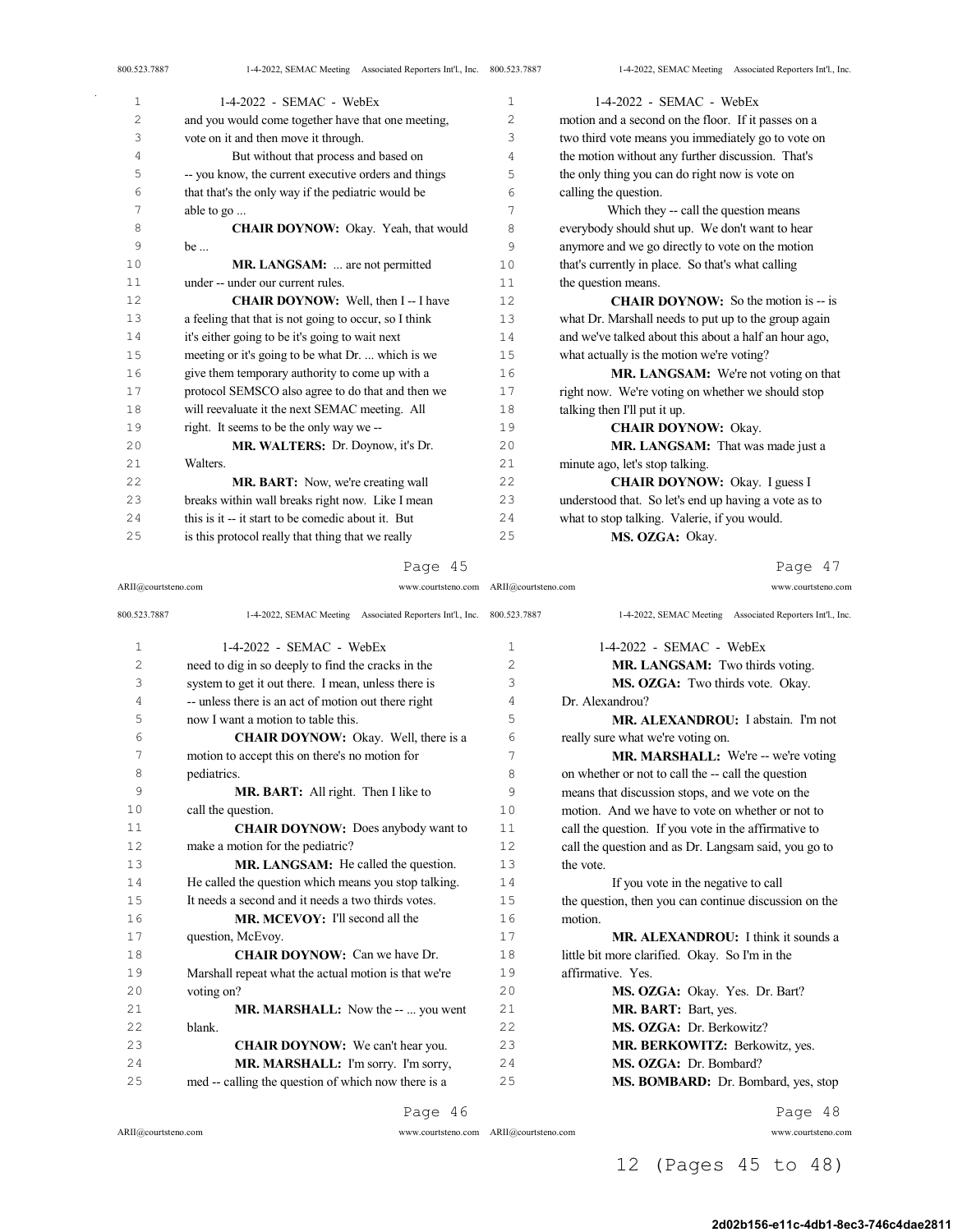| 1              | $1-4-2022$ - SEMAC - WebEx              | $\mathbf{1}$   | $1-4-2022$ - SEMAC - WebEx                            |
|----------------|-----------------------------------------|----------------|-------------------------------------------------------|
| $\overline{c}$ | talking.                                | $\overline{c}$ | members who are present today?                        |
| 3              | MS. OZGA: Dr. Cooper?                   | 3              | MR. LANGSAM: No, two thirds of -- of                  |
| 4              | MR. COOPER: Was that Kugler or          | 4              | the -- the people are present today that comes to the |
| 5              | Cooper?                                 | 5              | quorum.                                               |
| 6              | MS. OZGA: Cooper.                       | 6              | MS. OZGA: Okay. So then motion                        |
| 7              | MR. COOPER: Me. Arthur, yes.            | 7              | passes to call the question.                          |
| 8              | MS. OZGA: Dr. Cushman.                  | 8              | <b>CHAIR DOYNOW:</b> Okay. Now, can we go             |
| 9              | MR. CUSHMAN: Cushman, yes.              | 9              | back to the original motion, Dr. Marshall?            |
| 10             | MS. OZGA: Dr. Dailey?                   | 10             | MR. MARSHALL: Yes.                                    |
| 11             | MR. DAILEY: Dailey, yes.                | 11             | MS. OZGA: Okay. Let me bring him in                   |
| 12             | MS. OZGA: Dr. Detraglia?                | 12             | give me one moment.                                   |
| 13             | MR. DETRAGLIA: Detraglia, yes.          | 13             | MR. LANGSAM: No, in the middle of a                   |
| 14             | MS. OZGA: Dr. Doynow?                   | 14             | meeting with the State I can't do this.               |
| 15             | <b>CHAIR DOYNOW: Yes.</b>               | 15             | MS. OZGA: Okay. I believe this is                     |
| 16             | MS. OZGA: Was Dr. Gomez on, did he-     | 16             | the motion if you could just confirm it that would be |
| 17             | did he get on at all? Okay. Dr. Kugler? | 17             | great.                                                |
| 18             | MR. KUGLER: Kugler, yes.                | 18             | <b>MS. EISENHAUER:</b> Now the first three            |
| 19             | MS. OZGA: Dr. Lynch?                    | 19             | motions are in relation to this document.             |
| 20             | MR. LYNCH: Lynch, yes.                  | 20             | MS. OZGA: Okay. So do I bring one                     |
| 21             | MS. OZGA: Dr. Markowitz?                | 21             | motion up at a time?                                  |
| 22             | MR. MARKOWITZ: Markowitz, yes.          | 22             | MR. GREENBERG: Well, no because I                     |
| 23             | MS. OZGA: Dr. Maynard. Dr. Maynard      | 23             | think -- and Dr. Marshall, correct me if I'm wrong    |
| 24             | joined us today? Dr. Marshall?          | 24             | correct?                                              |
| 25             | MR. MARSHALL: Dr. Marshall, yes.        | 25             | <b>MR. MARSHALL: Yes.</b>                             |
|                |                                         |                |                                                       |

Page 51

| ARII@courtsteno.com | www.courtsteno.com | ARII@courtsteno.com | www.courtsteno.com |
|---------------------|--------------------|---------------------|--------------------|

| 800.523.7887 | 1-4-2022, SEMAC Meeting Associated Reporters Int'l., Inc. | 800.523.7887   | 1-4-2022, SEMAC Meeting Associated Reporters Int'l., Inc. |
|--------------|-----------------------------------------------------------|----------------|-----------------------------------------------------------|
| 1            | $1-4-2022$ - SEMAC - WebEx                                | $\mathbf{1}$   | $1-4-2022$ - SEMAC - WebEx                                |
| 2            | MS. OZGA: Dr. Murphy?                                     | $\overline{c}$ | 'MS. OZGA: Okay. I did not hear what                      |
| 3            | MS. MURPHY: Murphy, yes.                                  | 3              | was  and my apologies, he was going in and out.           |
| 4            | MS. OZGA: Dr. Olsson?                                     | 4              | MR. MARSHALL: Can you bring up motion                     |
| 5            | MR. OLSSON: Olsson, yes.                                  | 5              | two and three just so we can take a look at them?         |
| 6            | MS. OZGA: Dr. Talbott?                                    | 6              | MS. OZGA: Yeah.                                           |
| 7            | MR. TALBOTT: Talbott, yes.                                | 7              | MR. MARSHALL: Just motion one is --                       |
| 8            | MS. OZGA: Dr. Walters?                                    | 8              | is what was being drawn.                                  |
| 9            | MR. WALTERS: Walters, yes.                                | 9              | MS. OZGA: Okay. Motion two.                               |
| 10           | MS. OZGA: And Dr. Wicelinski?                             | 10             | MR. MARSHALL: Forward.                                    |
| 11           | MR. WICELENSKI: Yes, Wicelinski, yes.                     | 11             | MS. OZGA: Here is motion two.                             |
| 12           | <b>MS. OZGA:</b> We have eighteen in the                  | 12             | <b>MR. MARSHALL:</b> Motion two was                       |
| 13           | affirmative. With -- Dr. Langsam, you said it had to      | 13             | defeated.                                                 |
| 14           | be two thirds, correct?                                   | 14             | <b>MR. MARSHALL:</b> Motion three.                        |
| 15           | <b>CHAIR DOYNOW:</b> Yes, that's what he                  | 15             | MS. OZGA: Motion three.                                   |
| 16           | said.                                                     | 16             | <b>MR. MARSHALL:</b> Motion three is                      |
| 17           | MS. OZGA: Okay. And that's the                            | 17             | actually included in motion one I think because we        |
| 18           | voting members that who was present today, is that        | 18             | brought forward the final document.                       |
| 19           | correct Dr. Langsam? Where did my parliamentarian         | 19             | <b>MR.</b> : So the vote would be on the                  |
| 20           | go?                                                       | 2.0            | amended document that were shown, correct?                |
| 21           | MR. LANGSAM: I'm sorry. What was the                      | 2.1            | MR. MARSHALL: Correct.                                    |
| 22           | question, I apologize.                                    | 22             | <b>CHAIR DOYNOW:</b> Would include motion                 |
| 23           | MS. OZGA: Okay. So we have eighteen                       | 23             | one and motion three.                                     |
| 24           | in the affirmative. And you said we needed to have        | 2.4            | MS. OZGA: Do I need to bring the                          |
| 25           | two thirds. So is it two thirds of the voting             | 25             | document back up?                                         |

Page 50

 $\bar{z}$ 

ARII@courtsteno.com www.courtsteno.com ARII@courtsteno.com www.courtsteno.com

Page 52

## 13 (Pages 49 to 52)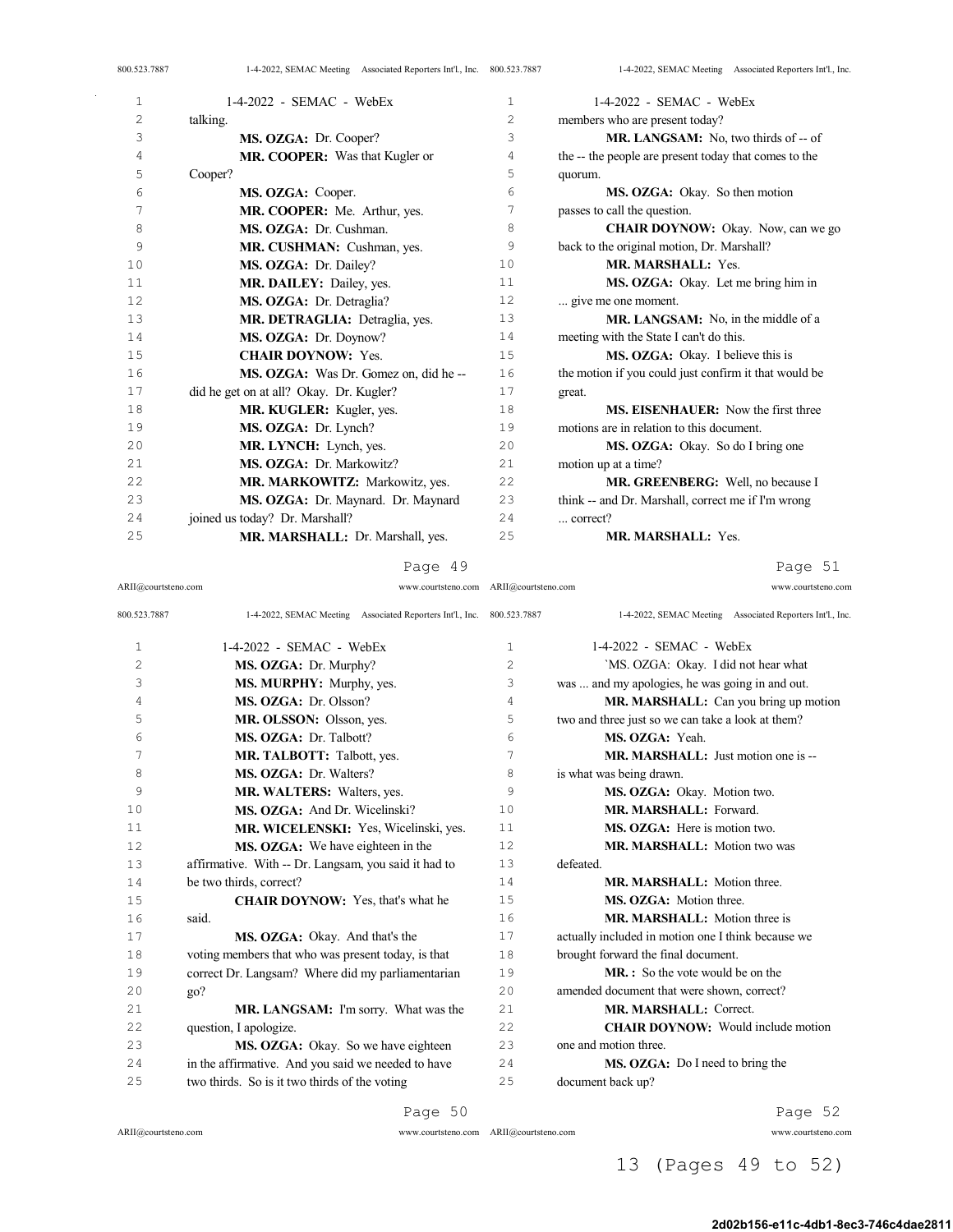| 800.523.7887   | 1-4-2022, SEMAC Meeting Associated Reporters Int'l., Inc. 800.523.7887 |                | 1-4-2022, SEMAC Meeting Associated Reporters Int'l., Inc. |
|----------------|------------------------------------------------------------------------|----------------|-----------------------------------------------------------|
| 1              | $1-4-2022$ - SEMAC - WebEx                                             | 1              | $1-4-2022$ - SEMAC - WebEx                                |
| $\overline{2}$ | MR. LANGSAM: Yeah, you can bring the                                   | $\overline{2}$ | MS. OZGA: Dr. Doynow?                                     |
| 3              | document back up. Thank you.                                           | 3              | THE CHAIR: Yes.                                           |
| 4              | MS. OZGA: Any other questions or                                       | 4              | MS. OZGA: Dr. David Kugler?                               |
| 5              | should I go to the roll call vote?                                     | 5              | MR. KUGLER: Kugler, yes.                                  |
| 6              | MR. MARSHALL: We don't see the                                         | 6              | MS. OZGA: Dr. Lynch?                                      |
| 7              | document.                                                              | 7              | MR. LYNCH: Lynch, no.                                     |
| 8              | MS. OZGA: You don't?                                                   | 8              | MS. OZGA: Dr. Markowitz?                                  |
| 9              | MR. MARSHALL: So you're on -- you're                                   | 9              | MR. MARKOWITZ: Markowitz, yes.                            |
| 10             | on motion three, that's okay.                                          | 10             | MS. OZGA: Dr. Marshall?                                   |
| 11             | MS. OZGA: Hold on one moment. Do you                                   | 11             | MR. MARSHALL: Dr. Marshall, yes.                          |
| 12             | see it now?                                                            | 12             | MS. OZGA: Dr. Murphy?                                     |
| 13             | <b>MR. MARSHALL:</b> We see it now.                                    | 13             | MS. MURPHY: Dr. Murphy, no.                               |
| 14             | MS. OZGA: Okay. Sorry about that                                       | 14             | MS. OZGA: Dr. Olsson?                                     |
| 15             | guys.                                                                  | 15             | MR. OLSSON: Olsson, yes.                                  |
| 16             | MR. MARSHALL: So the motion is, add                                    | 16             | MS. OZGA: Dr. Talbott?                                    |
| 17             | the language in blue at the top, rearrange the boxes                   | 17             | MR. TALBOTT: No.                                          |
| 18             | and so box number two as approved by medical standard                  | 18             | MS. OZGA: I'm sorry. Dr. Talbott,                         |
| 19             | was done appropriate P.P.E. that would have to be                      | 19             | was that no?                                              |
| 20             | adjusted. Well actually, it's in the second                            | 20             | <b>MR. TALBOTT:</b> Correct. It was no.                   |
| 2.1            | sentence. And E.R. was removed from box four, and                      | 21             | MS. OZGA: Okay. Thank you. Dr.                            |
| 2.2.           | the ability to contact medical control or follow                       | 22             | Walters?                                                  |
| 23             | regional policy for non-transport and treatment in                     | 23             | MR. WALTERS: Walters, yes.                                |
| 2.4            | place.                                                                 | 24             | MS. OZGA: And Dr. Wicelinski?                             |
| 25             | (Off the record, $1:01$ p.m.)                                          | 25             | MR. WICELINSKI: Wicelinski, no.                           |

Page 55

ARII@courtsteno.com

| 800.523.7887 | 1-4-2022, SEMAC Meeting Associated Reporters Int'l., Inc. 800.523.7887 |             | 1-4-2022, SEMAC Meeting Associated Reporters Int'l., Inc. |
|--------------|------------------------------------------------------------------------|-------------|-----------------------------------------------------------|
| 1            | $1-4-2022$ - SEMAC - WebEx                                             | $\mathbf 1$ | $1-4-2022$ - SEMAC - WebEx                                |
| 2            | (The proceeding commenced)                                             | 2           | MS. OZGA: I'm just double checking,                       |
| 3            | MS. OZGA: All right. Any other                                         | 3           | hold on. Okay. We have a eleven in the affirmative        |
| 4            | questions, shall I continue my roll call?                              | 4           | and six -- six noes. Dr. Langsam, does that need to       |
| 5            | THE CHAIR: Yes, no further                                             | 5           | be two thirds to pass?                                    |
| 6            | discussion, right, Dr. Langsam?                                        | 6           | MR. LANGSAM: No. it doesn't need two                      |
| 7            | <b>MR. LANGSAM:</b> That's correct and not                             | 7           | thirds but it needs to be majority of the -- all the      |
| 8            | want to discuss it all now.                                            | 8           | voting members not just those who are present. I          |
| 9            | MS. OZGA: Okay. I will do roll call.                                   | 9           | don't know how much voting members you have.              |
| 10           | Okay. Dr. Alexandrou?                                                  | 10          | MS. OZGA: So out of the twenty-three.                     |
| 11           | <b>MR. ALEXANDROU: Yes.</b>                                            | 11          | MR. LANGSAM: So majority of twenty-                       |
| 12           | MS. OZGA: Dr. Bart?                                                    | 12          | three is -- half of twenty-three plus one.                |
| 13           | MR. BART: Bart, no.                                                    | 13          | MS. OZGA: Hold on. All right. So we                       |
| 14           | MS. OZGA: Dr. Berkowitz?                                               | 14          | only have eleven. So I would say this does not pass.      |
| 15           | <b>MR. BERKOWITZ: Yes.</b>                                             | 15          | THE CHAIR: Are they all                                   |
| 16           | MS. OZGA: Dr. Bombard Tiffany?                                         | 16          | MR. LANGSAM: It misses it by one                          |
| 17           | MS. TIFFANY: Bombard, yes.                                             | 17          | vote. Okay.  back to med standards next time,             |
| 18           | MS. OZGA: Dr. Cooper?                                                  | 18          | wherever the old protocol still  and is still out         |
| 19           | MR. COOPER: Dr. Cooper, yes.                                           | 19          | there but it has not been rescinded. So the old           |
| 20           | MS. OZGA: Dr. Cushman?                                                 | 20          | protocol is not modified. It's still in                   |
| 21           | MR. CUSHMAN: Cushman, no.                                              | 2.1         | MR. MARSHALL: Shall I continue, Dr.                       |
| 22           | MS. OZGA: Dr. Dailey?                                                  | 22          | Doynow?                                                   |
| 23           | MR. DAILEY: Dailey, no.                                                | 23          | MS. OZGA: Yes.                                            |
| 24           | MS. OZGA: Dr. Detraglia?                                               | 24          | <b>THE CHAIR: Yes.</b>                                    |

# **MR. MARSHALL:** The next motion comes

ARII@courtsteno.com www.courtsteno.com

ARII@courtsteno.com

25 MR. DETRAGLIA: Detraglia, yes.

ARII@courtsteno.com www.courtsteno.com

Page 56

14 (Pages 53 to 56)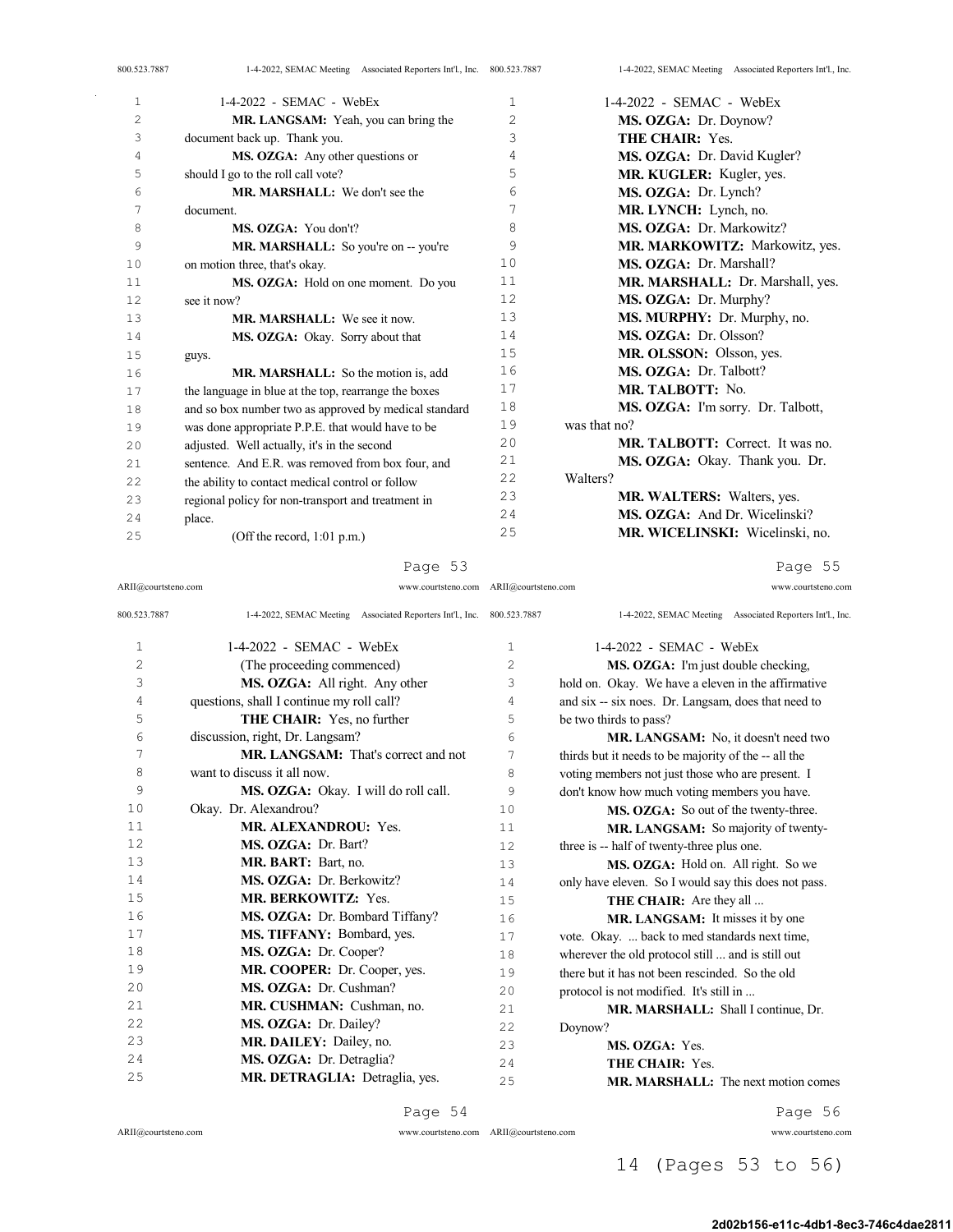| $\mathbf{1}$   | $1-4-2022$ - SEMAC - WebEx                           | $\mathbf{1}$   | $1-4-2022$ - SEMAC - WebEx        |
|----------------|------------------------------------------------------|----------------|-----------------------------------|
| $\overline{c}$ | medical standards is motion to approve. The          | $\overline{2}$ | MS. OZGA: Dr. Dailey?             |
| 3              | pediatric dose optimization for seizures and E.M.F.  | 3              | MR. DAILEY: Yes.                  |
| 4              | study. This is the studies brought forward by        | 4              | MS. OZGA: Dr. Detraglia?          |
| 5              | University of Buffalo and  Buffalo who have been     | 5              | MR. DETRAGLIA: Detraglia, yes.    |
| 6              | selected to participate in a phase three multicenter | 6              | MS. OZGA: Dr. Doynow?             |
| 7              | trial midazolam dosing procedures in pediatric       | 7              | <b>THE CHAIR: Yes.</b>            |
| 8              | patients in a pre-hospital setting.                  | 8              | MS. OZGA: Dr. David Kugler?       |
| 9              | It randomizes twenty participating                   | 9              | MR. KUGLER: Dr. Kugler, yes.      |
| 10             | agencies to switch from conventional weight based    | 10             | MS. OZGA: Dr. Lynch?              |
| 11             | dosing to standardized age based dosing and that     | 11             | MR. LYNCH: Lynch, yes.            |
| 12             | switch will occur at the same time for every agency  | 12             | MS. OZGA: Dr. Markowitz?          |
| 13             | and be done over a four year enrollment period, and  | 13             | MR. MARKOWITZ: Markowitz, yes.    |
| 14             | the period of the study is for five years.           | 14             | MS. OZGA: Dr. Lewis Marshall?     |
| 15             | The goal of this study is to show that               | 15             | MR. MARSHALL: Marshall, yes.      |
| 16             | using weigh based age appropriate dosages for        | 16             | MS. OZGA: Dr. Murphy?             |
| 17             | midazolam, it will be associated with a lower        | 17             | MS. MURPHY: Murphy, yes.          |
| 18             | frequency of active seizures upon  arrival.          | 18             | MS. OZGA: Dr. Olsson?             |
| 19             | That comes forward as a second in                    | 19             | MR. OLSSON: Olsson, yes.          |
| 20             | motion and Dr.  if he's on and help answering the    | 20             | MS. OZGA: Dr. Talbott?            |
| 21             | questions, if you may have questions. Hearing none,  | 21             | MR. TALBOTT: Talbott, yes.        |
| 22             | Dr. Doynow, would you like to --                     | 22             | <b>MS. OZGA:</b> Dr. Walters?     |
| 23             | <b>THE CHAIR: Sure.</b>                              | 23             | <b>MR. WALTERS:</b> Walters, yes. |
| 24             | MR. MARSHALL: -- call for a vote.                    | 24             | MS. OZGA: Walters was yes. Dr.    |
| 25             | It's a motion number four, I believe, yeah.          | 25             | Wicelinski?                       |

Page 57

ARII@courtsteno.com www.courtsteno.com ARII@courtsteno.com www.courtsteno.com

Page 59

| 800.523.7887 | 1-4-2022, SEMAC Meeting Associated Reporters Int'l., Inc. 800.523.7887 |                | 1-4-2022, SEMAC Meeting Associated Reporters Int'l., Inc. |
|--------------|------------------------------------------------------------------------|----------------|-----------------------------------------------------------|
| $\mathbf{1}$ | $1-4-2022$ - SEMAC - WebEx                                             | $\mathbf{1}$   | $1-4-2022$ - SEMAC - WebEx                                |
| 2            | <b>THE CHAIR:</b> Val, if we have                                      | $\overline{c}$ | MR. WICELINSKI: Yes, Wicelinski.                          |
| 3            | MR. DAILEY: Actually, my apologies.                                    | 3              | MS. OZGA: Well, Dr. Wicelinski, that                      |
| 4            | I was trying to get off mute, Don. I just wanted to                    | 4              | was yes?                                                  |
| 5            | comment briefly that this is an excellent opportunity                  | 5              | <b>MR. WICELINSKI: Yes.</b>                               |
| 6            | for the folks in Buffalo to assist with the lexicon                    | 6              | MS. OZGA: Okay. Thank you so much.                        |
| 7            | of pediatric research. I'm excited this is being                       | 7              | Motion passes.                                            |
| 8            | done in New York and I'm glad we can be supportive of                  | 8              | MR. MARSHALL: Thank you. Can you                          |
| 9            | it. Thank you.                                                         | 9              | bring up the next motion? The next motion is to           |
| 10           | THE CHAIR: Thanks, Mike                                                | 10             | improve E.M.S. treatment of acute opioid withdrawal.      |
| 11           | MS. OZGA: Dr. Doynow, I couldn't hear                                  | 11             | This was brought forward by the collaborative, I          |
| 12           | you. Do you want me to do the roll call?                               | 12.            | believe, and it allows for patients who are in acute      |
| 13           | THE CHAIR: Yes, please.                                                | 13             | withdrawal to receive the option of getting               |
| 14           | MS. OZGA: Okay. Dr. Alexandrou?                                        | 14             | buprenorphine that would be prescribed by a physician     |
| 15           | <b>MR. ALEXANDROU: Yes.</b>                                            | 15             | who was specifically trained to and approve for this      |
| 16           | MS. OZGA: Dr. Bart?                                                    | 16             | medication.                                               |
| 17           | MR. BART: Yes.                                                         | 17             | And also, there's called Matters M-A-                     |
| 18           | MS. OZGA: Dr. Berkowitz?                                               | 18             | T-T-E-R-S Medical Direction. And, Dr. -- the              |
| 19           | <b>MR. BERKOWITZ: Yes.</b>                                             | 19             | collaborative will write that out in the document and     |
| 2.0          | MS. OZGA: Dr. Bombard?                                                 | 20             | as well as defining what P.C.M.C. was, which is           |
| 21           | MS. TIFFANY: Bombard, yes.                                             | 2.1            | actually pointing to the motion being removed to          |
| 2.2          | MS. OZGA: Dr. Cooper?                                                  | 2.2.           | medical control facility.                                 |
| 2.3          | MR. COOPER: Cooper, yes.                                               | 23             | And then, I got to also add the cows                      |
| 24           | MS. OZGA: Dr. Cushman?                                                 | 24             | criteria. Some people are using this protocol or          |
| 2.5          | MR. CUSHMAN: Cushman, yes.                                             | 25             | have those criteria in front of them and --               |
|              |                                                                        |                |                                                           |

#### $ARII@{\mbox{conrtsteno.com}}$

Page 58

ARII@courtsteno.com www.courtsteno.com

Page 60

## 15 (Pages 57 to 60)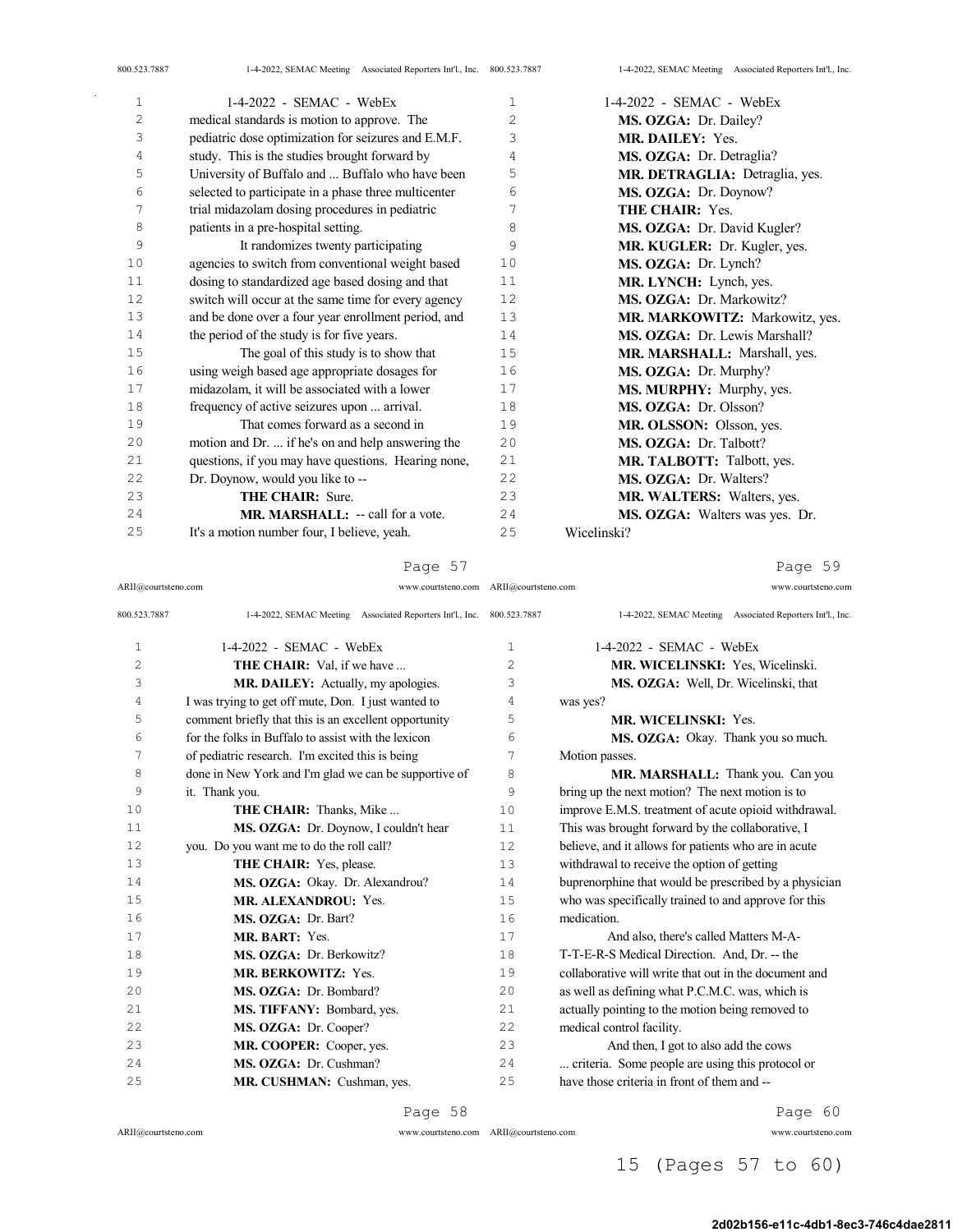| 800.523.7887 | 1-4-2022, SEMAC Meeting Associated Reporters Int'l., Inc. 800.523.7887 |              | 1-4-2022, SEMAC Meeting Associated Reporters Int'l., Inc. |
|--------------|------------------------------------------------------------------------|--------------|-----------------------------------------------------------|
| 1            | $1-4-2022$ - SEMAC - WebEx                                             | $\mathbf{1}$ | $1-4-2022$ - SEMAC - WebEx                                |
| 2            | MR. DAILEY: Dr. Marshall, the changes                                  | 2            | advisory. And the endpoint was that this was a            |
| 3            | have been made to that document, it's been uploaded                    | 3            | regional advisory and it comes forward as a seconded      |
| 4            | to Boardable with -- with those, cows will be an                       | 4            | motion as -- as a regional advisory for SEMAC             |
| 5            | appendix within the protocols as our other scores                      | 5            | discussion and vote.                                      |
| 6            | have been.                                                             | 6            | MR. MCEVOY: McEvoy here. This is a                        |
| 7            | MR. MARSHALL: Okay.                                                    | 7            | similar issue. Again, we have no eyes on this.            |
| 8            | MR. DAILEY: We'll also encourage the                                   | 8            | MR. MARSHALL: Can you get into the                        |
| 9            | use of MDCalc through our educational interventions.                   | 9            | med standards Boardable?                                  |
| 10           | MR. MCEVOY: Could those -- that                                        | 10           | MR. MCEVOY: Negative.                                     |
| 11           | document be uploaded into the SEMAC Boardable? It's                    | 11           | MR. MARSHALL: All right.                                  |
| 12           | not visible to us.                                                     | 12           | MR. DAILEY: So if I can actually open                     |
| 13           | MR. DAILEY: I can't upload it there,                                   | 13           | some of the background on this. So the Geriatric          |
| 14           | I'm like -- I unfortunately don't have access to the                   | 14           | TeleConsult Algorithm and advisory for alternative        |
| 15           | SEMAC Boardable only to this -- to the med standards                   | 15           | transportation.                                           |
| 16           | one.                                                                   | 16           | Both of these were procedures that                        |
| 17           | MS. EISENHAUER: What folder did you                                    | 17           | were originally developed to address local                |
| 18           | put it in, Dr. Dailey?                                                 | 18           | conditions. If I may, elegantly  Monroe                   |
| 19           | <b>MR. DAILEY:</b> It's in the med standards                           | 19           | Livingston, regional E.M.S. on a council and I have       |
| 20           | protocol -- med standards folder for today's meeting.                  | 20           | absolutely no idea how these were not brought to the      |
| 21           | MS. EISENHAUER: Okay. I will go                                        | 21           | SEMAC and the SEMSCO as examples of best practices.       |
| 22           | look. Dr Dailey, Dr. Dailey, I don't see it in the                     | 22           | Rather, MILREMS  was asked to                             |
| 23           | other documents. Can you email it to me and then I                     | 23           | remove these from operation pending this meeting.         |
| 2.4          | can share it?                                                          | 2.4          | These are both exactly how regions should function,       |
| 25           | MR. DAILEY: Certainly can.                                             | 25           | demonstrate excellence in E.M.S. And I would argue        |

ARII@courtsteno.com www.courtsteno.com ARII@courtsteno.com www.courtsteno.com

Page 63

| 800.523.7887   | 1-4-2022, SEMAC Meeting Associated Reporters Int'l., Inc. 800.523.7887 |                | 1-4-2022, SEMAC Meeting Associated Reporters Int'l., Inc. |
|----------------|------------------------------------------------------------------------|----------------|-----------------------------------------------------------|
| $\mathbf{1}$   | $1-4-2022$ - SEMAC - WebEx                                             | 1              | $1-4-2022$ - SEMAC - WebEx                                |
| $\overline{c}$ | MS. EISENHAUER: Thanks.                                                | $\overline{c}$ | that both of these particularly in these trying           |
| 3              | MR. LANGSAM: Marshall, do you have                                     | 3              | times, difficult to access health care and crises and     |
| 4              | any elevator music to put in the background?                           | 4              | behavioral health are exquisite demonstrations of         |
| 5              | MR. MARSHAL: Yeah, I know, right?                                      | 5              | teamwork within healthcare and within behavioral          |
| 6              | MR. DAILEY: Without due deference to                                   | 6              | health.                                                   |
| 7              | Dr. Langsam and the way this needs to proceed, can we                  | 7              | And we should immediately not only                        |
| 8              | move onto the next item while we wait for Boardable                    | 8              | past these but encourage similar collaborations to        |
| 9              | and email to do their thing?                                           | 9              | occur in other regions and find out exactly why these     |
| 10             | MR. LANGSAM: Certainly can. There's                                    | 10             | were not allowed to move forward because there's          |
| 11             | nothing wrong with doing that.                                         | 11             | nothing within Article 30 that should restrict such       |
| 12             | MR. MARSHALL: So while we're waiting                                   | 12             | regional approach to appropriate care.                    |
| 13             | for that, the next two items on the agenda were                        | 13             | MR. KUGLER: Question for the Chair.                       |
| 14             | advisories from  One has to do with E.M.S.                             | 14             | This is Dr. Kugler.                                       |
| 15             | Geriatric TeleConsult Algorithm and that would allow                   | 15             | <b>THE CHAIR:</b> Go ahead.                               |
| 16             | or -- sorry.                                                           | 16             | MR. KUGLER: So along the lines of Dr.                     |
| 17             | For teleconsult for geriatric patients                                 | 17             | Dailey's very eloquently stated discussion just now,      |
| 18             | and guidance by the physician, they have a specific                    | 18             | I would ask that if we are to start passing a             |
| 19             | facility algorithm for Geriatric TeleConsult.                          | 19             | regional -- approving regional policies at the SEMAC      |
| 20             | Dr. Cushman, did you want to address                                   | 20             | and SEMSCO levels, where the Article 30 does allow        |
| 21             | anything? So this was -- this comes as a seconded                      | 21             | for the regions to create policies and procedures         |
| 22             | motion. Both of these were reviewed and the motion                     | 22             | that are specific to their region.                        |
| 23             | was to move both of these to SEMAC.                                    | 23             | I think we're sort of trending on a                       |
| 24             | And so, there was no --there's a very                                  | 24             | very fine line, where now the state is overtaking the     |
| 25             | little discussion on protocol versus regional                          | 25             | regional authority, which is allowed to that. I           |

Page 62

 $\bar{z}$ 

ARII@courtsteno.com www.courtsteno.com

Page 64

## 16 (Pages 61 to 64)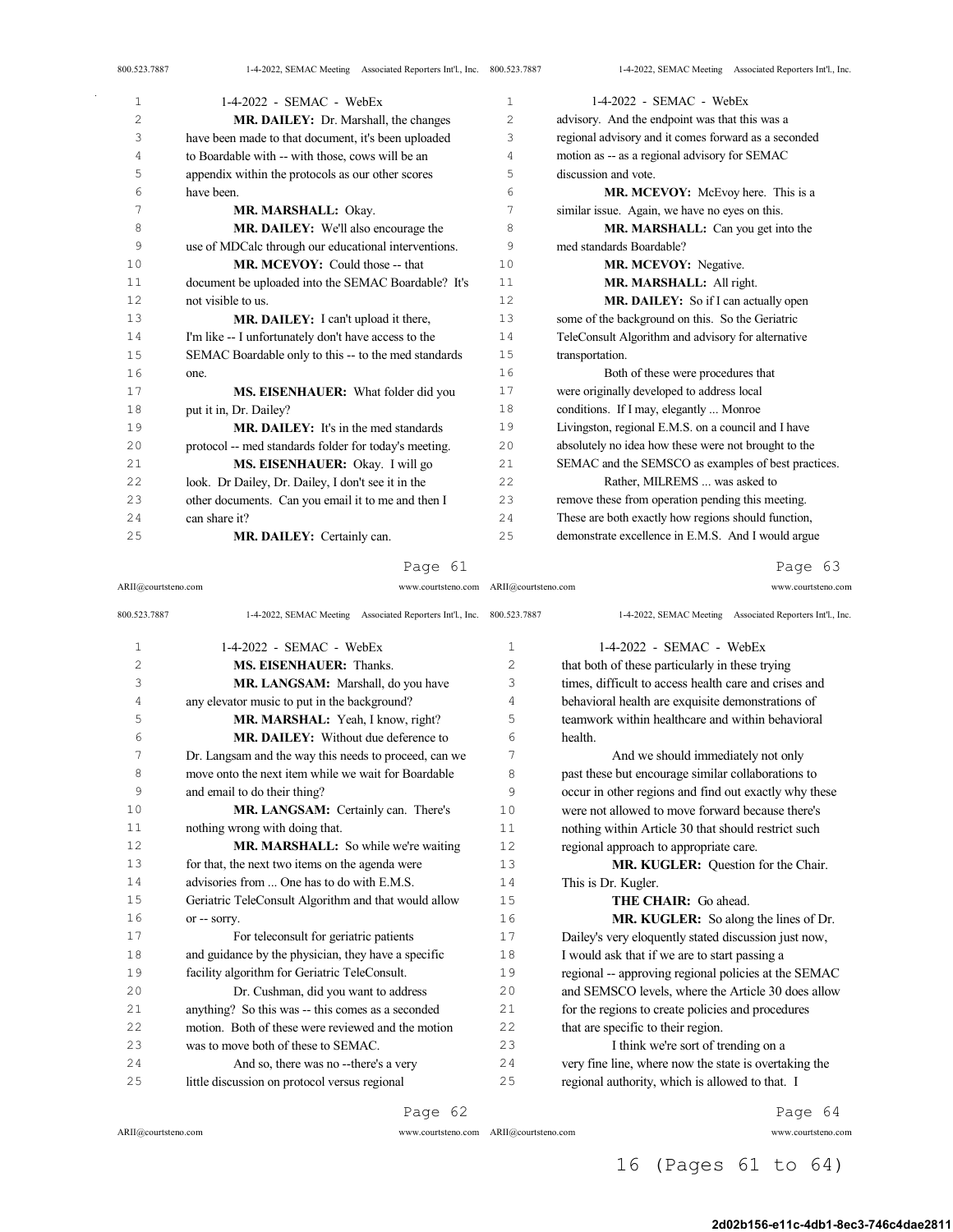| 1  | 1-4-2022 - SEMAC - WebEx                              | $\mathbf{1}$      | 1-4-2022 - SEMAC - WebEx                              |
|----|-------------------------------------------------------|-------------------|-------------------------------------------------------|
| 2  | think that we should acknowledge the great work that  | $\overline{2}$    | to develop those policies, procedures and triage      |
| 3  | MILREMS is done and give Dr. Cushman and his team     | 3                 | treatment transport protocols consistent with the     |
| 4  | kudos and move on.                                    | 4                 | SEMAC. I felt -- REMAC felt, we did a purpose at the  |
| 5  | We do not need to approve this because                | 5                 | time that that was consistent with existing policy    |
| 6  | this is a regionally approved policy that the state   | 6                 | and practice.                                         |
| 7  | has no bearing on.                                    | 7                 | I received a call from -- from the                    |
| 8  | THE CHAIR: Thank you. Any other                       | 8                 | director and deputy director on October 21st          |
| 9  | discussion?                                           | 9                 | indicating that there were some complaints received   |
| 10 | MR. WALTERS: I have a question for                    | 10                | regarding that, which I have not had any              |
| 11 | Dr. Cushman.                                          | 11                | substantiation to rather, they were patient care      |
| 12 | MR. CUSHMAN: What?                                    | $12 \overline{ }$ | concerns or what have you to run for a quality        |
| 13 | MR. WALTERS: Dr. Cushman, I saw a --                  | 13                | improvement process and was directed to rescind that  |
| 14 | I guess, as I'm looking at this, basically, this      | 14                | policy immediately, it was done the following day.    |
| 15 | algorithm is just essentially inclusion and exclusion | 15                | Through that conversation, I was told                 |
| 16 | criteria to either transport via standard protocols   | 16                | that this is a protocol and had to be rescinded       |
| 17 | or to engage a geriatrician or to do a teleconsult    | 17                | because it was not reviewed and approved by the       |
| 18 | with a geriatrician to evaluate these patients, where | 18                | SEMAC. Doesn't mean cluttering everyone's inboxes,    |
| 19 | they are during the height of a pandemic and the      | 19                | as well as, using up your fine time today regarding   |
| 20 | Department of Health told you, no?                    | 20                | these two regional advisories regarding both          |
| 21 | MR. CUSHMAN: Cushman, sum and                         | 21                | engagement of geriatric medical control, if you will, |
| 22 | substances, that's -- that's accurate. So Advisory    | 22                | as well as transporting our patients to a behavioral  |
| 23 | 2113 was developed in concert with geriatricians from | 23                | health access and crisis center, which I won't get    |
| 24 | both of our health systems. That was borne out        | 24                | into that but if folks want background on that, as    |
| 25 | initially because of very large numbers of            | 25                | well, I'm happy to provide that.                      |

ARII@courtsteno.com www.courtsteno.com ARII@courtsteno.com www.courtsteno.com

## Page 67

| 800.523.7887   | 1-4-2022, SEMAC Meeting Associated Reporters Int'l., Inc. 800.523.7887 |                | 1-4-2022, SEMAC Meeting Associated Reporters Int'l., Inc. |
|----------------|------------------------------------------------------------------------|----------------|-----------------------------------------------------------|
| $\mathbf{1}$   | $1-4-2022$ - SEMAC - WebEx                                             | 1              | $1-4-2022$ - SEMAC - WebEx                                |
| $\overline{c}$ | asymptomatic COVID positive patients that were being                   | $\overline{c}$ | So here -- here and we live and I                         |
| 3              | transported out of sniffs in-house, without actually                   | 3              | appreciate the wisdom of the SEMAC in the end. Our        |
| 4              | getting their docs involved.                                           | 4              | goal was simply to provide the best possible care to      |
| 5              | And so we started having conversations                                 | 5              | our patients regardless of -- of where they are.          |
| 6              | that ultimately led to Advisory 2113 supported by                      | 6              | THE CHAIR: So yeah, Doctor, I agree                       |
| 7              | both Rochester Regional Health as well as UR                           | 7              | with you when -- when you're reading this Section         |
| 8              | Medicine, both of their geriatrics groups and so                       | 8              | 3004  what the concern was, but now, it's in front        |
| 9              | forth, to really provide Geriatric TeleConsult, does                   | 9              | of SEMAC, my suggestion is we bring it up to a vote       |
| 10             | he notice within the algorithm in no way whatsoever                    | 10             | and move it forward because it does appear to be          |
| 11             | does it say that we will refuse a patient's                            | 11             | appropriate                                               |
| 12             | transport.                                                             | 12             | <b>MR. CUSHMAN:</b> Cushman to the chair.                 |
| 13             | It was to engage someone that is much                                  | 13             | Again, my only concern with bringing it to a vote is      |
| 14             | better qualified to determine the best disposition                     | 14             | does a vote confer that that is the expected practice     |
| 15             | for the patient in the specific facilities. And you                    | 15             | for the advisory or not. Else, my great friends in        |
| 16             | notice that it was very facility specific, because                     | 16             | New York City just -- just did something that I,          |
| 17             | those are specifically facilities that are overseen                    | 17             | absolutely, we should be doing.                           |
| 18             | by those two geriatric groups.                                         | 18             | But that would mean that every single                     |
| 19             | It is not inclusive of all sniffs in-                                  | 19             | thing has to come before this body and I think that's     |
| 20             | house within the Rochester region because of that --                   | 20             | ultimately the question that the bureau in our            |
| 21             | that simple fact. That advisory was issued on                          | 21             | regions all grapple with.                                 |
| 22             | September 29th of 2021. That was issued based upon                     | 22             | And so I just -- I just -- I                              |
| 23             | my understanding of Article 30.                                        | 23             | appreciate the support but at the same time I'm           |
| 2.4            | And -- and really, kind of                                             | 24             | concerned about the precedent that something like         |
| 25             | specifically, Section 3003-4, which allows the REMAC                   | 25             | that sets.                                                |

Page 66

 $\bar{z}$ 

Page 68

## 17 (Pages 65 to 68)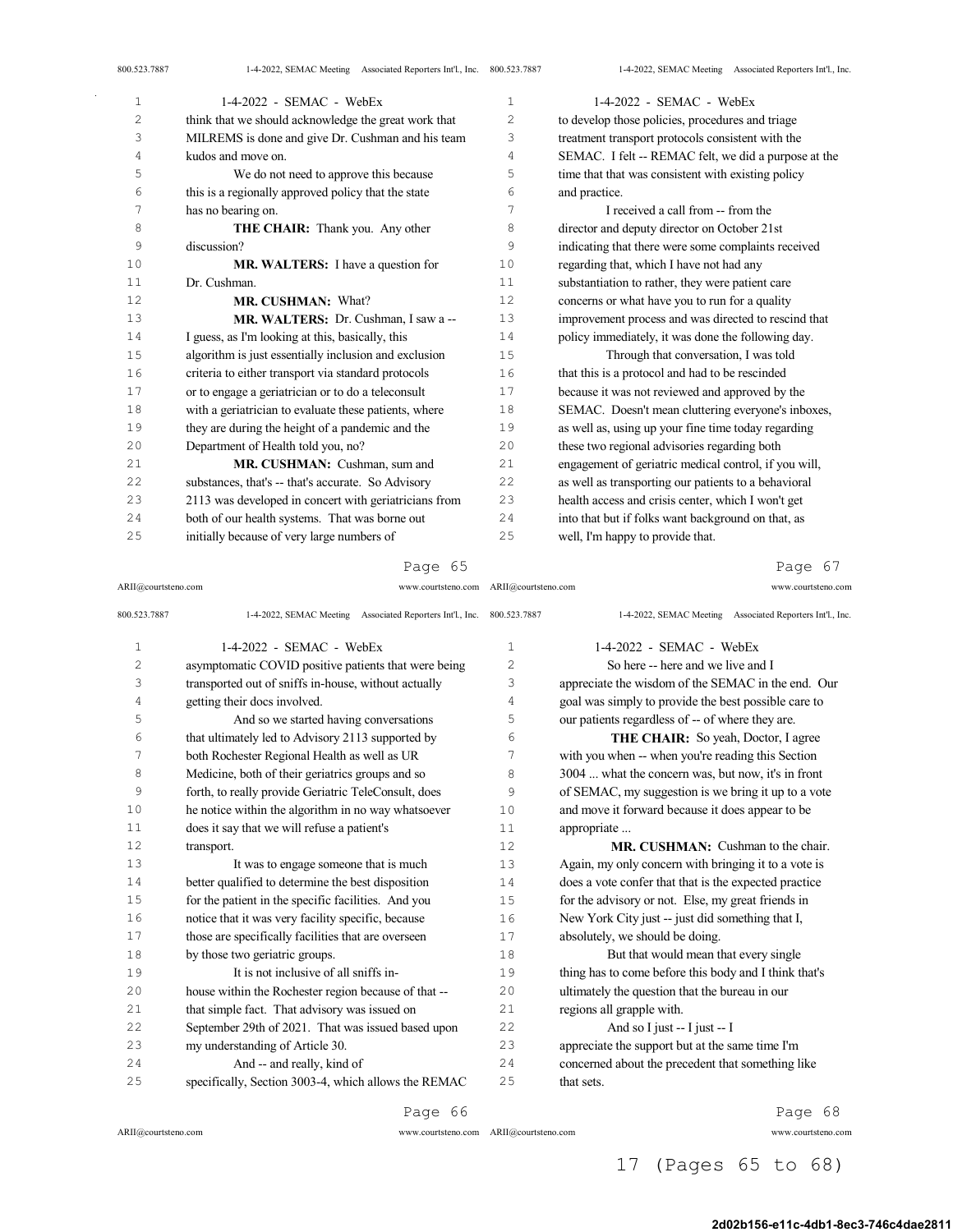| 800.523.7887 | 1-4-2022, SEMAC Meeting Associated Reporters Int'l., Inc. 800.523.7887 |    | 1-4-2022, SEMAC Meeting Associated Reporters Int'l., Inc. |
|--------------|------------------------------------------------------------------------|----|-----------------------------------------------------------|
| $1\,$        | $1-4-2022$ - SEMAC - WebEx                                             | 1  | $1-4-2022$ - SEMAC - WebEx                                |
| $\mathbf{2}$ | MR. DAILEY: I would argue --                                           | 2  | format and -- and certain ways things are done. It        |
| 3            | THE CHAIR:                                                             | 3  | was good at it that standards that the New York City      |
| 4            | MR. DAILEY: -- actually, we brought                                    | 4  | procedure or policy and physician did not appear in a     |
| 5            | this here for discussion. But I think what we do is                    | 5  | protocol or algorithm, boxes and arrows kind of           |
| 6            | we endorse the efforts that you're making and that                     | 6  | format. Therefore, perhaps, that's how they get           |
| 7            | ultimately should be our mission here today and the                    | 7  | around it.                                                |
| 8            | motion that we bring forward should be to endorse                      | 8  | It's calling an apple an orange  I                        |
| 9            | regional efforts to expand teleconsult as appropriate                  | 9  | don't particularly care. I think what we're looking       |
| 10           | and work towards alternative destinations when                         | 10 | to do here is at some point, maybe not today, but at      |
| 11           | possible.                                                              | 11 | some point, decide what the heck is a policy, with an     |
| 12           | <b>MR. LANGSAM:</b> You can make that as a                             | 12 | X procedure and what's X protocol.                        |
| 13           | substitute motion get a second if you vote on that,                    | 13 | For the time being it lifted moment,                      |
| 14           | it happens and that's the end of it.                                   | 14 | we've got two things before the body and I suggest        |
| 15           | <b>THE CHAIR:</b> Would you like to make                               | 15 | that supporting the concepts that are in this goes a      |
| 16           | that motion?                                                           | 16 | long way toward at least alleviating the issue            |
| 17           | MR. DAILEY: Certainly. Certainly,                                      | 17 | temporarily until we can get a chance to sit down and     |
| 18           | Dr. Doynow. I vote -- we do not vote to approve                        | 18 | make those decisions in writing. That's my point.         |
| 19           | these advisories but to endorse them and that we                       | 19 | MR. GREENBERG: Dr. Doynow,                                |
| 20           | support regional teleconsult and alternative                           | 20 | Bombard and Jeremy thanks for providing their             |
| 21           | transportation initiatives to assist the E.M.S.                        | 21 | background on where this all came from. Two, and          |
| 22           | system.                                                                | 22 | when that did come up and the issue came up, it was,      |
| 23           | MR. PHILIPPY: Mark Philippy, I                                         | 23 | you know, brought forward to division of legal            |
| 24           | second.                                                                | 24 | which is where they came back feeling this was a          |
| 25           | MR. OLSSON: Olsson, third. Do we                                       | 25 | protocol, which by their  approval by med                 |

ARII@courtsteno.com www.courtsteno.com ARII@courtsteno.com www.courtsteno.com

Page 71

| 800.523.7887   | 1-4-2022, SEMAC Meeting Associated Reporters Int'l., Inc. 800.523.7887 |    | 1-4-2022, SEMAC Meeting Associated Reporters Int'l., Inc. |
|----------------|------------------------------------------------------------------------|----|-----------------------------------------------------------|
| $\mathbf{1}$   | $1-4-2022$ - SEMAC - WebEx                                             | 1  | $1-4-2022$ - SEMAC - WebEx                                |
| $\overline{c}$ | need to be specific as opposed to we're going to                       | 2  | standard, SEMAC                                           |
| 3              | endorse regional policies that come to this body                       | 3  | I think, you know, I think what really                    |
| 4              | without limiting ourselves to telemedicine and                         | 4  | helps in clarity and we had the conversation on the       |
| 5              | everything else? Just by -- I don't know.                              | 5  | earlier meeting today is helping me, either having        |
| 6              | MR. LYNCH: It's -- it's Lynch. Do we                                   | 6  | this group or med standards, whichever the Chair          |
| 7              | need to have any action on regional policies? I                        | 7  | feels is appropriate to do it, further -- not even        |
| 8              | mean, I guess, I'm -- I'm not really sure if they're                   | 8  | further, you know, to put  on paper, what is a            |
| 9              | -- if there's something that we're -- that we have to                  | 9  | policy versus what is a protocol in order to allow        |
| 10             | do right now because of this or we say thank you and                   | 10 | the regions to have the regional policy.                  |
| 11             | move on.                                                               | 11 | And to know where that line crosses                       |
| 12             | MR. PHILIPPY: Dr. Lynch, it's Mark                                     | 12 | for when something falls into a medical treatment and     |
| 13             | Philippy --                                                            | 13 | protocol versus a regional policy. And then               |
| 14             | <b>MR. WALTERS:</b> It's Walters.                                      | 14 | everybody I think is on the same page statewide           |
| 15             | MR. PHILIPPY: Walters, I'm sorry.                                      | 15 | opposed to, you know, because some doing this one         |
| 16             | <b>THE CHAIR:</b> Dr. Mark, and then, Dr.                              | 16 | way, some doing something else. And I believe that        |
| 17             | Walters. Go ahead.                                                     | 17 | is what Chairman Philippy was talking -- had              |
| 18             | MR. PHILIPPY: Thanks, Dr. Doynow. I                                    | 18 | mentioned before.                                         |
| 19             | think the issue with it, Dr. Lynch, is is something                    | 19 | So, you know, when you talk about                         |
| 20             | we talked about briefly at med standards, is that                      | 20 | whether it be this and how he choose to do that, but      |
| 21             | there is some confusion at some level of state                         | 21 | also the long term in getting to the point to where       |
| 22             | government has the understanding of what is the                        | 22 | regions are doing what they need to with -- with the      |
| 23             | policy or procedure and what is a protocol.                            | 23 | policies as they should, first when they need to          |
| 24             | And when we started throwing the word                                  | 24 | know, okay, this passes that line, it needs to go up      |
| 25             | protocol then people start looking for a certain                       | 25 | for the protocol.                                         |

Page 70

 $\hat{\mathcal{A}}$ 

ARII@courtsteno.com www.courtsteno.com

Page 72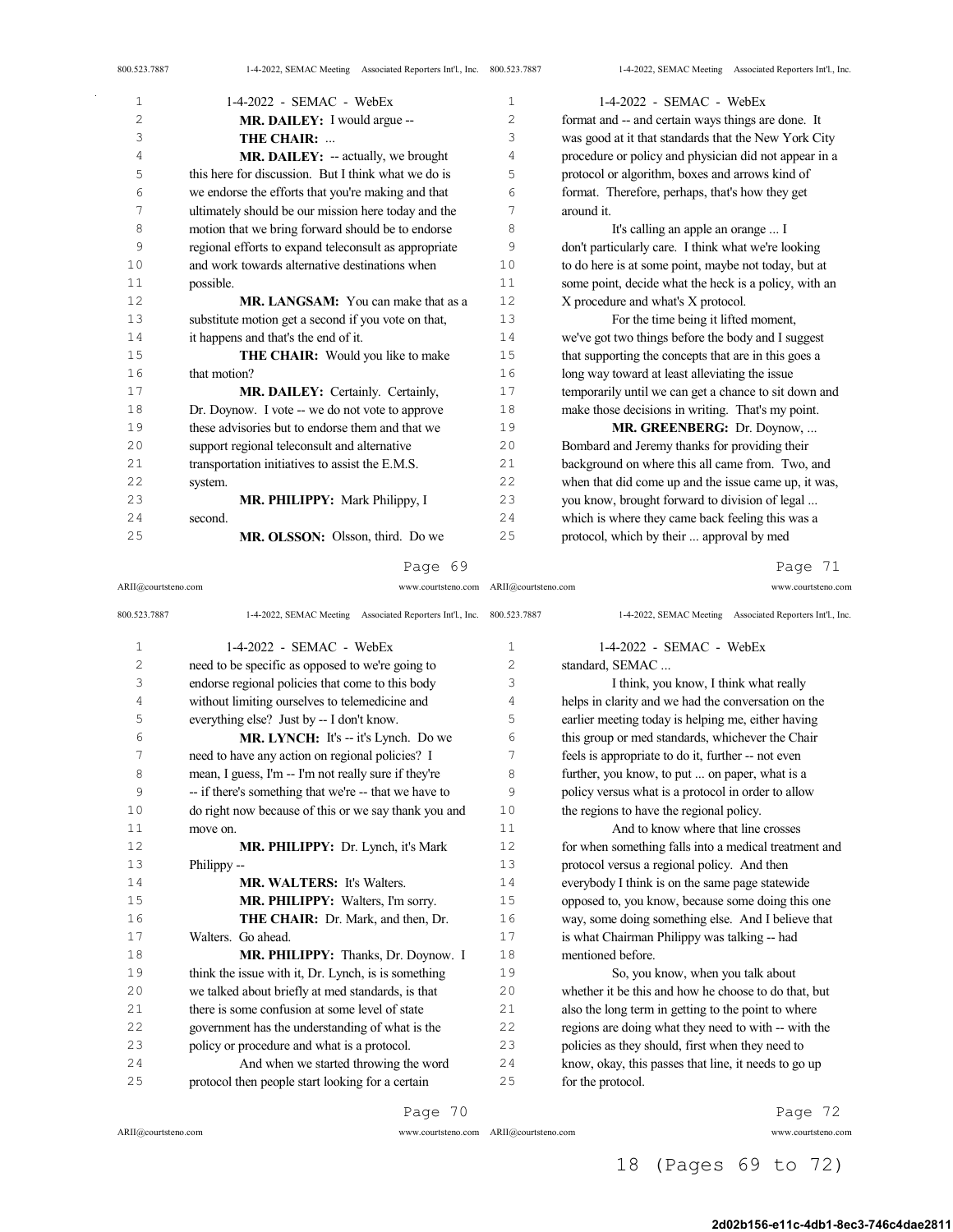| 800.523.7887   | 1-4-2022, SEMAC Meeting Associated Reporters Int'l., Inc. 800.523.7887 |                | 1-4-2022, SEMAC Meeting Associated Reporters Int'l., Inc. |
|----------------|------------------------------------------------------------------------|----------------|-----------------------------------------------------------|
| $1\,$          | $1-4-2022$ - SEMAC - WebEx                                             | $\mathbf{1}$   | $1-4-2022$ - SEMAC - WebEx                                |
| $\overline{c}$ | But yes, when that -- when the                                         | $\overline{2}$ | can't even -- when they're too busy to have two days      |
| 3              | incident did occur, it was brought up, you know, to                    | 3              | of SEMAC and SEMSCO meetings but yeah, we can             |
| 4              | the leadership and the division of legal affairs,                      | $\overline{4}$ | prohibit a region from trying to provide high quality     |
| 5              | which is where that conversation happens and where we                  | 5              | care to the highest risk population during a              |
| 6              | are today.                                                             | 6              | pandemic.                                                 |
| 7              | THE CHAIR: Thank you, Ryan. Dr.                                        | 7              | I just, am not even sure what we're                       |
| 8              | Bart, do you have comments as well?                                    | 8              | doing, if that's our stand at the D.O.H. hearing.         |
| 9              | MR. BART: I did not,  that's all I                                     | 9              | THE CHAIR: Thank you.                                     |
| 10             | got.                                                                   | 10             | MR. LANGSAM: Can I make a suggestion                      |
| 11             | <b>MR. WALTERS:</b> It was Walters. I think                            | 11             | because we're going to be here all day long?              |
| 12             | I did.                                                                 | 12             | THE CHAIR: Yes, Dr. Langsam, please.                      |
| 13             | MR. BART: We always confusing me and                                   | 13             | MR. LANGSAM: We possibly have a                           |
| 14             | Walters  anymore.                                                      | 14             | motion that says, I'm not going to make motions. Do       |
| 15             | MR. WALTERS: Western accent.                                           | 15             | we have a motion that saying, one, without                |
| 16             | <b>MR. BART:</b> Because we were sound like                            | 16             | establishing a precedent SEMAC has no objection to        |
| 17             | we're from Canada?                                                     | 17             | these two advisories  and then just go on.                |
| 18             | <b>THE CHAIR: Dr. Walter?</b>                                          | 18             | THE CHAIR: I one hundred percent                          |
| 19             | MR. WALTERS: My -- yes. So I guess,                                    | 19             | agree with you. Would somebody like to make that          |
| 20             | my comment is, I -- listen, I'm fine with endorsing                    | 20             | motion?                                                   |
| 21             | this, you know, alleviates the issue in the short                      | 2.1            | <b>MR. DAILEY:</b> Also I'll make that.                   |
| 22             | term, then fine, we can do that but I guess I'm just                   | 22             | <b>THE CHAIR:</b> Do we have a second?                    |
| 23             | echoing some of the other sentiments here when I-- I                   | 23             | MR. MARSHALL: Marshall, second.                           |
| 24             | look at this and I say every -- every region or most                   | 24             | THE CHAIR: Okay. Is there any                             |
| 25             | regions, I don't know if everyone does, but I'm going                  | 25             | discussion before we vote                                 |

Page 75

| ARII@courtsteno.com | www.courtsteno.com ARII@courtsteno.com                                 |              | www.courtsteno.com                                        |
|---------------------|------------------------------------------------------------------------|--------------|-----------------------------------------------------------|
| 800.523.7887        | 1-4-2022, SEMAC Meeting Associated Reporters Int'l., Inc. 800.523.7887 |              | 1-4-2022, SEMAC Meeting Associated Reporters Int'l., Inc. |
| $\mathbf{1}$        | $1-4-2022$ - SEMAC - WebEx                                             | $\mathbf{1}$ | $1-4-2022$ - SEMAC - WebEx                                |
| 2                   | to presume every region has some type of, you know,                    | 2            | <b>MR. WALTERS:</b> We are -- are we in                   |
| 3                   | refusal of care type policy, which has similar type                    | 3            | agreement that if we -- if we -- if we approve this       |
| 4                   | criteria, sometimes vital sign criteria or injury                      | 4            | motion that was just made, we're basically saying we      |
| 5                   | criteria similar to this.                                              | 5            | do not feel that this is a protocol but we are            |
| 6                   | So when you get transported or in this                                 | 6            | endorsing this as well. Is that correct?                  |
| 7                   | case, whether or not you get, you know, sign off, but                  | 7            | MR. LANGSAM: We're just saying we                         |
| 8                   | you are eligible for a teleconsult, you know,                          | 8            | have no problem with it, go ahead and do it. And we       |
| 9                   | evaluation. And so I just think this is, again, a                      | 9            | don't want to discuss it anymore. That's really what      |
| 10                  | slippery slope to endorse or to be approved "a                         | 10           | it's all about.                                           |
| 11                  | regional policy", and again, I just want to come back                  | 11           | And at some later point, people get                       |
| 12                  | to the fact I think it's shameful for the Department                   | 12           | together and decide what's the protocol, what's an        |
| 13                  | of Health in the middle of a pandemic to have chosen                   | 13           | advisory. But I think you want to get this off the        |
| 14                  | the highest risk people, the geriatric population to                   | 14           | floor going and people don't want to commit               |
| 15                  | hospitals and more people and potentially COVID, as                    | 15           | themselves to any rules right now.                        |
| 16                  | Dr. Cushman pointed out.                                               | 16           | So let's just say without, it's very                      |
| 17                  | I think for a bunch of attorneys for                                   | 17           | important, without establishing a precedent, the          |
| 18                  | the states to weigh in on this, who are not medical                    | 18           | REMAC has no objection to these two advisories, just      |
| 19                  | experts, who misinterpret this as a protocol. And                      | 19           | endorse, just says go out and do what you want.           |
| 20                  | for the bureau to be complicit in that, I think, is                    | 20           | MR. LYNCH: It's Lynch. I still don't                      |
| 21                  | just -- I think we need to call a spade a spade and                    | 21           | understand why we have to do this.                        |
| 22                  | say that it's shameful and should never have happened                  | 22           | THE CHAIR: I think if we don't do it,                     |
| 23                  | and should not happen again.                                           | 23           | it's not going to move on because the D.O.H. has          |
| 24                  | I mean, if this is really what the                                     | 24           | decided that  I mean, we can only get this point          |
| 25                  | Department of Health is spending their time on, we                     | 25           | out, but I don't know where we'll get other than          |
|                     | Page 74                                                                |              | Page 76                                                   |

 $\Delta\sim 1$ 

Page 76

ARII@courtsteno.com www.courtsteno.com

## 19 (Pages 73 to 76)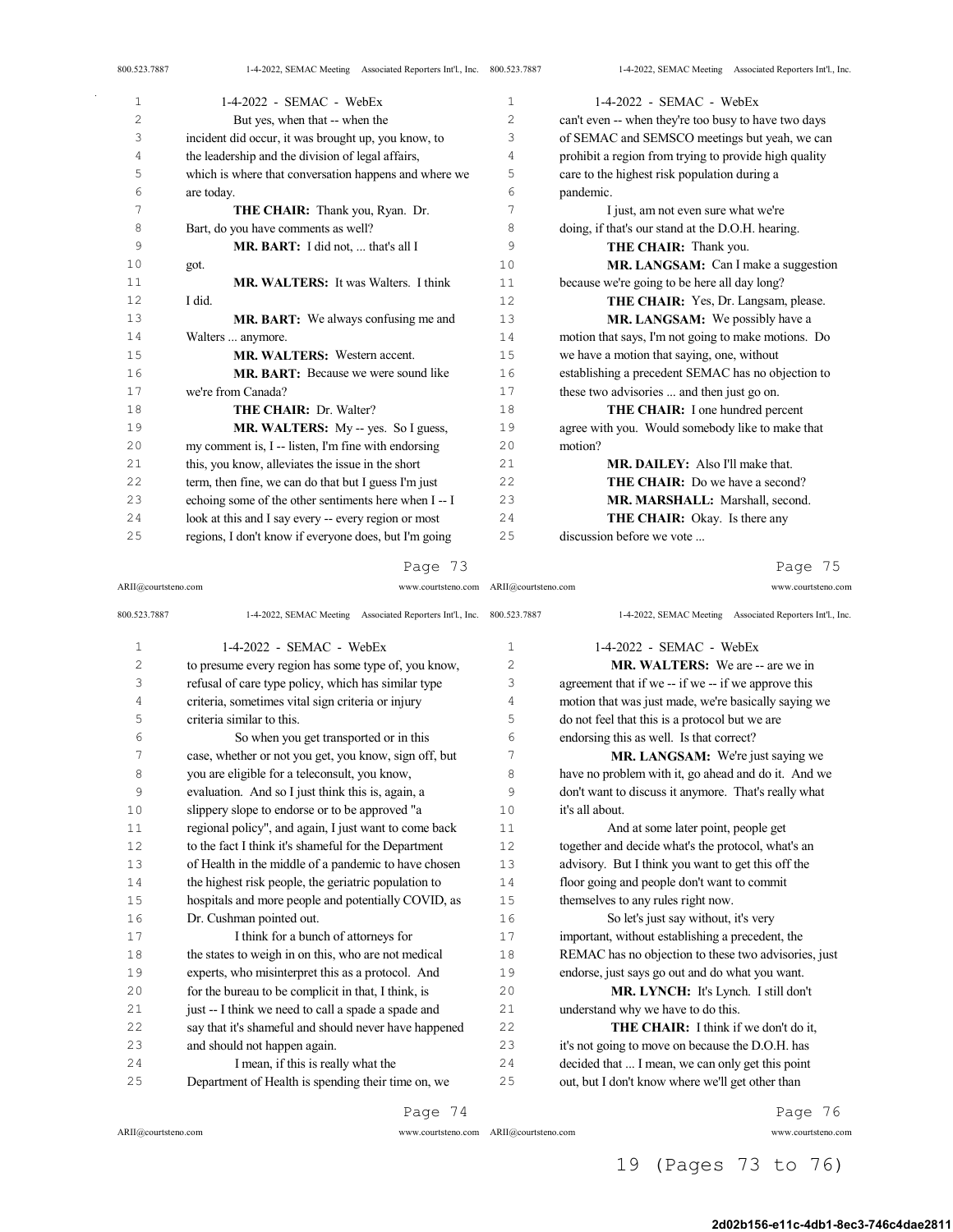|                                                       |    | 1-4-2022, SEMAC Meeting Associated Reporters Int'l., Inc.              |
|-------------------------------------------------------|----|------------------------------------------------------------------------|
| $1-4-2022$ - SEMAC - WebEx                            | 1  | $1-4-2022$ - SEMAC - WebEx                                             |
| sending it back to D.O.H.  be all the way.            | 2  | MS. OZGA: Hold on. Okay.                                               |
| MR. LYNCH: Has the D.O.H. made it                     | 3  | MR. RABRICH: - to issue advisories                                     |
| clear what we -- what we -- what needs to come out of | 4  | under Article 30 and that the above advisories, so                     |
| this group in order for it to be allowed to carry on? | 5  | you could just copy it. It's 21-13 and 21-14, meet                     |
| Does it -- is it endorsement enough? Does it need     | 6  | the criteria of advisories and are not considered                      |
| anything?                                             | 7  | protocols.                                                             |
| <b>THE CHAIR:</b> Ryan, do you want to                | 8  | MR. DAILEY: Jeff.                                                      |
| explain that to us?                                   | 9  | MR. RABRICH: Yes.                                                      |
| MR. GREENBERG: Yeah, the D.O.H.                       | 10 | MR. DAILEY: If I can make a                                            |
| opinion on this one was that it was a protocol. I     | 11 | suggestion.                                                            |
| think maybe when we talked about that maybe the vote  | 12 | <b>MR. RABRICH: Please.</b>                                            |
| is, you know  protocol. We'd move that forward.       | 13 | MR. DAILEY: I think the language that                                  |
| MR. LYNCH: Well, the -- if the D.O.H.                 | 14 | we actually want to use is that Regional Emergency                     |
| feels that it's a protocol and has officially weighed | 15 | Medical Advisory Committees shall develop policies,                    |
| on it. If we endorse it as not a protocol, does that  | 16 | procedures and triage treatment and transportation                     |
| even make a difference in the -- in the Department's  | 17 | protocols, which are consistent with the standards of                  |
| eyes?                                                 | 18 | the State Emergency Medical Advisory Committee, which                  |
| MR. GREENBERG: I believe it would in                  | 19 | address specific local conditions.                                     |
| regards to it being reviewed by this committee.       | 20 | Regional Emergency Medical Advisory                                    |
| MR. RABRICH: Dr. Doynow, can I make a                 | 21 | Committees may also approve physicians to provide                      |
| comment as well? It's Rabrich.                        | 22 | online medical control, coordinate the development of                  |
| THE CHAIR: Go ahead.                                  | 23 | regional medical control systems and participate in                    |
| MR. RABRICH: Yeah. So I mean, do we                   | 24 | quality improvement activities, addressing system                      |
| not have -- I mean, I can't make a motion either but  | 25 | wide concerns.                                                         |
|                                                       |    | 1-4-2022, SEMAC Meeting Associated Reporters Int'l., Inc. 800.523.7887 |

ARII@courtsteno.com www.courtsteno.com ARII@courtsteno.com www.courtsteno.com

## Page 79

| 800.523.7887   | 1-4-2022, SEMAC Meeting Associated Reporters Int'l., Inc. 800.523.7887 |                | 1-4-2022, SEMAC Meeting Associated Reporters Int'l., Inc. |
|----------------|------------------------------------------------------------------------|----------------|-----------------------------------------------------------|
| $\mathbf{1}$   | $1-4-2022$ - SEMAC - WebEx                                             | $\mathbf{1}$   | $1-4-2022$ - SEMAC - WebEx                                |
| $\overline{c}$ | perhaps the motion is that the SEMAC affirms the                       | $\overline{c}$ | <b>MR. RABRICH:</b> I see Article 30.                     |
| 3              | authority of REMACS under Article 30 to make advisory                  | 3              | <b>MR. DAILEY:</b> That's three thousand                  |
| 4              | statements and that the current ones being considered                  | 4              | slow clap, slow clap.                                     |
| 5              | meet that criteria and are not considered a protocol.                  | 5              | THE CHAIR: Guys, if I could just take                     |
| 6              | MR. KROLL: Now, if you said that                                       | 6              | control here for a second. I appreciate what Jeff         |
| 7              | slower, maybe someone, you know, can type that too.                    | 7              | has. There is a motion that and second on the floor       |
| 8              | MR. RABRICH: Yeah, someone else would                                  | 8              | already prior to this that needs to be rescinded. I       |
| 9              | have done a non-voting member of this committee. So                    | 9              | will however, Dr. Langsam thinks we need to remove it     |
| 10             | I think someone else would have to make that motion                    | 10             | if we're going to move on to this one.                    |
| 11             | $but -$                                                                | 11             | MR. KROLL: All right. This one, I                         |
| 12             | <b>THE CHAIR:</b> Well, I think we already                             | 12             | would offer as a substitute motion but I don't know       |
| 13             | have --                                                                | 13             | how we do that.                                           |
| 14             | MR.: Rabrich, speak for me, please.                                    | 14             | THE CHAIR: Dr. Langsam, can you                           |
| 15             | MR. RABRICH: Okay. So the SEMAC                                        | 15             | assist us with this?                                      |
| 16             | affirms the authority --                                               | 16             | MR. LANGSAM: Okay. Substitute motion                      |
| 17             | THE CHAIR: Hold on.                                                    | 17             | you just vote this as a substitute motion, if it's        |
| 18             | MR. RABRICH: Sure.                                                     | 18             | approved, it's done.                                      |
| 19             | <b>THE CHAIR:</b> Before we get there, Val,                            | 19             | <b>THE CHAIR:</b> Do we have a second                     |
| 20             | are you ready to -- to type that way, Jeff, you don't                  | 20             | MR. DAILEY: So I'm going to make the                      |
| 21             | have to second                                                         | 21             | motion that, firstly, the motion on the floor I           |
| 22             | MS. OZGA: I will do my best but                                        | 22             | believe was mine. I'm going to remove it. The             |
| 23             | please talk slowly.                                                    | 23             | motion I'm going to make is that the SEMAC endorse        |
| 24             | <b>MR. RABRICH:</b> Sure. That the SEMAC                               | 2.4            | three thousand and four A and that these advisories       |
| 25             | affirms the authority of REMAC to issue advisories --                  | 25             | issued by the MILREMS qualify as such.                    |

Page 78

 $\bar{z}$ 

ARII@courtsteno.com www.courtsteno.com ARII@courtsteno.com www.courtsteno.com

Page 80

20 (Pages 77 to 80)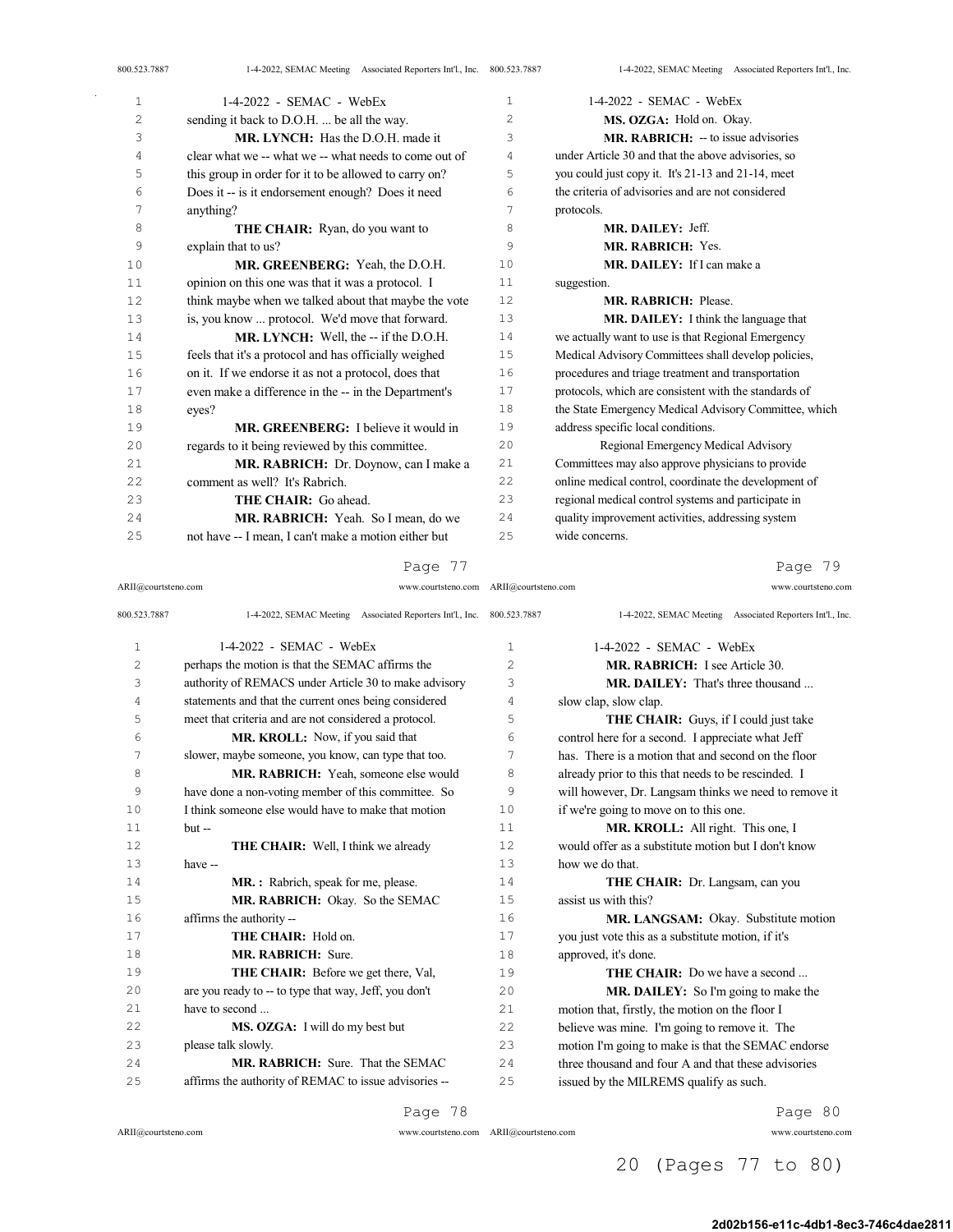| 1              | 1-4-2022 - SEMAC - WebEx                             | $\mathbf{1}$   | 1-4-2022 - SEMAC - WebEx                              |
|----------------|------------------------------------------------------|----------------|-------------------------------------------------------|
| $\overline{c}$ | MR. BART: That's essentially what it                 | $\overline{c}$ | that. Dr. Doynow, are we allowing  of the motion?     |
| 3              | says in Article 30.                                  | 3              | THE CHAIR: Dr. Langsam, I think we                    |
| 4              | MS. OZGA: So am I removing what Dr.                  | 4              | started the roll call, again, we stop for discussion. |
| 5              | Rabrich said and put them down with Dr. Dailey said? | 5              | MR. LANGSAM: You actually should have                 |
| 6              | THE CHAIR: Dr. Dailey, are you are                   | 6              | asked for discussion before we started the vote. I    |
| 7              | changing that -- you're actually making a motion. So | 7              | was afraid I would be lynched if I interrupted you.   |
| 8              | how do you                                           | 8              | So yeah, Dr. Cooper is correct, you can have a        |
| 9              | <b>MR. DAILEY:</b> I saw Dr. Langsam getting         | 9              | discussion and let's start the vote again.            |
| 10             | upset with me but I will leave the motion as the     | 10             | <b>THE CHAIR:</b> All right. Dr. Cooper               |
| 11             | SEMAC endorses Article 30, 3004-A and says that the  | 11             | <b>MR. COOPER:</b> With all due respect, I            |
| 12             | MILREMS advisories qualify as such.                  | 12             | think it is presumptuous about the SEMAC to say that  |
| 13             | MR. LANGSAM: And I'm not going to get                | 13             | we endorse what the people of the State of New York   |
| 14             | upset with you because that's a perfectly good       | 14             | have put in the law as our -- as our specific         |
| 15             | motion. And you just need a second that says the     | 15             | authority.                                            |
| 16             | same thing, Dr. Rabrich says but that's fine.        | 16             | Dr. Dailey is on the right track in --                |
| 17             | MR. DAILEY: Yeah, you were more                      | 17             | in suggesting that because we have the authority to   |
| 18             | eloquent.                                            | 18             | develop policies and procedures consistent with those |
| 19             | MR. LANGSAM: And that's fine.                        | 19             | of the SEMAC and address specific local condition,    |
| 20             | MR. DAILEY: Like always.                             | 20             | you know, that that these policies that MILREMS would |
| 21             | MR. KUGLER: This is Dr. Kugler. I                    | 21             | develop probably need that that test.                 |
| 22             | would like to second that motion.                    | 22             | So I personally do not believe that                   |
| 23             | <b>THE CHAIR: Okay.</b>                              | 23             | these motion are statutory and, furthermore, I        |
| 24             | MS. OZGA: Can I have Dr. Dailey --                   | 24             | believe it's out of order. Thank you.                 |
| 25             | can I have Dr. Dailey repeat that one more time so I | 25             | <b>THE CHAIR:</b> Any other discussion before         |

ARII@courtsteno.com www.courtsteno.com ARII@courtsteno.com www.courtsteno.com

Page 83

| 800.523.7887   | 1-4-2022, SEMAC Meeting Associated Reporters Int'l., Inc. 800.523.7887 |                | 1-4-2022, SEMAC Meeting Associated Reporters Int'l., Inc. |
|----------------|------------------------------------------------------------------------|----------------|-----------------------------------------------------------|
| 1              | $1-4-2022$ - SEMAC - WebEx                                             | 1              | $1-4-2022$ - SEMAC - WebEx                                |
| $\overline{c}$ | can pin all the verbiage correct?                                      | $\overline{c}$ | we vote? Okay. Well, then, I will call a roll call        |
| 3              | <b>MR. DAILEY: SEMAC endorses Article</b>                              | 3              | vote, please.                                             |
| 4              | 30, Section 3004-A and states that the MILREMS                         | $\overline{4}$ | MS. OZGA: Okay. I will start over.                        |
| 5              | advisories qualify as such.                                            | 5              | Dr. Alexandrou?                                           |
| 6              | MS. OZGA: I get it.                                                    | 6              | MR. ALEXANDROU: Yes.                                      |
| 7              | MR. DAILEY: Yes, ma'am.                                                | 7              | MS. OZGA: Dr. Bart?                                       |
| 8              | MR. LANGSAM: You need a second --                                      | 8              | MR. BART: Yes.                                            |
| 9              | MS. OZGA: Okay.                                                        | 9              | MS. OZGA: Dr. Berkowitz?                                  |
| 10             | MR. LANGSAM: -- you need a second and                                  | 10             | <b>MR. BERKOWITZ: Yes.</b>                                |
| 11             | this has been offered as a sec -- as a substitute                      | 11             | MS. OZGA: Dr. Bombard?                                    |
| 12             | motion. So when this passes, which I hope it will,                     | 12.            | <b>MS. TIFFANY: Yes.</b>                                  |
| 13             | we're done.                                                            | 13             | MS. OZGA: Dr. Cooper?                                     |
| 14             | MR. KUGLER: This is Dr. Kugler. I'd                                    | 14             | MR. COOPER: No, for the reasons I                         |
| 15             | have to reaffirm my second                                             | 15             | stated.                                                   |
| 16             | THE CHAIR: Excellent. Valerie, can                                     | 16             | MS. OZGA: Dr. Cushman?                                    |
| 17             | we have a vote, please?                                                | 17             | MR. CUSHMAN: Cushman, yes, and thank                      |
| 18             | MS. OZGA: Yes, it will be my honor to                                  | 18             | you.                                                      |
| 19             | do a roll call. Okay. Dr. Alexandrou?                                  | 19             | MS. OZGA: Dr. Dailey?                                     |
| 20             | MR. ALEXANDROU: Yes.                                                   | 2.0            | MR. DAILEY: Yes.                                          |
| 21             | MR. COOPER: Wait, wait, are we                                         | 2.1            | MS. OZGA: Dr. Detraglia?                                  |
| 22             | allowing Ms                                                            | 2.2.           | MR. DETRAGLIA: Detraglia, yes.                            |
| 23             | <b>UNIDENTIFIED SPEAKER:</b> Once we start a                           | 2.3            | MS. OZGA: Dr. Doynow?                                     |
| 24             | roll call                                                              | 2.4            | <b>THE CHAIR: Yes.</b>                                    |
| 25             | <b>MR. COOPER:</b> I think we are beyond                               | 25             | MS. OZGA: Dr. Kugler?                                     |
|                |                                                                        |                |                                                           |

Page 82

 $ARII@{\mbox{conrtsteno.com}}$ 

 $\bar{z}$ 

ARII@courtsteno.com www.courtsteno.com

Page 84

21 (Pages 81 to 84)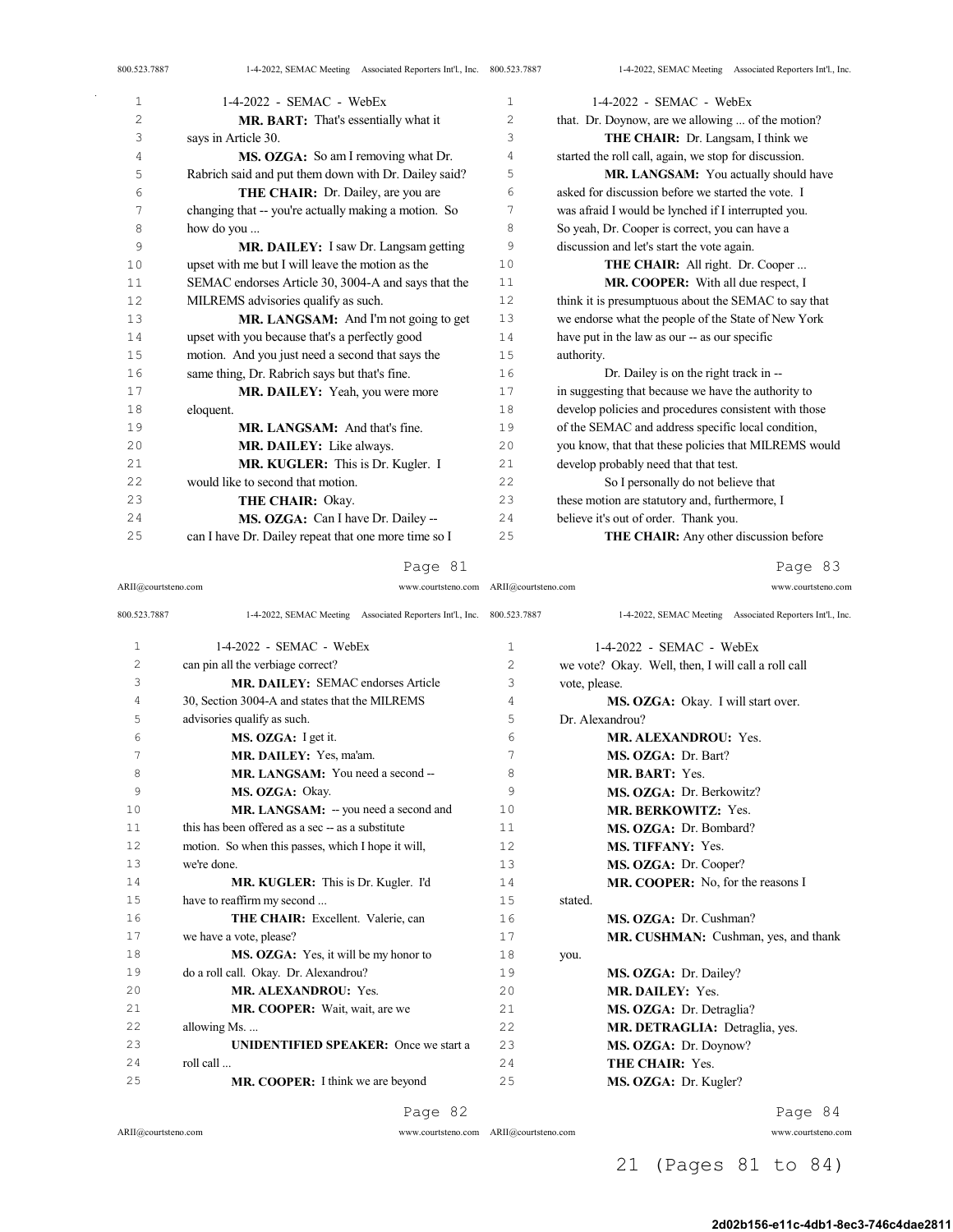| 800.523.7887 | 1-4-2022, SEMAC Meeting Associated Reporters Int'l., Inc. 800.523.7887 |    | 1-4-2022, SEMAC Meeting Associated Reporters Int'l., Inc. |
|--------------|------------------------------------------------------------------------|----|-----------------------------------------------------------|
| $\mathbf 1$  | $1-4-2022$ - SEMAC - WebEx                                             | 1  | $1-4-2022$ - SEMAC - WebEx                                |
| $\mathbf{2}$ | MR. KUGLER: Dr. Kugler, yes.                                           | 2  | MS. OZGA: Dr. Bart?                                       |
| 3            | MS. OZGA: Dr. Lynch?                                                   | 3  | MR. BART: Yes.                                            |
| 4            | MR. LYNCH: Lynch, yes.                                                 | 4  | MS. OZGA: Dr. Berkowitz?                                  |
| 5            | MS. OZGA: Dr. Markowitz?                                               | 5  | <b>MR. BERKOWITZ: Yes.</b>                                |
| 6            | MR. MARKOWITZ: Markowitz, yes.                                         | 6  | MS. OZGA: Dr. Bombard?                                    |
| 7            | MS. OZGA: Dr. Marshall?                                                | 7  | <b>MS. TIFFANY: Yes.</b>                                  |
| 8            | MR. MARSHALL: Marshall, yes.                                           | 8  | MS. OZGA: Dr. Cooper?                                     |
| 9            | MS. OZGA: Dr. Murphy?                                                  | 9  | MR. COOPER: Yes.                                          |
| 10           | MS. MURPHY: Murphy, yes.                                               | 10 | MS. OZGA: Dr. Cushman?                                    |
| 11           | MS. OZGA: Dr. Olsson?                                                  | 11 | MR. CUSHMAN: Cushman, yes.                                |
| 12           | MR. OLSSON: Olsson, yes.                                               | 12 | MS. OZGA: Dr. Dailey?                                     |
| 13           | MS. OZGA: Dr. Talbott?                                                 | 13 | MR. DAILEY: Dailey, yes.                                  |
| 14           | MR. TALBOTT: Yes.                                                      | 14 | MS. OZGA: Dr. Detraglia?                                  |
| 15           | MS. OZGA: Dr. Walters?                                                 | 15 | MR. DETRAGLIA: Detraglia, yes.                            |
| 16           | MR. WALTERS: Walters, yes.                                             | 16 | MS. OZGA: Dr. Doynow?                                     |
| 17           | MS. OZGA: And Dr. Wicelinski?                                          | 17 | THE CHAIR: Yes.                                           |
| 18           | MR. WICELINSKI: Wicelinski, yes.                                       | 18 | MS. OZGA: Dr. Kugler?                                     |
| 19           | MS. OZGA: Motion passes.                                               | 19 | MR. KUGLER: Dr. Kugler, yes.                              |
| 20           | THE CHAIR: Thank you, Val. Dr.                                         | 20 | MS. OZGA: Dr. Lynch?                                      |
| 21           | Marshall, what else do you have?                                       | 21 | MR. LYNCH: Lynch, yes.                                    |
| 22           | MR. MARSHALL: I got plenty more.                                       | 22 | MS. OZGA: Dr. Markowitz?                                  |
| 23           | THE CHAIR: Okay.                                                       | 23 | MR. MARKOWITZ: Markowitz, yes.                            |
| 2.4          | MR. MARSHALL: Not to worry, I haven't                                  | 24 | MS. OZGA: Dr. Marshall?                                   |
| 25           | run out of motions yet. But the next one is also                       | 25 | MR. MARSHALL: Marshall, yes.                              |

ARII@courtsteno.com www.courtsteno.com ARII@courtsteno.com www.courtsteno.com

Page 87

| 800.523.7887   | 1-4-2022, SEMAC Meeting Associated Reporters Int'l., Inc. 800.523.7887 |                | 1-4-2022, SEMAC Meeting Associated Reporters Int'l., Inc. |
|----------------|------------------------------------------------------------------------|----------------|-----------------------------------------------------------|
| 1              | $1-4-2022$ - SEMAC - WebEx                                             | 1              | $1-4-2022$ - SEMAC - WebEx                                |
| $\overline{c}$ | from MILREMS and this is care guidelines for a                         | $\overline{c}$ | MS. OZGA: Dr. Murphy?                                     |
| 3              | persistent  and a hospital algorithm for                               | 3              | MS. MURPHY: Murphy, yes.                                  |
| 4              | Evidence is showing that patients who                                  | 4              | MS. OZGA: Dr. Olsson?                                     |
| 5              | are in persistent -- persistent  may benefit from                      | 5              | MR. OLSSON: Olsson, yes.                                  |
| 6              | ECMO and by taking them to a facility that has that                    | 6              | MS. OZGA: Dr. Talbott?                                    |
| 7              | capability.                                                            | 7              | MR. TALBOTT: Talbott, yes.                                |
| 8              | There has been some increased                                          | 8              | MS. OZGA: Dr. Walters?                                    |
| 9              | functional in tax survival, one reported up to forty-                  | 9              | MR. WALTERS: Walters, yes.                                |
| 10             | eight percent. The reason this is coming to SEMAC is                   | 10             | MS. OZGA: Dr. Wicelinski?                                 |
| 11             | because in the protocol that they develop two things                   | 11             | MR. WICELINSKI: Wicelinski, yes.                          |
| 12             | have happened, one is, they stop epinephrine and                       | 12             | MS. OZGA: Motion passes.                                  |
| 13             | after the third dose, then, the second is the limit                    | 13             | THE CHAIR: Thank you. Dr. Marshall.                       |
| 14             | amiodarone to three hundred milligrams.                                | 14             | <b>MR. DAILEY:</b> Can you bring it on $- I$              |
| 15             | Other than that, there was no change                                   | 15             | think it's actually important for us to follow-up on      |
| 16             | in the  protocol. And this is being brought                            | 16             | that one with -- with a reminder that if any other        |
| 17             | forward as a second motion.                                            | 17             | REMAC were to have resources similar to these and         |
| 18             | <b>THE CHAIR:</b> Okay. Do we have any --                              | 18             | want to implement this policy, that is the same as        |
| 19             | any discussion? Lewis, do you want to bring it up                      | 19             | the policy and MILREMS, that they'd be allowed to do      |
| 20             | for a vote?                                                            | 2.0            | SO.                                                       |
| 21             | MR. MARSHALL: Yes, it was seconded,                                    | 21             | THE CHAIR: So Mike, I'm not sure are                      |
| 22             | so we just need a roll call though.                                    | 22             | you -- are you trying to make a motion that we adopt      |
| 23             | THE CHAIR: Val, please.                                                | 23             | that or do you --                                         |
| 24             | MS. OZGA: All right. Dr. Alexandrou?                                   | 24             | <b>MR. DAILEY:</b> No, that's -- that's not               |
| 25             | MR. ALEXANDROU: Yes.                                                   | 25             | a motion on -- that's just a reminder to the group.       |
|                | Page 86                                                                |                | Page 88                                                   |

 $ARII@{\mbox{conrtsteno.com}}$ 

 $\bar{\gamma}$ 

ARII@courtsteno.com www.courtsteno.com

Page 88

22 (Pages 85 to 88)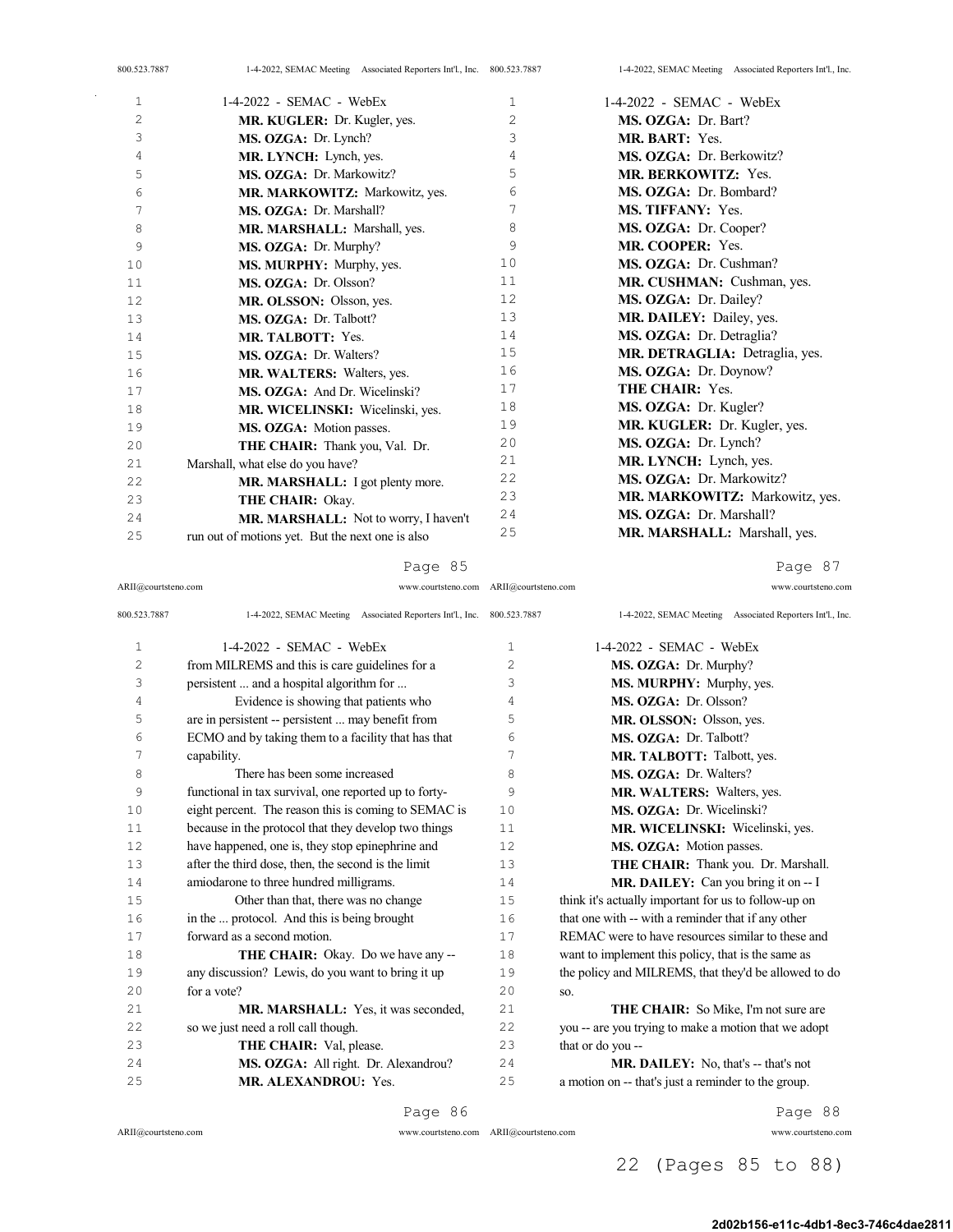| 800.523.7887 | 1-4-2022, SEMAC Meeting Associated Reporters Int'l., Inc. 800.523.7887 |    | 1-4-2022, SEMAC Meeting Associated Reporters Int'l., Inc. |
|--------------|------------------------------------------------------------------------|----|-----------------------------------------------------------|
| 1            | 1-4-2022 - SEMAC - WebEx                                               | 1  | $1-4-2022$ - SEMAC - WebEx                                |
| $\mathbf{2}$ | THE CHAIR: Okay.                                                       | 2  | moment ago. I would agree that that is probably the       |
| 3            | MR. DAILEY: We've passed that as                                       | 3  | reasonable thing to do but someone has to do it.          |
| 4            | policy, therefore, if this were to be adopted by                       | 4  | Otherwise, you're forced to vote on this.                 |
| 5            | policy in Erie County, for example, they would be                      | 5  | MR. KUGLER: I would make that motion,                     |
| 6            | able to implement the same thing.                                      | 6  | Dr. Kugler.                                               |
| 7            | THE CHAIR: It sounds quite                                             | 7  | THE CHAIR: All right. Dr. Kugler                          |
| 8            | reasonable. Dr. Marshall, back to you.                                 | 8  | made a motion and Dr. Murphy seconded. Is that            |
| 9            | MR. MARSHALL: Yeah, can you bring up                                   | 9  | correct?                                                  |
| 10           | motion eight, which I hope is the last one. The next                   | 10 | <b>MR. KUGLER: Yes.</b>                                   |
| 11           | one has to do with the automated compression devices.                  | 11 | THE CHAIR: All right. So we'll need                       |
| 12           | So MILREMS is implementing protocol in their region                    | 12 | that motion typed up  if we can and we'll --              |
| 13           | which will allow for the use compressive devices in a                  | 13 | MR. DAILEY: Pull up the other one.                        |
| 14           | pre-hospital setting for those patients who would                      | 14 | THE CHAIR: Yeah, pulled the other                         |
| 15           | benefit and this goes along with the previous one                      | 15 | one.                                                      |
| 16           | that we just approved for persistent  protocol.                        | 16 | MS. OZGA: Okay. So is the -- the                          |
| 17           | There are multiple devices that that                                   | 17 | same verbiage as the last one, correct?                   |
| 18           | exists in the marketplace. Their protocol                              | 18 | THE CHAIR: Correct.                                       |
| 19           | specifically mentions LUCAS device and that's because                  | 19 | MR. KUGLER: That's the advisory                           |
| 20           | all the agencies that are participating in this use                    | 20 | motion.                                                   |
| 21           | the same device in the region. And we did have some                    | 21 | MS. OZGA: Okay. All right. Hold on                        |
| 22           | discussion about endorsing specific products, but                      | 22 | one moment and I will get it up there.                    |
| 23           | this motion comes forward as an approved secondary                     | 23 | THE CHAIR: Okay.                                          |
| 24           | second -- secondary motion.                                            | 24 | MR. KUGLER: It said the SEMAC                             |
| 25           | MR. CUSHMAN: Dr. Marshall, Dr.                                         | 25 | endorses section Article 30, 3004-A, adopt the            |

ARII@courtsteno.com www.courtsteno.com

ARII@courtsteno.com

 $\Delta \sim 1$ 

Page 91

| 800.523.7887        | 1-4-2022, SEMAC Meeting Associated Reporters Int'l., Inc. 800.523.7887 |                | 1-4-2022, SEMAC Meeting Associated Reporters Int'l., Inc. |
|---------------------|------------------------------------------------------------------------|----------------|-----------------------------------------------------------|
| 1                   | $1-4-2022$ - SEMAC - WebEx                                             | 1              | $1-4-2022$ - SEMAC - WebEx                                |
| $\overline{c}$      | Cushman, if I may.                                                     | $\overline{2}$ | MILREMS advisories qualify as such, as a substitute       |
| 3                   | MR. MARSHALL: Yes.                                                     | 3              | in motion.                                                |
| 4                   | MR. CUSHMAN: Given the action of the                                   | 4              | MS. OZGA: Okay. Can everybody see                         |
| 5                   | SEMAC related to my -- my other advisories earlier,                    | 5              | that?                                                     |
| 6                   | it would seem to me that approval of -- of this                        | 6              | THE CHAIR: Yes, it looks fine.                            |
| 7                   | guidance is superfluous by the -- by the SEMAC,                        | 7              | MR. KUGLER: Yes.                                          |
| 8                   | again, anything, -- anything we create is -- is more                   | 8              | THE CHAIR: Any discussion before we                       |
| 9                   | than welcome to be plagiarized excessively.                            | 9              | vote on this? Okay. Val, hopefully one last roll          |
| 10                  | But it's really a training and use                                     | 10             | call vote here.                                           |
| 11                  | guidance, which would be reinforced by the earlier                     | 11             | MS. OZGA: For this meeting anyway.                        |
| 12                  | motion by the SEMAC, I welcome alternative                             | 12.            | We still have one more meeting to go. Okay. Dr.           |
| 13                  | interpretations of that but.                                           | 13             | Alexandrou?                                               |
| 14                  | MR. MARSHALL: I don't think that's an                                  | 14             | <b>MR. ALEXANDROU: Yes.</b>                               |
| 15                  | unreasonable interpretation. But as a seconded                         | 1.5            | MS. OZGA: Dr. Bart?                                       |
| 16                  | motion, Dr. Langsam, would be our --                                   | 16             | MR. BART: Yes.                                            |
| 17                  | MR. LANGSAM: Once again -- once                                        | 17             | MS. OZGA: Dr. Berkowitz?                                  |
| 18                  | again, if someone wants to, they can make the                          | 18             | <b>MR. BERKOWITZ: Yes.</b>                                |
| 19                  | identical motion you made before and vote on that one                  | 19             | MS. OZGA: Dr. Bombard?                                    |
| 20                  | to substitute for this motion. No one wants to do                      | 20             | MS. TIFFANY: Bombard, yes.                                |
| 2.1                 | that, then you're stuck with this, because this is a                   | 21             | MS. OZGA: Dr. Cooper?                                     |
| 22                  | motion on the floor.                                                   | 22             | MR. COOPER: No, for the reasons I                         |
| 2.3                 | So if you want to do exactly the same                                  | 2.3            | stated previously, thank you.                             |
| 24                  | thing you did before, that would be fine. I would                      | 24             | MS. OZGA: Dr. Cushman?                                    |
| 25                  | certainly be in the spirit of what you approved a                      | 25             | MR. CUSHMAN: Cushman, yes.                                |
|                     | Page 90                                                                |                | Page 92                                                   |
| ARII@courtsteno.com | www.courtsteno.com ARII@courtsteno.com                                 |                | www.courtsteno.com                                        |
|                     |                                                                        |                | $00 + 001$<br>$\cap$ $\cap$ $\cap$ $\sim$ $\sim$ $\sim$   |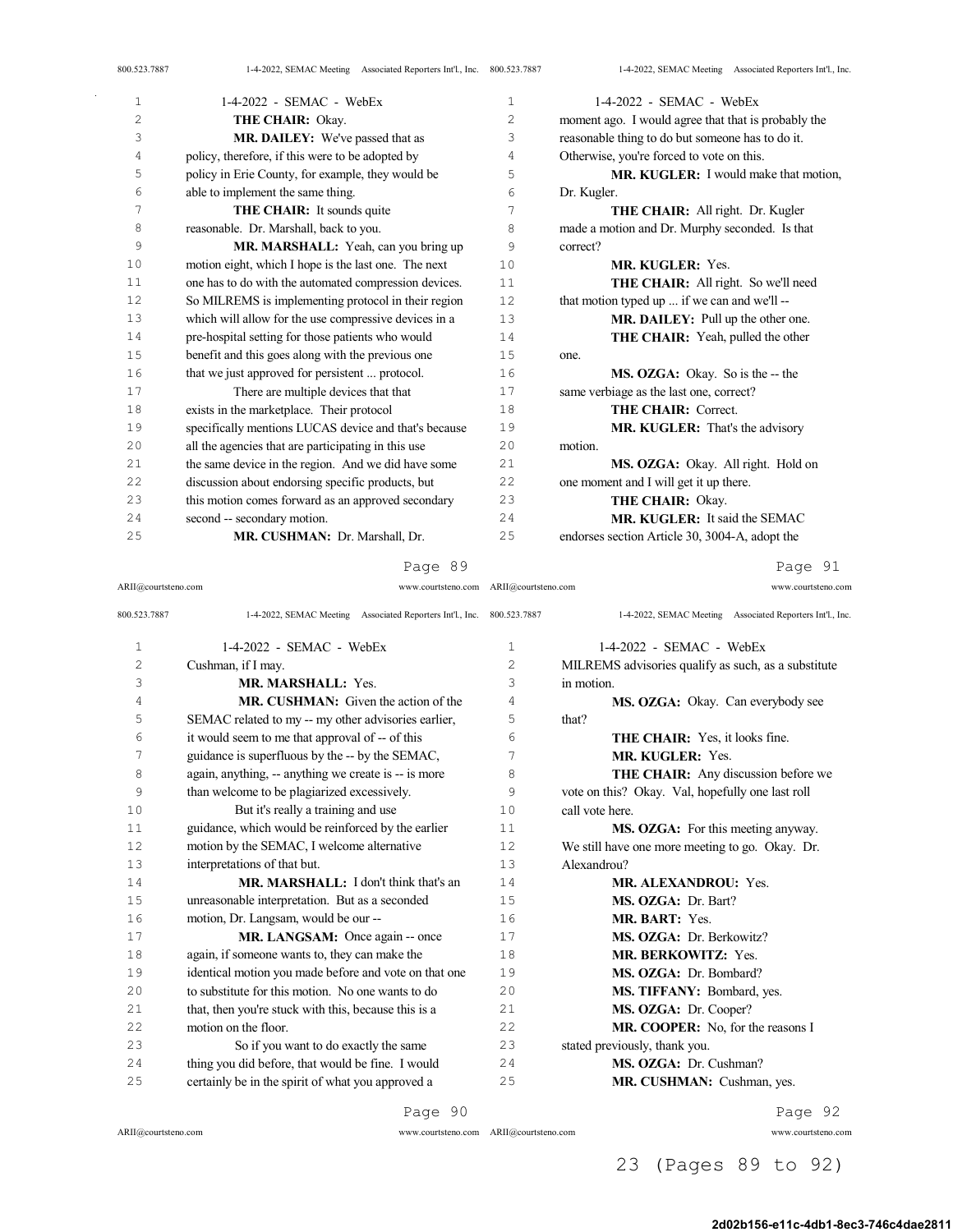| 800.523.7887 | 1-4-2022, SEMAC Meeting Associated Reporters Int'l., Inc. 800.523.7887 |              | 1-4-2022, SEMAC Meeting Associated Reporters Int'l., Inc. |
|--------------|------------------------------------------------------------------------|--------------|-----------------------------------------------------------|
| $\mathbf 1$  | $1-4-2022$ - SEMAC - WebEx                                             | $\mathbf{1}$ | $1-4-2022$ - SEMAC - WebEx                                |
| 2            | MS. OZGA: Dr. Dailey?                                                  | 2            | MR. MARSHALL: That's the updated one.                     |
| 3            | MR. DAILEY: Dailey, yes.                                               | 3            | MS. EISENHAUER: Yes.                                      |
| 4            | MS. OZGA: Dr. Detraglia?                                               | 4            | MS. OZGA: Shall we give the members a                     |
| 5            | MR. DETRAGLIA: Detraglia, yes.                                         | 5            | few minutes to look at that or bring it up on the         |
| 6            | MS. OZGA: Dr. Doynow?                                                  | 6            | screen?                                                   |
| 7            | THE CHAIR: Yes.                                                        | 7            | MR. MARSHALL: If you can bring it up                      |
| 8            | MS. OZGA: Dr. Kugler?                                                  | 8            | quick, that would be fine.                                |
| 9            | MR. KUGLER: Dr. Kugler, yes.                                           | 9            | MS. OZGA: Okay.                                           |
| 10           | MS. OZGA: Dr. Lynch?                                                   | 10           | MR. MARSHALL: And we could --                             |
| 11           | MR. LYNCH: Lynch, yes.                                                 | 11           | MS. OZGA: Give me one moment.                             |
| 12           | MS. OZGA: Dr. Markowitz?                                               | 12           | MR. MARSHALL: Since we already had                        |
| 13           | MR. MARKOWITZ: Markowitz, yes.                                         | 13           | some discussion on it, I think we can move pretty         |
| 14           | MS. OZGA: Dr. Marshall?                                                | 14           | quickly to a vote.                                        |
| 15           | MR. MARSHALL: Marshall, yes.                                           | 15           | MS. OZGA: Amy, did you say it was in                      |
| 16           | MS. OZGA: Dr. Murphy?                                                  | 16           | SEMAC?                                                    |
| 17           | MS. MURPHY: Murphy, yes.                                               | 17           | MS. EISENHAUER: It's at the bottom,                       |
| 18           | MS. OZGA: Dr. Olsson?                                                  | 18           | it's E.M.S. treatment of acute opioid withdrawal          |
| 19           | MR. OLSSON: Olsson, yes.                                               | 19           | amendment doc. It's the last one.                         |
| 20           | MS. OZGA: Dr. Talbott?                                                 | 20           | <b>THE CHAIR:</b> It is there.                            |
| 21           | MR. TALBOTT: Talbott, yes.                                             | 2.1          | MS. OZGA: Okay. I have to refresh my                      |
| 22           | MS. OZGA: Yes.                                                         | 2.2.         | page. There we go, okay. Okay. Can everybody see          |
| 23           | <b>MS. OZGA: Dr. Walters?</b>                                          | 23           | that?                                                     |
| 24           | MR. WALTERS: Walters, yes.                                             | 24           | MR. MARSHALL: Yes. Can you enlarge a                      |
| 25           | MS. OZGA: And Dr. Wicelinski?                                          | 25           | little bit, but yeah, we can see it. And then the         |
|              |                                                                        |              |                                                           |

ARII@courtsteno.com www.courtsteno.com ARII@courtsteno.com www.courtsteno.com

Page 95

| 800.523.7887   | 1-4-2022, SEMAC Meeting Associated Reporters Int'l., Inc. 800.523.7887 |                | 1-4-2022, SEMAC Meeting Associated Reporters Int'l., Inc. |
|----------------|------------------------------------------------------------------------|----------------|-----------------------------------------------------------|
| 1              | $1-4-2022$ - SEMAC - WebEx                                             | $\mathbf{1}$   | $1-4-2022$ - SEMAC - WebEx                                |
| $\overline{c}$ | MR. WICELINSKI: Wicelinski, yes.                                       | $\overline{c}$ | changes are there highlighted in yellow. Those are        |
| 3              | MS. OZGA: Motion passes.                                               | 3              | the ones that were agreed to at medical standards.        |
| 4              | THE CHAIR: Thank you, everybody. The                                   | 4              | MR. WICELINSKI: Dr. Marshall, this is                     |
| 5              | other things were discussion items, scope of practice                  | 5              | Rob Wicelinski. How would one qualify as matters          |
| 6              | document, which is in the Boardable teleconsult                        | 6              | physician? I only ask because I'm also boarded in         |
| 7              | document draft which is also in Boardable and our                      | 7              | addiction medicine, so.                                   |
| 8              | most updated, which confirms that pre-hospital                         | 8              | <b>MR. MARSHALL:</b> That is beyond my                    |
| 9              | providers can accept.                                                  | 9              | wheelhouse. Perhaps Dr. Dailey knows.                     |
| 10             | MR. LANGSAM: Dr. Marshall  skip                                        | 10             | <b>MR. DAILEY:</b> No, I'm actually going to              |
| 11             | the opioid one, you will get to come back to it until                  | 11             | make sure that Dr. Wicelinski and Dr. Lynch have a        |
| 12             | you got it, it was on Boardable, the motion, I think                   | 12             | conversation as soon as this meeting is over.             |
| 13             | you said that you're going to go out of order.                         | 13             | MR. DAILEY: Sounds good to me.                            |
| 14             | MR. MARSHALL: Okay.                                                    | 14             | MR. WICELINSKI: Yeah, I'll -- Mike,                       |
| 15             | <b>MR. LANGSAM:</b> That's the acute --                                | 15             | if you can connect us, that'd be great. Love to talk      |
| 16             | treatment of acute opioid withdrawal.                                  | 16             | with you about it.                                        |
| 17             | MR. MARSHALL: Okay.                                                    | 17             | MR. DAILEY: I'll just give you my                         |
| 18             | MR. LANGSAM: And without that                                          | 18             | email in the group chat.                                  |
| 19             | sorry to bother you.                                                   | 19             | MR. WICELINSKI: Perfect, thanks.                          |
| 20             | MR. MARSHALL: No, no problem.                                          | 20             | <b>MR. MARSHALL:</b> So this comes forward                |
| 21             | Valerie, that would be the second -- second motion,                    | 2.1            | as a seconded motion. Is there any discussion? Dr.        |
| 22             | no, the fourth motion.                                                 | 22             | Doynow, would you like to have a roll call vote?          |
| 23             | MS. EISENHAUER: And for everyone's                                     | 23             | <b>THE CHAIR:</b> Yes. Let's have our roll                |
| 2.4            | reference, this is Amy, it is in this meetings                         | 2.4            | call vote, Val.                                           |
| 25             | documents at the very bottom.                                          | 25             | MS. OZGA: Okay. Dr. Alexandrou?                           |
|                | Page 94                                                                |                | Page 96                                                   |

 $ARII@{\mbox{conrtsteno.com}}$ 

 $\sim$ 

Page 96

ARII@courtsteno.com www.courtsteno.com

## 24 (Pages 93 to 96)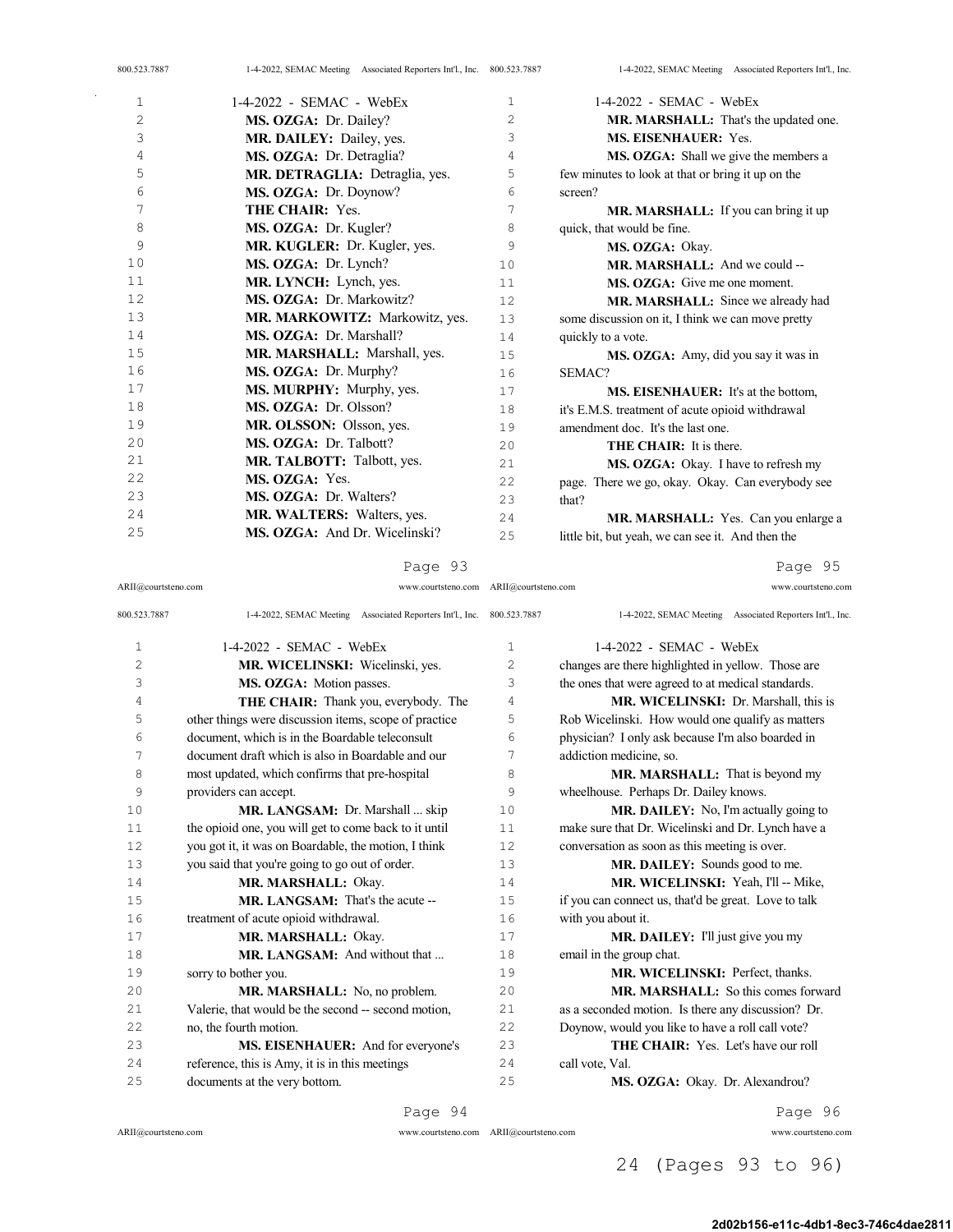| 800.523.7887 | 1-4-2022, SEMAC Meeting Associated Reporters Int'l., Inc. 800.523.7887 |      | 1-4-2022, SEMAC Meeting Associated Reporters Int'l., Inc. |
|--------------|------------------------------------------------------------------------|------|-----------------------------------------------------------|
| 1            | $1-4-2022$ - SEMAC - WebEx                                             | 1    | $1-4-2022$ - SEMAC - WebEx                                |
| 2            | <b>MR. ALEXANDROU: Yes.</b>                                            | 2    | we appreciate everything. We're running a little          |
| 3            | MS. OZGA: Dr. Bart?                                                    | 3    | over here. Let's try and move it along quickly here       |
| 4            | MR. BART: Yes.                                                         | 4    | if we can. E.M.S.C., Dr. Cooper, do you have              |
| 5            | MS. OZGA: Dr. Berkowitz?                                               | 5    | anything to mention? I know you have your meeting         |
| 6            | <b>MR. BERKOWITZ: Yes.</b>                                             | 6    | coming up next week.                                      |
| 7            | MS. OZGA: Dr. Bombard? Is Dr.                                          | 7    | MR. COOPER: I'll comment briefly on                       |
| 8            | Bombard still off?                                                     | 8    | two things, Dr. Doynow. And thank you for the             |
| 9            | <b>MS. TIFFANY: Bombard, yes.</b>                                      | 9    | opportunity to advise our SEMAC colleagues. First,        |
| 10           | MS. OZGA: Dr. Cooper?                                                  | 10   | as we continue to work on a pediatric agitation           |
| 11           | MR. COOPER: Cooper, yes.                                               | 11   | protocol update, I expect that we're going to have        |
| 12           | MS. OZGA: Dr. Cushman?                                                 | 12   | something that's close to final and our upcoming          |
| 13           | MR. CUSHMAN: Cushman, yes.                                             | 13   | meeting.                                                  |
| 14           | MS. TIFFANY: Bombard, yes.                                             | 14   | We also continue to work on the issue                     |
| 15           | MS. OZGA: Dr. Dailey?                                                  | 15   | of early identification of success in the field and,      |
| 16           | MR. DAILEY: Dailey, yes.                                               | 16   | of course, so that ties in some level to our new          |
| 17           | MS. OZGA: Yes, Dr. Bombard, I got                                      | 17   | assignment I got today to work on the pandemic triage     |
| 18           | your vote.                                                             | 18   | protocol.                                                 |
| 19           | MS. TIFFANY: Thank you.                                                | 19   | In the interest of time, I'll stop                        |
| 20           | MS. OZGA: Dr. Detraglia?                                               | 20   | there. I think those are the major issues that are        |
| 21           | MR. DETRAGLIA: Detraglia, yes.                                         | 21   | before, any  she feel is important enough to              |
| 22           | MS. OZGA: Dr. Doynow?                                                  | 2.2. | comment on  Thank you.                                    |
| 23           | THE CHAIR: Yes.                                                        | 23   | THE CHAIR: Thank you, Dr. Cooper.                         |
| 24           | MS. OZGA: Dr. Kugler?                                                  | 24   | Amy, do you have any comments?                            |
| 25           | MR. KUGLER: Dr. Kugler, yes.                                           | 25   | MS. EISENHAUER: Thank you, Dr.                            |
|              |                                                                        |      |                                                           |

ARII@courtsteno.com www.courtsteno.com ARII@courtsteno.com www.courtsteno.com

Page 99

| 800.523.7887 | 1-4-2022, SEMAC Meeting Associated Reporters Int'l., Inc. 800.523.7887 |                | 1-4-2022, SEMAC Meeting Associated Reporters Int'l., Inc. |
|--------------|------------------------------------------------------------------------|----------------|-----------------------------------------------------------|
| $\mathbf{1}$ | $1-4-2022$ - SEMAC - WebEx                                             | $\mathbf{1}$   | $1-4-2022$ - SEMAC - WebEx                                |
| $\mathbf{2}$ | MS. OZGA: Dr. Lynch?                                                   | $\overline{c}$ | Cooper. I do have a presentation but I can pretty         |
| 3            | MR. LYNCH: Sorry, Lynch, yes, I was                                    | 3              | much sum up everything. Like Ryan had said in the         |
| 4            | too excited emailing Dr. Wicelinski.                                   | $\overline{4}$ | beginning, in the bureau report, every year there's       |
| 5            | MS. OZGA: Dr. Markowitz?                                               | 5              | an E.M.S. for children, E.M.S. agency survey and it       |
| 6            | MR. MARKOWITZ: Markowitz, yes.                                         | 6              | starts tomorrow. I email every agency in the State.       |
| 7            | MS. OZGA: Dr. Marshall?                                                | 7              | And I believe all of you and the                          |
| 8            | MR. MARSHALL: Marshall, yes.                                           | 8              | E.M.S. coordinators and the program agencies will         |
| 9            | MS. OZGA: Dr. Murphy?                                                  | 9              | also get an email just for situational awareness for      |
| 10           | MS. MURPHY: Murphy, yes.                                               | 1 <sub>0</sub> | agencies to complete the survey, last year, we had a      |
| 11           | MS. OZGA: Dr. Olsson?                                                  | 11             | twenty-five percent response rate, which was expected     |
| 12           | MR. OLSSON: Olsson, yes.                                               | 12             | to some extent just due to the pandemic and               |
| 13           | MS. OZGA: Dr. Talbott? Dr. Talbott?                                    | 13             | everything that was going on.                             |
| 14           | Dr. Walters?                                                           | 14             | And so this survey covers performance                     |
| 15           | <b>MR. WALTERS:</b> Walters, yes.                                      | 15             | measure number two and performance measure number         |
| 16           | MS. OZGA: And Dr. Wicelinski?                                          | 16             | three. And so number two is the Pediatric Emergency       |
| 17           | MR. WICELINSKI: Wicelinski, yes.                                       | 17             | Care Coordinator program. And then, number three is       |
| 18           | MS. OZGA: All right. Going back.                                       | 18             | using skills scenarios during training for all            |
| 19           | Dr. Talbott, are you still on? Okay. Motion still                      | 19             | agencies.                                                 |
| 20           | passes.                                                                | 2.0            | So that survey assesses those things,                     |
| 2.1          | MR. MARSHALL: Thank you. And thank                                     | 2.1            | ask general questions and it helps me and also the        |
| 22           | you for all your participation then. I need to                         | 22             | federal E.M.S.C. program, kind of gauge what kind of      |
| 2.3          | inform you, but I have no further motions for this                     | 23             | tools and education E.M.S. providers need to best         |
| 2.4          | meeting. But I will bring some to the next one.                        | 24             | treat pediatric patients.                                 |
| 25           | THE CHAIR: Thank you, Dr. Marshall,                                    | 25             | So if you have agencies, if you can                       |

Page 98

 $\mathbb{Z}^2$ 

ARII@courtsteno.com www.courtsteno.com

ARII@courtsteno.com www.courtsteno.com Page 100

25 (Pages 97 to 100)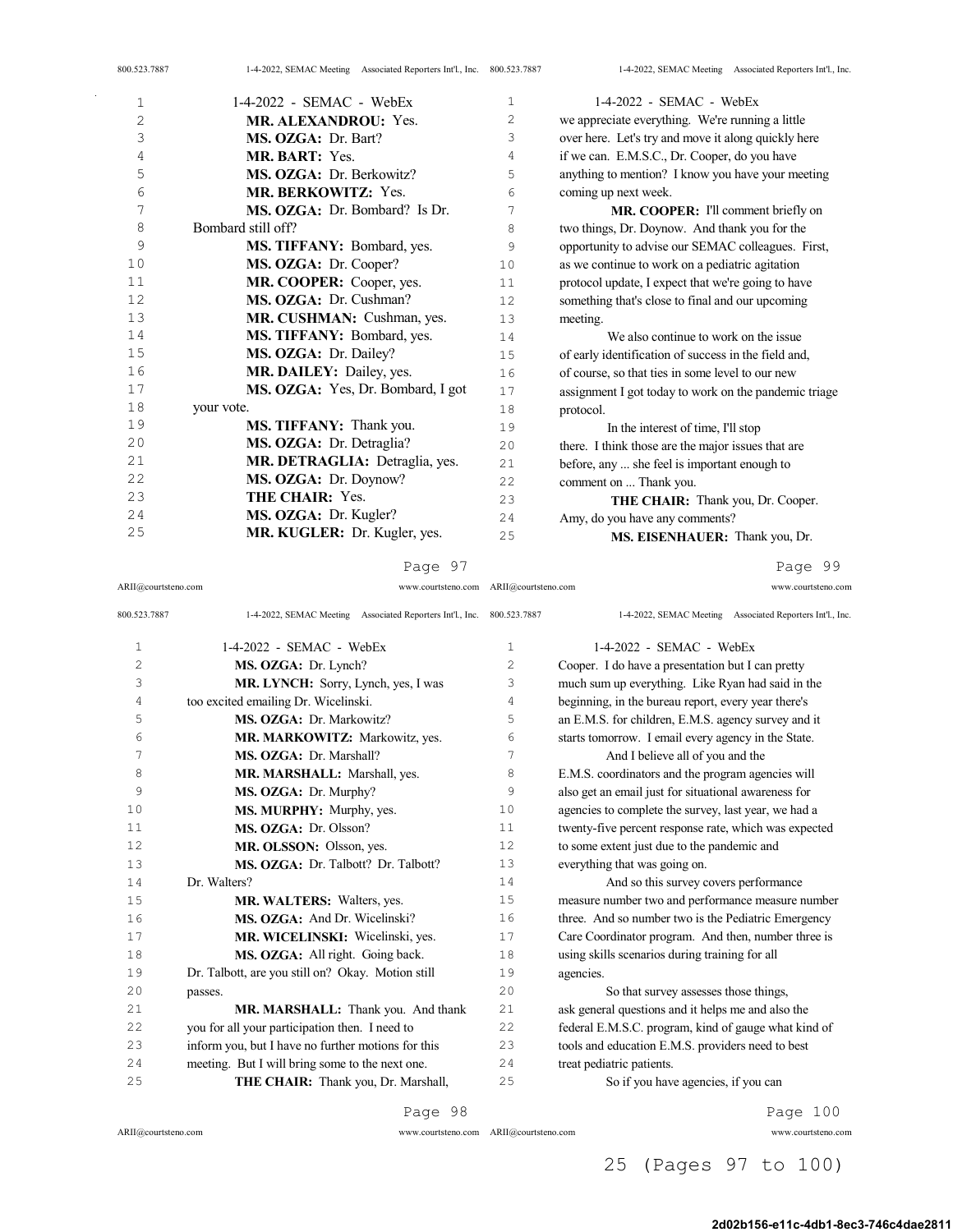| 800.523.7887   | 1-4-2022, SEMAC Meeting Associated Reporters Int'l., Inc. 800.523.7887 |    | 1-4-2022, SEMAC Meeting Associated Reporters Int'l., Inc. |
|----------------|------------------------------------------------------------------------|----|-----------------------------------------------------------|
| 1              | 1-4-2022 - SEMAC - WebEx                                               | 1  | $1-4-2022$ - SEMAC - WebEx                                |
| $\overline{2}$ | follow-up with them and let them know that the survey                  | 2  | willing to accept that.                                   |
| 3              | will be coming their way and if they don't get it,                     | 3  | MR. LANGSAM: You -- you can do that,                      |
| 4              | please email me and I'll be happy to resend it and                     | 4  | okay, because a parliamentarian simply provides           |
| 5              | that's everything.                                                     | 5  | advice to the Chair. And I appreciate the thanks, I       |
| 6              | <b>THE CHAIR:</b> Thank you, Amy, I                                    | 6  | really do.                                                |
| 7              | appreciate that. All right. Moving onto some old                       | 7  | But also when the bylaws eventually                       |
| 8              | business. Good news, just to mention to every                          | 8  | get done, remember this from the last meeting, it         |
| 9              | members of the SEMAC to recall, we were tasked with                    | 9  | should go into the bylaws as well. But yes, you can       |
| 10             | sending a letter to the commissioner to meet with her                  | 10 | do that.                                                  |
| 11             | and our Philippy and I will be meeting with her in                     | 11 | <b>THE CHAIR:</b> Well, thank you for                     |
| 12             | January.                                                               | 12 | accepting that position. Thank you for all your           |
| 13             | We're trying to set up a date. She                                     | 13 | help.                                                     |
| 14             | was very receptive. I think that's great that we                       | 14 | <b>MR. LANGSAM:</b> You're welcome.                       |
| 15             | ended up, having such a quick response. If anyone                      | 15 | MR. WINSLOW: Hey, Dr. Doynow, it's                        |
| 16             | has any specific issues they would like to bring up,                   | 16 | Dr. Winslow from Suffolk County.                          |
| 17             | please email me and I'll be more than happy to bring                   | 17 | <b>THE CHAIR:</b> Hello, Dr. Winslow, how                 |
| 18             | those to the meeting.                                                  | 18 | are you?                                                  |
| 19             | Moving to new business, there's a few                                  | 19 | MR. WINSLOW: I was in the  so they                        |
| 20             | issues here. I don't know if we have too many                          | 20 | moved me into the meeting. Hello.                         |
| 21             | comments. First responder PCR/documentation is on                      | 21 | <b>THE CHAIR:</b> Hello. Would you like to                |
| 22             | the list.                                                              | 22 | give your information to us?                              |
| 23             | MS. OZGA: We can do it, right?                                         | 23 | MR. WINSLOW: I had sent my slide                          |
| 24             | THE CHAIR: Any comments on that?                                       | 24 | presentation to Val. I wasn't sure if I was able to       |
| 25             | MR. GREENBERG: Valerie, I don't think                                  | 25 | share that.                                               |

ARII@courtsteno.com www.courtsteno.com ARII@courtsteno.com www.courtsteno.com

Page 103

| 800.523.7887   | 1-4-2022, SEMAC Meeting Associated Reporters Int'l., Inc. 800.523.7887 |    | 1-4-2022, SEMAC Meeting Associated Reporters Int'l., Inc. |
|----------------|------------------------------------------------------------------------|----|-----------------------------------------------------------|
| $\mathbf{1}$   | $1-4-2022$ - SEMAC - WebEx                                             | 1  | 1-4-2022 - SEMAC - WebEx                                  |
| 2              | you're on mute. I think that was                                       | 2  | MS. OZGA: Yes, it did go through the                      |
| 3              | <b>THE CHAIR:</b> All right. If there's no                             | 3  | A.D.C.C. process so you -- you can share it. Do you       |
| $\overline{4}$ | comments on that, hospital overcrowding and the                        | 4  | want me to share it or, Jacob, if you could give Dr.      |
| 5              | E.M.S. wait times. I know for my hospitals, it has                     | 5  | Winslow  with the patient?                                |
| 6              | been very difficult but we've been managing to work                    | 6  | MR. WINSLOW: I just shared my screen.                     |
| 7              | with E.M.S. to get them in as quickly as possible.                     | 7  | Can people see that?                                      |
| 8              | Does anybody have any comments or any                                  | 8  | <b>THE CHAIR:</b> Yes, it's there.                        |
| 9              | suggestions as how it's working at their particular                    | 9  | MR. WINSLOW: Okay.                                        |
| 10             | shops in -- in getting folks in? Okay. I can see                       | 10 | MS. OZGA: Yes.                                            |
| 11             | everybody wants to get through this meeting.                           | 11 | MR. WINSLOW: Okay. I'll go very                           |
| 12             | Suffolk County, R.S.I. data, Dr.                                       | 12 | quickly. I did want to review our data, it was a ten      |
| 13             | Winslow. Are you here to give us some information?                     | 13 | year anniversary of us having a rapid sequence            |
| 14             | I know it was sort of rushed through at the last                       | 14 | intubation in Suffolk County.                             |
| 15             | meeting. Okay. Nothing heard there.                                    | 15 | We represent a large system  we                           |
| 16             | The only last thing I'd like to bring                                  | 16 | have a hundred and eight different E.M.S. agencies        |
| 17             | up is I really appreciate Dr. Langsam help on every                    | 17 | and represent a population of over five thousand          |
| 18             | one of our meetings and I know sec -- part eight                       | 18 | E.M.S. providers of which about a hundred and fifty       |
| 19             | hundred doesn't have a specific place for a                            | 19 | are R.S.I. medics.                                        |
| 20             | parliamentarian.                                                       | 20 | This is a copy of the protocol. It's                      |
| 21             | However, as best as I read the                                         | 21 | slightly different from the collaborative but that        |
| 22             | regulations, I don't see anywhere where I can't share                  | 22 | will be my last slide. So instead of wasting              |
| 23             | appointing a parliamentary advisor to the committee                    | 23 | everyone's time reading through the protocol, I'll        |
| 24             | unless Dr. Langsam thinks I cannot do that, in which                   | 24 | just go with the data that I was asked to present.        |
| 25             | case I would like to officially do so, if you're                       | 25 | This began as a  in 2011 for three                        |
|                | Page 102                                                               |    | Page 104                                                  |

 $\bar{z}$ 

ARII@courtsteno.com www.courtsteno.com

Page 104

## 26 (Pages 101 to 104)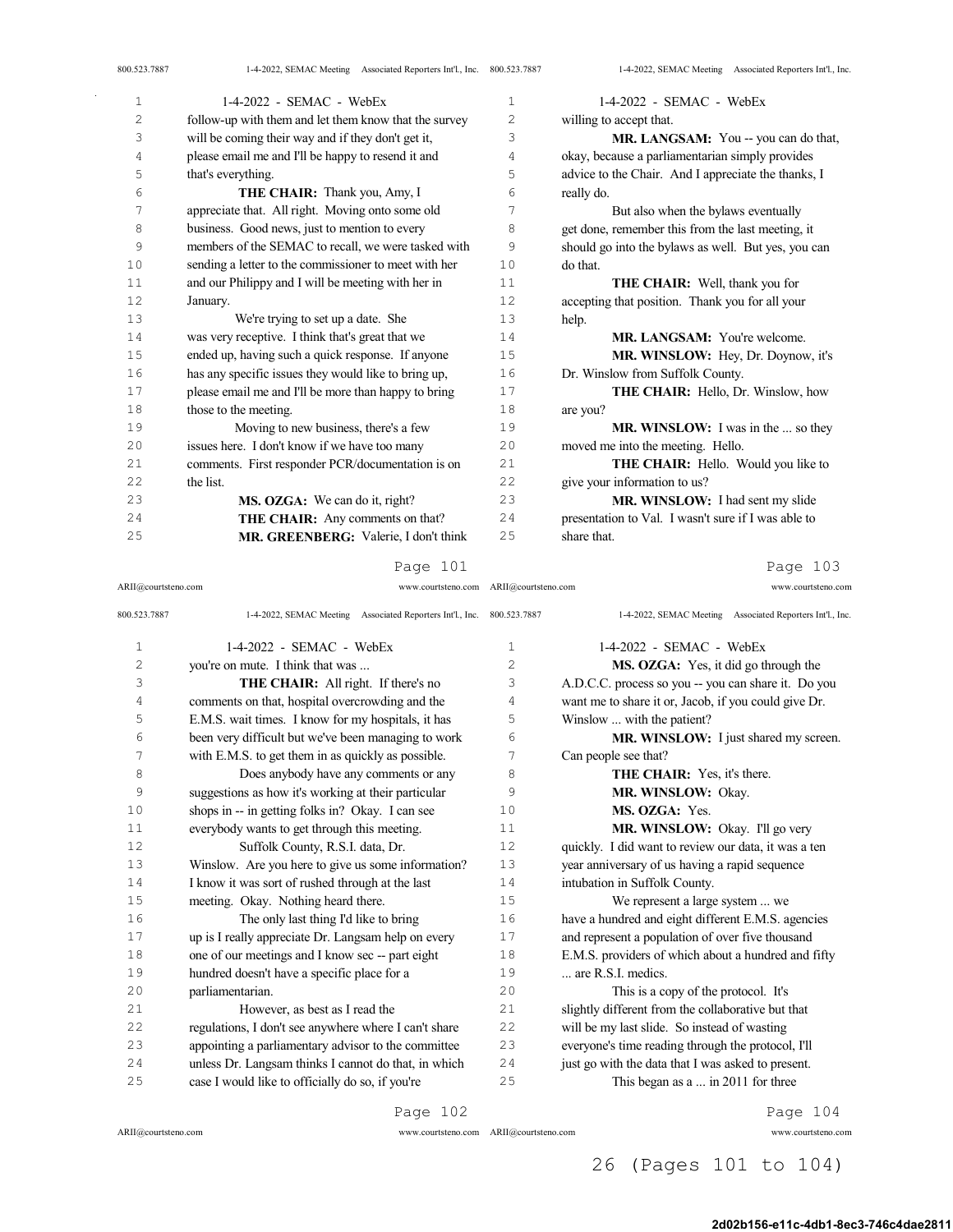| 1  | 1-4-2022 - SEMAC - WebEx                              | 1  | 1-4-2022 - SEMAC - WebEx                              |
|----|-------------------------------------------------------|----|-------------------------------------------------------|
| 2  | agencies. It involved three agency medical directors  | 2  | requires annual skills verification with a high       |
| 3  | and fire paramedics. We went through the initial      | 3  | fidelity management and successful performance of the |
| 4  | credentialing  as certain medications and             | 4  | R.S.I. procedure in person with standardized patient  |
| 5  | equipment. We undergo further education and training  | 5  | scenarios. Notes of a written exam that is            |
| 6  | on the procedure.                                     | 6  | periodically reviewed and updated, it does have an    |
| 7  | It began as a two A.L.S. provider                     | 7  | online version that was added during COVID.           |
| 8  | skill with one hour psych medic  and then one         | 8  | What we like is it involves the agency                |
| 9  | A.L.S. provider for assistance. Now, it is standing   | 9  | medical director, the agency medical director can     |
| 10 | orders for a solitary R.S.I. paramedic as the sole    | 10 | perform the skills pre-credentialing and -- and       |
| 11 | provider.                                             | 11 | provide the skilled credentialing for their           |
| 12 | What began as just  and                               | 12 | paramedics at the agency level.                       |
| 13 | succinylcholine as the only medications, now we have  | 13 | Also as a secondary level of oversight                |
| 14 | added ketamine and  as alternate medication           | 14 | and the regional E.M.S. system medical director in    |
| 15 | choices and we've added fentanyl as pretreatment      | 15 | the Suffolk County chief of E.M.S. education and      |
| 16 | consideration in selected patients such as head       | 16 | training, that's Mike Matheson and I serve as the     |
| 17 | injury and stroke.                                    | 17 | medical director. We're also involved heavily in the  |
| 18 | We also added -- I'm sorry  fifteen                   | 18 | training and credentialing, but then  the process.    |
| 19 | liter per minute  We also have added over the         | 19 | The R.S.I. subcommittee currently                     |
| 20 | years the use of an automated transport ventilator if | 20 | serves as an ad hoc committee of our REMAC and has    |
| 21 | the agency so chooses to purchase trained and         | 21 | both position in paramedic members. It involves also  |
| 22 | equipped and authorized its use.                      | 22 | Stony Brook University Hospital E.M.S. Medical        |
| 23 | Currently, the number of providers and                | 23 | Director, Dr. Marshall, Trevor Marshall, and the      |
| 24 | agencies participating in R.S.I. in Suffolk has       | 24 | paramedic supervisor, John Edward, for Stony Brook    |
| 25 | grown. We have twenty-six E.M.S. agencies, one        | 25 | E.M.S.                                                |

ARII@courtsteno.com www.courtsteno.com ARII@courtsteno.com www.courtsteno.com

## Page 107

| 800.523.7887   | 1-4-2022, SEMAC Meeting Associated Reporters Int'l., Inc. 800.523.7887 |                | 1-4-2022, SEMAC Meeting Associated Reporters Int'l., Inc. |
|----------------|------------------------------------------------------------------------|----------------|-----------------------------------------------------------|
| 1              | 1-4-2022 - SEMAC - WebEx                                               | 1              | 1-4-2022 - SEMAC - WebEx                                  |
| $\overline{c}$ | hundred and fifty  R.S.I. paramedics.                                  | $\overline{c}$ | We kind of think it's a best practice                     |
| 3              | So the R.S.I. agencies are approved by                                 | 3              | and then we've linked ground and aviation under the       |
| 4              | the Suffolk County REMAC. The application is brought                   | 4              | same umbrella, use the same protocol, have the same -     |
| 5              | before the R.S.I. subcommittee which is made up of                     | 5              | - same credentialing, the same equipment. It also         |
| 6              | members of the REMAC and some are agency medical                       | 6              | makes it great for a handoff in the field if a            |
| 7              | directors of R.S.I. agencies, some are R.S.I.                          | 7              | patient has to be transferred from a field agent -- a     |
| 8              | credential paramedics with experience, some are                        | 8              | field provider to an aviation provider.                   |
| 9              | R.S.L educators.                                                       | 9              | So we've done more than five hundred                      |
| 10             | E.M.S. agencies are required to have                                   | 10             | total performances of R.S.I. over the ten years,          |
| 11             | proper training education for its providers and to                     | 11             | averaging eighty to ninety cases per year on average.     |
| 12             | have the proper equipment, including video                             | 12             | This was actually written for the November meeting        |
| 13             | laryngoscope and Supraglottic airways. Over the                        | 13             | and so we had fifty-five already up until November of     |
| 14             | years we found that adding video laryngoscope became                   | 14             | 2021.                                                     |
| 15             | -- increase in the success rate of endotracheal                        | 1.5            | And we closed out the year with a                         |
| 16             | passage, and now, it is required by several agencies                   | 16             | total of seventy-eight, even during COVID. In 2021,       |
| 17             | at the agency level as a first pass.                                   | 17             | there were ninety cases, sixty-eight by ground and        |
| 18             | Many agencies also require the use of                                  | 18             | twenty-two by aviation. There are eighty-two              |
| 19             | so the E.M.S. -- sorry, the E.M.T. paramedics can                      | 19             | successful endotracheal placements, seven                 |
| 20             | then apply after having a minimum of three years of                    | 20             | supraglottic airway placements, and one patient was       |
| 21             | quality field medical care in the 911 system as a                      | 21             | an unsuccessful procedure out of the total number.        |
| 22             | medic and having ten successful documented field                       | 22             | This actually happened to be a patient                    |
| 23             | endotracheal tubes to become an R.S.I. trained                         | 23             | that had a complete airway obstruction by impacted        |
| 24             | paramedic.                                                             | 24             | turkey over the Thanksgiving holiday. The patient         |
| 25             | R.S.I. paramedic credentialing                                         | 25             | wasn't able to be intubated in the E.R. by multiple       |
|                |                                                                        |                |                                                           |

Page 106

ARII@courtsteno.com www.courtsteno.com

ARII@courtsteno.com www.courtsteno.com Page 108

## 27 (Pages 105 to 108)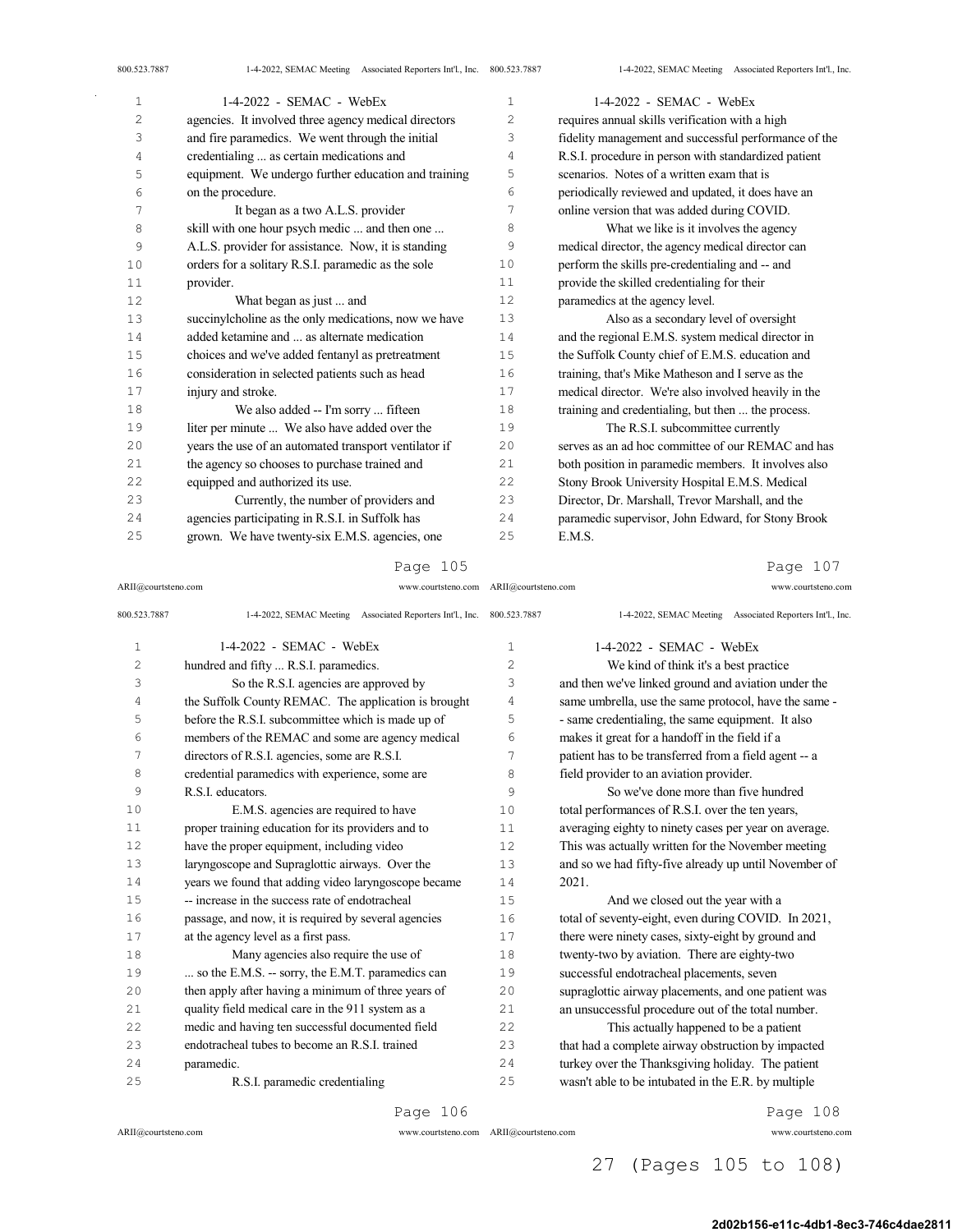| $\mathbf 1$ | $1-4-2022$ - SEMAC - WebEx                            | $\mathbf 1$    | $1-4-2022$ - SEMAC - WebEx                            |
|-------------|-------------------------------------------------------|----------------|-------------------------------------------------------|
| 2           |                                                       | $\overline{c}$ |                                                       |
|             | physician attempts as well.                           |                | Steps four and five are more formal                   |
| 3           | Overall success rate of the advanced                  | 3              | peer review. Step four is done at the agency level    |
| 4           | care and placement in 2020 therefore is ninety-nine   | 4              | and step five is done by the R.S.I. subcommittee      |
| 5           | percent, eighty-nine out of ninety procedures with    | 5              | where every single P.C.R. is reviewed.                |
| 6           | one failure. The overall success rate of              | 6              | We have noticed that ninety percent of                |
| 7           | endotracheal tube placement was ninety-one percent,   | 7              | the time there are three clinical scenarios for six - |
| 8           | that is eighty-two out of ninety total procedures.    | 8              | - for the use of R.S.I. One is for the head injury    |
| 9           | For more data metrics, sixty percent                  | 9              | or multi system injury trauma patient with a decrease |
| 10          | of the time the sedation choice agent was accommodate | 10             | in mental status and clench job.                      |
| 11          | to forty percent of the time it was ketamine. Ninety  | 11             | Two is the impending respiratory                      |
| 12          | percent of the time the paralytic choice agent was    | 12             | failure patient, many are elderly with either C.H.F.  |
| 13          | succinylcholine and ten percent was                   | 13             | or C.O.P.D. and the third is the altered mental       |
| 14          | The quality improvement process is a                  | 14             | status with  from either stroke, overdose or          |
| 15          | five step process. It's evolved over many             | 15             | sepsis.                                               |
| 16          | generations -- many different  generations that       | 16             | Pediatric R.S.I. is exceptionally                     |
| 17          | we've had over the years. What we like is that it     | 17             | rare. In our ten years, we've only had two incidents  |
| 18          | involves the agency level first.                      | 18             | of use of pediatric R.S.I. We defined pediatrics in   |
| 19          | The first is, of course                               | 19             | our county as less than fifteen years of age or       |
| 20          | notification in Suffolk County Medical controls so    | 20             | thirty-six-kilogram weight of the patient.            |
| 21          | that the call can be flagged in the system. Step      | 21             | Currently Suffolk County REMAC has                    |
| 22          | two, an audit form is signed by the physician at the  | 22             | approved pediatric R.S.I. only as a medical control   |
| 23          | receiving hospital to verify the only placement.      | 23             | option. The medics in the field feel that having      |
| 24          | This R.S.I. audit form -- formally                    | 24             | online medical control physician presence to assist   |
| 25          | documents the advanced airway placement confirmation  | 25             | with medication choices, dosage and to be there       |

ARII@courtsteno.com www.courtsteno.com ARII@courtsteno.com www.courtsteno.com

Page 111

| 800.523.7887   | 1-4-2022, SEMAC Meeting Associated Reporters Int'l., Inc. 800.523.7887 |                | 1-4-2022, SEMAC Meeting Associated Reporters Int'l., Inc. |
|----------------|------------------------------------------------------------------------|----------------|-----------------------------------------------------------|
| $\mathbf{1}$   | $1-4-2022$ - SEMAC - WebEx                                             | $\mathbf{1}$   | 1-4-2022 - SEMAC - WebEx                                  |
| $\overline{c}$ | as well as offers the ability for the physician in                     | $\overline{c}$ | online in case there was an issue is a bit of a           |
| 3              | the E.R. to do real in time any re-education,                          | 3              | safety net that the medics enjoy.                         |
| 4              | comments on the care of the patient and to be able to                  | 4              | The agencies also, therefore, are not                     |
| 5              | allow for that teachable moment at the bedside.                        | 5              | required to supply every agency ambulance with            |
| 6              | This a copy of the audit form                                          | 6              | pediatric sized equipment must they wish to do so.        |
| 7              | documenting pre and post end-tidal CO2 and end-tidal                   | 7              | R.S.I. paramedics are not obliged to try to perform a     |
| 8              | CO2 documenting the indication for the procedure                       | 8              | pediatric R.S.I. on a pediatric patient unless the        |
| 9              | mounds and lemons  the medications given and some                      | 9              | R.S.I. medic feels comfortable with the situation.        |
| 10             | patient characteristics, age, weight, etcetera.                        | 10             | As compared to the New York State                         |
| 11             | Step three, the R.S.I. medic then                                      | 11             | Collaborative Protocol, this is kind of a slide that      |
| 12             | calls our agency medical director within twenty-four                   | 12             | I think I will leave on the screen for a few moments      |
| 13             | to forty-eight hours, this is another key component                    | 13             | because I think it's pertinent to the SEMAC.              |
| 14             | to the success of the program.                                         | 14             | We currently do not require a G.C.S.                      |
| 15             | If that case was a success, this is a                                  | 15             | less than eight to perform the R.S.I. I did an audit      |
| 16             | great moment to not only applaud the medic for the                     | 16             | of the last twenty-five successful R.S.I.                 |
| 17             | good job well done, but it's also a great case to                      | 17             | performances in Suffolk County and noted that eleven      |
| 18             | discuss what was the medication he chose, how did                      | 18             | out of twenty-five at a G.C.S. greater than eighty,       |
| 19             | your patient fare, is there anything that I can do as                  | 19             | which is forty-four percent.                              |
| 20             | the agency medical director to follow up on the                        | 20             | Suffolk County allows for two attempts                    |
| 21             | patient care.                                                          | 21             | of endotracheal placement by the R.S.I. paramedic         |
| 22             | And if there was a problem, it's                                       | 22             | before clearly stating that the medic must place a        |
| 23             | something that involves the agency medical director                    | 23             | supraglottic airway.                                      |
| 24             | right off the bat so they can be involved in any kind                  | 24             | The collaborative language is a little                    |
| 25             | of review of the case.                                                 | 25             | different here. They allow for three attempts and         |
|                |                                                                        |                |                                                           |

Page 110

ARII@courtsteno.com www.courtsteno.com

Page 112

## 28 (Pages 109 to 112)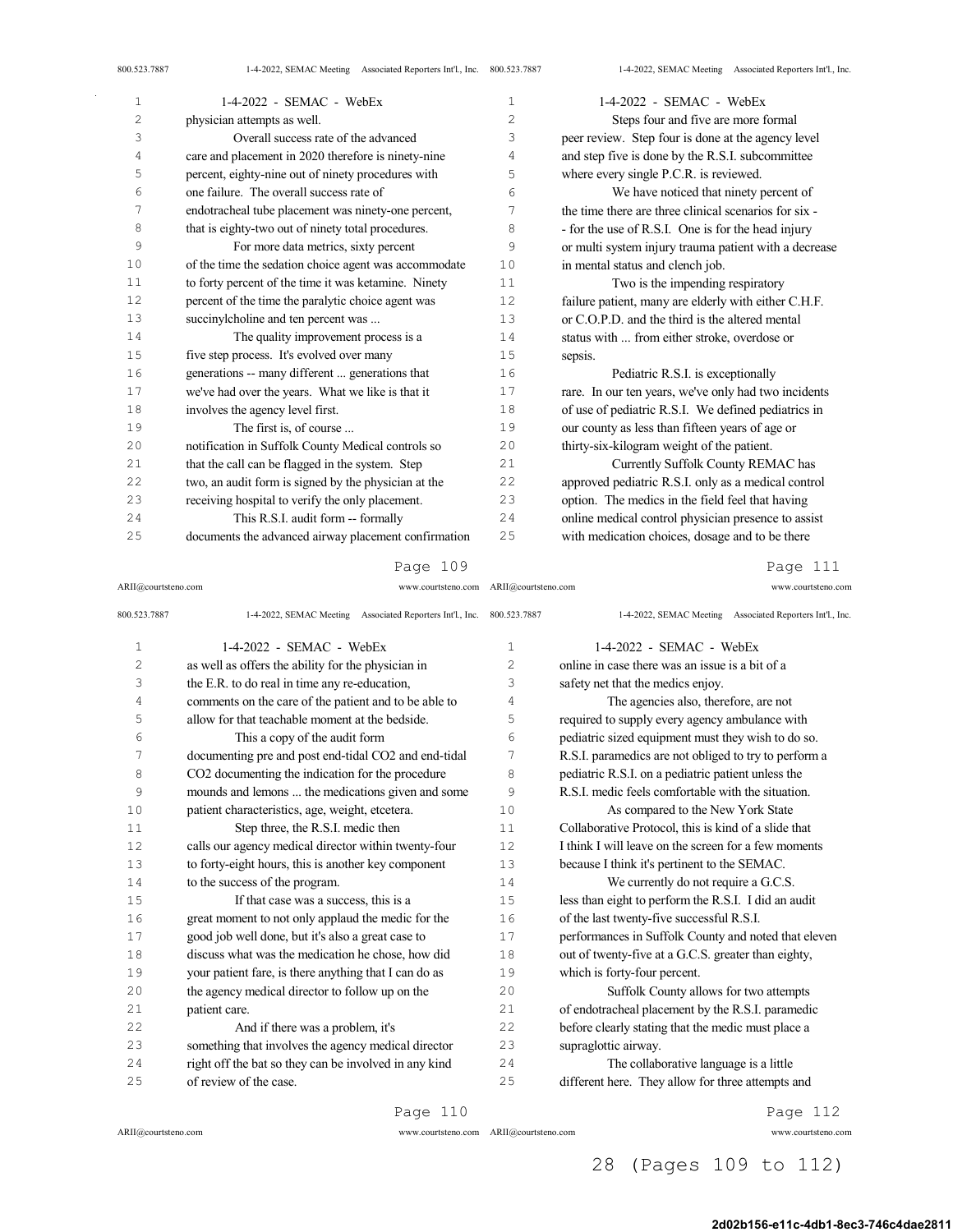| 800.523.7887   | 1-4-2022, SEMAC Meeting Associated Reporters Int'l., Inc. 800.523.7887 |                | 1-4-2022, SEMAC Meeting Associated Reporters Int'l., Inc. |
|----------------|------------------------------------------------------------------------|----------------|-----------------------------------------------------------|
| $\mathbf{1}$   | 1-4-2022 - SEMAC - WebEx                                               | 1              | $1-4-2022$ - SEMAC - WebEx                                |
| $\overline{c}$ | they say consider insertion of an alternate airway                     | $\overline{c}$ | Is there any -- does anyone have any                      |
| 3              | device. They are different, Suffolk County does not                    | 3              | idea as to what we should do with the one that's left     |
| 4              | have a second rescue assist with laryngeal                             | 4              | remaining, kill pad, leave it.                            |
| 5              | manipulation.                                                          | 5              | MR. BART: I was just going to thank                       |
| 6              | The R.S.I. medics in our area have                                     | 6              | you, Mike, for bringing that. I was going to bring        |
| 7              | not helpful, and many of our E.M.S. agencies use                       | 7              | up -- that last item was going to be that exact same      |
| 8              | video laryngoscopy, practically eighty percent of the                  | 8              | thing. So thank you, Dr. McEvoy, for bringing that        |
| 9              | time and, therefore, it would not actually be                          | 9              | up.                                                       |
| 10             | helpful.                                                               | 10             | I think we -- we voted down some                          |
| 11             | We also have the fourth differences,                                   | 11             | changes there to improve on a document that is            |
| 12             | we supply fentanyl, two micrograms per kilogram as a                   | 12             | probably not functional right now. So to leave the        |
| 13             | priests -- as a pretreatment sedation dose,                            | 13             | old documents in place right now, to be the remaining     |
| 14             | especially in cases of increased intracranial                          | 14             | protocol doesn't seem to make a lot of sense. I           |
| 15             | pressure or stroke, this was brought forth by a                        | 15             | don't think that was the spirit of that discussion        |
| 16             | neurologist.                                                           | 16             | and it was not what I intended as well.                   |
| 17             | That's all I have. That is our                                         | 17             | So as far as the intent of what the --                    |
| 18             | experience in Suffolk County R.S.I. program. It's                      | 18             | the old protocols at the range, I think a final           |
| 19             | been in place for ten years. It represents the                         | 19             | remaining item there would be to create some, you         |
| 20             | ability for ground and aviation E.M.S. units alike to                  | 20             | know, language saying that we want to either              |
| 21             | work together and also represents a very robust                        | 21             | permanently suspended or just get rid of it entirely,     |
| 22             | quality of  peer review process that I think                           | 22             | or leave it up to the regions.                            |
| 23             | represents the best practice in medicine. That's all                   | 23             | And I'd like some -- maybe some                           |
| 24             | I have, thank you.                                                     | 24             | comments or from my colleagues that -- they think         |
| 25             | THE CHAIR: Thank you, Dr. Winslow,                                     | 25             | there might be still value to it if they feel like        |

ARII@courtsteno.com www.courtsteno.com ARII@courtsteno.com www.courtsteno.com

Page 115

| 800.523.7887   | 1-4-2022, SEMAC Meeting Associated Reporters Int'l., Inc. 800.523.7887 |              | 1-4-2022, SEMAC Meeting Associated Reporters Int'l., Inc. |
|----------------|------------------------------------------------------------------------|--------------|-----------------------------------------------------------|
| $\mathbf{1}$   | $1-4-2022$ - SEMAC - WebEx                                             | $\mathbf{1}$ | $1-4-2022$ - SEMAC - WebEx                                |
| $\overline{c}$ | for the very nice presentation. Does anybody have                      | 2            | there still is, but it's current census that out          |
| 3              | any comments or questions for Dr. Winslow?                             | 3            | there doesn't -- doesn't make sense to us. So we          |
| 4              | MR. WINSLOW: If any would like it                                      | 4            | need to do something with it before we let this           |
| 5              | emailed to them directly, please send me an email. I                   | 5            | meeting go.                                               |
| 6              | had sent it to the majority of the November SEMAC                      | 6            | MR. MARSHALL: Hi, it's Dr. Marshall -                     |
| 7              | attendance, but if anyone is missing out, please send                  | 7            | $\blacksquare$                                            |
| 8              | me an email, I'll put my email up in chat.                             | 8            | <b>THE CHAIR:</b> we have an interesting                  |
| 9              | THE CHAIR: Thank you.                                                  | 9            | question. Sorry, go ahead.                                |
| 10             | MR. MARSHALL: Thank you. It's great                                    | 10           | MR. DAILEY: Dr. Marshall and then Dr.                     |
| 11             | study.                                                                 | 11           | Dailey.                                                   |
| 12             | MR. GREENBERG: And Dr. Winslow, it                                     | 12.          | MR. MARSHALL: Yeah, so thank you for                      |
| 13             | should be obviously on Boardable but  be up on our                     | 13           | that. I think that with our plan to have a broader        |
| 14             | website under the documents for this meeting as well.                  | 14           | disaster protocol, I think leaving this there for         |
| 15             | THE CHAIR: Thank you.                                                  | 15           | regions to use would not be inappropriate, nor would      |
| 16             | <b>MR. WINSLOW:</b> I'm trying to un-share                             | 16           | deactivating it at a statewide level.                     |
| 17             | my screen, one moment.                                                 | 17           | But -- and my preference would be to                      |
| 18             | MR. MCEVOY: Dr. Chairman, Mike                                         | 18           | just leave it and go with the broader disaster            |
| 19             | McEvoy, I have one more item.                                          | 19           | response protocols that we plan on developing,            |
| 20             | THE CHAIR: Go ahead, Dr. McEvoy.                                       | 2.0          | thanks.                                                   |
| 21             | MR. MCEVOY: I know that we killed a                                    | 21           | THE CHAIR: Dr. Dailey?                                    |
| 22             | lot of met standards and wasted about an hour of time                  | 2.2.         | MR. DAILEY: I think we have an                            |
| 23             | here as well with the viral pandemic protocol but                      | 2.3          | interesting question before us too. The City of New       |
| 24             | we're now left with one that I think this body                         | 24           | York as a region has issued their own directive           |
| 25             | considers ineffective.                                                 | 25           | regarding this same situation.                            |
|                |                                                                        |              |                                                           |

Page 114

 $\bar{\mathcal{A}}$ 

ARII@courtsteno.com www.courtsteno.com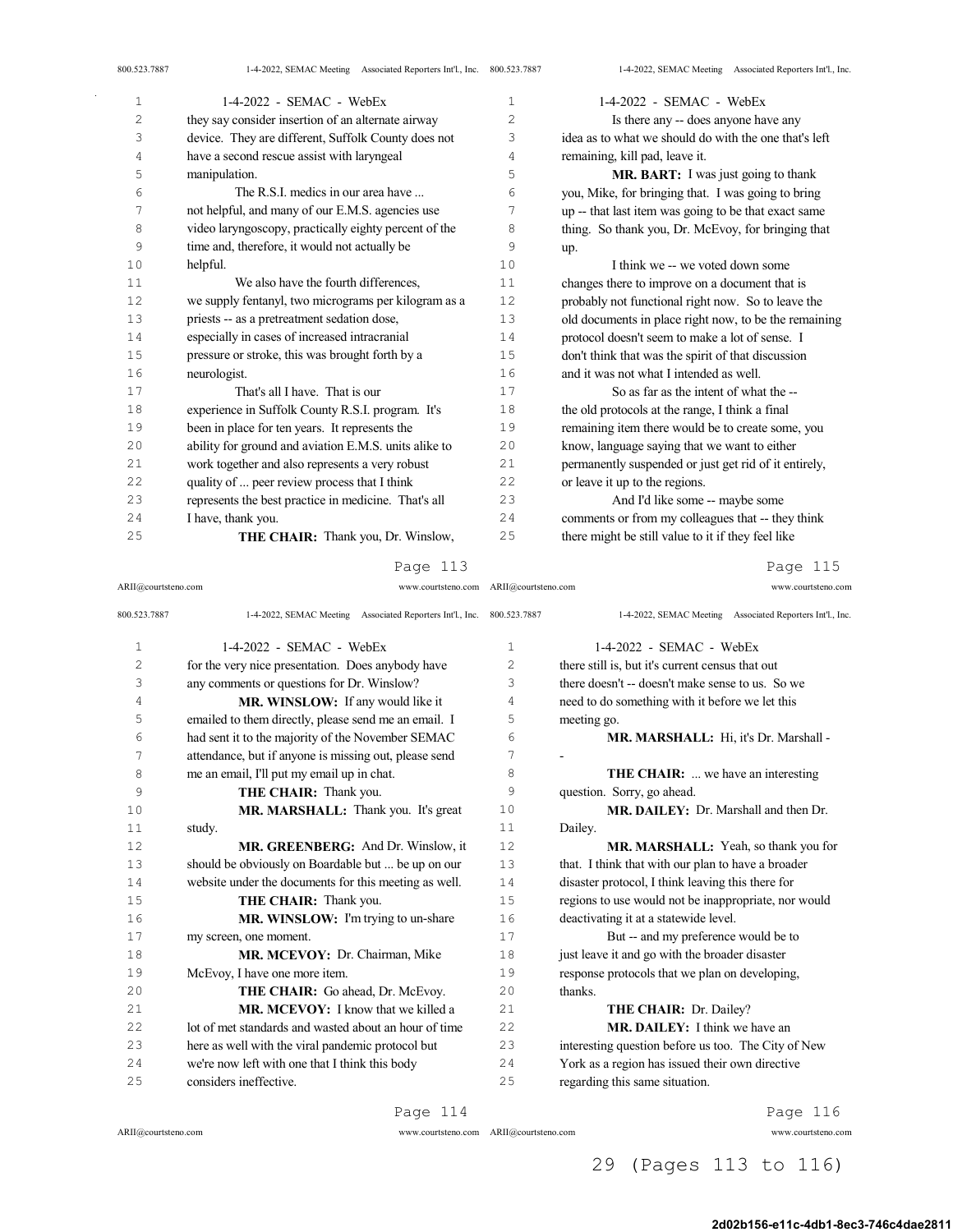| 800.523.7887   | 1-4-2022, SEMAC Meeting Associated Reporters Int'l., Inc. 800.523.7887 |    | 1-4-2022, SEMAC Meeting Associated Reporters Int'l., Inc. |
|----------------|------------------------------------------------------------------------|----|-----------------------------------------------------------|
| $\mathbf 1$    | 1-4-2022 - SEMAC - WebEx                                               | 1  | $1-4-2022$ - SEMAC - WebEx                                |
| $\overline{c}$ | So I think that leaves us in a                                         | 2  | that, well, we're going to -- we're going to work on      |
| 3              | position where it either -- well, first, we should                     | 3  | that later, we're going to push that off to another       |
| 4              | probably deactivate this protocol. The second is                       | 4  | meeting. We're going to work on that some other           |
| 5              | whether or not that advisory the City issued is                        | 5  | time.                                                     |
| 6              | appropriate to stand, and if so, whether or not                        | 6  | I'm sorry, doctors, but -- but my                         |
| 7              | regions are free to issue their own in the model of                    | 7  | people are struggling right now just getting              |
| 8              | New York City's.                                                       | 8  | ambulances out the door. We're waiting in hospitals       |
| 9              | <b>MR. WASHKO:</b> I'd like to throw out                               | 9  | for hours on end, and I -- I'm looking to this body       |
| 10             | real quick and bring to the group's attention that                     | 10 | into you folks, as our -- our subject matter experts      |
| 11             | this does have potentially financial ramifications                     | 11 | to help us with solutions. And -- and I'm -- I'm          |
| 12             | from an E.M.S. sustainability standpoint, given                        | 12 | very frustrated, I don't know what else to do right       |
| 13             | C.M.S. waivers in which reimbursement is available                     | 13 | now.                                                      |
| 14             | for treating place or not transport for COVID                          | 14 | So I'm sorry if there's a little bit                      |
| 15             | patients as long as there's a regional protocol in                     | 15 | of emotion in my voice, but -- but the fact that we       |
| 16             | place in -- in, you know, in effect.                                   | 16 | keep pushing these -- kicking this can down the road,     |
| 17             | So removing this option could have                                     | 17 | when -- when our system is -- is about ready to fall      |
| 18             | some potential financial implications to the region's                  | 18 | apart, and I don't think that's hyperbole, I -- I         |
| 19             | just so everyone is aware of that.                                     | 19 | don't know what else to say.                              |
| 20             | <b>THE CHAIR:</b> Thank you.  on the                                   | 20 | So I -- I thank you for bringing this                     |
| 21             | issue?                                                                 | 21 | up. I -- I hope that we can come to some decision         |
| 22             | <b>MR. MCEVOY:</b> I do think that there --                            | 22 | about something that will help keep our system            |
| 23             | there should be some, you know, as Dr. Dailey points                   | 23 | functioning.                                              |
| 24             | out, there should be some ability for regions to make                  | 24 | MR. BART: It just wasn't that                             |
| 25             | their own selection here.                                              | 25 | protocol, Mark, and -- and I totally appreciate what      |

ARII@courtsteno.com www.courtsteno.com ARII@courtsteno.com www.courtsteno.com

Page 119

| 800.523.7887 | 1-4-2022, SEMAC Meeting Associated Reporters Int'l., Inc. 800.523.7887 |      | 1-4-2022, SEMAC Meeting Associated Reporters Int'l., Inc. |
|--------------|------------------------------------------------------------------------|------|-----------------------------------------------------------|
| $\mathbf{1}$ | $1-4-2022$ - SEMAC - WebEx                                             | 1    | $1-4-2022$ - SEMAC - WebEx                                |
| 2            | <b>THE CHAIR:</b> Mark Philippy, you also                              | 2    | you're saying there. I'm not saying it has no value.      |
| 3            | have a comment?                                                        | 3    | I'm saying that protocol has been changed a bunch of      |
| 4            | MR. PHILIPPY: Thank you. Mark                                          | 4    | times to where the value of the protocol was.             |
| 5            | Philippy. I -- I struggle with this because I                          | 5    | If you didn't meet the inclusion                          |
| 6            | understand where Dr. Bart is coming from but at the                    | 6    | criteria, E.M.S. didn't have to transport you, which      |
| 7            | same time, we're -- we're at a point of crisis                         | 7    | involve our E.M.S. professionals doing an initiated       |
| 8            | throughout our system and I -- and I keep using that                   | 8    | code four refusal from their perspective, not the         |
| 9            | term, but I don't think it's any more applicable ever                  | 9    | patient's perspective.                                    |
| 10           | before then the time right now.                                        | 10   | In which we asked for the teeth of                        |
| 11           | We're -- we're looking at a ten,                                       | 11   | that protocol and ultimately we're told no, it was --     |
| 12           | fifteen, twenty calls waiting for ambulances in a                      | 12   | it was changed to the bureau and actually the feeling     |
| 13           | community the size of Rochester, Monroe County, where                  | 13   | of the states of the Department of Health that we         |
| 14           | potentially a protocol like this, and I want to speak                  | 14   | couldn't issue such a protocol that allowed providers     |
| 15           | for Dr. Cushman, but I'm just using this as a -- as a                  | 1.5  | to initiate that refusal of care.                         |
| 16           | -- for instance, potentially, some of those patients                   | 16   | So the cross section here where we                        |
| 17           | could be treated in place with a protocol like this.                   | 17   | have something that we -- we can't actually fix is        |
| 18           | So, you know, I was very hopeful                                       | 18   | not necessarily medical direction. I think the            |
| 19           | coming to this meeting today and with met standards                    | 19   | medical directors all appreciate the idea that we         |
| 2.0          | earlier this morning that we would come away with                      | 20   | want to empower the system to utilize its -- its own      |
| 21           | some ideas of how we can mitigate the current                          | 21   | resources, how it  sees fit, and maybe not the            |
| 22           | situation, and how we could deal with both -- with --                  | 2.2. | person on the other end that says, I just want an         |
| 23           | with all of the options that are available to us.                      | 23   | ambulance to be transported.                              |
| 2.4          | Telehealth, treating place,                                            | 24   | And these are the situations where we                     |
| 25           | alternative destination and what I -- what I hear is                   | 25   | wanted to identify patients that were at lower risk       |
|              | Page 118                                                               |      | Page 120                                                  |

ARII@courtsteno.com www.courtsteno.com

 $\bar{z}$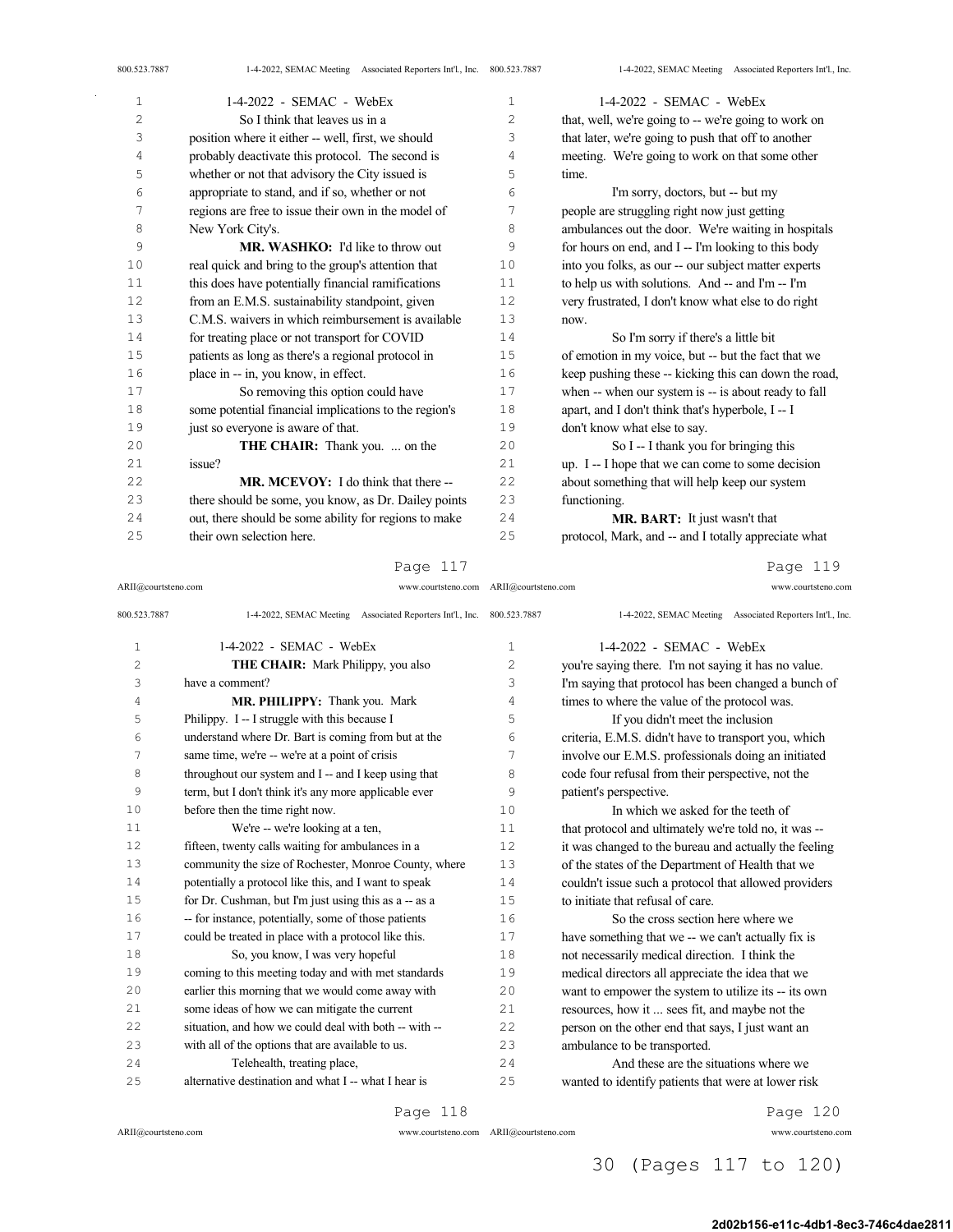| 800.523.7887 | 1-4-2022, SEMAC Meeting Associated Reporters Int'l., Inc. 800.523.7887 |              | 1-4-2022, SEMAC Meeting Associated Reporters Int'l., Inc. |
|--------------|------------------------------------------------------------------------|--------------|-----------------------------------------------------------|
| $\mathbf{1}$ | $1-4-2022$ - SEMAC - WebEx                                             | $\mathbf{1}$ | $1-4-2022$ - SEMAC - WebEx                                |
| 2            | who were complaining of some viral illnesses that                      | 2            | ambulances to be freely available afterwards when the     |
| 3            | maybe wants to go to the hospital. But we're saying,                   | 3            | call volume is very high and those resources are very     |
| 4            | listen, we're out of resources for you today so we                     | 4            | needed. So, you know, here in New York, especially,       |
| 5            | can't do that.                                                         | 5            | we have forty-six hundred calls a day.                    |
| 6            | But the protocol that exists right                                     | 6            | So it really and we have a forty                          |
| 7            | now, doesn't and never have the teeth to say that, or                  | 7            | percent call out rate right now, a sick rate. So          |
| 8            | to have something that inclusion criteria, that                        | 8            | we're working our numbers with even with, you know,       |
| 9            | ultimate, the end says, we'll contact online medical                   | 9            | forty percent less of staff, where this protocol does     |
| 10           | direction, I was at any different than what we do                      | 10           | assist us and allows us to make those decisions and       |
| 11           | every day.                                                             | 11           | doesn't overwhelm our telemetry either, because           |
| 12           | So if that's all it says right now                                     | 12           | that's another issue.                                     |
| 13           | that I don't think that protocol is useful. So to                      | 13           | With so many calls, you know, we do                       |
| 14           | keep it alive or to make modifications to it is -- is                  | 14           | overwhelm telemetry, perhaps in other regions that's      |
| 15           | just -- is just painting an old house, it might look                   | 15           | not the case but here in New York, that is a -- that      |
| 16           | fresh and might come with a new date on it but it                      | 16           | is a major issue, so I wanted to bring those points       |
| 17           | still doesn't give you any more authority, or give                     | 17           | out because I agree that we should have something out     |
| 18           | any provider any more authority to do the job we                       | 18           | there that helps guide us and allows us to make these     |
| 19           | wanted to do in the first place.                                       | 19           | decisions. That's my point.                               |
| 20           | So I'm not against the idea, I don't                                   | 20           | THE CHAIR: Thanks, Nick.                                  |
| 21           | think anybody is, I'm against what that protocol is                    | 21           | MR. MARSHALL: Dr. Marshall.                               |
| 22           | actually doing. Because I think it's functionless,                     | 22           | THE CHAIR: Dr. Marshall, you're next.                     |
| 23           | it's the lame duck protocol here. And if it comes                      | 23           | MR. MARSHALL: Yeah, thanks. Yeah, I                       |
| 24           | out positive beyond  like that's what we want to                       | 24           | want to just follow up with what Nick said, I think       |
| 25           | do, I don't think we've made any market improvements                   | 25           | that the old protocol did have some teeth because at      |
|              |                                                                        |              |                                                           |

ARII@courtsteno.com www.courtsteno.com ARII@courtsteno.com www.courtsteno.com

Page 123

| 800.523.7887   | 1-4-2022, SEMAC Meeting Associated Reporters Int'l., Inc. 800.523.7887 |    | 1-4-2022, SEMAC Meeting Associated Reporters Int'l., Inc. |
|----------------|------------------------------------------------------------------------|----|-----------------------------------------------------------|
| 1              | $1-4-2022$ - SEMAC - WebEx                                             | 1  | $1-4-2022$ - SEMAC - WebEx                                |
| $\overline{c}$ | today.                                                                 | 2  | the end, it says this patient meets criteria for non      |
| 3              | THE CHAIR: Thanks, Joe.                                                | 3  | transport and or treatment in place and that gives        |
| 4              | MR. ALEXANDROU: Don, if I -- if I                                      | 4  | you the authority on a reasonable basis to utilize        |
| 5              | may, it's Nick Alexandrou. I just want to talk along                   | 5  | that.                                                     |
| 6              | that lines for a second because I think the protocol                   | 6  | And certainly a region could, you                         |
| 7              | with the modifications allowed a lot of outs. And it                   | 7  | know, require their -- their teams to call medical        |
| 8              | also empowered the -- the providers in a way as well,                  | 8  | control for that, but this policy the way it was          |
| 9              | they were allowed to R.M.A. patients or leave them at                  | 9  | originally written in March of 2020 allowed units to      |
| 10             | home.                                                                  | 10 | leave cases at home without calling medical               |
| 11             | If the patient disagreed there was an                                  | 11 | appropriate patients, of course.                          |
| 12             | ability to transport the patient, and calling                          | 12 | They think that what the amendment or                     |
| 13             | telemetry did perhaps assist the -- the providers in                   | 13 | the adjustment was at medical standards and the           |
| 14             | making that -- making that decision when they're                       | 14 | discussion at least around this part was, you know,       |
| 15             | difficult patients or difficult decisions where it                     | 15 | contact medical control or following regional policy      |
| 16             | can become an argumentative kind of a situation.                       | 16 | and I think that that's where, you know, New York         |
| 17             | So there was the possibility, I mean,                                  | 17 | City comes in, because that's our regional policy in      |
| 18             | there was the option there of empowering the -- the                    | 18 | terms of -- of -- have been in place for non              |
| 19             | providers and allowing for flexibility or online                       | 19 | transport.                                                |
| 20             | medical control or a physician on the other line to                    | 20 | So I -- I think it does have some                         |
| 21             | back up the situation where it might have been a                       | 21 | teeth and may not have as much teeth as we want, but      |
| 22             | difficult situation where patients may not want to go                  | 22 | the way it currently exists, it -- it does have some      |
| 23             | to the hospital, because -- just because the E.M.T.                    | 23 | teeth, and it does need to be revised, I -- I agree       |
| 24             | or paramedic tells them that they can't.                               | 24 | with that. But I think in place it has some value.        |
| 25             | And it also allows for those                                           | 25 | Thanks.                                                   |

Page 122

 $\bar{\mathcal{A}}$ 

ARII@courtsteno.com www.courtsteno.com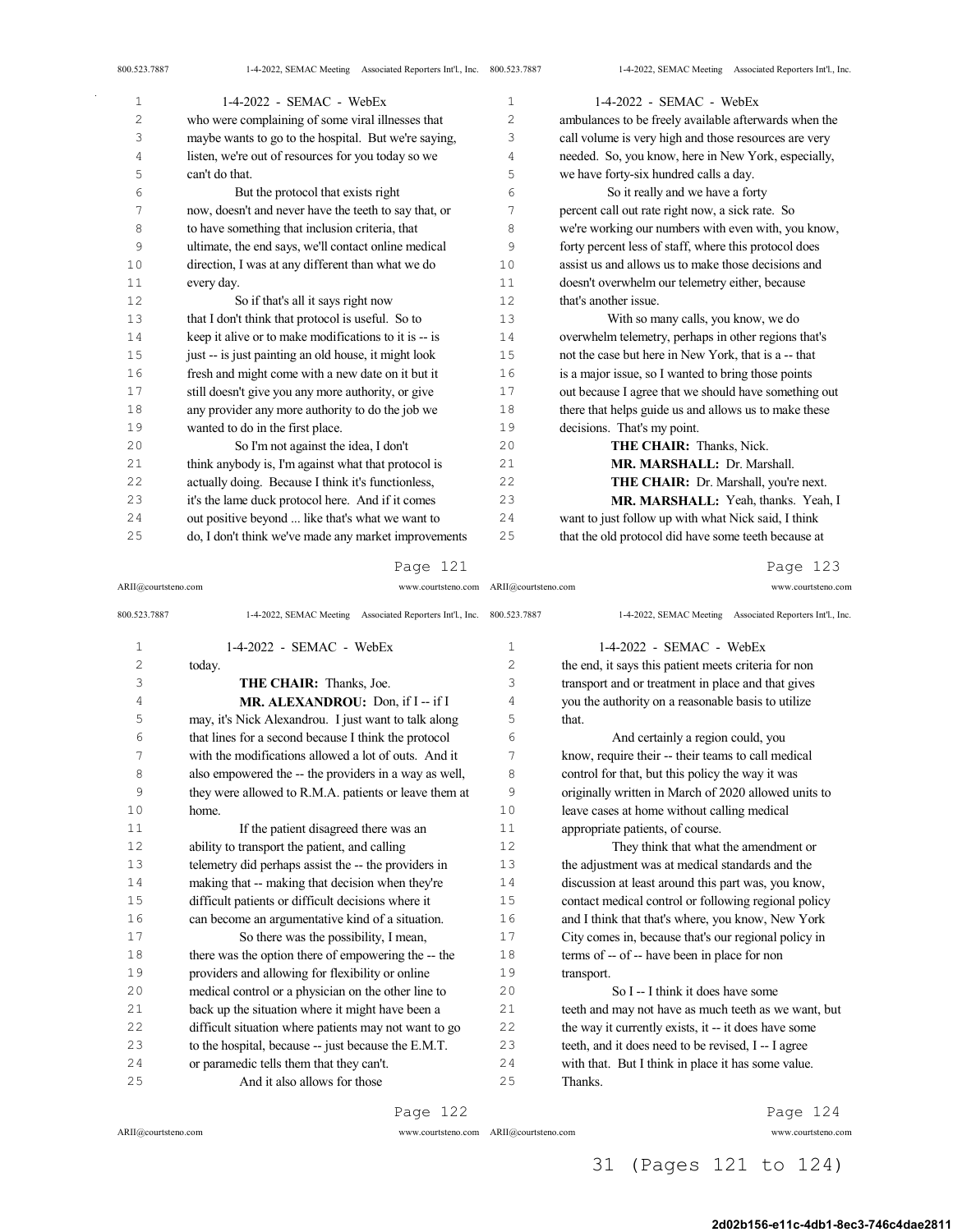$\bar{\gamma}$ 

| $\mathbf 1$    | 1-4-2022 - SEMAC - WebEx                              | $\mathbf 1$    | 1-4-2022 - SEMAC - WebEx                              |
|----------------|-------------------------------------------------------|----------------|-------------------------------------------------------|
| $\overline{c}$ | <b>MR. GREENBERG:</b> I guess the question            | $\overline{c}$ | to bring it back up, yes.                             |
| 3              | would come from the difference of opinions in the     | 3              | MR. RABRICH: Maybe we should have a                   |
| 4              | region is, you know, if you're leaving the current    | 4              | motion to  motion to reconsider. I think we're        |
| 5              | one in place do you just add the line in at the       | 5              | trying to let perfect be the enemy of good. I think   |
| 6              | discretion, you know, make a modification to the      | 6              | we all acknowledge the problems, but we need          |
| 7              | current one at the discretion of the region to have   | 7              | something in the short term until we get to where we  |
| 8              | in place.                                             | 8              | ultimately want to go.                                |
| 9              | You don't make the other modifications                | 9              | <b>THE CHAIR:</b> I would agree. I think we           |
| 10             | and you only make the modification of whether or not  | 10             | can get rid of it. All right. So we have a motion     |
| 11             | the region chooses to have it on or off.              | 11             | to bring it back up, did we have anybody to second    |
| 12             | MR. ALEXANDROU: I'm going to say                      | 12             | it, Jeff, you can vote but I don't think you can make |
| 13             | something here as well, I'm sorry, it's Alexandrou    | 13             | a motion. Is that correct?                            |
| 14             | again. But the -- the present protocol and triage --  | 14             | MS. BOMBARD: Bombard, I'll second.                    |
| 15             | the present pandemic protocol has the error built     | 15             | THE CHAIR: Someone else would have to                 |
| 16             | into it and you're going to be transporting patients, | 16             | make the motion, which Nick did, I believe.           |
| 17             | perhaps with just a fever to the hospital and that's  | 17             | <b>MR. ALEXANDROU: Yes.</b>                           |
| 18             | one of the things we try to avoid here.               | 18             | <b>THE CHAIR:</b> I -- I would hate to  I             |
| 19             | And the purpose of this triage was to                 | 19             | would hate to make another roll call because that     |
| 20             | be able to minimize transports to the hospital and    | 20             | takes forever. So let's try this, does anybody        |
| 21             | overwhelmed both the ambulance services and the       | 2.1            | from the vote to bring this back up?                  |
| 22             | hospitals. So if we leave this in place the way it    | 22             | Okay. I hear nothing, so it's brought                 |
| 23             | is, it doesn't serve a purpose, we're going to be     | 23             | back up. Let's discuss it again. We only have         |
| 24             | still transporting those patients to the hospital.    | 24             | twenty-six minutes to the next meeting.               |
| 25             | One of the issues, I think that, you                  | 25             | MR. WALTERS: Dr. Doynow, it's                         |

Page 125

Page 127

| ARII@courtsteno.com | www.courtsteno.com ARII@courtsteno.com                                 |              | www.courtsteno.com                                        |
|---------------------|------------------------------------------------------------------------|--------------|-----------------------------------------------------------|
| 800.523.7887        | 1-4-2022, SEMAC Meeting Associated Reporters Int'l., Inc. 800.523.7887 |              | 1-4-2022, SEMAC Meeting Associated Reporters Int'l., Inc. |
| $\mathbf 1$         | $1-4-2022$ - SEMAC - WebEx                                             | $\mathbf{1}$ | $1-4-2022$ - SEMAC - WebEx                                |
| $\overline{c}$      | know, helped to vote this down was the change to the                   | 2            | Walters.                                                  |
| 3                   | adult protocol where we didn't have something for                      | 3            | <b>THE CHAIR:</b> Go ahead.                               |
| 4                   | pediatrics and there was a lot of discussion on this.                  | 4            | <b>MR. WALTERS:</b> So I -- I think one of                |
| 5                   | Perhaps in that criteria where we also have an age                     | 5            | the discussions -- we seem to get a little wrapped up     |
| 6                   | criteria of greater than sixty-five, we could have                     | 6            | around sending this to E.M.S.C. and -- and, I guess,      |
| 7                   | put something in there that said, less than -- less                    | 7            | when I look at -- at the, you know, the draft we're       |
| 8                   | than fifteen for pediatrics.                                           | 8            | looking at or working off of really we weren't asking     |
| 9                   | And then if you look at the hour to                                    | 9            | E.M.S.C. to come up with a -- many changes to the         |
| 10                  | the right of that box, it does suggest call                            | 10           | protocol and that really -- I think it was really         |
| 11                  | telemetry, or call medical control which the                           | 11           | centered around the -- the differences in pediatric       |
| 12                  | physician can assist in making that decision. And it                   | 12           | vital signs, right.                                       |
| 13                  | would solve probably both of our problems, or address                  | 13           | I -- I don't think there's anything                       |
| 14                  | the issues at least to some degree until E.M.S.C. can                  | 14           | else in there that really would change, the symptoms      |
| 15                  | get together and provide further assistance. That's                    | 15           | of this are the same, essentially, and -- and             |
| 16                  | all I have to say.                                                     | 16           | probably the high risk  I mean, pregnancy doesn't         |
| 17                  | THE CHAIR: Well, I'm not sure where                                    | 17           | apply to most of your pediatric patients.                 |
| 18                  | to go with this at the moment. We voted down the new                   | 18           | But -- but otherwise, your -- your                        |
| 19                  | protocol, we had that standards discussion on it for                   | 19           | other comorbidities and things that make them high        |
| 20                  | quite some time. And somebody wants to bring it up                     | 20           | risk are -- are probably in there. So if that's a         |
| 21                  | again with some modification, I have no problem doing                  | 21           | sticking point, I guess, the question is, do we make      |
| 22                  | that.                                                                  | 22           | this just adult or if we want to include pediatrics       |
| 23                  | MR. ALEXANDROU: I think that we don't                                  | 23           | and -- and then have E.M.S.C. review and provide some     |
| 24                  | --                                                                     | 24           | input for consideration at the next meeting.              |
| 25                  | MR. MR. DOYNOW: I think that motion                                    | 25           | Do we just go to saying, here are the                     |
|                     | Page 126                                                               |              | Page 128                                                  |

ARII@courtsteno.com www.courtsteno.com

ARII@courtsteno.com www.courtsteno.com

## 32 (Pages 125 to 128)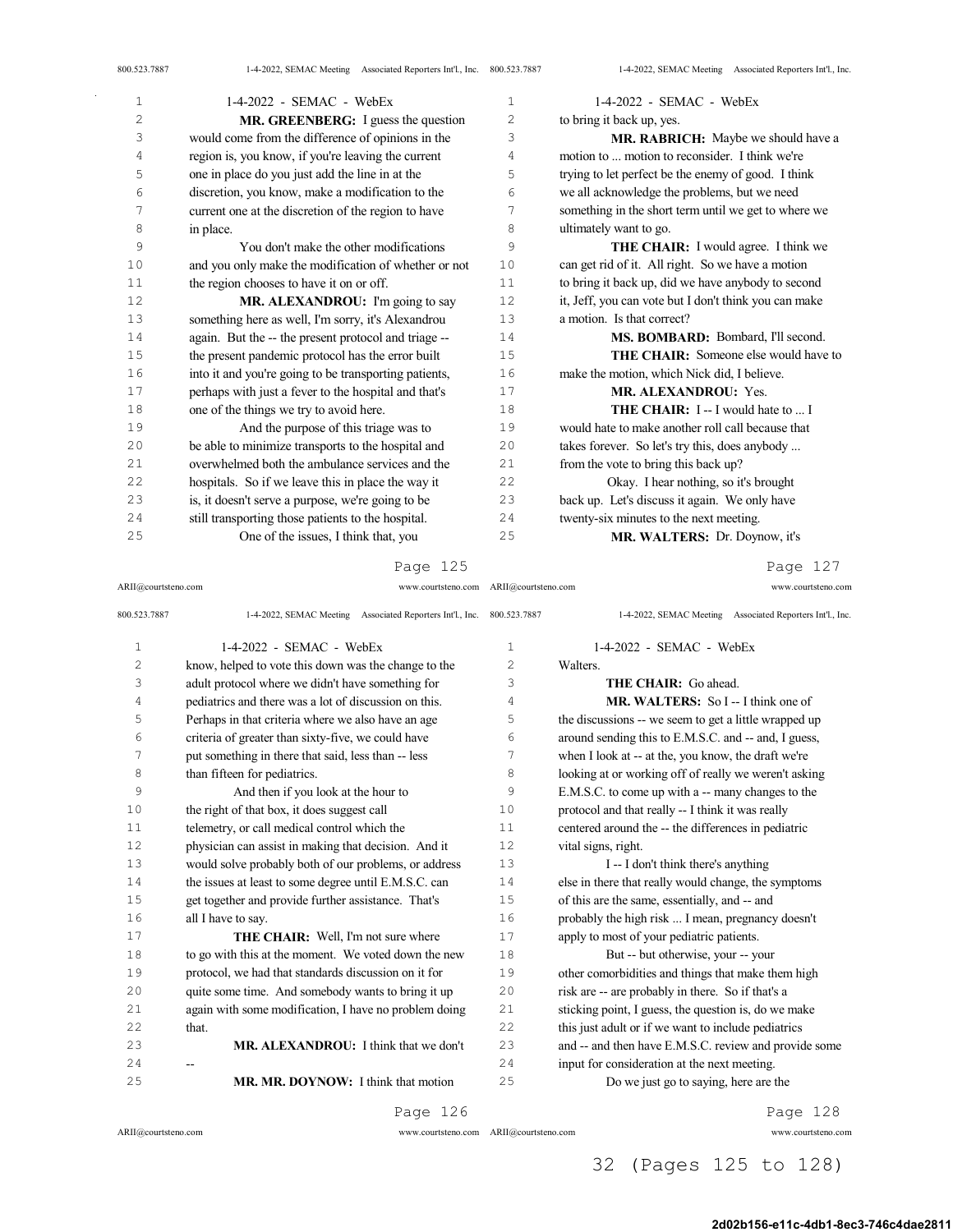| $\mathbf{1}$   | 1-4-2022 - SEMAC - WebEx                              | $\mathbf{1}$   | 1-4-2022 - SEMAC - WebEx                              |
|----------------|-------------------------------------------------------|----------------|-------------------------------------------------------|
| $\overline{c}$ | vital signs or abnormal pediatric vital signs         | $\overline{c}$ | advice. I -- I don't see it needs anymore. Thank      |
| 3              | appropriate, you know, based on their age or          | 3              | you.                                                  |
| 4              | something, right, because even if E.M.S.C. comes back | 4              | THE CHAIR: Thank you, Dr. Olsson.                     |
| 5              | with vital sign abnormalities, they're going to have  | 5              | MR. PHILIPPY: Dr. Doynow, could I ask                 |
| 6              | to be age specific, it's not going to be a one cut    | 6              | -- or Dr. Bart to -- if he could, maybe or one of the |
| 7              | off of a certain number, right?                       | 7              | other physicians who voted against this in the first  |
| 8              | Your respiratory rate could be very                   | 8              | go around.                                            |
| 9              | different for, you know, a one-year-old versus an     | 9              | What would you want to see added to                   |
| 10             | eight-year-old, for example. And with that, I guess,  | 10             | this? What can we do to -- to make this more          |
| 11             | the only other consideration I would say regarding    | 11             | palatable for the -- or more effective, I -- guess    |
| 12             | pediatrics is, do you put, you know, a lower age on   | 12             | that's where I'm also a little bit at a loss.         |
| 13             | there is it, you know, less than a year less than six | 13             | MR. CUSHMAN: Mark, I'll -- I'll --                    |
| 14             | months, whatever we feel is appropriate.              | 14             | I'll speak to my no vote. My -- my no vote is that    |
| 15             | Maybe those things should be                          | 15             | this is just exemplary of a failed process, you know, |
| 16             | considered if the ticking point is adult versus       | 16             | we -- we -- we get these documents to review with     |
| 17             | pediatrics.                                           | 17             | very little time, there's no opportunity for really,  |
| 18             | MR. ALEXANDROU: Well, I'm going to                    | 18             | I mean, you know, how long our region takes to that   |
| 19             | come back and make my suggestion about putting in     | 19             | public comment, review, modify public comment again,  |
| 20             | something for pediatrics. In the meantime, perhaps,   | 20             | and then, finally, approve a protocol.                |
| 21             | when that box where it says greater than sixty-five   | 21             | And there's a reason for that, it's                   |
| 22             | we could put something that mimics pediatrics age of  | 22             | because there are many -- many unintended             |
| 23             | less than fifteen where that covers it for now and if | 23             | consequences of -- of making well intentioned, but    |
| 24             | there's any discrepancy or concerns, the box to the   | 24             | reactionary decisions to -- to try to make everybody  |
| 25             | right of that says to reach out to online medic       | 25             | happy without truly thinking them all through, a      |

ARII@courtsteno.com www.courtsteno.com ARII@courtsteno.com www.courtsteno.com

Page 131

| 800.523.7887   | 1-4-2022, SEMAC Meeting Associated Reporters Int'l., Inc. 800.523.7887 |              | 1-4-2022, SEMAC Meeting Associated Reporters Int'l., Inc. |
|----------------|------------------------------------------------------------------------|--------------|-----------------------------------------------------------|
| $\mathbf{1}$   | $1-4-2022$ - SEMAC - WebEx                                             | $\mathbf{1}$ | $1-4-2022$ - SEMAC - WebEx                                |
| $\overline{c}$ | control to make a decision.                                            | 2            | pilot testing a protocol to make sure that how it is      |
| 3              | And the physician can assist with the                                  | 3            | written is a -- is -- is interpreted by both B.L.S.       |
| 4              | vital signs and the condition of the patient and make                  | 4            | and A.L.S. providers with the intent that it was          |
| 5              | a decision with the -- with the provider. And then                     | 5            | created.                                                  |
| 6              | that -- that would solve some of the problem right                     | 6            | You know, that -- that to me is --                        |
| 7              | now in the immediate time and -- and then we can let                   | 7            | again, with -- without it saying that you can deny        |
| 8              | E.M.S.C. reevaluate that or come up with something                     | 8            | the patient being transported to a hospital, then         |
| 9              | perhaps different.                                                     | 9            | it's no different than what our providers do every        |
| 10             | THE CHAIR: Val, can you put it back                                    | 10           | day is they use their clinical judgment based upon        |
| 11             | up so we can see those changes and then we can                         | 11           | the presentation at the time to make a -- to make a       |
| 12             | perhaps put that in there and vote?                                    | 12           | clinical decision.                                        |
| 13             | MS. OZGA: Yes, this was the version -                                  | 13           | <b>THE CHAIR:</b> It is back up here. So                  |
| 14             |                                                                        | 14           | can we have those changes that you folks want to          |
| 15             | <b>THE CHAIR:</b> The last version that we                             | 15           | make?                                                     |
| 16             | had of the pandemic protocol, it got voted down.                       | 16           | MR. ALEXANDROU: Well, I, you know, it                     |
| 17             | MS. OZGA: Okay. Just hold on.                                          | 17           | all depends on every -- if everyone wants to add          |
| 18             | <b>THE CHAIR:</b> Those modifications that                             | 18           | something for pediatrics and get this out sooner and      |
| 19             | Dr. Walters, Dr. Alexandrou suggested.                                 | 19           | probably, you know, fit a lot of our patients, we         |
| 2.0            | <b>MR. OLSSON:</b> This is Olsson. While                               | 20           | would have to take out adult on the top.                  |
| 2.1            | she is doing that, two quick comments. First, right                    | 2.1          | THE CHAIR: Right.                                         |
| 22             | at the top E.M.S. adult viral pandemic triage.                         | 22           | MR. ALEXANDROU: And then, down in the                     |
| 23             | Number two, the inbox for refer to the B.L.S.                          | 23           | one, two, three, fourth box, where it says, age           |
| 2.4            | protocols. It's already done, if you've got a kid                      | 24           | greater than sixty-five, I would just add age less        |
| 25             | you go to B.L.S. protocols or consult with medical                     | 25           | than fifteen is another criteria for -- for               |

Page 130

ARII@courtsteno.com www.courtsteno.com

ARII@courtsteno.com www.courtsteno.com Page 132

2d02b156-e11c-4db1-8ec3-746c4dae2811

33 (Pages 129 to 132)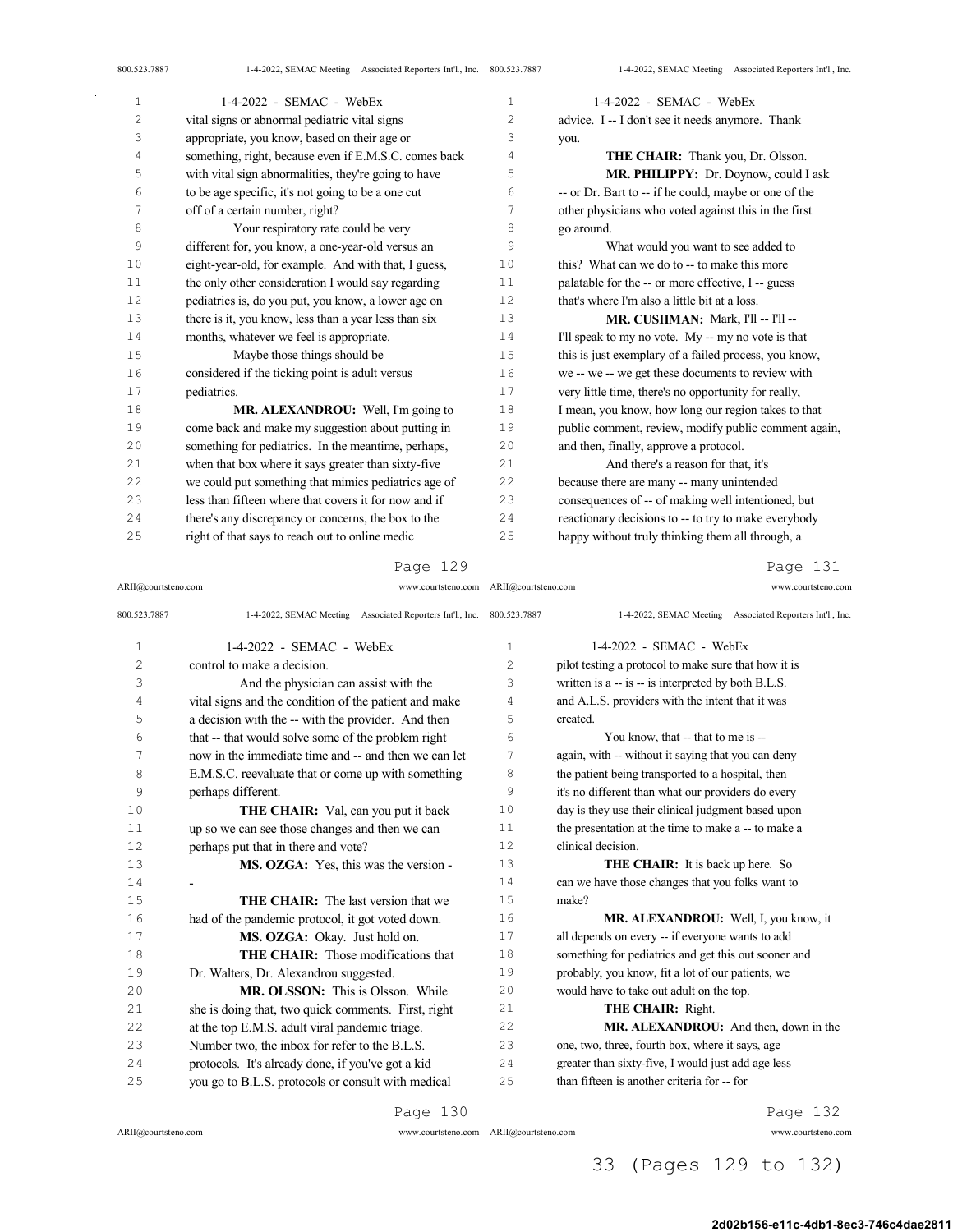| 1  | $1-4-2022$ - SEMAC - WebEx                            | 1  | $1-4-2022$ - SEMAC - WebEx                            |
|----|-------------------------------------------------------|----|-------------------------------------------------------|
| 2  | pediatrics, where now would be to the right -- it     | 2  | statewide protocol that was vetoed, that to me has    |
| 3  | would go to the right in the -- in the box on the     | 3  | some teeth to it that a region can say out of that    |
| 4  | right where you would either follow your protocols or | 4  | fits with by metric or not.                           |
| 5  | call online medical control and make that decision.   | 5  | Would that be part of the region non                  |
| 6  | Leave it to the region and it leaves                  | 6  | transport because if that's the case then it's a yes  |
| 7  | it to the physician in difficult circumstances.       | 7  | from me.                                              |
| 8  | THE CHAIR: Okay. That was --                          | 8  | MR. MARSHALL: That would be my                        |
| 9  | MS. BOMBARD: Bombard here. I would                    | 9  | interpretation and that wording that's there now,     |
| 10 | like to make a motion.                                | 10 | with following regional policy would give a region    |
| 11 | <b>THE CHAIR:</b> Yes, who -- who is this?            | 11 | the capability of putting that in place, non          |
| 12 | Tiff?                                                 | 12 | transport or treat in place.                          |
| 13 | MS. BOMBARD: It's Tiff.                               | 13 | <b>THE CHAIR:</b> Yeah. Or how about                  |
| 14 | THE CHAIR: Okay.                                      | 14 | contact --                                            |
| 15 | MS. BOMBARD: All right. I'd like to                   | 15 | <b>MR. DAILEY:</b> I think there's one more           |
| 16 | propose a motion making three changes to this         | 16 | thing that we have not covered here, which is the     |
| 17 | protocol. One, we get rid of adult at the top. So     | 17 | fact that we asked for whether or not there was any   |
| 18 | delete adults -- adult for the viral pandemic         | 18 | data over this protocol that is currently been        |
| 19 | protocol.                                             | 19 | accessible to our E.M.S. providers for the last       |
| 20 | Two, in box four the one that says                    | 20 | eighteen months.                                      |
| 21 | patient assessment reveals any of the following after | 21 | We need to make sure that before we                   |
| 22 | the asterisk, add for patients under fifteen years    | 22 | approve this that there is a pathway that Deputy      |
| 23 | old.                                                  | 23 | Chief Brody can put in place in order to assure that  |
| 24 | And the third change would be get rid                 | 24 | every utilization of this protocol can be reviewed to |
| 25 | of the last box, the one in red that says contact     | 25 | make sure that there are no misinterpretations and to |

ARII@courtsteno.com www.courtsteno.com ARII@courtsteno.com www.courtsteno.com

Page 135

| 800.523.7887   | 1-4-2022, SEMAC Meeting Associated Reporters Int'l., Inc. 800.523.7887 |                   | 1-4-2022, SEMAC Meeting Associated Reporters Int'l., Inc. |
|----------------|------------------------------------------------------------------------|-------------------|-----------------------------------------------------------|
| $\mathbf 1$    | $1-4-2022$ - SEMAC - WebEx                                             | $\mathbf{1}$      | $1-4-2022$ - SEMAC - WebEx                                |
| $\overline{c}$ | medical control. The whole intent of this protocol                     | $\overline{c}$    | see what the consequences ultimately are so we can        |
| 3              | was that we were giving our E.M.S. providers an                        | 3                 | follow and see whether or not any of these patients       |
| 4              | avenue to not contact medical control.                                 | 4                 | are being touched twice in twenty-four hours and if       |
| 5              | So when we're invoking this protocol                                   | 5                 | so, what's happening?                                     |
| 6              | that shouldn't be there, when we're not invoking this                  | 6                 | MR. ALEXANDROU: I'm going to suggest                      |
| 7              | protocol that's implied. So let's get rid of that                      | 7                 | that that is a regional QA issue that needs to take -     |
| 8              | box. So that is my proposal.                                           | 8                 | - take place and not at the state level, although         |
| 9              | MR. MARSHALL: Marshall. I -- I agree                                   | 9                 | that information can be shared but I think that's.        |
| 10             | with everything you said, except removing the last                     | 10                | you know, I don't want to prevent this protocol from      |
| 11             | box, because I think the wording there allows a                        | 11                | going out because we can ensure that the data gets up     |
| 12             | region to do that but it also allows a region who                      | $12 \overline{ }$ | to the state. It should at least be at the regional       |
| 13             | prefers to have them contact medical control to do                     | 13                | level.                                                    |
| 14             | that as well.                                                          | 14                | MR. GREENBERG: And -- and I can go                        |
| 15             | THE CHAIR: I would -- I would agree                                    | 15                | one step further there and just say to -- to both Dr.     |
| 16             | with Dr. Marshall on that.                                             | 16                | Dailey, to  that we're happy to work with, you            |
| 17             | MR. MARSHALL: I know it says it on                                     | 17                | know, how that can happen, you know, within E.P.C.R.      |
| 18             | the right and the boxes on the right, but I think                      | 18                | platforms or not to document when this protocol is        |
| 19             | that you still need that final -- you need something                   | 19                | being used, or things like that, to the best of our       |
| 20             | there to end the flow.                                                 | 20                | abilities.                                                |
| 21             | MR. BART: Which is then be permitted                                   | 21                | So happy to -- I think it's a, you                        |
| 22             | to use language that says, if there's no indication                    | 22                | know, a good suggestion, it helps with, you know, and     |
| 23             | to transport the above sections, the patient is not                    | 23                | then the regions can do the -- the quality on it, but     |
| 2.4            | required medical condition and transport by ambulance                  | 24                | at least it would help to flag the charts for it.         |
| 25             | because we tried to have that once before, and as a                    | 25                | MR. DAILEY: If I may? So we did, and                      |
|                |                                                                        |                   |                                                           |

Page 134

ARII@courtsteno.com www.courtsteno.com

Page 136

## 34 (Pages 133 to 136)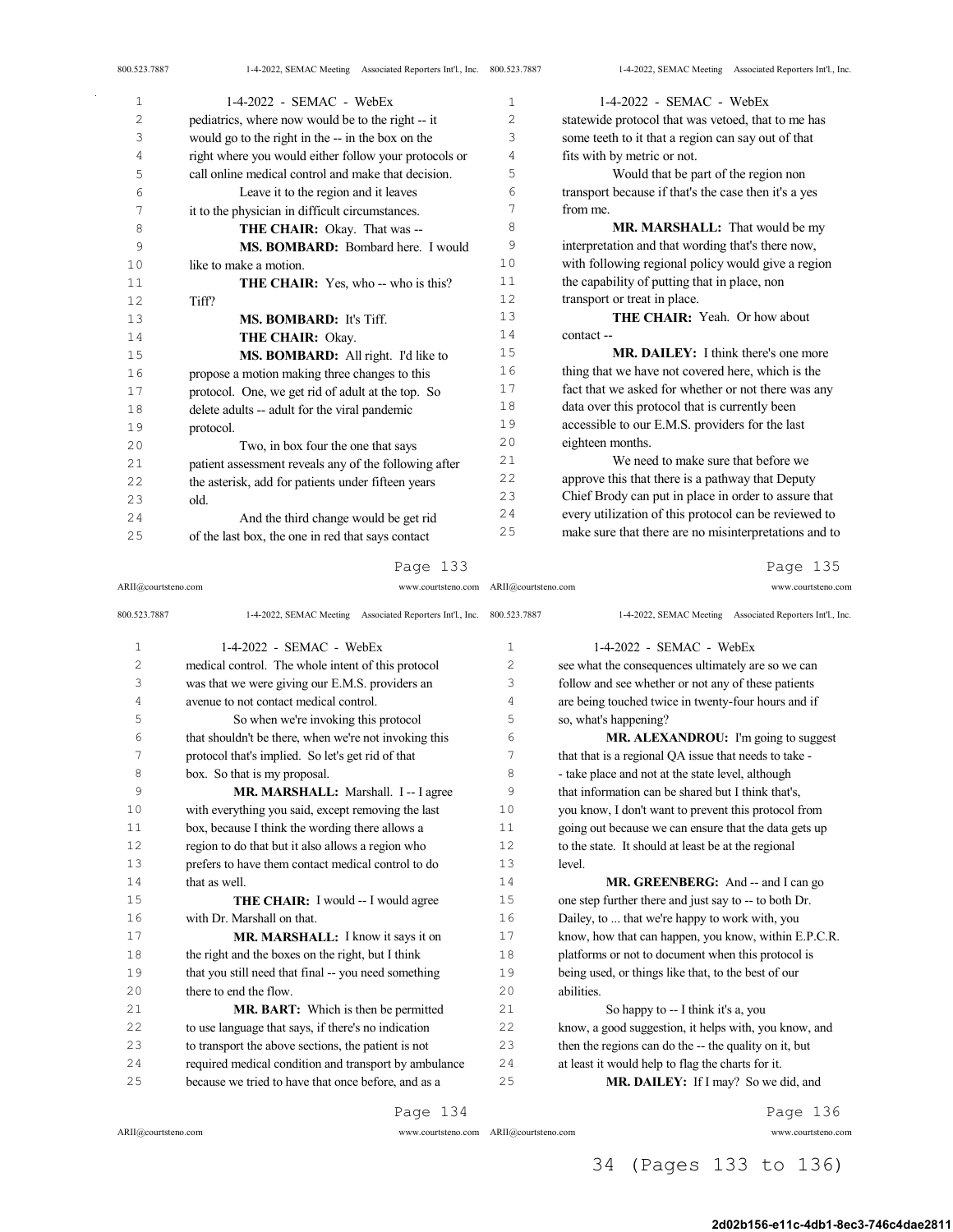| $1-4-2022$ - SEMAC - WebEx                            | $\mathbf{1}$   | $1-4-2022$ - SEMAC - WebEx                            |
|-------------------------------------------------------|----------------|-------------------------------------------------------|
| we -- we followed ours. But we would like to make     | $\overline{c}$ | running out of time. So --                            |
| sure that indeed if we're going to promulgate a       | 3              | <b>MR. WALLERS:</b> I -- I think the issue,           |
| statewide protocol that there'd be a statewide        | 4              | Dr. Doynow, though, is -- is that, you know, most     |
| quality initiative to make sure that this drastic     | 5              | regional policies for non transport are -- are some   |
| change and additional emphasis doesn't incur          | 6              | type of refusal of transport, they're not an E.M.S.   |
| additional harm to our patients.                      | 7              | driven.                                               |
| MR. WINSLOW: Dr. Doynow?                              | 8              | No, this patient does not meet                        |
| THE CHAIR: Yes?                                       | 9              | transport criteria because of the healthcare crisis   |
| MR. WINSLOW: Yeah, it's -- it's                       | 10             | that we're in. $I - I - I$ honestly, $I - I$ agree    |
| Winslow from Suffolk. One thing that we found in our  | 11             | with what Dr. Bart is saying and I think what -- what |
| region was that many a time they weren't filing a     | 12             | Dr. Bombard is saying also, this bottom box needs to  |
| P.C.R. without disposition code of no transport by    | 13             | be changed. It needs to say, you don't meet           |
| protocol. And they were just R.M.A.ing everybody and  | 14             | criteria, you don't go to the hospital.               |
| that required in our region, the R.M.A. to go through | 15             | And -- and -- and we can even put in                  |
| medical control.                                      | 16             | language like New York City did in theirs, something  |
| So it kind of screwed up the whole                    | 17             | that says that there's a discrepancy, you know,       |
| process of allowing them to, you know, transport. We  | 18             | contact med control or something like that. I mean,   |
| kind of like there being a medical control option for | 19             | we can put in some wording like that, but -- but      |
| the provider to be able to then double check with the | 20             | essentially this -- I don't think our regional        |
| medical control, either consultant paramedic or       | 21             | policies for non transport are the same as what we're |
| physician, whether the protocol will be in use.       | 22             | trying to do here, I think they're different.         |
| And also to assist with the fact that                 | 23             | Dr. Bart, as you're shaking your head,                |
| now the paramedic isn't start telling a patient who   | 24             | are you agreeing?                                     |
| may be argumentative on the scene of why they're not  | 25             | MR. BART: Yeah, I do agree that                       |
|                                                       |                |                                                       |

Page 139

| ARII@courtsteno.com | www.courtsteno.com ARII@courtsteno.com                                 |                | www.courtsteno.com                                        |
|---------------------|------------------------------------------------------------------------|----------------|-----------------------------------------------------------|
| 800.523.7887        | 1-4-2022, SEMAC Meeting Associated Reporters Int'l., Inc. 800.523.7887 |                | 1-4-2022, SEMAC Meeting Associated Reporters Int'l., Inc. |
| $\mathbf{1}$        | 1-4-2022 - SEMAC - WebEx                                               | $\mathbf{1}$   | $1-4-2022$ - SEMAC - WebEx                                |
| $\overline{c}$      | going to the -- to the hospital.                                       | $\overline{2}$ | that's the reason why this got procedurally voted         |
| 3                   | So -- so in our region, particularly,                                  | 3              | down, I think, in the first place. It wasn't about        |
| 4                   | we found it to be a quality improvement issue that we                  | 4              | the edits of this document. It's about the action         |
| 5                   | feel in our region if we were going to bring this                      | 5              | items that this document would say.                       |
| 6                   | back our medical control would be a big piece of it.                   | 6              | And this is not a refusal of medical                      |
| 7                   | <b>MS. BOMBARD:</b> I don't think we took                              | 7              | assessments, this is not an R.M.A. typically, in          |
| 8                   | medical control out of this though, that's the box to                  | 8              | which you involve medical direction to say, listen,       |
| 9                   | the right, right? Consult with medical control for                     | 9              | this guy doesn't want to go to the hospital, you          |
| 10                  | any difficult or unclear situations.                                   | 10             | know, what -- what can we do about it?                    |
| 11                  | <b>MR. WINSLOW: That's true.</b>                                       | 11             | Oh, yeah, that's A.M.A., or that seems                    |
| 12                  | MS. BOMBARD: Again, if we're revoking                                  | 12             | appropriate. This is us saying, you can go to the         |
| 13                  | this protocol, the whole idea is to empower people to                  | 13             | hospital if you want to, we're just not taking you in     |
| 14                  | leave patients in place. If we don't need to do that                   | 14             | an ambulance and that's going to be possibly against      |
| 15                  | because our volumes are down or because we need to                     | 15             | what the patient is already requesting us to do.          |
| 16                  | have better oversight of our providers or for                          | 16             | And as an exceptional protocol during                     |
| 17                  | whatever reason, then we don't need the protocol at                    | 17             | a pandemic or something that needs an exceptional         |
| 18                  | all at that time, right?                                               | 18             | pathway. That's what this protocol needs to say, and      |
| 19                  | You know, the whole reason for this                                    | 19             | if it doesn't say that, that's kind of why I said I       |
| 20                  | protocol is to get rid of to -- to be able to take                     | 20             | didn't need it, or don't want it.                         |
| 21                  | the medical control part away, if needed.                              | 21             | So if -- if it's going to remain same                     |
| 22                  | THE CHAIR: Well, it says you don't                                     | 22             | like this, it's still getting a no vote in my             |
| 23                  | have to contact medial local control. It just says                     | 23             | opinion.                                                  |
| 24                  | or follow regional policy. So it leaves it open. I                     | 24             | <b>MR. MARSHALL:</b> One -- one more comment              |
| 25                  | mean I hate to stop the discussion but we're really                    | 25             | -- one more comment, please. So in the March 2020         |
|                     | Page 138                                                               |                | Page 140                                                  |

 $\bar{\gamma}$ 

ARII@courtsteno.com www.courtsteno.com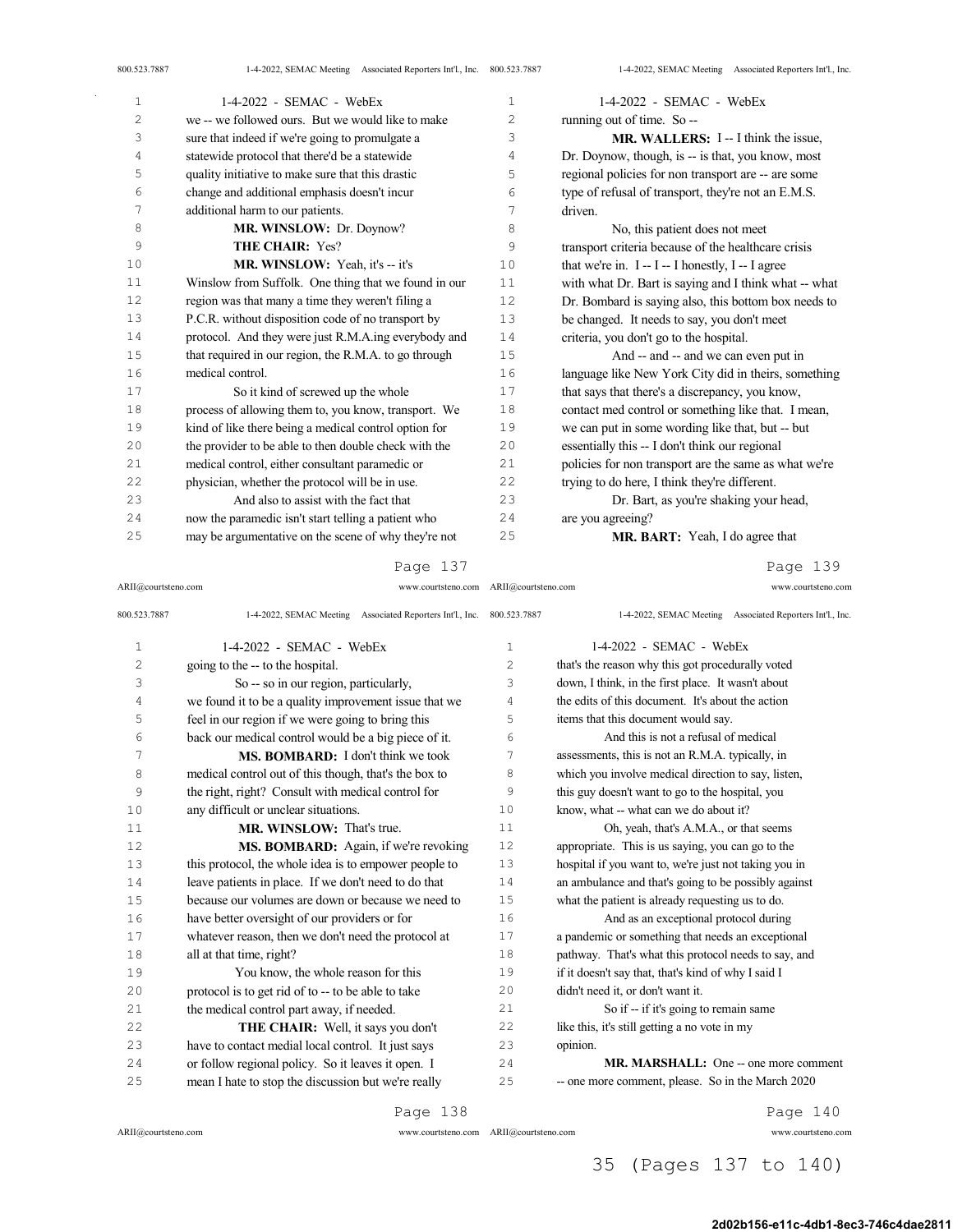| 800.523.7887   | 1-4-2022, SEMAC Meeting Associated Reporters Int'l., Inc. 800.523.7887 |                | 1-4-2022, SEMAC Meeting Associated Reporters Int'l., Inc. |
|----------------|------------------------------------------------------------------------|----------------|-----------------------------------------------------------|
| $\mathbf 1$    | 1-4-2022 - SEMAC - WebEx                                               | $\mathbf{1}$   | $1-4-2022$ - SEMAC - WebEx                                |
| $\overline{c}$ | version, that last box says this patient meets                         | $\overline{c}$ | So C.M.S.C. is meeting next week. Is                      |
| 3              | criteria for non transport and -- or treatment in                      | 3              | there any reason med standards itself could be next       |
| 4              | place, and then it tells you to leave the patient                      | 4              | week, and then we held an emergency SEMAC meeting,        |
| 5              | there and provide them with information from follow                    | 5              | say in two weeks to -- to look at it's final versions     |
| 6              | up.                                                                    | 6              | of an adult and P.D.F. version of the protocol.           |
| 7              | That's what we had originally, but                                     | 7              | That would be my suggestion. I'll                         |
| 8              | people didn't like that, I guess, because they didn't                  | 8              | leave it to you to decide if that's a good idea, Dr.      |
| 9              | want to leave people at home.                                          | 9              | Doynow. So that would be my suggestion, thank you.        |
| 10             | MR. BART: We -- we liked it, Mark                                      | 10             | THE CHAIR: The problem, Mark, is then                     |
| 11             | asked me a few minutes ago, like what -- what would                    | 11             | we have to get an quorum together, which may not          |
| 12             | make you say that you like this protocol, and that                     | 12             | occur and now, we need to get a SEMSCO quorum             |
| 13             | for me moves the needle --                                             | 13             | together to approve what we have. So there's a --         |
| 14             | MR. MARSHALL: It was changed. So                                       | 14             | there's a -- probably a problem and may not occur at      |
| 15             | that's what we had originally, but it was changed.                     | 15             | all-                                                      |
| 16             | MR. BART: Changed by us.                                               | 16             | MR. COOPER: Then, that will appear to                     |
| 17             | MR. MARSHALL: So we can put that back                                  | 17             | preclude doing anything on the pediatric side, which      |
| 18             | in the way it is and then move on from there.                          | 18             | I don't think it's a good idea.                           |
| 19             | MR. ALEXANDROU: New York City                                          | 19             | THE CHAIR: Well, again, unless we                         |
| 20             | protocol actually has that last bullet and it also                     | 20             | modify this, we -- we're stuck with the old protocol      |
| 21             | that says, in difficult situations, if the patient                     | 21             | or we deactivate the old protocol. My suggestion is       |
| 22             | can't be persuaded, transport them anyway.                             | 22             | we modify this one to the point that it's reasonable,     |
| 23             | So you could put that in as some kind                                  | 23             | that includes the age that we talked about, and           |
| 24             | of another option if these things are very difficult,                  | 24             | whatever statement everybody's comfortable with at        |
| 25             | instead of wasting time on scene or arguing with the                   | 25             | the bottom.                                               |
|                |                                                                        |                |                                                           |

ARII@courtsteno.com www.courtsteno.com ARII@courtsteno.com www.courtsteno.com

### Page 143

| 800.523.7887   | 1-4-2022, SEMAC Meeting Associated Reporters Int'l., Inc. 800.523.7887 |                | 1-4-2022, SEMAC Meeting Associated Reporters Int'l., Inc. |
|----------------|------------------------------------------------------------------------|----------------|-----------------------------------------------------------|
| $\mathbf{1}$   | 1-4-2022 - SEMAC - WebEx                                               | 1              | 1-4-2022 - SEMAC - WebEx                                  |
| $\overline{c}$ | patient or calling telemetry that may waste more                       | $\overline{c}$ | If we can't do that and we can't make                     |
| 3              | time.                                                                  | 3              | that, we have nine minutes until SEMSCO  So if            |
| 4              | You could just have that as in there                                   | 4              | somebody wants to make a suggestion how to change         |
| 5              | that it's an option to transport the patient if they                   | 5              | that last box, I'm all for it.                            |
| 6              | can't be persuaded.                                                    | 6              | <b>MR. BART:</b> Do we have anybody that can              |
| 7              | <b>MR. BART:</b> It seems like a reasonable                            | 7              | modify the screen in front of us? It's kind of a          |
| 8              | compromise, Nick.                                                      | 8              | working screen or we're doing this blindly.               |
| 9              | MS. BOMBARD: And God, I would hope                                     | 9              | <b>THE CHAIR:</b> I believe that the health               |
| 10             | that's what we're doing anyway, but if we need to                      | 10             | department has a open version of this and they can        |
| 11             | write that down for people, I guess, we need to write                  | 11             | modify. Or Dr. Marshall, do you have an open version      |
| 12             | that down for people.                                                  | 12.            | of it?                                                    |
| 13             | <b>THE CHAIR:</b> So how do you guys want to                           | 13             | MR. MARSHALL: Yes, hold on.                               |
| 14             | put that --                                                            | 14             | <b>MR. BART:</b> No some  looks like they                 |
| 15             | MR. COOPER: Yeah, I think it's --                                      | 15             | can grab it.                                              |
| 16             | <b>THE CHAIR:</b> -- somebody would have                               | 16             | <b>MR. GREENBERG:</b> Yeah, the -- version                |
| 17             | make --                                                                | 17             | on the screen is a PDF, but Dr. Marshall, let me --       |
| 18             | MR. COOPER: Dr. Doynow, may I?                                         | 18             | Peter, can I have -- hold on one sec. Dr. Marshall,       |
| 19             | THE CHAIR: Yeah, Dr. Cooper.                                           | 19             | I'm going to send this back to you.                       |
| 20             | MR. COOPER: Thank you. You -- you                                      | 20             | MR. MARSHALL: Okay.                                       |
| 21             | know, we are -- it appears to me that we're doing                      | 21             | MR. PHILIPPY: Sorry to be the kid in                      |
| 22             | exactly what Jeremy Cushman was warning us about a                     | 22             | the classroom raising his hands and everybody is          |
| 23             | few minutes ago or trying to develop this protocol in                  | 23             | trying to leave, just for what it's worth.                |
| 24             | the last ten, fifteen minutes of our meeting with                      | 2.4            | <b>MR. BART:</b> You're  we needed to do                  |
| 25             | multiple different points of view being expressed.                     | 25             | this.                                                     |

Page 142

ARII@courtsteno.com www.courtsteno.com

Page 144

## 36 (Pages 141 to 144)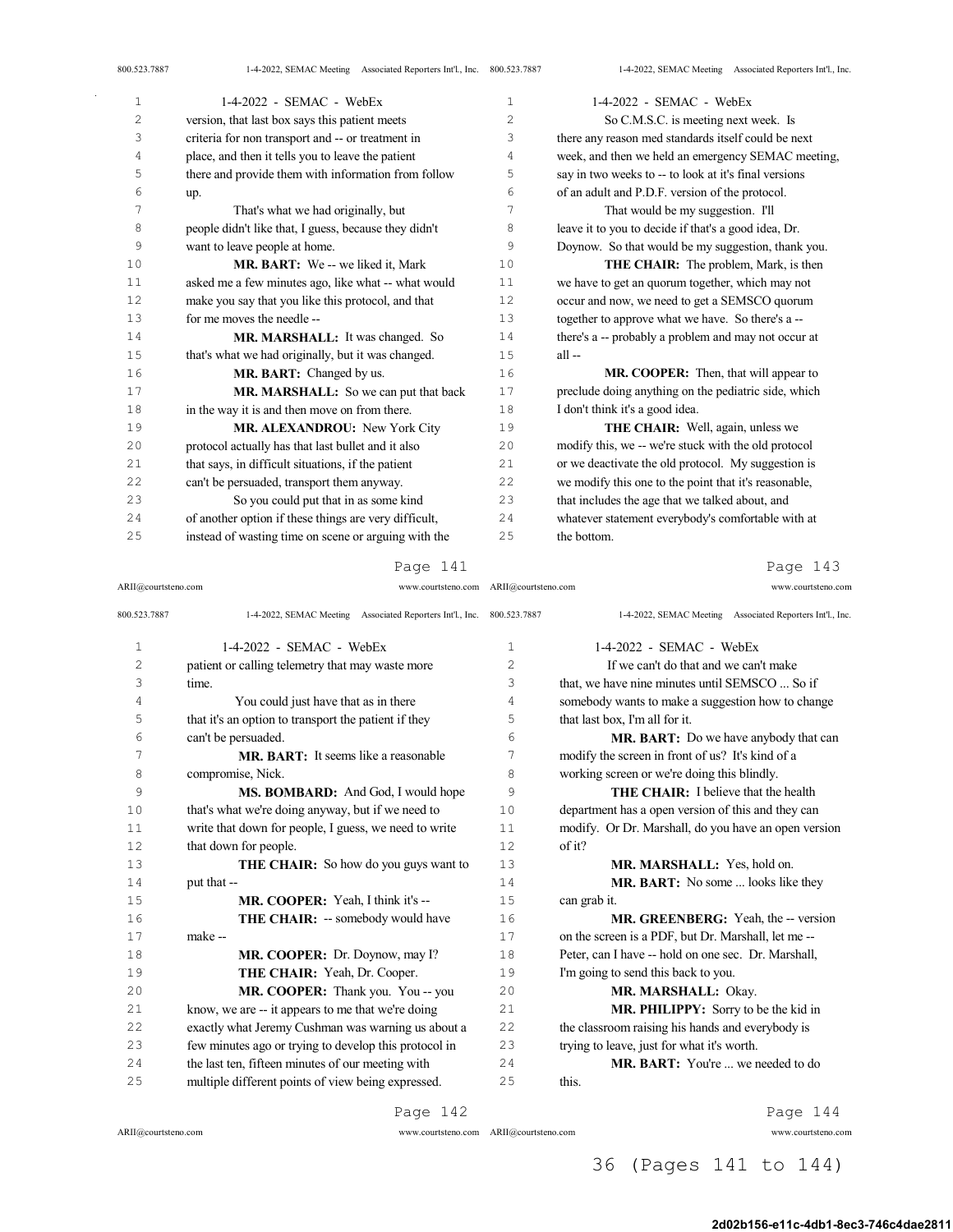| 1  | $1-4-2022$ - SEMAC - WebEx                           | 1              | $1-4-2022$ - SEMAC - WebEx                            |
|----|------------------------------------------------------|----------------|-------------------------------------------------------|
| 2  | <b>THE CHAIR:</b> It's okay, Mark, you're --         | $\overline{c}$ | MR. GREENBERG: I guess don should be                  |
| 3  | you're the chair anyway. So the next meeting can't   | 3              | all caps.                                             |
| 4  | start without you.                                   | 4              | MR. MARSHALL: Okay.                                   |
| 5  | MR. GREENBERG: Dr. Marshall, it                      | 5              | <b>MR. CUSHMAN:</b> When -- when I made that          |
| 6  | should be in your email.                             | 6              | amendment, it was intentional for the underline bold  |
| 7  | <b>MS. BOMBARD:</b> And besides this we've           | 7              | capitalized that it simply say don appropriate P.P.E. |
| 8  | been working on this since what, eight o'clock this  | 8              | before initiating close contact with the patient,     |
| 9  | morning. I don't think we're actually doing this in  | 9              | period, end of story.                                 |
| 10 | ten minutes, we're doing it like ten hours.          | 10             | MR. MARSHALL: Up here, you're talking                 |
| 11 | MR. MARSHALL: Which email did you                    | 11             | about at the top?                                     |
| 12 | send it to                                           | 12             | <b>MR. CUSHMAN:</b> That's correct altitude           |
| 13 | MR. GREENBERG:                                       | 13             | on it.                                                |
| 14 | MR. MARSHALL: Two seconds. So do you                 | 14             | <b>THE CHAIR:</b> All right. So just put it           |
| 15 | want the language from the previous version?         | 15             | up at that upper one, don appropriate. Just put       |
| 16 | MR. GREENBERG: So I think what they                  | 16             | appropriate in there and get rid of the other one.    |
| 17 | were asking for is -- is that one in publisher to be | 17             | I may need to move down to box number                 |
| 18 | put up so that you can make your -- so you can type  | 18             | four with age variant sixty-five or less than fifteen |
| 19 | as they're looking for it.                           | 19             | if I recall our conversation.                         |
| 20 | <b>THE CHAIR:</b> So the most recent version         | 20             | MR. ALEXANDROU: I suggest you make it                 |
| 21 | that we can modify, the one that just up on the      | 21             | a separate line so it stands out.                     |
| 22 | screen.                                              | 22.2           | <b>MR. MARSHALL:</b> What about down here at          |
| 23 | MR. GREENBERG: So I just put the                     | 23             | the asterisk putting -- wait.                         |
| 24 | language we had come up with for the original draft  | 2.4            | MR. ALEXANDROU: No. perhaps right                     |
| 25 | that went to the Department before the temperatures  | 25             | under -- right -- yeah, right there.                  |

ARII@courtsteno.com www.courtsteno.com ARII@courtsteno.com www.courtsteno.com

Page 147

| 800.523.7887   | 1-4-2022, SEMAC Meeting Associated Reporters Int'l., Inc. 800.523.7887 |                | 1-4-2022, SEMAC Meeting Associated Reporters Int'l., Inc. |
|----------------|------------------------------------------------------------------------|----------------|-----------------------------------------------------------|
| $\mathbf{1}$   | $1-4-2022$ - SEMAC - WebEx                                             | $\mathbf{1}$   | $1-4-2022$ - SEMAC - WebEx                                |
| $\overline{c}$ | all changed into the chat. That was the language in                    | $\overline{2}$ | MR. MARSHALL: Yeah?                                       |
| 3              | the box at the bottom.                                                 | 3              | MR. ALEXANDROU: Yeah.                                     |
| 4              | MR. MARSHALL: I'm sharing my screen,                                   | $\overline{4}$ | MR. MARSHALL: Okay. And then, here,                       |
| 5              | this is publisher.                                                     | 5              | anything else up here?                                    |
| 6              | THE CHAIR: We've got it.                                               | 6              | MS. BOMBARD: Yes, after the asterisk                      |
| 7              | MR. MARSHALL: You see it?                                              | 7              | -- after the asterisk in that same box, yeah. Before      |
| 8              | THE CHAIR: Yes, they're there.                                         | 8              | refer, we're going to say for patients under fifteen      |
| 9              | MR. MARSHALL: Adult is not on this                                     | 9              | years old.                                                |
| 10             | version.                                                               | 10             | MR. MARSHALL: Can't spell.                                |
| 11             | THE CHAIR: Great. You need to put a                                    | 11             | MS. BOMBARD: And just lowercase R for                     |
| 12             | team to that next -- second next step.                                 | 12             | refer and then you're good.                               |
| 13             | MR. MARSHALL: Yes.                                                     | 13             | MR. MARSHALL: I going to have to move                     |
| 14             | THE CHAIR: Don't worry about that.                                     | 14             | this $-$                                                  |
| 15             | MR. MARSHALL: I'll fix that later,                                     | 1.5            | MS. BOMBARD: You may have to make                         |
| 16             | yeah.                                                                  | 16             | that a less than sign instead of under to make it all     |
| 17             | MR. ALEXANDROU: The part about the --                                  | 17             | fit.                                                      |
| 18             | the gown has to be changed to appropriate P.P.E.                       | 18             | MR. MARSHALL: Yeah.                                       |
| 19             | MR. MARSHALL: So just change this                                      | 19             | MS. BOMBARD: You can probably get rid                     |
| 20             | whole thing to appropriate P.P.E.?                                     | 20             | of for patients actually, if you just say less than       |
| 21             | <b>MR. ALEXANDROU:</b> I think that's how we                           | 21             | sign at fifteen years old, you're good to go and you      |
| 2.2.           | had a -- the new one, yeah.                                            | 2.2.           | don't have to make it smaller so that old people          |
| 23             | MR. DAILEY: Yeah, it says don                                          | 23             | can't read it like me.                                    |
| 2.4            | appropriate P.P.E.                                                     | 2.4            | MR. MARSHALL: How's that?                                 |
| 25             | <b>THE CHAIR: Yeah.</b>                                                | 25             | MR. OLSSON: You could -- you could                        |

### Page 146

ARII@courtsteno.com www.courtsteno.com

Page 148

ARII@courtsteno.com www.courtsteno.com

37 (Pages 145 to 148)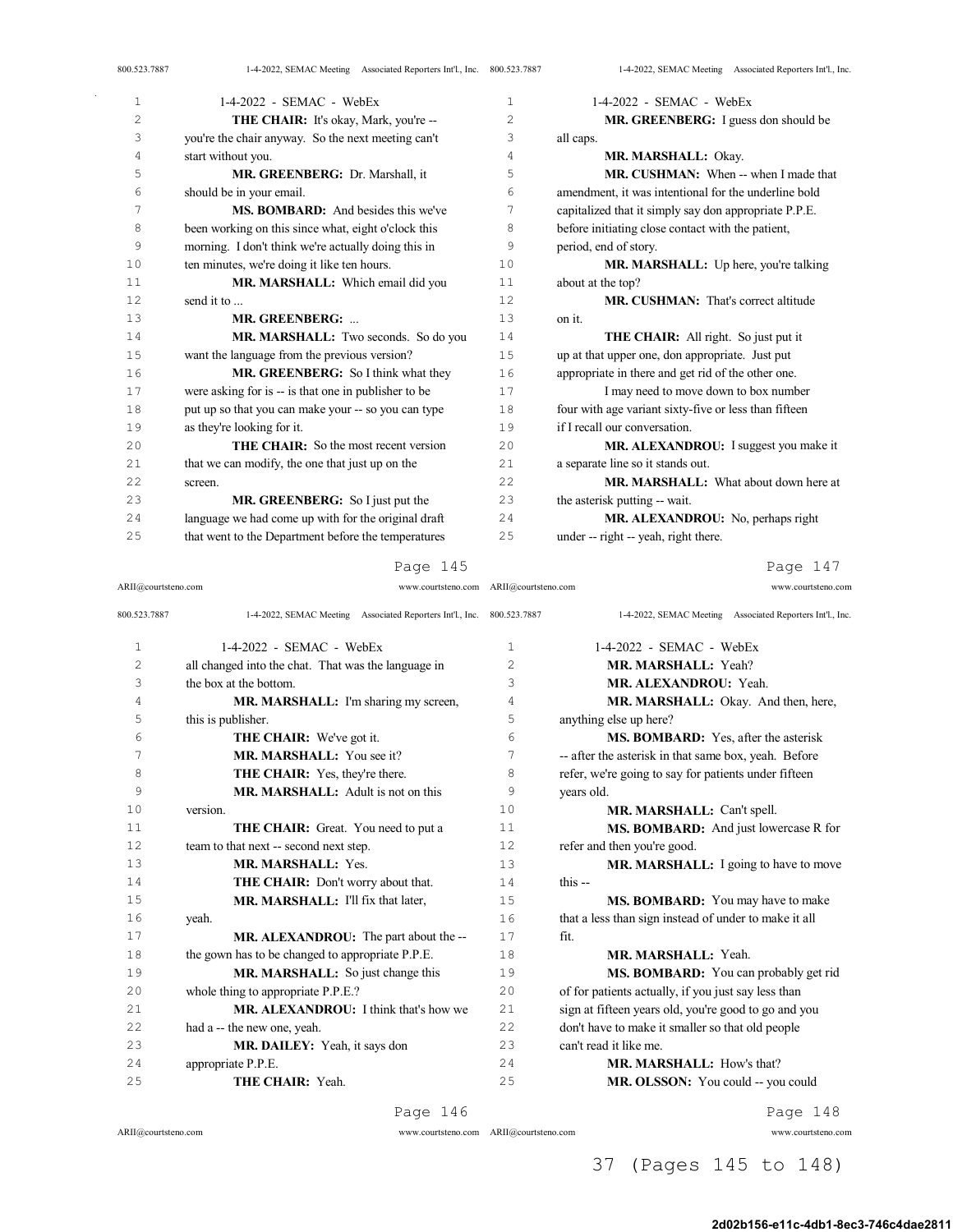| 800.523.7887 | 1-4-2022, SEMAC Meeting Associated Reporters Int'l., Inc. 800.523.7887 |    | 1-4-2022, SEMAC Meeting Associated Reporters Int'l., Inc. |
|--------------|------------------------------------------------------------------------|----|-----------------------------------------------------------|
| 1            | $1-4-2022$ - SEMAC - WebEx                                             | 1  | 1-4-2022 - SEMAC - WebEx                                  |
| 2            | also eliminate for pediatric vital signs to refer to                   | 2  | MR. RABRICH: Now, we're good.                             |
| 3            | pediatric protocol, something like that.                               | 3  | MS. BOMBARD: Sorry about that.                            |
| 4            | MS. BOMBARD: Well, I think the only                                    | 4  | MR. MARSHALL: Okay. And so the                            |
| 5            | thing we're referring to is vital signs. That's the                    | 5  | language for the last box is patient meets criteria       |
| 6            | only difference.                                                       | 6  | for non transport and/or treatment in place provide       |
| 7            | THE CHAIR: Yeah.                                                       | 7  | the patient with, but in the old one it says New York     |
| 8            | <b>MS. BOMBARD:</b> We don't need to make                              | 8  | State COVID-19 hotline number and patient information     |
| 9            | this too crazy.                                                        | 9  | handout.                                                  |
| 10           | MR. ALEXANDROU: Last box.                                              | 10 | <b>MR. BART:</b> That sounds reasonable to                |
| 11           | MR. MARSHALL: The last box would be                                    | 11 | me, and if you want to add that comment from New York     |
| 12           | the language from the other one in criteria failure.                   | 12 | City, if everybody likes it or doesn't like it, I'm       |
| 13           | MR. WALTERS: I have a question about                                   | 13 | just suggesting it. You could put, you know, if the       |
| 14           | this age less than fifteen, right? Because                             | 14 | patient can't be convinced to transport the patient.      |
| 15           | everything if the age is less than fifteen you follow                  | 15 | MR. MARSHALL: Or contact --                               |
| 16           | the arrow to the right, yes. And -- and this                           | 16 | MR. BART: I think we say if they                          |
| 17           | protocol doesn't apply, or are we just saying if the                   | 17 | can't be -- exactly. I think we say if they can't be      |
| 18           | age is less than fifteen refer to B.L.S. protocol for                  | 18 | convinced contact like med control for guidance.          |
| 19           | pediatric vital signs?                                                 | 19 | MR. MARSHALL: That's in the old one                       |
| 20           | Because if -- if the intent is to                                      | 20 | I'll put it in.                                           |
| 21           | apply it to pediatrics by using the pediatric vital                    | 21 | <b>THE CHAIR:</b> That's it, that looks                   |
| 22           | signs of the B.L.S. protocol, then I -- I don't think                  | 22 | good. You just eventually have to take the PA and         |
| 23           | we want that age less than fifteen bolded up above.                    | 23 | put it attached to the tent or down there.                |
| 24           | I think we just make a -- I think we're saying                         | 24 | MR. MARSHALL: The what?                                   |
| 25           | something separate.                                                    | 25 | <b>THE CHAIR:</b> The -- the patient got                  |

ARII@courtsteno.com www.courtsteno.com ARII@courtsteno.com www.courtsteno.com

Page 151

| 800.523.7887   | 1-4-2022, SEMAC Meeting Associated Reporters Int'l., Inc. 800.523.7887 |                | 1-4-2022, SEMAC Meeting Associated Reporters Int'l., Inc. |
|----------------|------------------------------------------------------------------------|----------------|-----------------------------------------------------------|
| $\mathbf{1}$   | $1-4-2022$ - SEMAC - WebEx                                             | $\mathbf{1}$   | $1-4-2022$ - SEMAC - WebEx                                |
| $\overline{c}$ | <b>MR. BART:</b> I think it's $-$ it was                               | $\overline{c}$ | sort of separated into two -- two words there.            |
| 3              | insinuating as Jeremy has said earlier that                            | 3              | MR. MARSHALL: Okay.                                       |
| 4              | respirations, heart rate, blood pressure, these are                    | 4              | THE CHAIR: Not a big deal.                                |
| 5              | the adult values. So refer to your -- your protocol                    | 5              | MR. MARSHALL: No, we can just -- all                      |
| 6              | for your pediatric values for the age.                                 | 6              | right.                                                    |
| 7              | MR. RABRICH: Right, but Brian's point                                  | 7              | <b>THE CHAIR:</b> Does everybody happy with               |
| 8              | is in age greater than fifteen above should come out                   | 8              | this and willing to vote on it since we now have a        |
| 9              | otherwise it will send you to the right.                               | 9              | motion on the floor?                                      |
| 10             | MR. ALEXANDROU: Or if you put an                                       | 10             | MR. ALEXANDROU: Just one last                             |
| 11             | asterisk after the less than fifteen in the first                      | 11             | comment. Yeah, on that last statement that we put         |
| 12             | column.                                                                | 12             | down there, are we still just saying, you know,           |
| 13             | <b>MR. BART:</b> You -- you need something                             | 13             | instead of just transporting the patient, just call       |
| 14             | indicates --                                                           | 14             | medical control?                                          |
| 15             | MS. BOMBARD: Can we just give an                                       | 15             | I mean, you know, if the patient wants                    |
| 16             | event age less than fifteen entirely and then I think                  | 16             | to go, why don't we just take him, the majority will      |
| 17             | we're good?                                                            | 17             | be triaged out here and you don't have to, you know,      |
| 18             | MR. BART: Yeah.                                                        | 18             | in a busy telemetry unit you won't have to go down        |
| 19             | MR. ALEXANDROU: Yeah.                                                  | 19             | that route and call telemetry overwhelming.               |
| 20             | <b>MS. BOMBARD:</b> Take that back out --                              | 2.0            | MR. RABRICH: Nick, what if we play it                     |
| 2.1            | MR. MARSHALL: That one? This one in                                    | 21             | and initiate transport or call medical control for        |
| 22             | the box or the one down here?                                          | 22             | guidance?                                                 |
| 2.3            | MR. RABRICH: The box, that one.                                        | 2.3            | MR. ALEXANDROU: That depends on all                       |
| 24             | MS. BOMBARD: The one in the box, just                                  | 24             | the other regions and how they feel with those            |
| 25             | get rid of that and then I think we're back to --.                     | 25             | telemetry areas, you know, --                             |
|                |                                                                        |                |                                                           |

Page 150

 $\mathbb{Z}^2$ 

ARII@courtsteno.com www.courtsteno.com

Page 152

38 (Pages 149 to 152)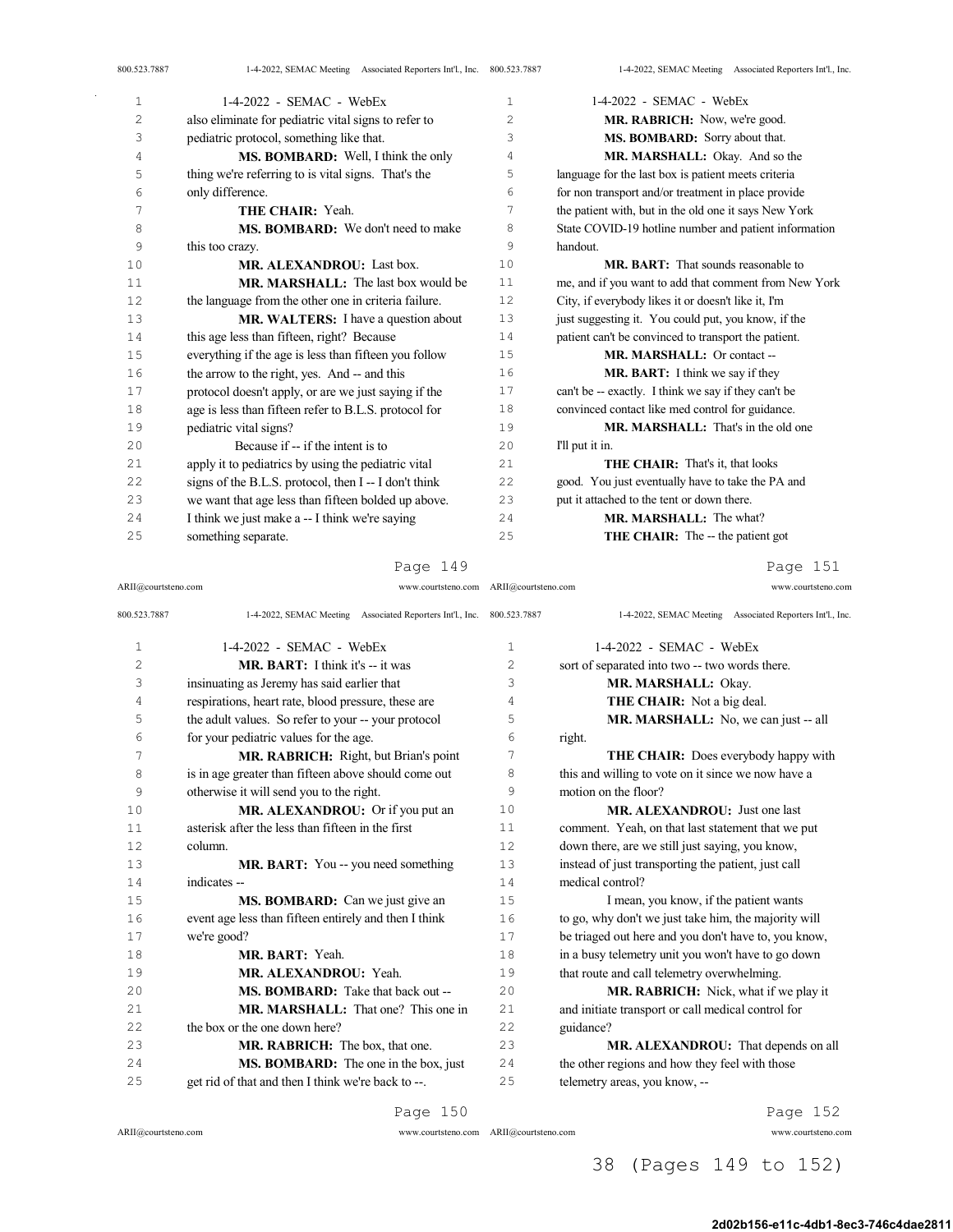| 800.523.7887 | 1-4-2022, SEMAC Meeting Associated Reporters Int'l., Inc. 800.523.7887 |                | 1-4-2022, SEMAC Meeting Associated Reporters Int'l., Inc |
|--------------|------------------------------------------------------------------------|----------------|----------------------------------------------------------|
| $\mathbf 1$  | $1-4-2022$ - SEMAC - WebEx                                             | 1              | $1-4-2022$ - SEMAC - WebEx                               |
| 2            | MR. RABRICH: Yeah.                                                     | $\overline{c}$ | been reformatting --                                     |
| 3            | MR. ALEXANDROU: -- during New York                                     | 3              | MR. GREENBERG: There you go.                             |
| 4            | we're comfortable with that. We just say, you know,                    | 4              | MS. BOMBARD: Awesome.                                    |
| 5            | at this point we wasted enough time let's just go                      | 5              | MR. GREENBERG: Thank you.                                |
| 6            | instead of spending perhaps in a busy telemetry unit,                  | 6              | MS. BOMBARD: All right. I revised my                     |
| 7            | fifteen minutes on the phone trying to get the doctor                  | 7              | motion that we accept the changes as we have just        |
| 8            | discuss the case and then, you know, make a decision.                  | 8              | outlined.                                                |
| 9            | MR. BART: Add the per regional                                         | 9              | <b>THE CHAIR:</b> And I have a second on                 |
| 10           | guidance.                                                              | 10             | that revised motion, anybody?                            |
| 11           | MR. RABRICH: Yeah, let the regions                                     | 11             | MR. ALEXANDROU: I am, I do.                              |
| 12           | decide.                                                                | 12             | <b>THE CHAIR:</b> Who is that?                           |
| 13           | MR. BART:  control per regional                                        | 13             | MR. ALEXANDROU: Alexandrou.                              |
| 14           | guidance.                                                              | 14             | THE CHAIR: Okay. Well, we need one                       |
| 15           | MR. ALEXANDROU: Well, how about per                                    | 15             | last roll call vote and then we can move on and end      |
| 16           | your regional guidance and local agency, because in                    | 16             | the meeting.                                             |
| 17           | some places you don't have that guidance in other                      | 17             | MR. GREENBERG: Dr. Doynow, just -- I                     |
| 18           | places the agency making that decision.                                | 18             | just want to confirm. So your -- this -- this would      |
| 19           | MR. BART: You're -- you're --                                          | 19             | replace the current one that's in place, correct?        |
| 20           | MR. MARSHALL: Come on stop already --                                  | 20             | <b>THE CHAIR:</b> That is correct.                       |
| 21           | stop already.                                                          | 21             | MR. GREENBERG: Thank you very much.                      |
| 22           | MR. BART: Comes up with their own,                                     | 22             | THE CHAIR: Valerie, can we have roll                     |
| 23           | everybody else uses a region.                                          | 23             | call vote and then we can hopefully --                   |
| 2.4          | MR. ALEXANDROU: It should be a                                         | 2.4            | MS. OZGA: Do you promise this is the                     |
| 25           | region, whatever.                                                      | 25             | last one?                                                |

ARII@courtsteno.com www.courtsteno.com ARII@courtsteno.com www.courtsteno.com

Page 155

| 800.523.7887   | 1-4-2022, SEMAC Meeting Associated Reporters Int'l., Inc. 800.523.7887 |              | 1-4-2022, SEMAC Meeting Associated Reporters Int'l., Inc. |
|----------------|------------------------------------------------------------------------|--------------|-----------------------------------------------------------|
| 1              | $1-4-2022$ - SEMAC - WebEx                                             | $\mathbf{1}$ | $1-4-2022$ - SEMAC - WebEx                                |
| $\overline{c}$ | MR. MARSHALL: Our regional guidance?                                   | 2            | <b>THE CHAIR:</b> Yeah, I promise.                        |
| 3              | <b>THE CHAIR:</b> Yeah, for regional                                   | 3            | MS. OZGA: Okay. I'm running out of -                      |
| 4              | guidance and let's be done already.                                    | 4            | - running out of paper here. All right. Let's --          |
| 5              | MR. MARSHALL: That's it. My fingers                                    | 5            | let's get to this here. Dr. Alexandrou?                   |
| 6              | are broken  anymore.                                                   | 6            | MR. ALEXANDROU: Absolutely, yes.                          |
| 7              | MS. BOMBARD: Can you  place?                                           | 7            | MS. OZGA: Dr. Bart?                                       |
| 8              | MR. MARSHALL: No -- yes.                                               | 8            | MR. BART: Yes.                                            |
| 9              | MS. BOMBARD: I was an English major,                                   | 9            | MS. OZGA: Dr. BERKOWITZ? Is Dr.                           |
| 10             | it's my only --                                                        | 10           | Berkowitz still on? Dr. Bombard?                          |
| 11             | MR. MARSHALL: Okay. Okay.                                              | 11           | MS. BOMBARD: Bombard, yes.                                |
| 12             | MS. BOMBARD: Like, okay.                                               | 12           | MS. OZGA: Dr. Cooper?                                     |
| 13             | MR. DAILEY: That's all right, and I                                    | 13           | MR. COOPER: Abstain  E.M.S.C.                             |
| 14             | do formatting, it was soft return after the -- before                  | 14           | review. I think it'd be either yes or no or an            |
| 15             | the F.                                                                 | 15           | abstention, unfortunately.                                |
| 16             | MR. MARSHALL: What?                                                    | 16           | MS. OZGA: Dr. Cushman?                                    |
| 17             | MR. BART: I agree.                                                     | 17           | MR. CUSHMAN: I didn't say abstain.                        |
| 18             | MR. ALEXANDROU: Put your -- put your                                   | 18           | MR. COOPER: Okay. Sorry.                                  |
| 19             | cursor in front of the F and hit a soft return.                        | 19           | MS. OZGA: Dr. Cushman?                                    |
| 20             | MR. DAILEY: After packet in front of                                   | 20           | MR. CUSHMAN: Cushman will say yes,                        |
| 21             | F, do a soft returns --                                                | 21           | against my better judgment.                               |
| 22             | MR. GREENBERG: Right there.                                            | 22           | MS. OZGA: Dr. Dailey?                                     |
| 23             | MR. DAILEY: The next line.                                             | 23           | MR. DAILEY: Agree with Cushman, yes-                      |
| 2.4            | <b>MS. BOMBARD:</b> That is nicer.                                     | 24           | ish.                                                      |
| 25             | MR. DAILEY: I got it, I've -- I've                                     | 25           | MS. OZGA: Yes or no. Dr. Detraglia?                       |

### Page 154

 $\bar{\gamma}$ 

ARII@courtsteno.com www.courtsteno.com

ARII@courtsteno.com www.courtsteno.com Page 156

# 39 (Pages 153 to 156)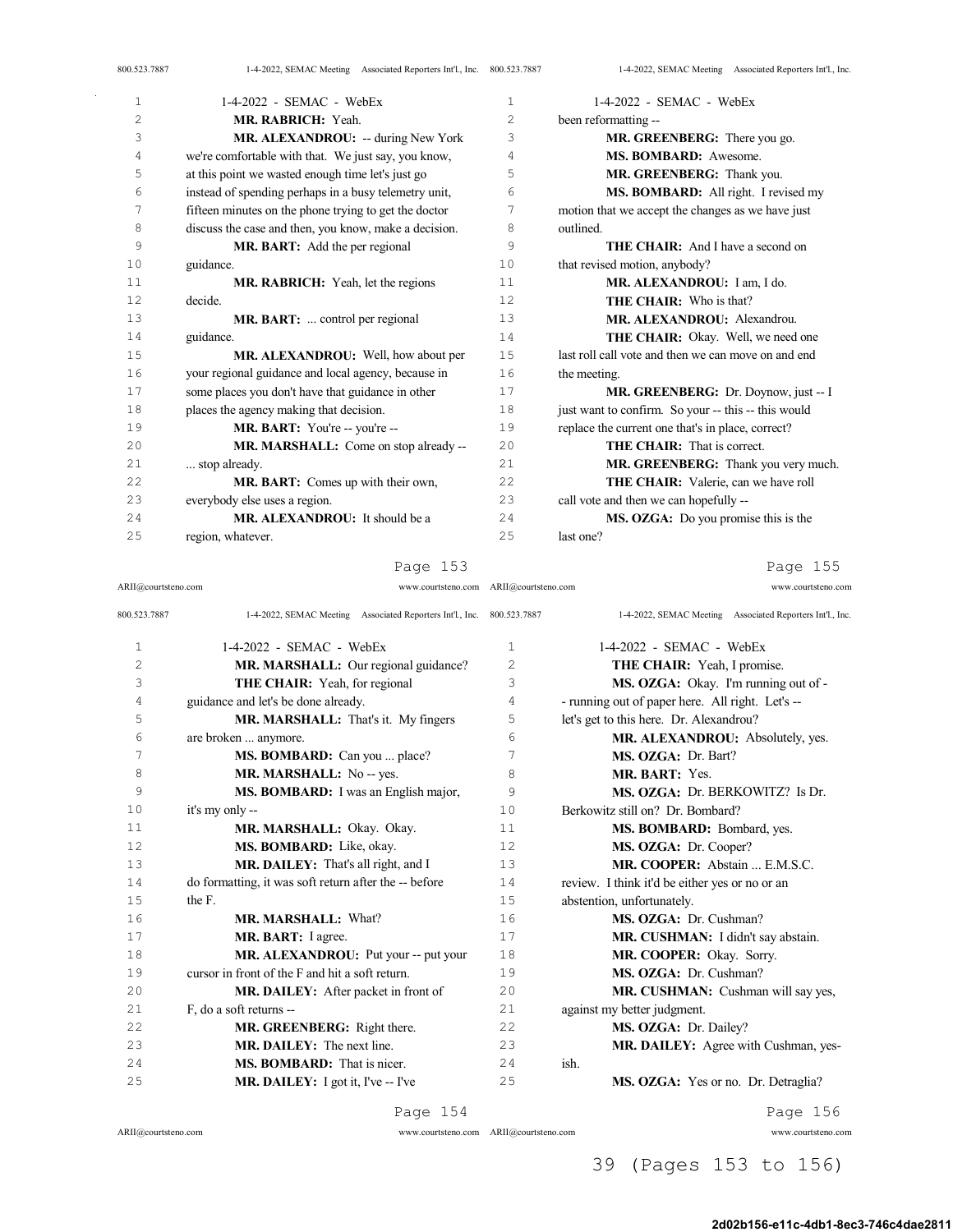| 800.523.7887 | 1-4-2022, SEMAC Meeting Associated Reporters Int'l., Inc. 800.523.7887 |                | 1-4-2022, SEMAC Meeting Associated Reporters Int'l., Inc. |
|--------------|------------------------------------------------------------------------|----------------|-----------------------------------------------------------|
| $\mathbf{1}$ | $1-4-2022$ - SEMAC - WebEx                                             | 1              | 1-4-2022 - SEMAC - WebEx                                  |
| 2            | MR. DETRAGLIA: Detraglia, yes.                                         | $\overline{2}$ | <b>STATE OF NEW YORK</b>                                  |
| 3            | MS. OZGA: Dr. Doynow?                                                  | 3              | I, ANNETTE LAINSON, do hereby certify that the foregoing  |
| 4            | <b>THE CHAIR: Yes.</b>                                                 |                | was reported by me, in the cause, at the time and place,  |
| 5            | MS. OZGA: Dr. Kugler?                                                  | 4              | as stated in the caption hereto, at Page hereof; that     |
| 6            | MR. KUGLER: Dr. Kugler said  yes.                                      | 5              |                                                           |
| 7            | MS. OZGA: Dr. Lynch? Dr. Lynch?                                        |                | the foregoing typewritten transcription consisting of     |
| 8            | Let's hope we still have quorum, guys. Dr.                             | 6              | pages 1 through 158, is a true record of all proceedings  |
| 9            | Markovitz?                                                             | 7              |                                                           |
| 10           | MR. MARKOVITZ: Markovitz, yes.                                         |                | had at the hearing.                                       |
| 11           | MS. OZGA: Dr. Murphy -- I'm sorry.                                     | 8              | IN WITNESS WHEREOF, I have hereunto subscribed            |
| 12           | Dr. Marshall, first.                                                   | 9              |                                                           |
| 13           | MR. MARSHALL: Dr. Marshall, yes.                                       |                | my name, this the 19th day of January, 2022.              |
| 14           | MS. OZGA: Dr. Murphy? Is Dr. Murphy                                    | 10<br>11       |                                                           |
| 15           | on?                                                                    |                | <b>ANNETTE LAINSON</b>                                    |
| 16           | MR. MARSHALL: No, she put into the                                     | 12             |                                                           |
| 17           | chat a little while ago that she had to step out.                      | 13<br>14       |                                                           |
| 18           | MS. OZGA: Okay. Dr. Olsson?                                            | 15             |                                                           |
| 19           | MR. OLSSON: Olsson, yes.                                               | 16             |                                                           |
| 20           | MS. OZGA: Dr. Talbott?                                                 | 17<br>18       |                                                           |
| 21           | <b>MR. TALBOTT: Yes.</b>                                               | 19             |                                                           |
| 22           | MS. OZGA: Dr. Walters?                                                 | 20             |                                                           |
| 23           | <b>MR. WALTERS: Walters, yes.</b>                                      | 21<br>22       |                                                           |
| 24           | MS. OZGA: Dr. Wicelinski -- Dr.                                        | 23             |                                                           |
| 25           | Wicelinski? Okay. Let's see, one, two --                               | 24<br>25       |                                                           |

Page 157

Page 159

ARII@courtsteno.com www.courtsteno.com ARII@courtsteno.com www.courtsteno.com

| 800.523.7887   | 1-4-2022, SEMAC Meeting Associated Reporters Int'l., Inc. |
|----------------|-----------------------------------------------------------|
| 1              | 1-4-2022 - SEMAC - WebEx                                  |
| $\overline{c}$ | <b>THE CHAIR:</b> Hopefully we still have a               |
| 3              |                                                           |
| 4              | MR. LANGSAM: Don't ask about a quorum                     |
| 5              | because that requires a quorum call and I was --          |
| 6              | you have a quorum unless someone challenge.               |
| 7              | <b>THE CHAIR:</b> That -- that sounds good                |
| 8              | to me.                                                    |
| 9              | MS. OZGA: I have a quorum, and we                         |
| 10             | have thirteen in the affirmative and one abstain.         |
| 11             | <b>THE CHAIR: Okay.</b>                                   |
| 12             | MS. OZGA: So those two passes.                            |
| 13             | THE CHAIR: Excellent. Thank you,                          |
| 14             | guys. What time is the pizza arriving  All                |
| 15             | right. Let's close the meeting and move on to             |
| 16             | SEMSCO. Thank you, guys.                                  |
| 17             | MR. MARSHALL: Make a motion to                            |
| 18             | adjourn.                                                  |
| 19             | THE CHAIR: Yeah.                                          |
| 20             | Mr. : Move to adjourn.                                    |
| 21             | <b>MR.</b> : Second the motion.                           |
| 2.2.           | (Off the record, $3:08$ p.m.)                             |
| 23             | (The meeting concluded.)                                  |
| 24             |                                                           |
| 25             |                                                           |

 $\bar{\gamma}$ 

Page 158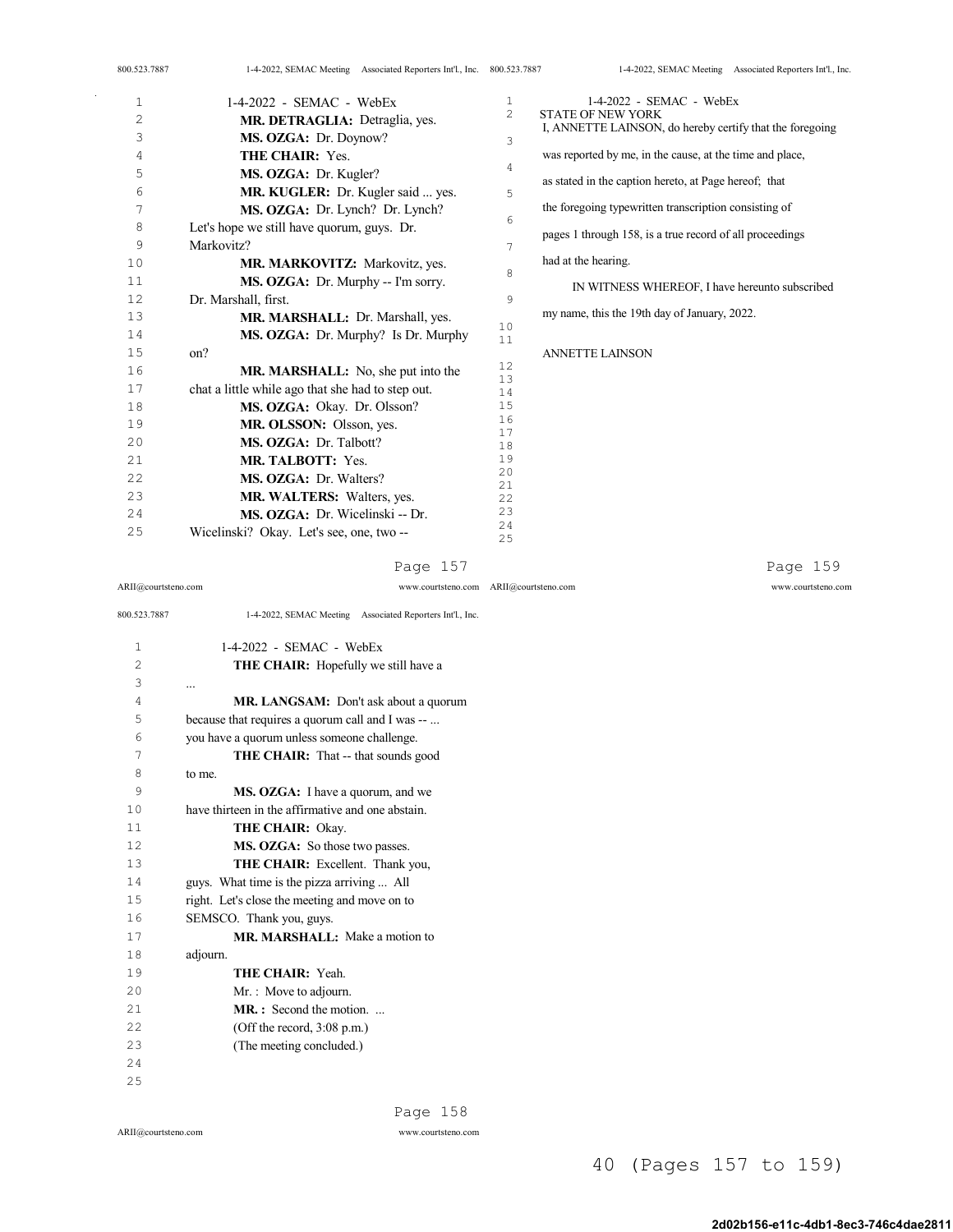Г

21:19 43:22

| А                                                              | additional 10:22                |
|----------------------------------------------------------------|---------------------------------|
|                                                                | 137:6,7                         |
| A.D.C.C 104:3                                                  | address $35:14$ 62              |
| A.L.S.105:7,9.132:4                                            | 83:19 126:13                    |
| A.M.A140:11                                                    | addressing 79:24                |
| abandon $43:7$                                                 | adjourn $158:18, 2$             |
| abilities 136:20                                               | adjusted 53:20                  |
| ability 20:11 38:19 53:22 110:2                                | adjustment $124:1$              |
| 113:20 117:24 122:12<br>able 6:6 7:8 13:5 15:17 17:2           | adopt 88:22 91:2                |
| 34:10 38:22 45:7 89:6 103:24                                   | adopted 89:4                    |
| 108:25 110:4 125:20 137:20                                     | $adult29:14,16$ 3               |
| 138:20                                                         | 43:17 44:3 126                  |
| $abnormal$ $129:2$                                             | 129:16 130:22                   |
| abnormalities 129:5                                            | 133:18 143:6 1                  |
| <b>absolutely</b> $22:9$ $24:5$ $63:20$                        | <b>adults</b> 29:21 133         |
| 68:17 156:6                                                    | advance 39:23                   |
| abstain 48:5 156:13, 17 158:10                                 | advanced $109:3$ , $2$          |
| abstains $8:24$                                                | advantage 15:11                 |
| abstention 156:15                                              | advice 103:5 131                |
| $\texttt{academy} 16:16$                                       | advise 37:24 99:                |
| $\texttt{accept} \, 73:15$                                     | advisor $102:23$                |
| accept 36:19 44:17 46:7 94:9                                   | advisories $62:14$              |
| 103:2 155:7                                                    | 75:17 76:18 78                  |
| $\texttt{accepted}$ 44:18                                      | 80:24 81:12 82                  |
| accepting 103:12                                               | advisory $63:2,3,$              |
| access 27:14 61:14 64:3 67:23                                  | 66:21 68:15 76                  |
| accessible 135:19                                              | 79:18,20 91:19                  |
| accommodate 109:10                                             | affairs 73:4                    |
| $\texttt{accommodating} 9:11$                                  | $\texttt{affirmative}~48:1$     |
| accounted19:3                                                  | 56:3 158:10                     |
| accurate 65:22                                                 | affirms 78:2,16,                |
| acknowledge 65:2 127:6                                         | $\texttt{afinal83:7}$           |
| act30:11 46:4                                                  | $after$ noon $5:17$             |
| action 70:7 90:4 140:4                                         | age 57:11, 16 110               |
| $\texttt{activated25:21}$ 30:2                                 | 126:5 129:3,6,<br>143:23 147:18 |
| active 57:18                                                   | 150:6,8,16                      |
| activities 79:24                                               | agencies $11:21$ 1              |
| $\texttt{activity} 9:19$                                       | 89:20 100:8,10                  |
| actual46:19                                                    | 105:2,24,25 10                  |
| acute 60:10, 12 94:15, 16 95:18                                | $112:4$ $113:7$                 |
| ad107:20                                                       | agency 16:5 19:2                |
| add 17:4 29:13 34:22 53:16                                     | $100:5, 6$ 105:2,               |
| 60:23 125:5 132:17,24 133:22                                   | $107:8,9,12$ 109                |
| 151:11 153:9                                                   | 110:23 111:3 1                  |
| added $29:25$ $105:14$ , $15$ , $18$ , $19$<br>$107:7$ $131:9$ | agenda $62:13$                  |
| addiction 96:7                                                 | agent 108:7 109:                |
| adding $106:14$                                                | agents $36:3$                   |
| addition 11:17                                                 | agitation 99:10                 |
|                                                                | ago21:11 23:4 4                 |
|                                                                |                                 |

 $: 2063:1779:19$  $\mathsf{O}$ 3 5  $2:11$  33:5 34:20  $:3$  128:22 132:20 133:17 46:9 150:5  $:18$ 5  $: 2$ 9  $67:20$   $69:19$  $: 25$  79:3,4,6  $:5$  90:5 92:2 4,14 65:22 66:6 :13 78:3 79:15  $117:5$  $1, 19, 50:13, 24$ 25 :10 111:19 12, 22 132: 23, 24 149:14, 15, 18, 23  $2:6,21$  57:10  $, 19, 25$  104:16  $6:3,7,10,16,18$  $,10$  20:11 57:12 21 106:6,17  $: 18$  110:12,20  $12:5$  153:16,18 10,12  $7:14,21$  91:2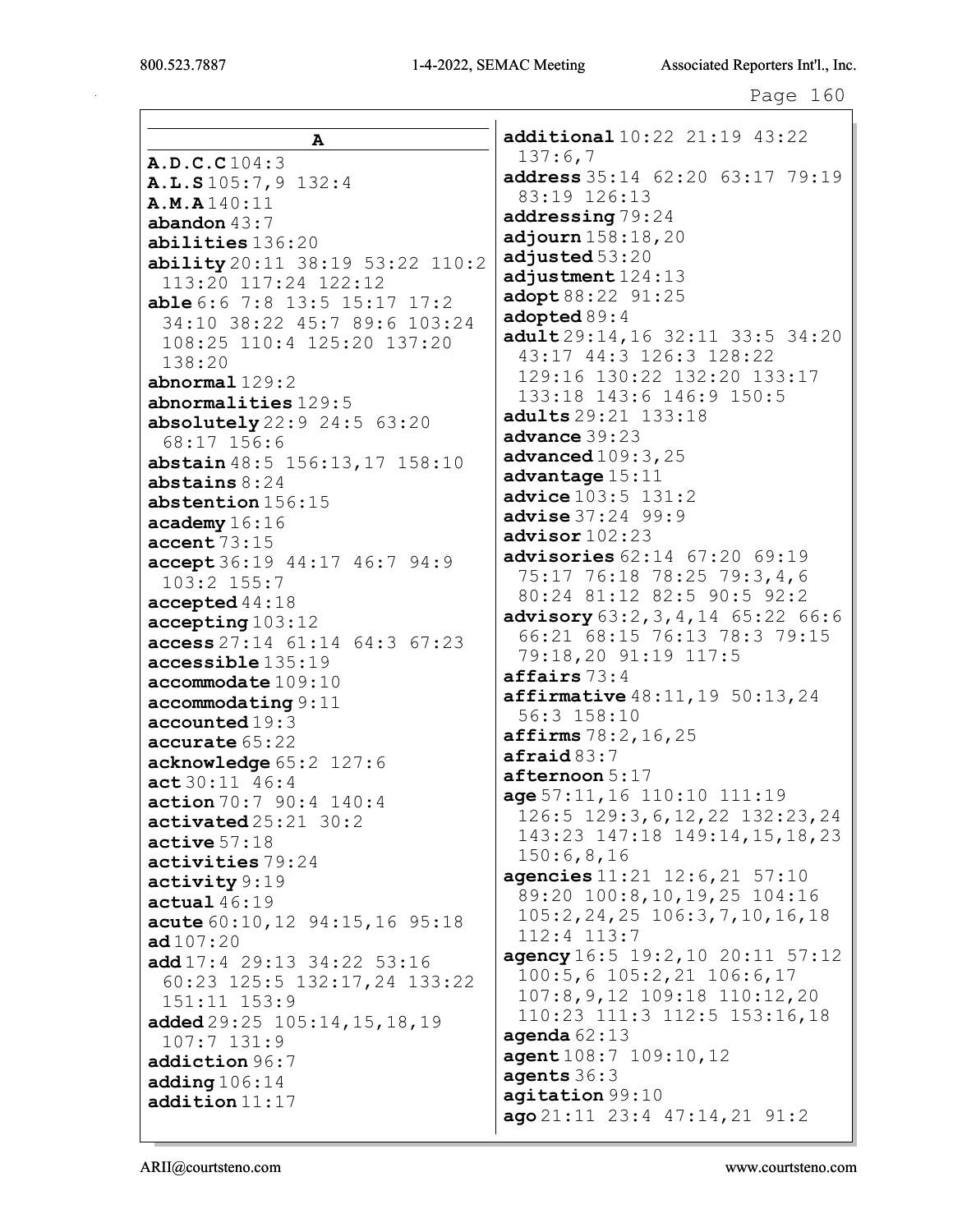141:11 142:23 157:17 agree  $36:11$   $41:23$   $45:17$   $68:6$ 75:19 91:2 123:17 124:23 127:9 134:9,15 139:10,25 154:17 156:23 agreed  $96:3$ agreeing  $139:24$ agreement  $76:3$ ahead  $27:17$   $37:17$   $38:5$   $64:15$ 70:17 76:8 77:23 114:20 116:9  $128:3$  $ALDAN 2:19$ Aiden $7:18$  $airway 108:20,23 109:25 112:23$  $113:2$  $airways 106:13$ **ALAN** 2:21,21 Albany 10:5 13:19, 20, 21 15:10 **ALEXANDER 2:22** Alexandrou 2:3 5:18,18,19 8:19 8:23 22:11, 12, 21 23:15, 18 48: 4, 5, 17 54: 10, 11 58: 14, 15 82:19,20 84:5,6 86:24,25 92:13,14 96:25 97:2 122:4,5 125:12,13 126:23 127:17 129:18 130:19 132:16,22 136:6 141:19 146:17, 21 147:20, 24 148:3 149:10 150:10,19 152:10 152:23 153:3,15,24 154:18  $155:11, 13, 13$   $156:5, 6$ algorithm  $62:15,19$   $63:14$   $65:15$ 66:10 71:5 86:3  $ALICIA 2:23$  $\texttt{alike}$   $113:20$ alive  $121:14$ **ALLEN** 2:17 3:15 alleviates 73:21 alleviating  $71:16$ **allow** 29:23 33:5 34:15 36:13 62:15 64:20 72:9 89:13 110:5  $112:25$ allowed 64:10, 25 77:5 88:19 120:14 122:7,9 124:9 allowing  $82:22$   $83:2$   $122:19$  $137:18$ allows 40:9 60:12 66:25 112:20  $122:25$   $123:10,18$   $134:11,12$  $\texttt{altered}111:13$ **alternate**  $105:14$   $113:2$ **alternative**  $63:14$   $69:10,20$ 

 $90:12$   $118:25$  $\texttt{altitude}$  $147:12$  $ambulance 19:21 20:3 112:5$ 120:23 125:21 134:24 140:14 ambulances  $10:4$   $118:12$   $119:8$  $123:2$ amended  $52:20$ **amendment** 95:19 124:12 147:6  $amiodarone$  86:14  $amount 30:17 42:7$ Amy  $2:15$  11:24 25:6,11 27:17 28:8,17 94:24 95:15 99:24  $101:6$ and/or  $10:16$  151:6 **ANDERSON 4:6** ANDREW  $2:23$ **ANNETTE** 159:2, 11 anniversary  $104:13$ annual  $107:2$ answer  $19:12$  22:4 answering  $57:20$ anybody 8:17 12:4 16:20 22:11 24:8,14 33:15 41:11 46:11 102:8 114:2 121:21 127:11,20 144:6 155:10 anymore  $47:9$  73:14 76:9 131:2  $154:6$ anyway  $40:4$  92:11 141:22 142:10  $145:3$  $apart119:18$ apologies  $52:3$   $58:3$  $apologue44:1350:22$ appear  $68:10$  71:4 143:16 **APPEARANCES 2:2** appears 142:21 appendix  $61:5$ applaud $110:16$ apple  $71:8$  $applicable$   $118:9$ application 106:4 apply 106:20 128:17 149:17, 21 appointing  $102:23$ appreciate 20:22 21:8 24:8 68:3 68:23 80:6 99:2 101:7 102:17 103:5 119:25 120:19 approach  $64:12$ appropriate  $25:22$   $29:23$ ,  $24$   $30:2$ 30:8 32:19 37:13 40:17 53:19 57:16 64:12 68:11 69:9 72:7 117:6 124:11 129:3,14 140:12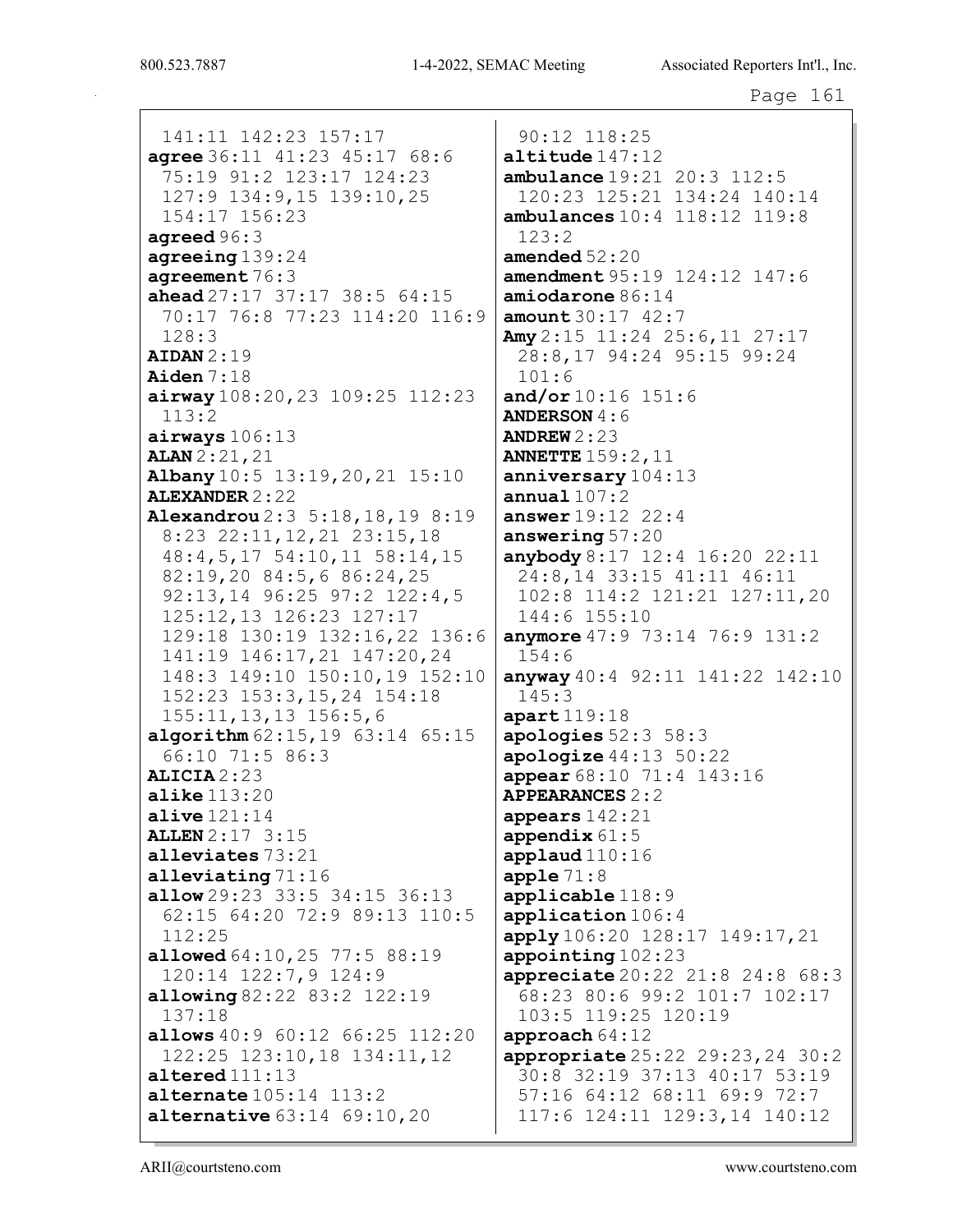146:18,20,24 147:7,15,16 approval 8:16 37:10 71:25 90:6 approve 35:21 36:15 39:14 57:2 60:15 65:5 69:18 76:3 79:21 131:20 135:22 143:13 approved 9:2 41:19 53:18 65:6 67:17 74:10 80:18 89:16,23 90:25 106:3 111:22 approves 39:23 approving 64:19 April 34:12 area 10:8,12 113:6 areas 10:20 12:14 41:14 152:25 argue 34:12 63:25 69:2 arguing  $141:25$ argumentative 122:16 137:25 arrival 57:18 arriving 158:14 arrow 149:16 arrows 71:5 Arthur 2:15 49:7 Article 64:11,20 66:23 78:3 79:4 80:2 81:3,11 82:3 91:25 aside  $42:21$ asked 13:23 63:22 83:6 104:24 120:10 135:17 141:11 asking 19:14,16 22:22 36:14 128:8 145:17 assess  $34:6$ assesses 100:20 assessment 32:8 39:2 133:21 assessments 140:7 assignment 99:17 assist 58:6 69:21 80:15 111:24 113:4 122:13 123:10 126:12 130:3 137:23 assistance 10:21 105:9 126:15 associated 57:17 assure 135:23 asterisk 32:8 133:22 147:23 148:6,7 150:11 Asterix 33:23 asymptomatic 66:2 attached 151:23 attack  $40:22$ attempts 109:2 112:20,25 attend 6:6 12:4 attendance 114:7 attention 117:10 attorneys 74:17

audit 109:22, 24 110:6 112:15 authority 42:22 45:16 64:25 78:3,16,25 83:15,17 121:17,18 124:4 authorize 39:23 authorized 105:22 automated  $89:11$  105:20 available 117:13 118:23 123:2 avenue  $134:4$ average 108:11 averaging 108:11 aviation 108:3,8,18 113:20 avoid 125:18 awards  $14:7,8$ aware 39:19 117:19 awareness 100:9 Awesome 155:4

# B

B.L.S 32:9 33:2 34:4 44:2 130:23,25 132:3 149:18,22 back 22:15 33:6 38:25 41:19 42:2 51:9 52:25 53:3 56:17 71:24 74:11 77:2 89:8 94:11 98:18 122:21 127:2,11,21,23 129:4,19 130:10 132:13 138:6 141:17 144:19 150:20,25 background 62:4 63:13 67:24 71:21 backup 10:2,21 BAILEY 4:4 balance 24:3 balancing 9:25 bantering 24:19 barrier 35:19 Bart 2:4 5:22,23,23,25 41:22,22 45:22 46:9 48:20,21,21 54:12 54:13,13 58:16,17 73:8,9,13 73:16 81:2 84:7,8 87:2,3 92:15,16 97:3,4 115:5 118:6 119:24 131:6 134:21 139:11,23 139:25 141:10,16 142:7 144:6 144:14,24 150:2,13,18 151:10 151:16 153:9,13,19,22 154:17 156:7,8 Barzilay 2:12 7:16,17,17 **base** 36:16 **based** 14:19 45:4 57:10, 11, 16 66:22 129:3 132:10 BASHAW 2:20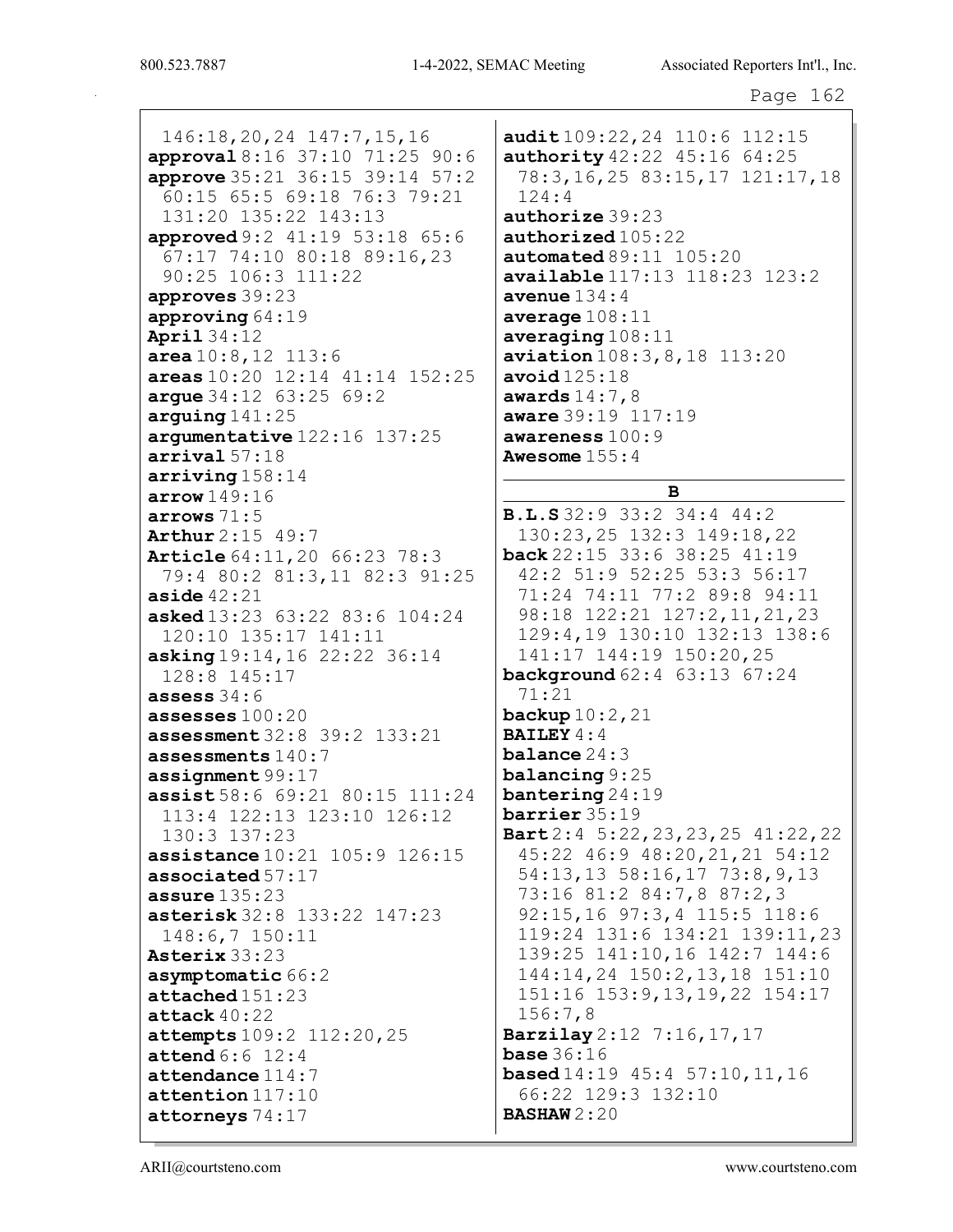basically 12:10 36:23 65:14 76:4 basis 34:14 35:19,22 36:5,17 41:20 44:8 124:4 bat 110:24 bearing 65:7 bedside 110:5 began 104:25 105:7,12 beginning 22:25 100:4 begins 11:19 **behavioral**  $64:4,5$   $67:22$ **believe** 6:5 11:3, 23, 23 14:18 31:6 36:12 38:19 44:21 51:15 57:25 60:12 72:16 77:19 80:22 83:22,24 100:7 127:16 144:9 BELL 2:21 BEN 2:25 **benefit 86:5 89:15** benefits 20:3 BENENANTI 3:21 BENNETTE 3:21 BENSAL  $4:5$ Berkowitz 2:4 6:2,3,3 48:22,23 48:23 54:14,15 58:18,19 84:9 84:10 87:4,5 92:17,18 97:5,6 156:9,10 Berry 6:4 best 15:4 41:21 63:21 66:14 68:4 78:22 100:23 102:21 108:2 113:23 136:19 better 15:5 66:14 138:16 156:21 beyond 82:25 96:8 121:24  $big 17:7 138:6 152:4$ biggest 10:10 BILL 3:2,2 bit 14:13,22 20:8,15 28:13 29:4 30:15 48:18 95:25 112:2 119:14 131:12 **blank** 15:20 46:22 blindly 144:8 BLOCKER 4:7 **blood**  $150:4$ **blue** 29:25 53:17 boardable 24:20 26:22 28:17 61:4,11,15 62:8 63:9 94:6,7 94:12 114:13 boarded 96:6 boarding 11:8 body 68:19 70:3 71:14 114:24 119:9

bold 147:6 bolded 149:23 Bombard 2:16 6:6 40:7,24 48:24 48:25,25 54:16,17 58:20,21 71:20 84:11 87:6 92:19,20 97:7,8,9,14,17 127:14,14 133:9,9,13,15 138:7,12 139:12 142:9 145:7 148:6,11,15,19 149:4,8 150:15,20,24 151:3 154:7,9,12,24 155:4,6 156:10 156:11,11 **borne** 65:24 bother 94:19 bottom 27:20,23 34:23 94:25 95:17 139:12 143:25 146:3 BOWMAN 4:4 box 32:7,14,18,22,25 33:17 34:21,22,22 53:18,21 126:10 129:21,24 132:23 133:3,20,25 134:8,11 138:8 139:12 141:2 144:5 146:3 147:17 148:7 149:10,11 150:22,23,24 151:5 boxes 53:17 71:5 134:18 BRANDT 3:5,24 BRAUNER 3:18 breaks 45:23,23 BRETT 3:3 BRIAN 2:11,19 3:3,4 Brian's  $150:7$ brief 9:13 11:23 briefly 58:5 70:20 99:7 bring 19:13,14 25:4,11 51:11,20 52:4,24 53:2 60:9 68:9 69:8 86:19 88:14 89:9 95:5,7 98:24 101:16,17 102:16 115:6 117:10 123:16 126:20 127:2,11,21 138:5 **bringing** 22:15 24:7 68:13 115:6 115:8 119:20 BROADBENT 2:23 broader 116:13,18 BRODERICK 3:19 BRODIE 2:20 Brody 12:23 135:23 broken 154:6 Brook 107:22,24 brought 34:19,19 35:2 52:18 57:4 60:11 63:20 69:4 71:23 73:3 86:16 106:4 113:15 127:22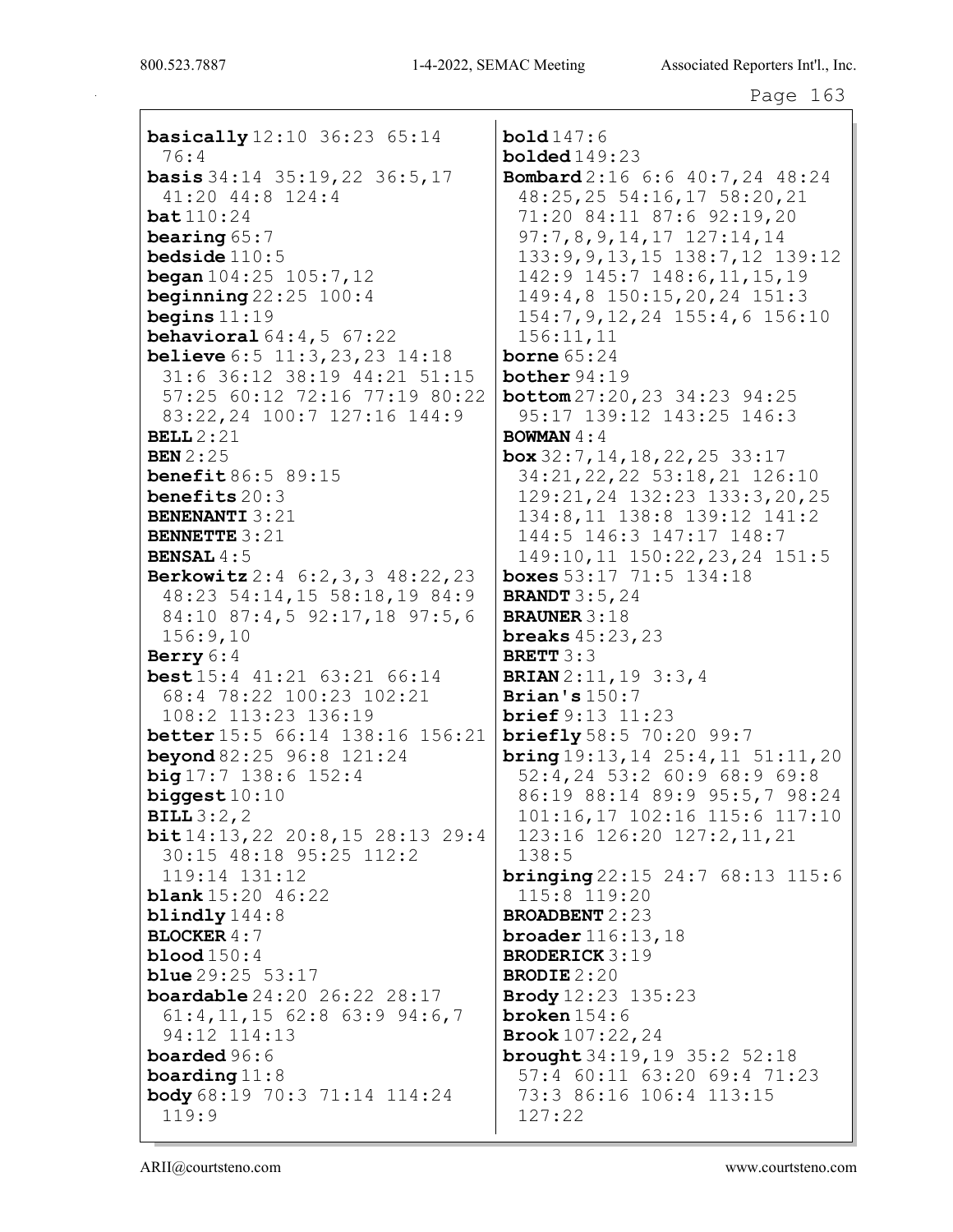Buffalo 57:5, 5 58:6  $build125:15$  ${\tt bulk}$  11:13 **bullet** 32:12 141:20 **bunch**  $74:17$   $120:3$ buprenorphine  $60:14$ burden  $42:8$ **bureau**  $1:3$  9:3, 13 10:25 15:14 23:6 37:22 38:2 68:20 74:20  $100:4$   $120:12$ business  $101:8.19$ **busy**  $75:2$   $152:18$   $153:6$ **BUTLER 3:8** bylaws  $36:13,25$   $103:7,9$  $\mathbf C$  $C.F.R18:13$  $C.F.R.s 18:16, 24 19:4, 5$  $C.H.F111:12$  $C.M.E12:7,21$  $C.M.S.117:13$  $C.M.S.C143:2$  $C.O.P.D 111:13$ CADY  $4:6$ call 3:17 5:16 40:11 46:10 47:7 48:8,8,11,12,14 51:7 53:5 54:4,9 57:24 58:12 67:7 74:21 82:19,24 83:4 84:2,2 86:22 92:10 96:22,24 109:21 123:3,7 124:7 126:10,11 127:19 133:5 152:13, 19, 21 155: 15, 23 158: 5 called 46:13, 14 60:17 calling  $15:2$   $19:18$   $42:21$   $46:25$ 47:6,10 71:8 122:12 124:10  $142:2$ calls 21:21 40:17, 19 110:12 118:12 123:5,13 Canada  $73:17$ capability 86:7 135:11 capacity  $10:3$ capitalized  $147:7$ caps  $147:3$ caption  $159:4$ care 8:3 11:4 18:8,9 19:9 24:4 64:3,12 67:11 68:4 71:9 74:3 75:5 86:2 100:17 106:21 109:4  $110:4,21$   $120:15$ career  $17:18$ CARL  $3:4$ CARLA  $3:5$ 

CAROL  $3:5$ carry  $77:5$ case  $25:23$  44:19 74:7 102:25 110:15, 17, 25 112:2 123:15  $135:6$   $153:8$ cases  $108:11, 17$   $113:14$   $124:10$ cause  $159:3$ CECILY 3:6 ceiling  $30:20$   $31:4$ census  $116:2$ center  $10:16,25$   $11:10$   $67:23$  $centered128:11$ certain 70:25 71:2 105:4 129:7 certainly  $37:24$   $61:25$   $62:10$ 69:17,17 90:25 124:6 certification  $22:16,17$   $23:24$ certified 16:11 18:4, 11, 23 19:9  $20:13$ certify  $16:12$   $159:2$ chair  $1:8$  5:3 6:15 8:13,16,22  $9:6, 8$  22:10 24:13 25:2 27:2 28:22 35:6,10 43:24 44:15  $45:8, 12$   $46:6, 11, 18, 23$   $47:12$ 47:19,22 49:15 50:15 51:8 52:22 54:5 55:3 56:15,24 57:23 58:2,10,13 59:7 64:13 64:15 65:8 68:6,12 69:3,15 70:16 72:6 73:7,18 75:9,12,18 75:22,24 76:22 77:8,23 78:12 78:17,19 80:5,14,19 81:6,23 82:16 83:3,10,25 84:24 85:20 85:23 86:18,23 87:17 88:13,21 89:2,7 91:7,11,14,18,23 92:6 92:8 93:7 94:4 95:20 96:23 97:23 98:25 99:23 101:6,24  $102:3$   $103:5, 11, 17, 21$   $104:8$ 113:25 114:9,15,20 116:8,21 117:20 118:2 122:3 123:20,22 126:17 127:9,15,18 128:3 130:10, 15, 18 131:4 132:13, 21 133:8, 11, 14 134: 15 135: 13 137:9 138:22 142:13,16,19 143:10,19 144:9 145:2,3,20 146: 6, 8, 11, 14, 25 147: 14 149: 7 151:21,25 152:4,7 154:3 155:9 155:12, 14, 20, 22 156: 2 157: 4  $158:2, 7, 11, 13, 19$ **Chairman**  $72:17$   $114:18$ challenge  $158:6$ challenges  $39:9$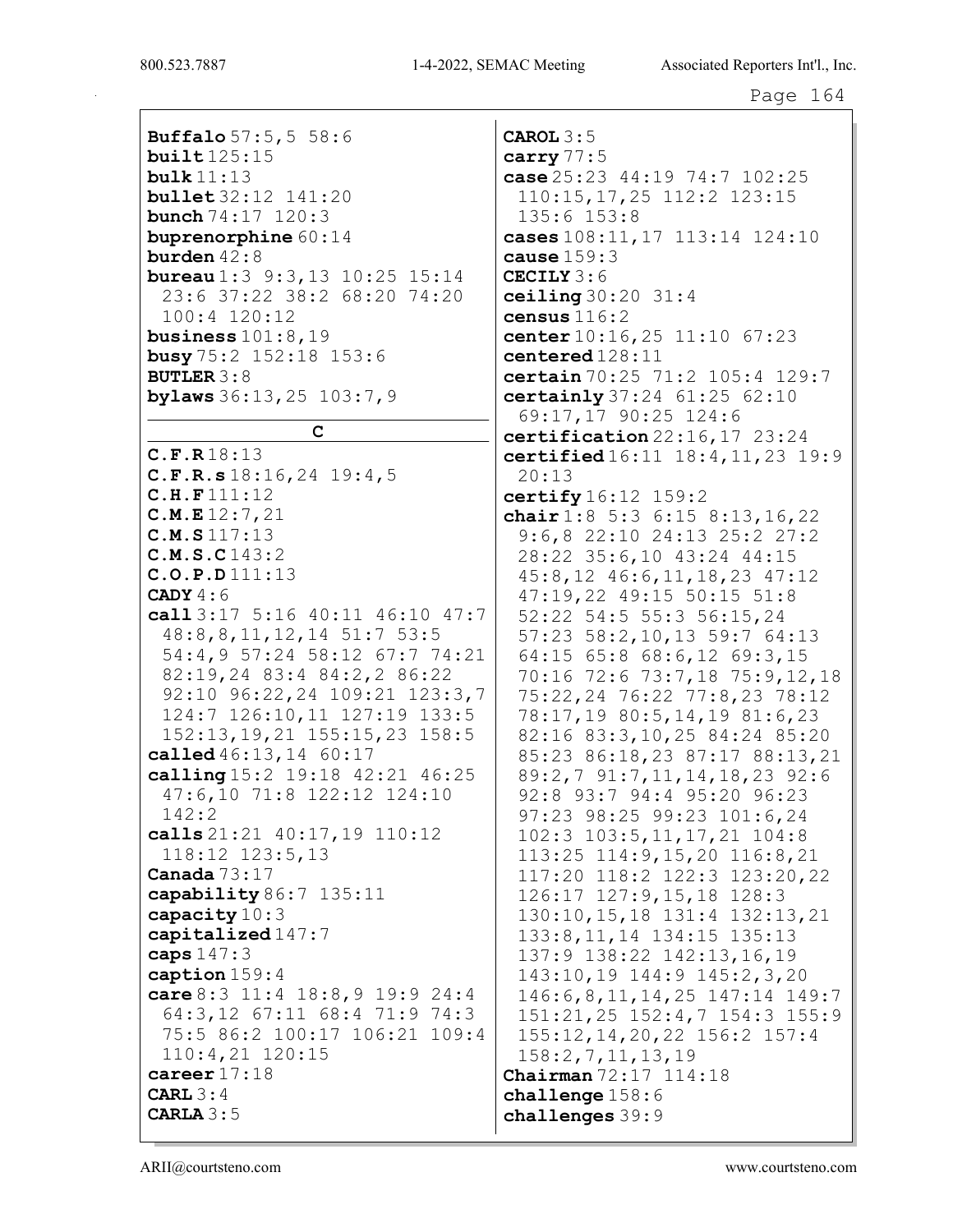chance 37:15 71:17 change 26:9 31:12 32:18 34:20 35:9 86:15 126:2 128:14 133:24 137:6 144:4 146:19 changed 29:13 33:17 120:3,12 139:13 141:14,15,16 146:2,18 changes 9:11 25:9,19 33:20 35:3 61:2 96:2 115:11 128:9 130:11 132:14 133:16 155:7 changing 81:7 characteristics 110:10 CHARLOTTE 3:6 charting 12:15 charts 136:24 chat 96:18 114:8 146:2 157:17 check 137:20 checking 56:2 Cherisse 6:4 CHIAVETTA 3:23 chief 12:23 22:19 107:15 135:23 children 11:17,18 40:11 100:5 children's 11:25 choice 109:10,12 choices 105:15 111:25 choose 31:8 72:20 chooses 105:21 125:11 chose 110:18 chosen 74:13 circumstances 133:7 citizen 16:20 city 10:13 13:22 34:16 36:24 40:25 68:16 71:3 116:23 117:5 124:17 139:16 141:19 151:12 City's  $117:8$ civilians 17:12,17  $clap 80:4,4$ clarified 48:18 clarity 72:4 class 16:16 20:12,15 classes 20:9 classroom 144:22 CLAYTON 3:8 clear 77:4 clearly 112:22 CLEMENCY 2:19 clench 111:10 clinical 111:7 132:10,12 close 16:18 32:20 99:12 147:8 158:15 closed 108:15

cluttering 67:18 co-sponsors 17:5  $CO2110:7,8$ code 120:8 137:13 cold  $5:4$ COLE 3:9 collaborations 64:8 collaborative 60:11,19 104:21 112:11,24 colleagues 99:9 115:24 column  $150:12$ come 21:24 31:3 33:6,20 34:8 39:10,16 44:4,16 45:2,16 68:19 70:3 71:22 74:11 77:4 94:11 118:20 119:21 121:16 125:3 128:9 129:19 130:8 145:24 150:8 153:20 comedic 45:24 comes  $30:19$   $36:19$   $43:21$   $51:4$ 56:25 57:19 62:21 63:3 89:23 96:20 121:23 124:17 129:4 153:22 comfortable 112:9 143:24 153:4 coming 14:7 20:10 21:2 41:2,5 86:10 99:6 101:3 118:6,19 commenced  $5:2 \quad 54:2$ comment 32:7 36:10 43:15 58:5 73:20 77:22 99:7,22 118:3 131:19,19 140:24,25 151:11 152:11 comments 20:22 24:9 31:18 41:23 73:8 99:24 101:21,24 102:4,8 110:4 114:3 115:24 130:21 commissioner 37:6 101:10 commit  $76:14$ committee 19:13 24:20,22 25:4 26:3 30:7,9 31:23 32:3 34:9 36:13 44:6 77:20 78:9 79:18 102:23 107:20 committees 41:25 79:15,21 communication 11:10 communications 10:17 community 20:4 118:13 comorbidities 128:19 compared 112:10 complaining 121:2 complaint 42:15 complaints 67:9 complete 11:20,22 100:10 108:23 completely 16:21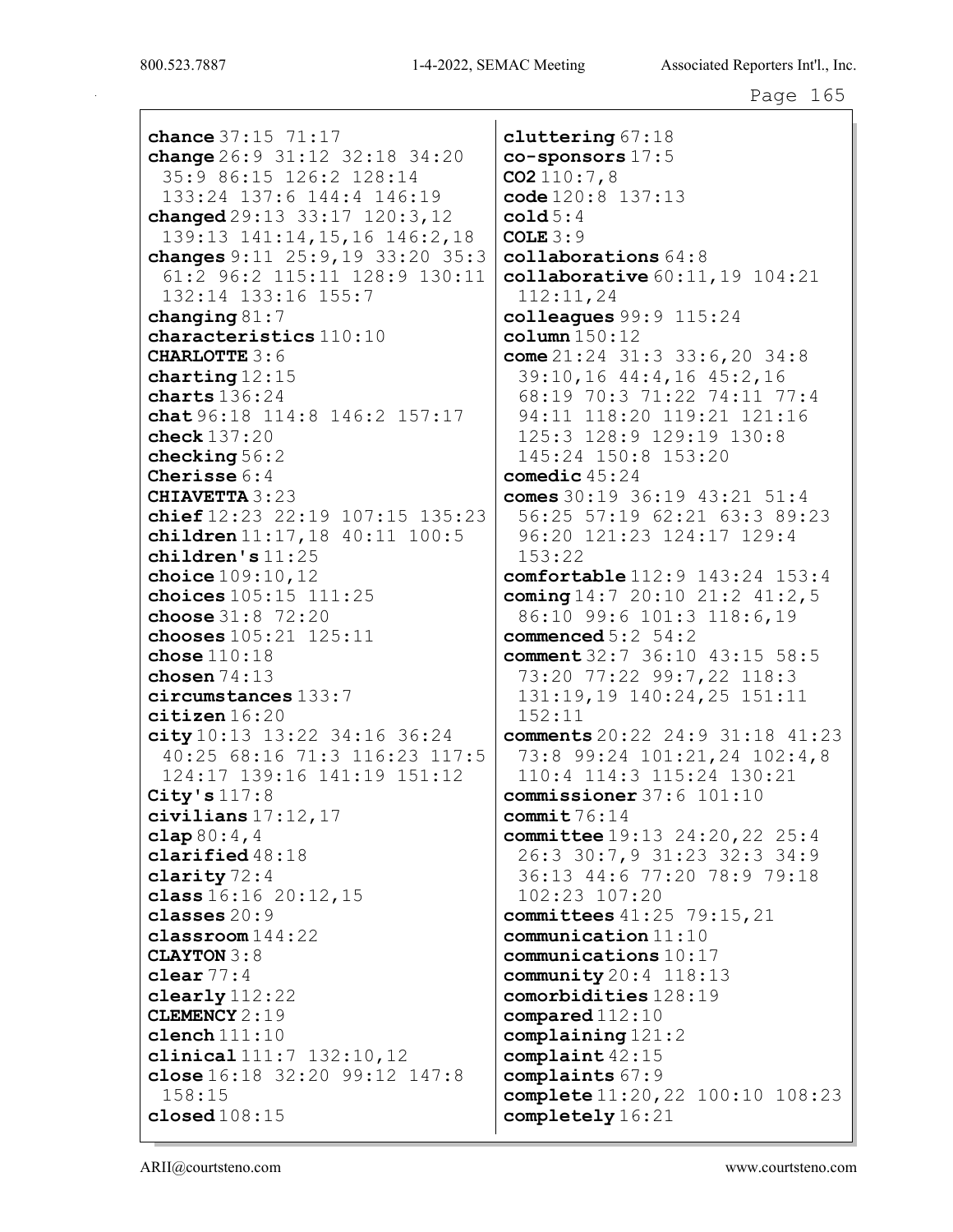complicit 74:20 component 13:12,14 17:16 110:13 components 11:11,16 compression 89:11 compressive 89:13 compromise 142:8 computer 26:15 28:7 concepts 71:15 concern 68:8,13 concerned 29:15 68:24 concerns 67:12 79:25 129:24 concert 65:23 concluded 158:23 condition 83:19 130:4 134:24 conditions 26:6 63:18 79:19 confer 68:14 confirm 51:16 155:18 confirmation 109:25 confirms 94:8 confusing 73:13 confusion 70:21 connect 96:15 consequences 131:23 136:2 consider 113:2 consideration 22:15 23:8,11 105:16 128:24 129:11 considered 78:4,5 79:6 129:16 considers 114:25 consistent 24:6 67:3,5 79:17 83:18 consisting 159:5 consult 130:25 138:9 consultant 137:21 consulting 40:13 contact 26:6,10 32:20 33:17 42:16 53:22 121:9 124:15 133:25 134:4,13 135:14 138:23 139:18 147:8 151:15,18 continue 8:12 9:15 11:15 48:15 54:4 56:21 99:10,14 contributing 28:14 control 26:7,10 33:18 40:13 53:22 60:22 67:21 79:22,23 80:6 111:22,24 122:20 124:8 124:15 126:11 130:2 133:5 134:2,4,13 137:16,19,21 138:6 138:8,9,21,23 139:18 151:18 152:14,21 153:13 controls 109:20 controversial  $16:2,2$  19:17

conventional 57:10 conversation 67:15 72:4 73:5 96:12 147:19 conversations 66:5 convinced  $151:14$ ,  $18$ Cooper 2:15 6:7 35:6,10,12 36:11 37:4 38:8,11,24 39:24 40:24 44:15 49:3,4,5,6,7 54:18,19,19 58:22,23,23 82:21 82:25 83:8,10,11 84:13,14 87:8,9 92:21,22 97:10,11,11 99:4,7,23 100:2 142:15,18,19 142:20 143:16 156:12,13,18 coordinate 79:22 coordination 11:4 Coordinator 100:17 coordinators 10:18 100:8 copied  $24:22$ copy  $79:5 104:20 110:6$ corporate  $13:25$   $14:2$ correct 27:8 28:9 50:14,19 51:23,24 52:20,21 54:7 55:20 76:6 82:2 83:8 91:9,17,18 127:13 147:12 155:19,20 correctly 28:18 corresponding 33:6 council 11:25 14:7 38:20 39:4 44:23 63:19 counselor 16:3 count 11:3 counterpart 21:20 Country  $10:8$ county 10:17 89:5 102:12 103:16 104:14 106:4 107:15 109:20 111:19,21 112:17,20 113:3,18 118:13 couple 14:17 23:4 course 20:19 39:24 41:12 99:16 109:19 124:11 cover  $30:14$ covered 135:16 covers 100:14 129:23 COVID 9:19 29:17 37:9 41:8,12 66:2 74:15 107:7 108:16 117:14 COVID-19 151:8 cows 60:23 61:4 cracks 46:2 CRAWFORD 3:6  $c$ razy  $149:9$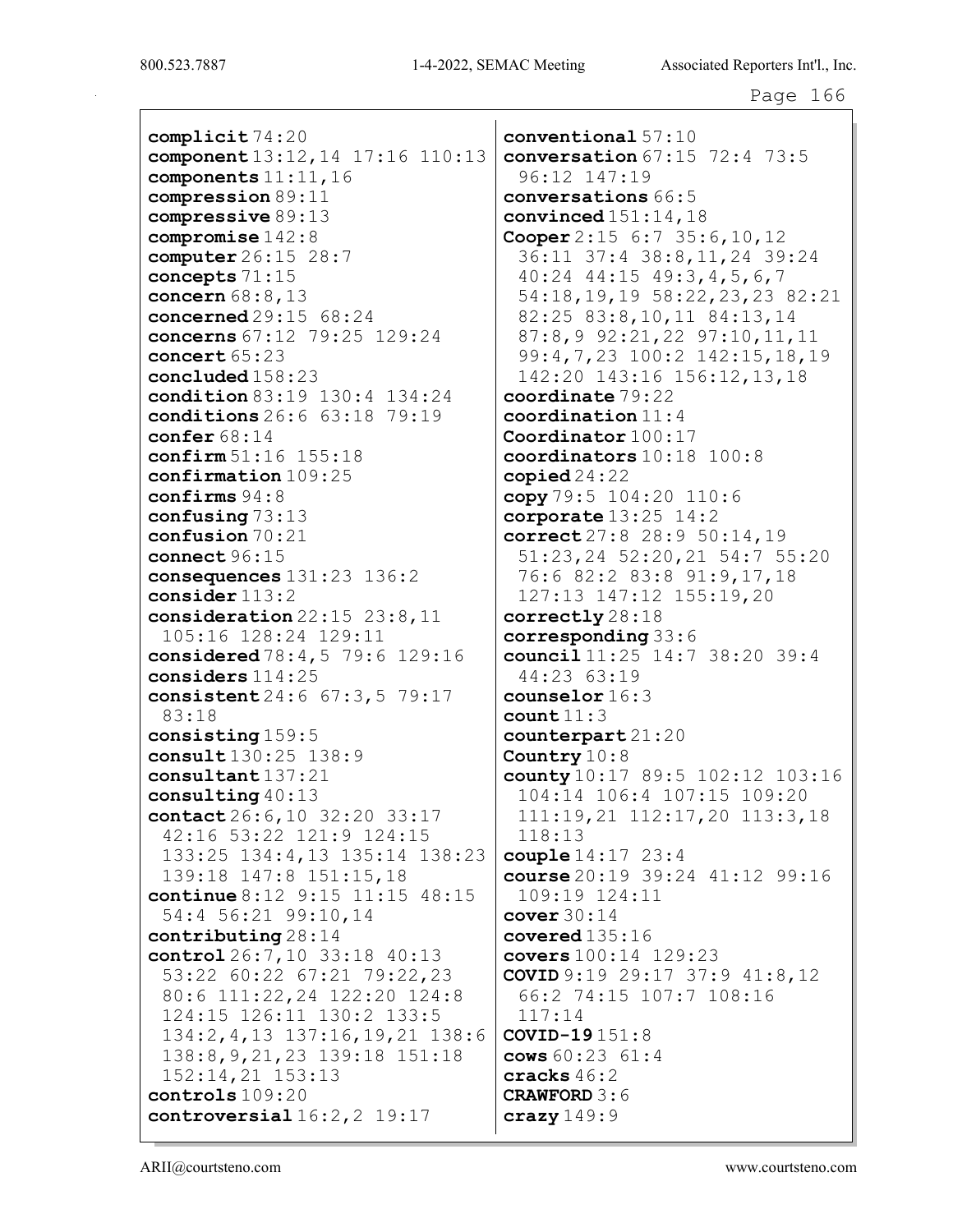create 36:13 64:21 90:8 115:19 created 132:5 creating  $43:6$   $45:22$ credential 106:8 credentialing 105:4 106:25 107:11,18 108:5 crews 40:16 crises 64:3 crisis 40:15 67:23 118:7 139:9 criteria 32:24 60:24,25 65:16 74:4,4,5 78:5 79:6 120:6 121:8 124:2 126:5,6 132:25 139:9,14 141:3 149:12 151:5 cross 120:16 crosses 72:11 current 14:16 29:22 45:5,11 78:4 116:2 118:21 125:4,7 155:19 currently 7:7 11:14 47:10 105:23 107:19 111:21 112:14 124:22 135:18 cursor 154:19 Cushman 2:5 6:8,9,9 49:8,9,9 54:20,21,21 58:24,25,25 62:20 65:3,11,12,13,21,21 68:12,12 74:16 84:16,17,17 87:10,11,11 89:25 90:2,4 92:24,25,25 97:12,13,13 118:15 131:13 142:22 147:5,12 156:16,17,19 156:20,20,23 cut 129:6 D D.O.H 75:8 76:23 77:2,3,10,14 Dailey 2:5 6:10,11,11 30:16 34:2 49:10,11,11 54:22,23,23 58:3 59:2,3 61:2,8,13,18,19 61:22,22,25 62:6 63:12 69:2,4 69:17 75:21 79:8,10,13 80:3 80:20 81:5,6,9,17,20,24,25

82:3,7 83:16 84:19,20 87:12 87:13,13 88:14,24 89:3 91:13 93:2,3,3 96:9,10,13,17 97:15 97:16,16 116:10,11,21,22 117:23 135:15 136:16,25

146:23 154:13,20,23,25 156:22

DAN 2:10 **DANA** 3:7 DANIEL 3:8 data 12:5,5,16 17:19 102:12 104:12,24 109:9 135:18 136:11 date 1:6 101:13 121:16 David 2:6,8 3:8,9,10,11 55:4 59:8 day 5:4 10:9,9 13:4 21:22 67:14 75:11 121:11 123:5 132:10 159:9 days 25:23 26:3,3 30:3,18,20,21 30:23 31:6,12,14,20,20,23 34:13 75:2 deactivate 117:4 143:21 deactivating 116:16 deal 118:22 152:4 DEAN 3:10,11 decide 40:3 71:11 76:12 143:8 153:12 decided 34:14 76:24 decision 30:9 42:17 119:21 122:14 126:12 130:2,5 132:12 133:5 153:8,18 decisions 30:7 42:23 71:18 122:15 123:10,19 131:24 decrease 111:9 deeply  $46:2$  $\text{defeated } 52:13$ deference 62:6  $\texttt{defined} \, 111:18$ defining 60:20 definitely 31:4  $degree 126:14$ delete 133:18 demonstrate  $63:25$ demonstrations  $64:4$ deny 132:7 department 1:3 9:14 15:14 21:9 23:5 35:15,19 36:8 37:5,19,22 38:9 41:10 42:10,24 44:10 65:20 74:12,25 120:13 144:10 145:25 Department's 77:17 departments  $41:7$ depends 132:17 152:23 deployed  $9:18,19$   $11:14$ deployment 21:23 deployments 9:21 20:25 deputy 11:2 12:23 67:8 135:22

156:23

Dailey's 64:17  $daily 21:21$ DAMON 3:7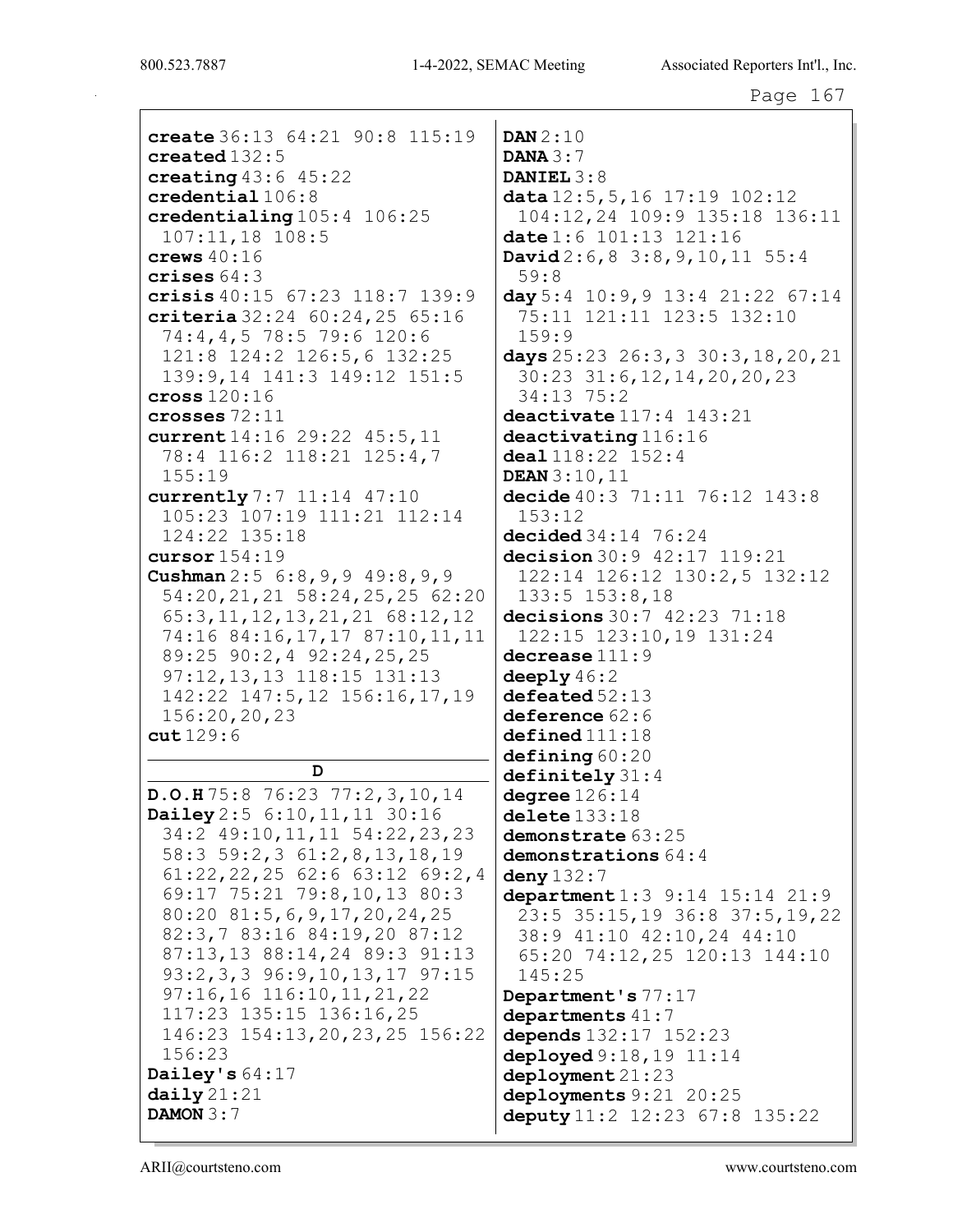destination  $118:25$ destinations 69:10 determinations 38:9 determine  $66:14$ Detraglia 2:6 6:12,13,13 49:12 49:13,13 54:24,25,25 59:4,5,5 84:21,22,22 87:14,15,15 93:4 93:5,5 97:20,21,21 156:25 157:2,2 develop 67:2 79:15 83:18,21 86:11 142:23 developed 35:16 43:11 63:17 65:23 developing 116:19 development 79:22 device 89:19,21 113:3 devices 89:11,13,17 difference 77:17 125:3 149:6 differences 113:11 128:11 different  $14:25$  15:8, 9, 11, 18, 18 15:23 17:16 20:16 22:7 31:10 31:21,21 104:16,21 109:16 112:25 113:3 121:10 129:9 130:9 132:9 139:22 142:25 difficult 5:5 64:3 102:6 122:15 122:15,22 133:7 138:10 141:21 141:24  $diag 46:2$ digital 21:14 directed 67:13 direction 11:2 42:16,22 43:13 60:18 120:18 121:10 140:8 directions 22:7 directive  $116:24$ directly  $47:9$   $114:5$ director 11:2 12:9 30:11 32:3 67:8,8 107:9,9,14,17,23 110:12,20,23 directors 105:2 106:7 120:19 disagreed 122:11 disaster 116:14,18 discrepancy 129:24 139:17 discretion 125:6,7 discuss 54:8 76:9 110:18 127:23 153:8 discussing 14:18 discussion 23:19 25:19,25 29:17 30:5 31:19 32:10 47:4 48:9,15 54:6 62:25 63:5 64:17 65:9 69:5 75:25 83:4,6,9,25 86:19

89:22 92:8 94:5 95:13 96:21 115:15 124:14 126:4,19 138:25 discussions 128:5 dispatch  $10:16$ displaced  $42:9$ disposition 66:14 137:13 dissolving 42:19 distributed 24:21 division 71:23 73:4 doc 95:19 docs  $66:4$ doctor 68:6 153:7 doctors 119:6 document 12:8 26:23 27:7 43:18 43:18 44:9 51:19 52:18,20,25 53:3,7 60:19 61:3,11 94:6,7 115:11 136:18 140:4,5 documented  $106:22$ documenting  $110:7,8$ documents 15:15 22:2 27:22 28:15 61:23 94:25 109:25 114:14 115:13 131:16 doing 15:23 16:11,14 20:23 21:9 21:11 22:6 39:20 62:11 68:17 72:15,16,22 75:8 120:7 121:22 126:21 130:21 142:10,21 143:17 144:8 145:9,10 don 1:8 43:24 44:13 58:4 122:4 146:23 147:2,7,15 DONALD 3:12 door 119:8 dosage  $111:25$ dosages 57:16 dose 57:3 86:13 113:13  $d$ osing 57:7, 11, 11 double 9:7 56:2 137:20 DOWNEY 3:14 DOWNOW  $1:8$ downstate  $13:21$   $41:14$ ,  $14$ Doynow 5:3 6:14,15 8:11,13,16 8:22 9:6,8 22:10 24:13 25:2 27:2 28:22 35:6,10,20 37:18 43:24 44:15 45:8,12,20 46:6 46:11,18,23 47:12,19,22 49:14 49:15 50:15 51:8 52:22 55:2 56:22 57:22 58:11 59:6 69:18 70:18 71:19 77:21 83:2 84:23 87:16 93:6 96:22 97:22 99:8 103:15 126:25 127:25 131:5 137:8 139:4 142:18 143:9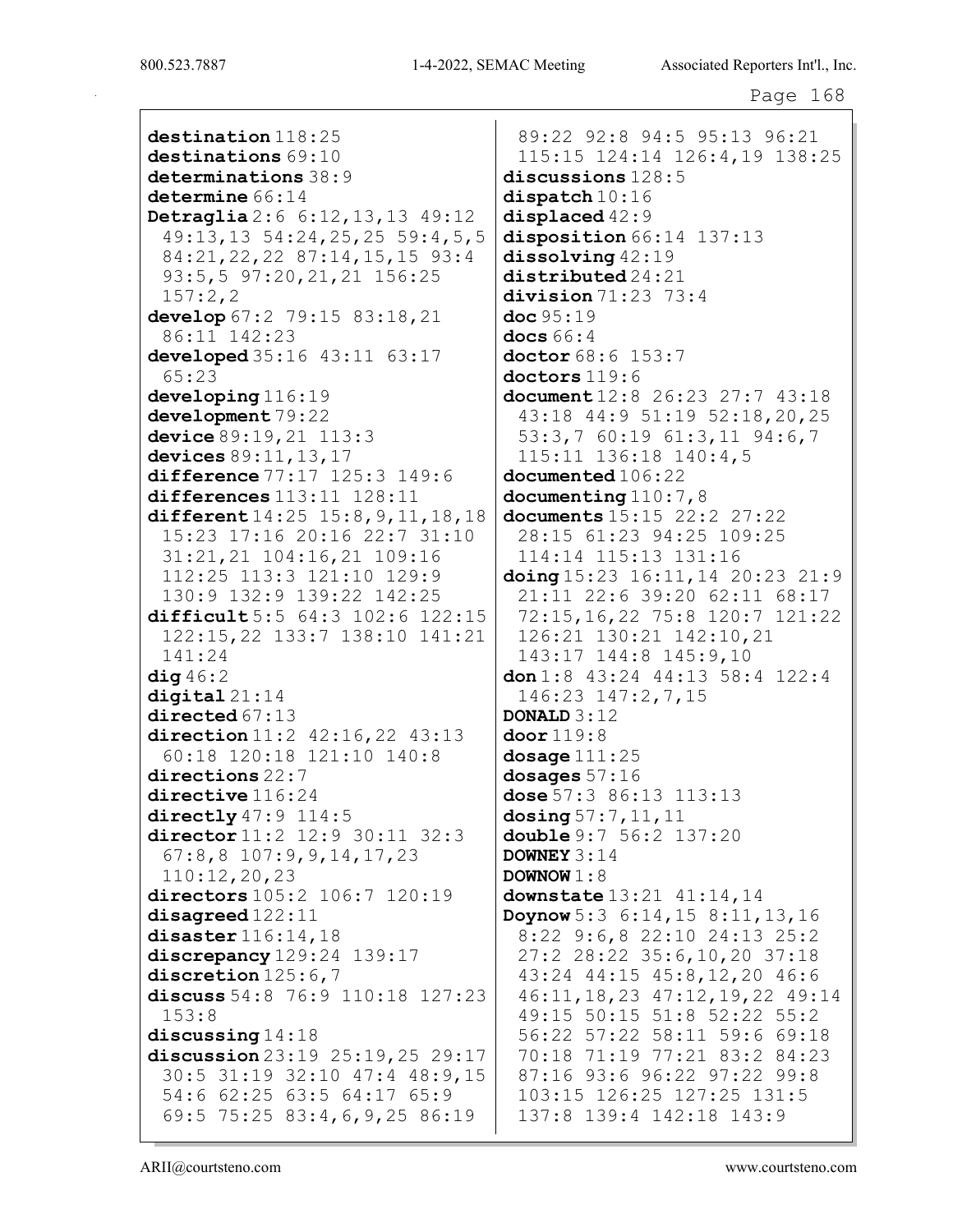| $155:17$ $157:3$                          | driven 139:7                                            |
|-------------------------------------------|---------------------------------------------------------|
| $Dr 5:18, 18, 21$ 6:2, 4, 6, 7, 7, 10, 12 | duck 121:23                                             |
| 6:14, 16, 16, 17, 18, 20, 22, 22, 23      | due $36:11$ $62:6$ $83:11$ $100:12$                     |
| $6:24,25$ 7:2, 4, 4, 7, 11, 13, 24        | duplicates 18:12                                        |
| 8:11, 14, 22, 23 21:7 22:11               |                                                         |
| 24:16 25:3,13 31:11,23 32:4               | Е                                                       |
| 33:9 35:6, 10, 20 36: 11 37: 4, 18        | E.M.C.C.C39:14                                          |
| 38:6, 11, 11, 24 39:24 40:24              | E.M.F 57:3                                              |
| 44:15 45:15,20,20 46:18 47:13             | <b>E.M.S</b> $10:17$ $11:2$ , $17$ , $18$ , $25$ $14:7$ |
| $48:4, 12, 20, 22, 24, 25$ $49:3, 8, 10$  | 14:9,25 15:14,23 16:5,10,10                             |
| 49:12, 14, 16, 17, 19, 21, 23, 23, 24     | $17:17, 18$ $19:8, 9, 10, 25$ 25:8                      |
| $49:25$ 50:2, 4, 6, 8, 10, 13, 19         | 26:21 27:24 37:22 38:2 40:11                            |
| $51:9,23$ $54:6,10,12,14,16,18$           | 40:16 42:8,21 60:10 62:14                               |
| 54:19,20,22,24 55:2,4,6,8,10              | 63:19,25 69:21 95:18 100:5,5                            |
| 55:11, 12, 13, 14, 16, 18, 21, 24         | 100:8,23 102:5,7 104:16,18                              |
| 56: 4, 21 57: 20, 22 58: 11, 14, 16       | 105:25 106:10,19 107:14,15,22                           |
| $58:18, 20, 22, 24$ $59:2, 4, 6, 8, 9$    | 107:25 113:7,20 117:12 120:6                            |
| 59:10, 12, 14, 16, 18, 20, 22, 24         | 120:7 130:22 134:3 135:19                               |
| 60:3,18 61:2,18,22,22 62:7,20             | 139:6                                                   |
| 64:14,16 65:3,11,13 69:18                 | E.M.S.C29:19 33:6 34:6,7 35:14                          |
| 70:12, 16, 16, 18, 19 71:19 73:7          | 36:19 39:23, 25 41:18 43:22                             |
| 73:18 74:16 75:12 77:21 80:9              | 44:4 99:4 100:22 126:14 128:6                           |
| $80:14$ $81:4,5,6,9,16,21,24,25$          | 128:9,23 129:4 130:8 156:13                             |
| 82:14,19 83:2,3,8,10,16 84:5              | E.M.T 16:21 18:13 20:12 22:16                           |
| 84: 7, 9, 11, 13, 16, 19, 21, 23, 25      | 23:20 106:19 122:23                                     |
| 85: 2, 3, 5, 7, 9, 11, 13, 15, 17, 20     | E.M.T.s 16:24                                           |
| 86:24 87:2, 4, 6, 8, 10, 12, 14, 16       | E.P.C.R136:17                                           |
| $87:18, 19, 20, 22, 24$ $88:2, 4, 6, 8$   | E.R11:8 15:25 53:21 108:25                              |
| 88:10,13 89:8,25,25 90:16                 | 110:3                                                   |
| $91:6,7,8$ $92:12,15,17,19,21,24$         | E.R.s 10:21                                             |
| 93:2,4,6,8,9,10,12,14,16,18               | earlier 33:24 72:5 90:5,11                              |
| 93:20,23,25 94:10 96:4,9,11               | 118:20 150:3                                            |
| $96:11, 21, 25$ $97:3, 5, 7, 7, 10, 12$   | early $99:15$                                           |
| $97:15, 17, 20, 22, 24, 25$ $98:2, 4, 5$  | easiest $44:11$                                         |
| 98: 7, 9, 11, 13, 13, 14, 16, 19, 25      | echoing $73:23$                                         |
| 99: 4, 8, 23, 25 102: 12, 17, 24          | ECKERT $3:22$                                           |
| 103:15,16,17 104:4 107:23                 | <b>ECMO</b> 86:6                                        |
| $113:25$ $114:3,12,18,20$ $115:8$         | ecosystem19:25                                          |
| $116:6, 10, 10, 21$ $117:23$ $118:6$      | edits $140:4$                                           |
| 118:15 123:21,22 127:25                   | education 24:16 100:23 105:5                            |
| 130:19,19 131:4,5,6 134:16                | 106:11 107:15                                           |
| 136:15 137:8 139:4, 11, 12, 23            | educational $24:23$ $61:9$                              |
| 142:18,19 143:8 144:11,17,18              | educators 106:9                                         |
| 145:5 155:17 156:5,7,9,9,10               | <b>Edward</b> 3:12 107:24                               |
| 156:12, 16, 19, 22, 25 157: 3, 5, 6       | effect 25:22 30:3 117:16                                |
| 157:7,7,8,11,12,13,14,14,18               | $effective$ $131:11$                                    |
| 157:20,22,24,24                           | effects $31:22$                                         |
| draft 94:7 128:7 145:24                   | efforts $69:6,9$                                        |
| drastic 137:5                             | eight 86:10 89:10 102:18 104:16                         |
| drawn $52:8$                              | $112:15$ $145:8$                                        |
|                                           |                                                         |

ARII@courtsteno.com www.courtsteno.com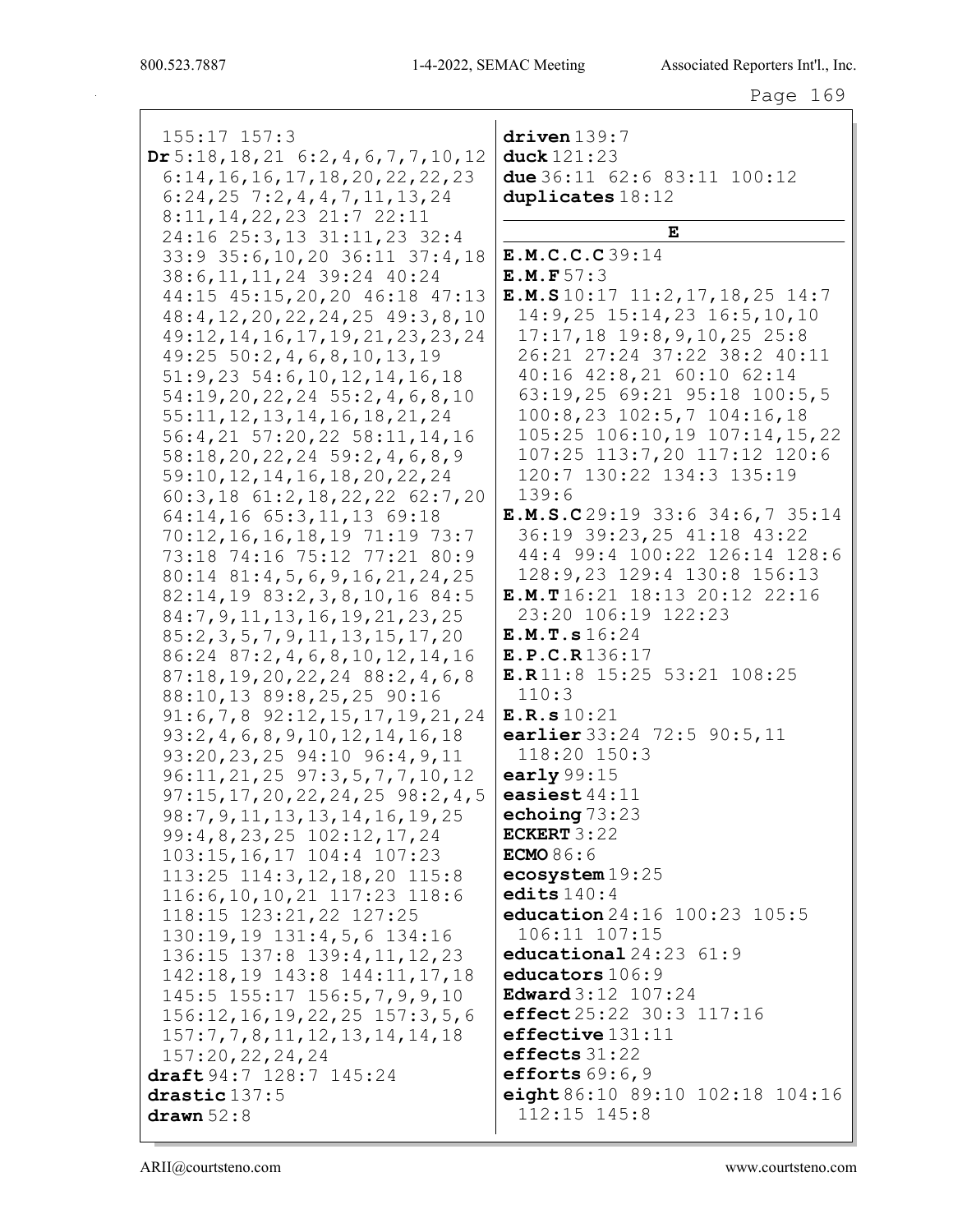eight-year-old 129:10 eighteen  $50:12,23$   $135:20$ eighty  $18:11, 15, 18$   $108:11$ 112:18 113:8 eighty-nine  $109:5$ eighty-two  $108:18$   $109:8$ **EISENHAUER** 2:15 25:13 26:18,20 27:19 28:10, 19, 23 51:18 61:17 61:21 62:2 94:23 95:3,17  $99:25$ either  $14:14$   $45:14$   $65:16$   $72:5$ 77:25 111:12,14 115:20 117:3 123:11 133:4 137:21 156:14 elderly  $111:12$ electronic  $12:11, 14, 24$ electronically  $12:8$ elegantly 63:18 elevator  $62:4$ eleven  $56:3, 14$   $112:17$ eligible  $74:8$ eliminate  $149:2$ eloquent  $81:18$ eloquently  $64:17$ email  $24:12$   $27:11$   $61:23$   $62:9$ 96:18 100:6, 9 101:4, 17 114:5  $114:8,8$   $145:6,11$ emailed  $44:5, 16$   $114:5$  $emailing 98:4$ emails  $21:22$ emergency 10:17, 18 21:10, 14, 20 35:19 38:16,18,19 39:9 41:6 42:10,14 44:23 79:14,18,20  $100:16$   $143:4$  $emotion$  119:15 emphasis 137:6 empower  $120:20$   $138:13$ empowered  $30:11$   $122:8$  $empowering 122:18$  $EMS 1:3$ encourage 11:21 20:10 61:8 64:8 end-tidal $110:7.7$ ended  $101:15$ endorse 69: 6, 8, 19 70: 3 74: 10 76:19 77:16 80:23 83:13 endorsement  $77:6$ endorses 81:11 82:3 91:25 endorsing 73:20 76:6 89:22 endotracheal 106:15, 23 108:19 109:7 112:21 endpoint  $63:2$ 

enemy  $127:5$ engage  $65:17$   $66:13$ engagement  $67:21$ English $154:9$ enjoy  $112:3$ enlarge  $29:3$   $95:24$ enrolled $12:7$  $enrollment 57:13$ ensure  $136:11$ entire 12:13, 13 16:10 entirely 43:8 115:21 150:16 environment $19:24$ environments 15:2, 3, 7, 19 16:7, 9  $19:19$  $e$ pinephrine 86:12 equipment 20:19 105:5 106:12  $108:5$   $112:6$ equipped  $105:22$ Erie  $89:5$  $error 125:15$ especially  $40:12$   $113:14$   $123:4$ essentially 36:24 42:14 44:3, 25 65:15 81:2 128:15 139:20 establishing 75:16 76:17  $\texttt{etcetera110:10}$  $evaluate 65:18$  $evaluating 23:23$ evaluation  $74:9$ event  $23:3$   $150:16$  $eventualities 30:14$ eventually  $103:7$   $151:22$ everybody 9:9 14:22 15:16 19:3 21:18 26:17 47:8 72:14 92:4 94:4 95:22 102:11 131:24 137:14 144:22 151:12 152:7  $153:23$ everybody's  $22:6$  143:24 everyone's  $67:18$  94:23  $104:23$ Evidence  $86:4$  $evolved109:15$  $exact115:7$ exactly  $63:24$   $64:9$   $90:23$   $142:22$  $151:17$ exam  $107:5$ **example**  $89:5$   $129:10$  $\texttt{examples} 63:21$  $\epsilon$ xcellence  $63:25$ excellent 20:14 58:5 82:16  $158:13$  $exceptional 140:16,17$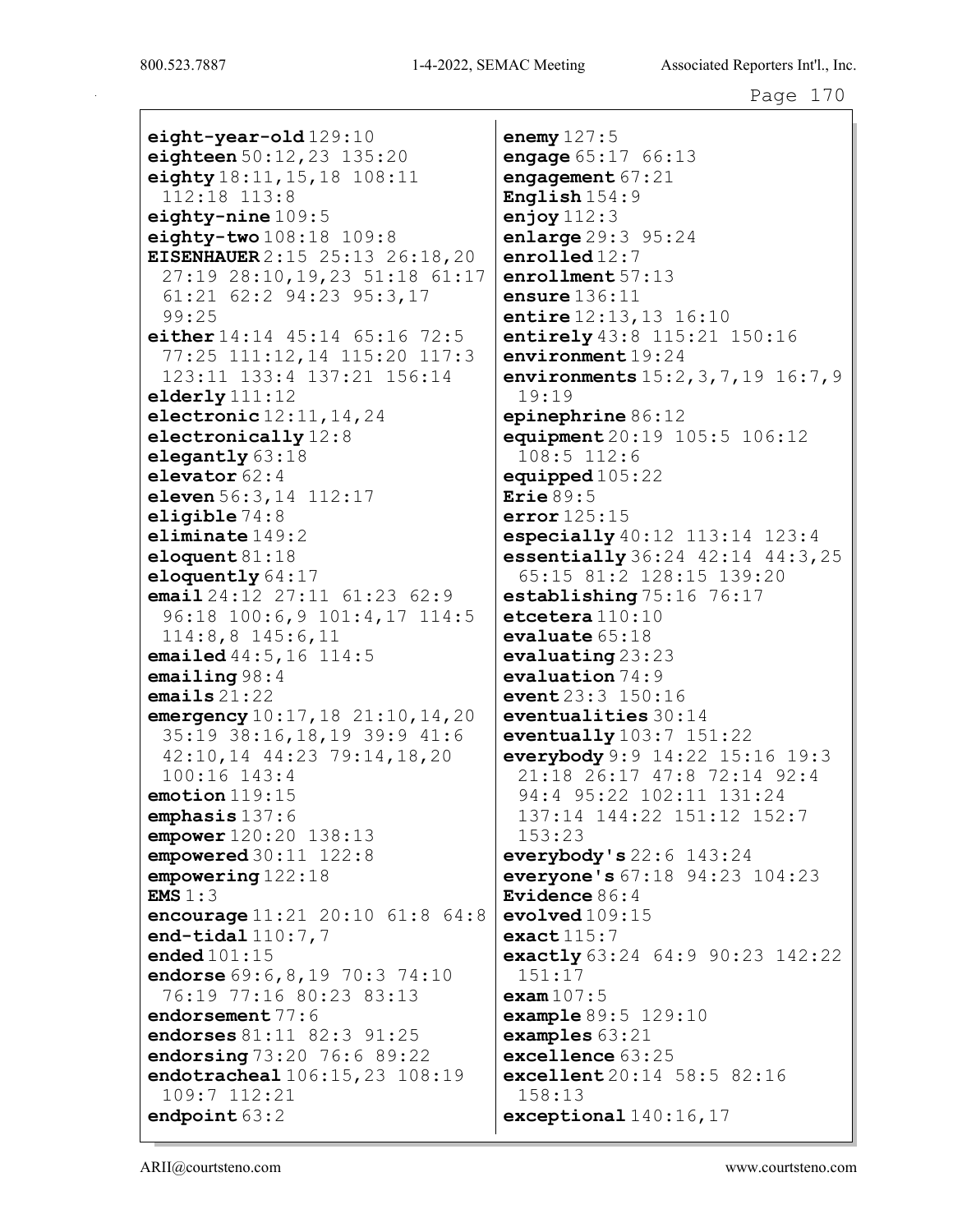exceptionally 111:16 excessively 90:9 excited 13:5,15 15:22 16:24 58:7 98:4 exciting 12:19 exclusion 65:15 executive 15:6 22:15 30:7,9 32:2 36:13,25 38:12 39:10,17 45:5 exemplary 131:15 existing 67:5 exists 89:18 121:6 124:22 expand 69:9 expansion 14:13 expect 99:11 expected 68:14 100:11 experience 106:8 113:18 experts 74:19 119:10 expire 25:24 30:4 31:15,24 40:2 expired 30:24 expires 38:21 explain 77:9 explained 31:24 expose 41:9 expressed 142:25 exquisite  $64:4$ extend 39:11 extending 22:16 extension 23:9,10 extensive 32:10 extent 100:12 extra  $16:15$ eyes 63:7 77:18 F F 154:15,19,21 facilitate 21:23 facilities 40:25 66:15,17 facility 16:4 29:24 60:22 62:19 66:16 86:6 fact 42:12 66:21 74:12 119:15 135:17 137:23 factoring 42:23 failed 131:15 failure 109:6 111:12 149:12 fall 119:17 falls 10:25 72:12 far 37:3 115:17 fare 110:19 Fast 18:21

fault  $30:17$ favor  $43:5$ federal 9:25 24:23 100:22 feedback 24:9 feel 10:23 21:3 23:2 76:5 99:21 111:23 115:25 129:14 138:5 152:24 feeling  $23:5$   $45:13$   $71:24$   $120:12$ feels 72:7 77:15 112:9 fees  $20:18$ felt  $30:13$   $67:4,4$ fentanyl 105:15 113:12 fever  $41:2$  125:17 fevers 41:5 fidelity 107:3 field 17:4 99:15 106:21,22 108:6,7,8 111:23 fifteen 9:23 13:22 105:18 111:19 118:12 126:8 129:23 132:25 133:22 142:24 147:18 148:8,21 149:14,15,18,23 150:8,11,16 153:7 fifty 13:10 19:20 104:18 106:2 fifty-five 108:13 figured 42:11 figuring 43:10 filing 137:12 fill 15:20 final 52:18 99:12 115:18 134:19 143:5 finally 131:20 financial 117:11,18  $final 11:6 15:4 18:3 46:2 64:9$ finding  $41:17$ fine 5:21 32:17, 18 64:24 67:19 73:20,22 81:16,19 90:24 92:6 95:8 fingers 154:5 finished 5:8 fire  $105:3$  $first 12:9 13:12 19:2 25:7 27:4$ 37:8 42:3 51:18 72:23 99:9 101:21 106:17 109:18,19 117:3 121:19 130:21 131:7 140:3 150:11 157:12 firstly 80:21 fit 120:21 132:19 148:17 fits 135:4 five 11:20 13:6,24 20:12 37:14 57:14 104:17 108:9 109:15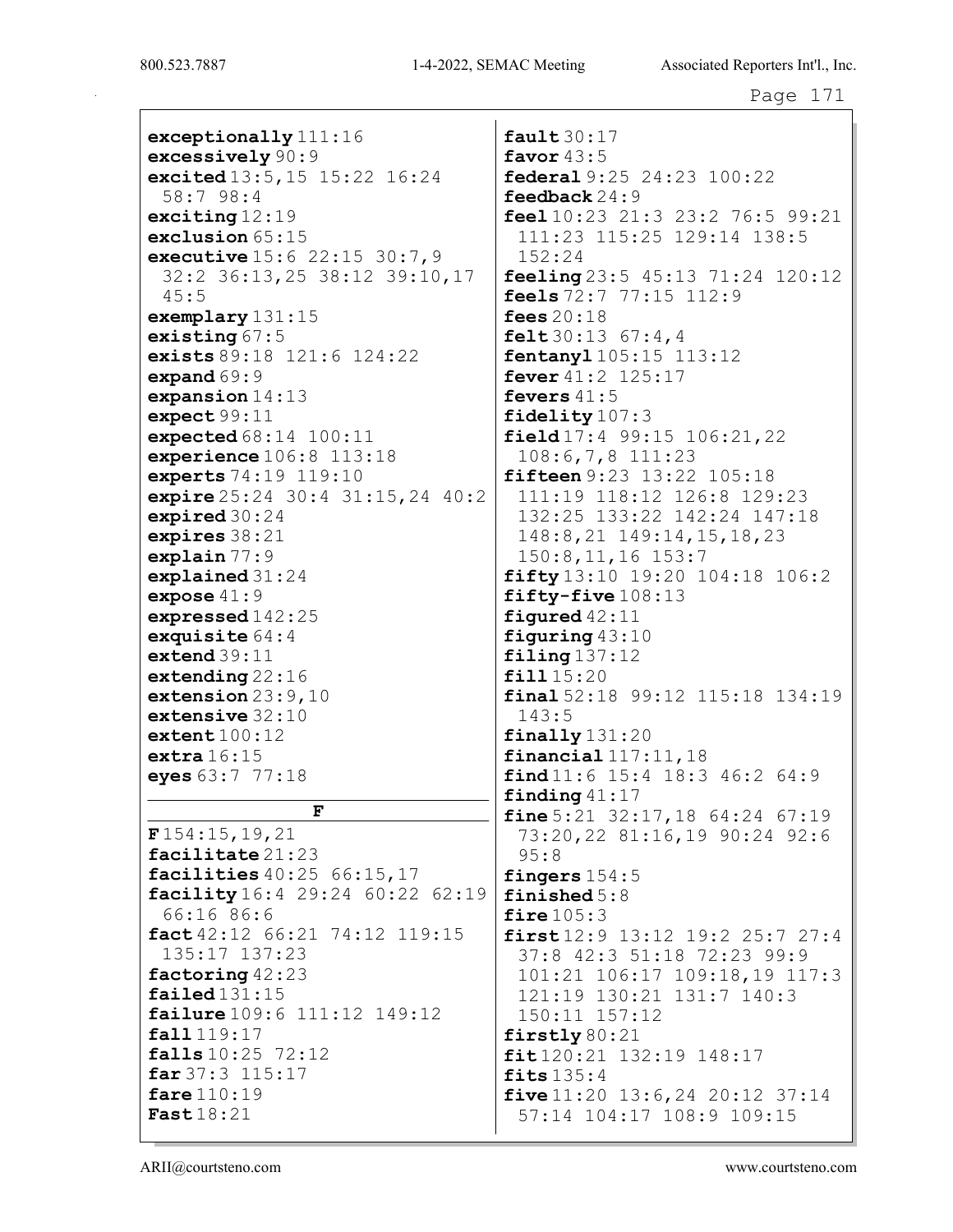$111:2,4$ five-year  $23:24$  $fix$  120:17 146:15  $flaq136:24$  $\texttt{flagged109:21}$ **flexibility**  $35:25$   $122:19$ floor 30:20 31:6 47:2 76:14 80:7,21 90:22 152:9  $flow 134:20$ folder  $27:15, 16, 18$   $28:9$   $61:17$  $61:20$ folks 58:6  $67:24$  102:10 119:10  $132:14$  $\texttt{follow} 26:10$  33:18 42:15 53:22 110:20 123:24 133:4 136:3 138:24 141:5 149:15  $\texttt{follow-up} 88:15 101:2$  $followed 137:2$ following  $67:14$   $124:15$   $133:21$  $135:10$ forced  $91:4$ foregoing  $159:2,5$ forever  $127:20$  $form 109:22, 24 110:6$ formal  $35:9$   $111:2$ formally  $109:24$ format  $24:11$   $71:2$ , 6 formatting  $154:14$ FORNESS  $3:22$ **FORREST**  $3:20$ forth  $25:4$  66:9 113:15 forty  $109:11$   $123:6,9$ forty- $86:9$ forty-eight 110:13 forty-four  $112:19$ forty- $six123:5$ forty-two  $10:3$ forward  $18:21$   $30:25$   $33:20$   $34:19$ 35:2 43:23 52:10,18 57:4,19 60:11 63:3 64:10 68:10 69:8 71:23 77:13 86:17 89:23 96:20  $found 106:14 137:11 138:4$ four  $13:24$   $16:23$   $20:12$   $32:25$ 34:22 53:21 57:13,25 80:24 111:2,3 120:8 133:20 147:18 fourteen  $25:23$   $26:2$ ,  $3$   $30:3$ ,  $18$ 30:20 31:5, 12, 14, 19, 23 34:12 **fourth** 94:22 113:11 132:23 frankly  $43:11$ **free**  $10:23$   $12:25$   $16:22$   $21:3$ 

 $117:7$ freely  $123:2$ frequency  $57:18$  ${\tt fresh}$ 121:16 Friday  $20:13$ **friends**  $13:23$   $68:15$ front  $60:25$   $68:8$   $144:7$   $154:19$  $154:20$ frustrated 119:12  $full-time 20:12$ function  $63:24$ functional  $86:9$   $115:12$ functioning 119:23 functionless 121:22 further  $47:4$  54:5 72:7,8 98:23 105:5 126:15 136:15 furthermore  $83:23$ 

### G.

 $G.C.S.112:14,18$ **GANDOLFO 3:4**  $gap 17:8$ gauge  $100:22$ GENE  $3:13$  $general100:21$ qenerate  $34:8$ generations 109:16,16 geriatric 62:15, 17, 19 63:13 66:9,18 67:21 74:14 qeriatrician 65:17,18 geriatricians 65:23 geriatrics 66:8 qetting  $60:13$   $66:4$   $72:21$   $81:9$ 102:10 119:7 140:22  $qiant\,40:15$  $GILL3:13$ give 9:3 36:21 37:18 45:16 51:12 65:3 95:4,11 96:17 102:13 103:22 104:4 121:17,17 135:10 150:15 given 12:15 18:6 90:4 110:9  $117:12$  $qives 124:3$ giving 15:16 23:8 36:23 134:3  $qlad24:11 58:8$ glitch 28:13,16  $qo8:24$  10:15 27:17, 22 28:14, 21 28:22 29:8 37:16 38:5 45:7 47:3,9 48:12 50:20 51:8 53:5 61:21 64:15 70:17 72:24 75:17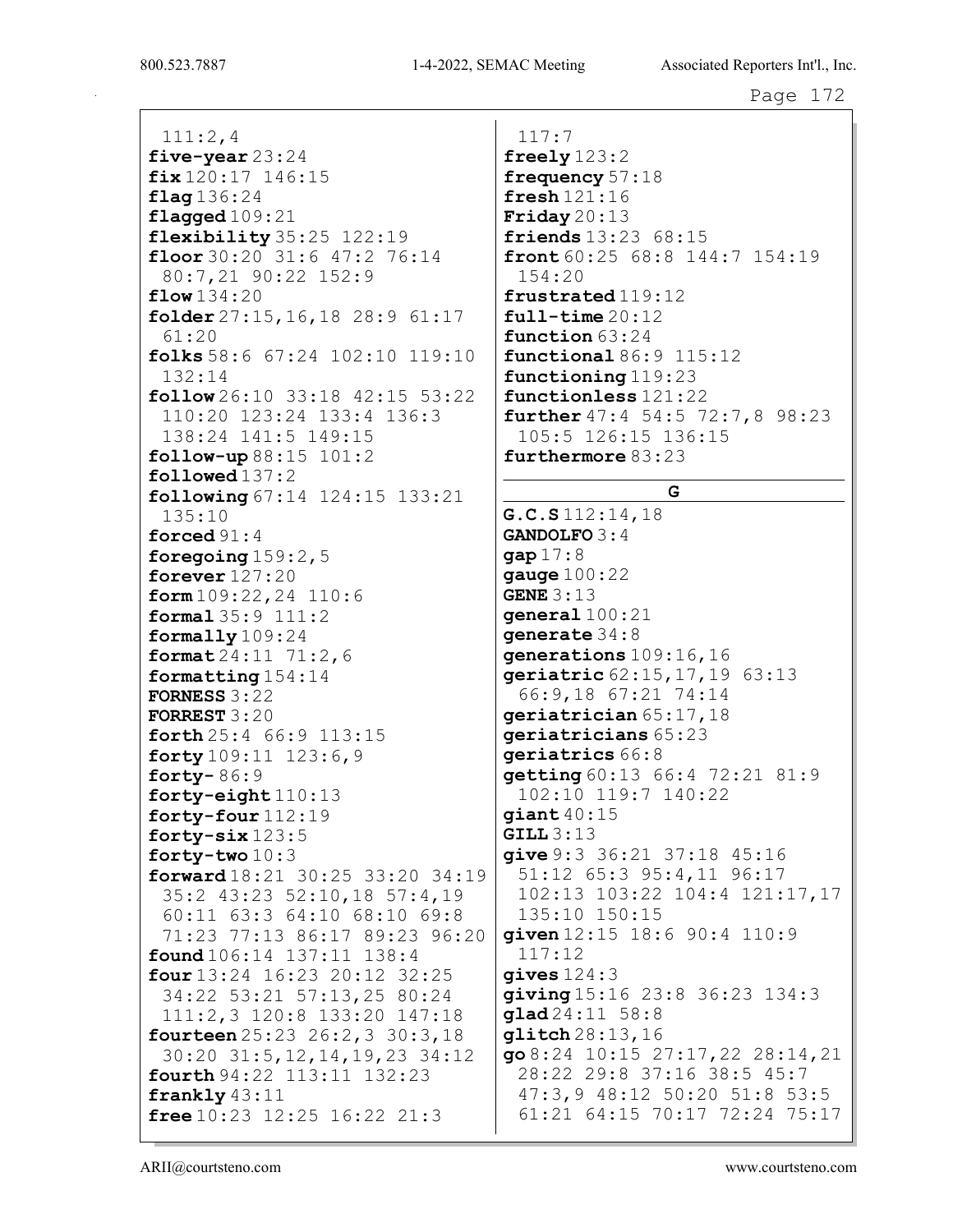76:8,19 77:23 92:12 94:13 95:22 103:9 104:2, 11, 24  $114:20$   $116:5,9,18$   $121:3$ 122:22 126:18 127:8 128:3,25 130:25 131:8 133:3 136:14 137:15 139:14 140:9,12 148:21 152:16,18 153:5 155:3  $\text{goal} 13:9 17:10 57:15 68:4$  $147:2$ goals  $24:19$  $\text{God } 142:9$ goes 71:15 89:15  $154:4$ going  $5:6, 12 \ 6:6 \ 9:12, 12, 13, 14$ 9:21 10:3 11:11 14:11,24 15:4 15:24 16:15,17 17:7 23:11 24:3 25:14 30:24 34:6,10 36:7 quy  $140:9$ 37:24 38:25 42:8,22 43:16 45:13, 14, 14, 15 52:3 70:2 73:25 75:11,14 76:14,23 80:10 80:20, 22, 23 81:13 94:13 96:10 98:18 99:11 100:13 115:5,6,7 HAAG 3:16  $119:2, 2, 3, 4$   $125:12, 16, 23$ 129:5, 6, 18 136: 6, 11 137: 3 138:2,5 140:14,21 144:19  $148:8,13$ Gomez 6:16 49:16  $\texttt{good} 5:17 19:19 31:2 40:5 71:3$ 81:14 96:13 101:8 110:17 127:5 136:22 143:8,18 148:12 Hang  $26:14$ 148:21 150:17 151:2,22 158:7 government  $39:16$   $70:22$ gown 146:18 qrab $144:15$ qrade  $41:5$ grapple  $68:21$ qreat  $13:16$   $14:4$   $20:23$   $25:6$ 51:17 65:2 68:15 96:15 101:14 108:6 110:16,17 114:10 146:11 greater 112:18 126:6 129:21 132:24 150:8 Greenberg  $2:14$  9:5, 7, 9 21:6, 13  $harm137:7$ **HASSON**  $4:3$ 21:16 22:9,19,24 23:17,21  $27:10, 17$  35:15 38:6,11 44:13 44:21 51:22 71:19 77:10,19 101:25 114:12 125:2 136:14 144:16 145:5, 13, 16, 23 147:2 154:22 155:3,5,17,21 GREGORY  $2:18$  3:13 ground 108:3, 17 113:20 group 36:18 40:23 47:13 72:6 77:5 88:25 96:18

 $group's 117:10$  $qroups 66:8,18$  $qrown 105:25$ guard 16:23, 25 17:3, 3, 12, 14 quess  $22:23$   $35:3,5$   $47:22$   $65:14$ 70:8 73:19,22 125:2 128:6,21 129:10 131:11 141:8 142:11 guidance 62:18 90:7, 11 151:18 152:22 153:10, 14, 16, 17 154:2 **guide** 123:18 quidelines  $86:2$ **gurus** 35:15 guys 26:14 28:6 40:7 53:15 80:5 142:13 157:8 158:14,16  $H$  $half 12:10, 11 16:19, 22 17:11, 12$ 19:8 47:14 56:12 HAMILTON 4:9 **hand**  $35:6,11$  $handled 37:20$ handoff  $108:6$ handout 151:9 hands  $144:22$ **HANSEN**  $4:11$ happen 5:13 11:9 36:9 38:22 74:23 136:17 happened  $21:10$   $26:15$   $74:22$ 86:12 108:22 happening  $11:9, 14$  20:25 136:5 **happens**  $69:14$  73:5 happy 7:8  $13:14$  20:21 22:4 67:25 101:4,17 131:25 136:16 136:21 152:7 hate 127:18, 19 138:25 head 105:16 111:8 139:23 health 1:3 9:15 15:14 23:5 37:5  $44:10$  64:3,4,6 65:20,24 66:7 67:23 74:13,25 120:13 144:9 healthcare 19:24 64:5 139:9 hear 16:14 24:11 46:23 47:8 52:2 58:11 118:25 127:22 **heard**  $24:15$   $102:15$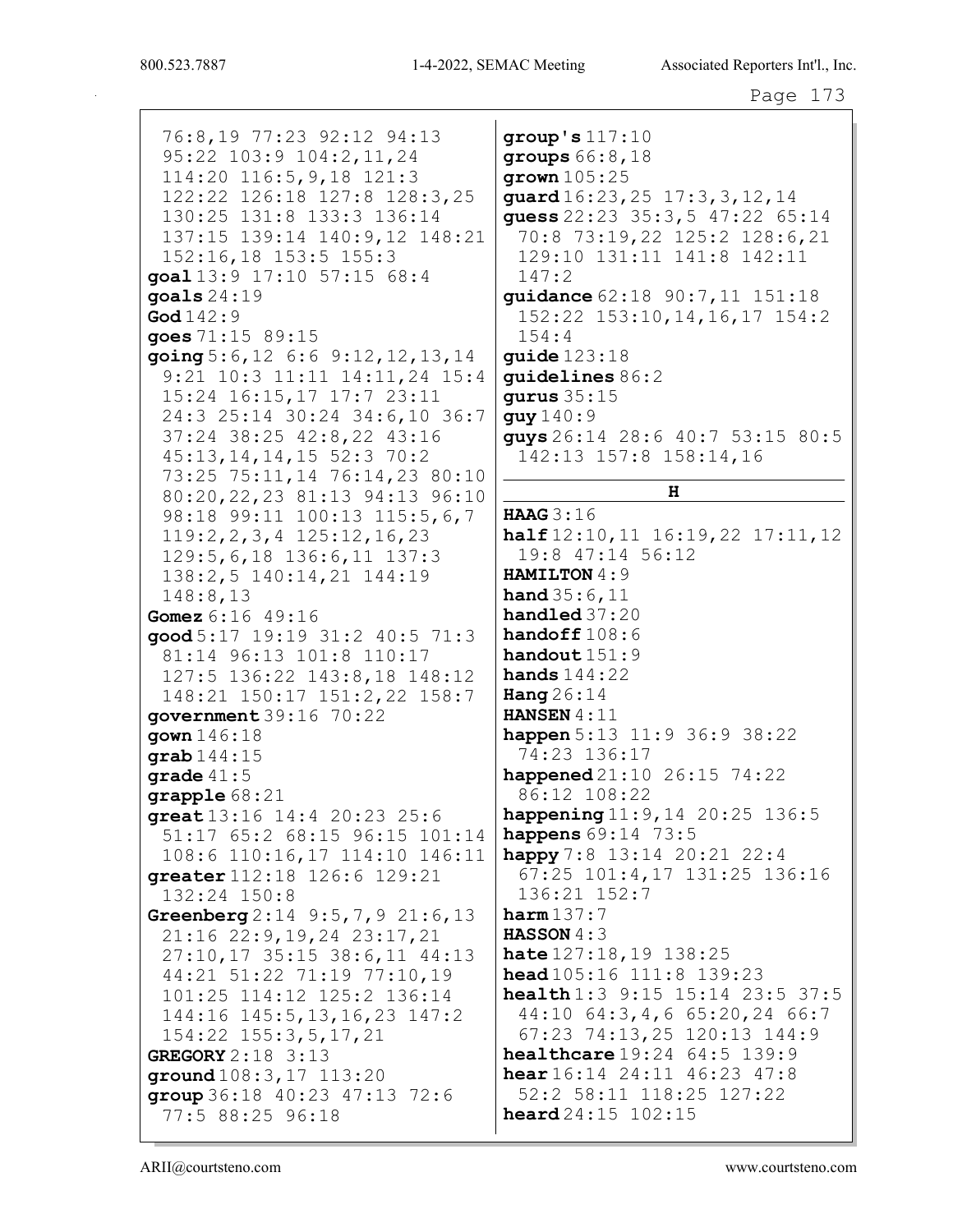Page 174

hearing 8:25 57:21 75:8 159:7 heart  $150:4$ heavily 107:17 heck 71:11 height  $65:19$ held 12:3 143:4 Hello 103:17,20,21 help 10:22,23 15:17 17:15 19:24 19:25 20:4 36:8 57:20 102:17 103:13 119:11,22 136:24 helped 22:16 126:2 helpful 113:7,10 helping 17:6 72:5 helps 72:4 100:21 123:18 136:22 hereof 159:4 hereto 159:4 hereunto 159:8 Hey 26:18 103:15 Hi 21:6,7 22:12 116:6 high 75:4 107:2 123:3 128:16,19 highest 74:14 75:5 highlighted 96:2 hit  $154:19$ hoc  $107:20$ hold 18:12 26:16 27:12 38:15,17 38:19 39:8 44:23 53:11 56:3 56:13 78:17 79:2 91:21 130:17 144:13,18 holding 38:18 holiday 24:21 108:24 home 15:20,25 122:10 124:10 141:9 homes  $17:16$ honest 22:25 honestly 23:18 139:10 honor 82:18 hope 82:12 89:10 119:21 142:9 157:8 hopeful  $118:18$ hopefully 5:9 17:17 25:11 92:9 155:23 158:2 hoping  $5:11,12$ hospital 10:2 15:20 86:3 102:4 107:22 109:23 121:3 122:23 125:17,20,24 132:8 138:2 139:14 140:9,13 hospitals 11:6 15:10,11 17:15 74:15 102:5 119:8 125:22 hotline 151:8 hour 47:14 105:8 114:22 126:9

hours 13:21,24 110:13 119:9 136:4 145:10 **house** 66:20 121:15 How's 29:6 148:24  $HOWARD$  3:14 Hudson 3:12 10:11 huge 36:2 43:2 HUGHES 3:2 hundred 11:4 13:7,8,13 16:16,23 17:11 20:19 75:18 86:14 102:19 104:16,18 106:2 108:9 123:5 hundreds 12:6 **HUTH 3:14** hybrid 13:17 hyperbole 119:18 I  $i$ dea  $42:2$  63:20 115:3 120:19 121:20 138:13 143:8,18 ideas 118:21 identical 90:19 identification 99:15 identify 37:19 120:25 identifying 32:23 35:20 illness 42:6 illnesses 121:2 **imagine** 35:16,18 imagined 37:12 **immediate** 37:9 130:7 **immediately** 47:3 64:7 67:14  $impack$  23:25 impacted 108:23  $\texttt{import 21:17}$ impending 111:11 implement 31:7 88:18 89:6 implementation 36:5 implementing 89:12 implications 117:18 implied 134:7 importance 23:22 important 35:24 76:17 88:15 99:21 **improve** 13:4 22:17 60:10 115:11 improvement 67:13 79:24 109:14 138:4 improvements 121:25  $in-66:19$ in-house 66:3 inappropriate  $40:19$  116:15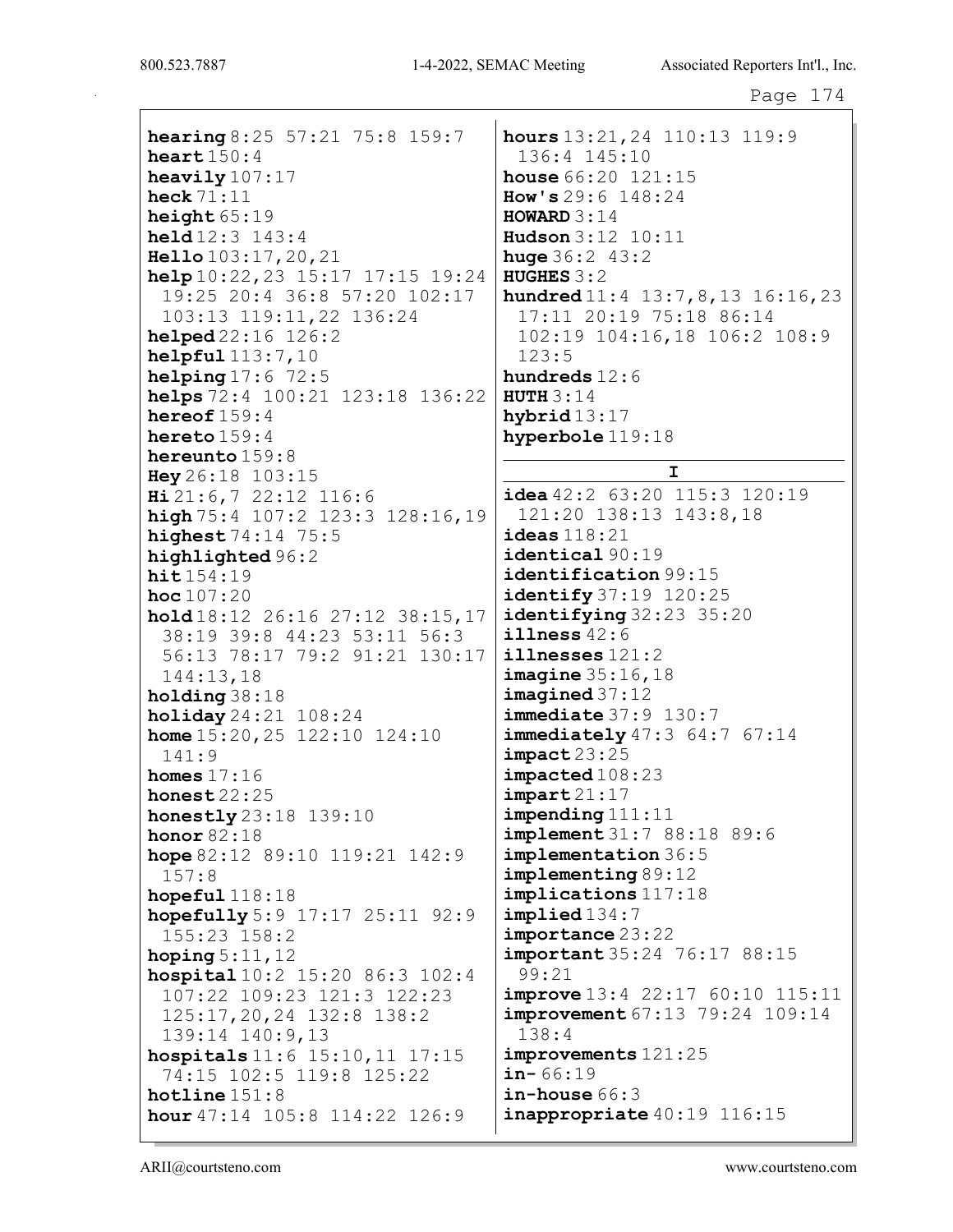inbox 130:23 inboxes 67:18 inches 43:6 incident 73:3 incidents 111:17 include 52:22 128:22 included 52:17 includes 39:4 143:23 including 39:5 106:12 inclusion 65:15 120:5 121:8 inclusive 66:19 incorporate 43:16 increase 106:15 increased 86:8 113:14 incur 137:6 indicates 150:14 indicating 67:9 indication 110:8 134:22 ineffective 114:25 inform 98:23 informatics 12:6 information 22:13 102:13 103:22 136:9 141:5 151:8 initial 105:3 initially 65:25 initiate 120:15 152:21 initiated 120:7  $initiating 32:20 147:8$ initiative 137:5 initiatives 69:21 injury 74:4 105:17 111:8,9 input 15:17 128:24 inserting 25:20 insertion 113:2 insinuating 150:3 instance 118:16 intended 115:16 intent 42:2,3 115:17 132:4 134:2 149:20 intentional 147:6 intentioned 131:23 interest 99:19 interesting 15:9 18:2 116:8,23 interim 35:22 36:5 41:20 interpret 30:24 interpretation 31:9,10 90:15 135:9 interpretations 90:13 interpreted 132:3 interrupted 83:7

interventions 61:9 intracranial 113:14 intubated 108:25 intubation 104:14 investigation 11:16  $invoking 134:5,6$ involve 120:7 140:8 involved 66:4 105:2 107:17 110:24 involves 107:8,21 109:18 110:23 irregular 43:12 ish 156:24 issue 38:18 41:4,13 63:7 70:19 71:16,22 73:21 78:25 79:3 99:14 112:2 117:7,21 120:14 123:12,16 136:7 138:4 139:3 **issued** 34:17 37:9 66:21, 22 80:25 116:24 117:5 issues 28:7 30:18 40:5 99:20 101:16,20 125:25 126:14 it'd 156:14 it'll 13:18 27:24 40:2 44:18  $item 44:25 62:8 114:19 115:7,19$  $i$ tems  $62:13$  94:5  $140:5$ J  $Jacob 25:14 104:4$ JACOBSON  $4:13$ JAMES 3:14,15 **January** 1:6 11:19, 22 12:2 16:13 17:9 38:21 101:12 159:9 JASON 2:17 3:15,16 **JEAN** 3:16 Jeff 2:16 3:17 78:20 79:8 80:6 127:12 **Jeremy** 2:5 71:20 142:22 150:3 JILL 3:18 job 110:17 111:10 121:18 Joe 2:4 41:22 122:3 John 2:6 3:18 107:24 join 7:8 13:19 joined 49:24 joining 8:14 9:10 JONAS 3:7 Jonathan 2:4,18 8:9,10 **JONES 4:12** JOSEPH 3:19  $JOSHUA 2:7$ judgment 132:10 156:21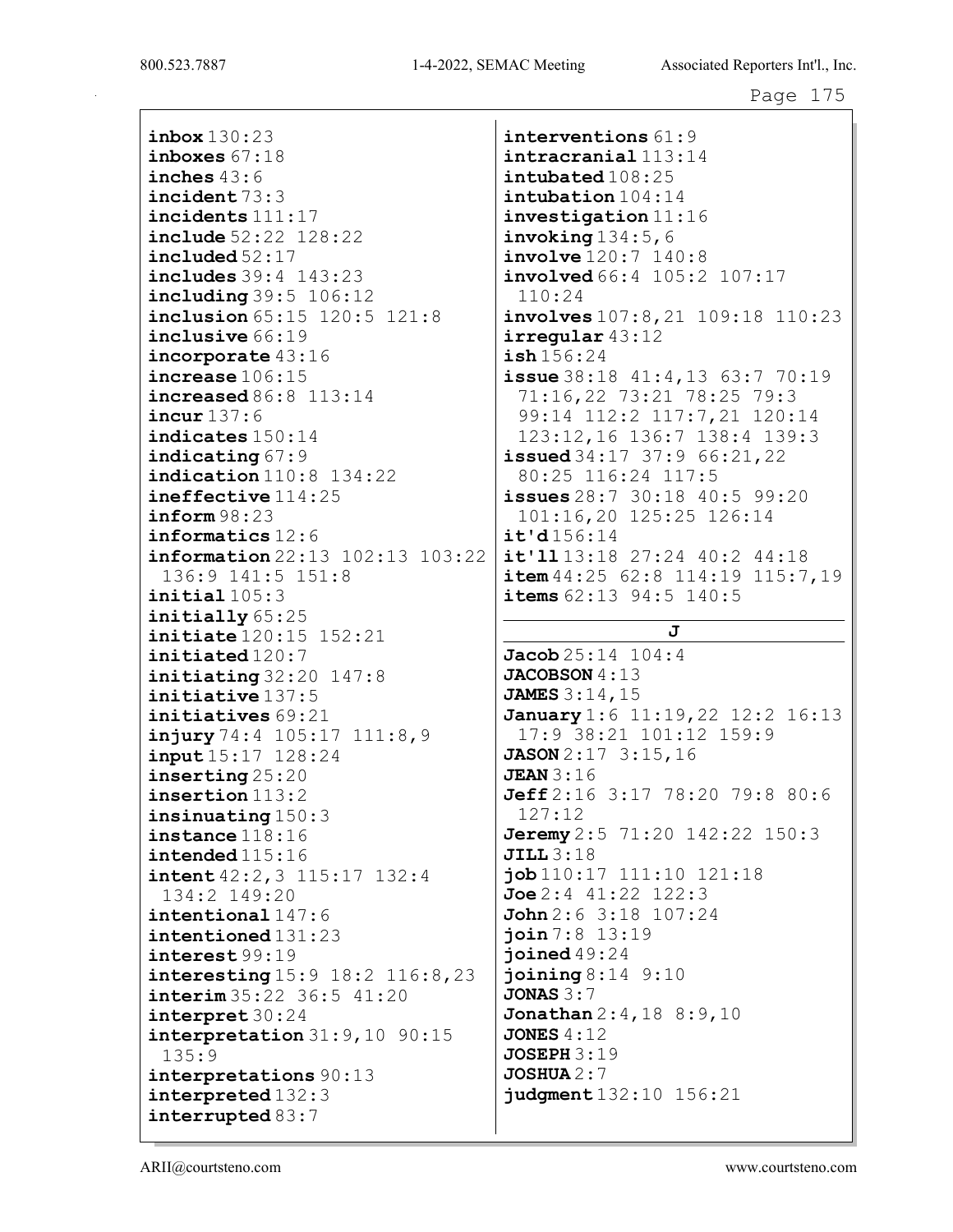| к                                                                 | L                                                                      |
|-------------------------------------------------------------------|------------------------------------------------------------------------|
| <b>KAREN</b> $3:19$                                               | LAINSON 159:2, 11                                                      |
| keep 9:12 24:4 118:8 119:16,22                                    | $1$ ame $121:23$                                                       |
| 121:14                                                            | $\texttt{Langsam}$ 2:7 35:8 36:10 37:4, 21                             |
| keeping $43:5$                                                    | 38:6,12 39:12 45:10 46:13                                              |
| <b>ketamine</b> $105:14$ $109:11$                                 | $47:16,20$ $48:2,12$ $50:13,19,21$                                     |
| <b>key</b> 110:13                                                 | $51:3, 13$ $53:2$ $54:6, 7$ $56:4, 6, 11$                              |
| kicking 119:16                                                    | 56:16 62:3, 7, 10 69:12 75:10                                          |
| kid 41:11 130:24 144:21                                           | 75:12,13 76:7 80:9,14,16 81:9                                          |
| <b>kids</b> $41:2, 4, 9$                                          | 81:13,19 82:8,10 83:3,5 90:16                                          |
| kill 115:4                                                        | 90:17 94:10, 15, 18 102:17, 24                                         |
| $\text{killed}114:21$                                             | $103:3, 14$ $158:4$                                                    |
| $\texttt{kilogram}$ 113:12<br><b>kind</b> $12:24$ 20:6 38:25 43:6 | <b>language</b> 30:13 34:23 53:17<br>79:13 112:24 115:20 134:22        |
| 66:24 71:5 100:22,22 108:2                                        | 139:16 145:15,24 146:2 149:12                                          |
| 110:24 112:11 122:16 137:17                                       | 151:5                                                                  |
| 137:19 140:19 141:23 144:7                                        | <b>LANPHIER</b> $4:5$                                                  |
| KNOELL $2:23$                                                     | large 65:25 104:15                                                     |
| <b>know</b> 5:8 12:20 14:23 15:9, 13, 19                          | $laryngeal$ $113:4$                                                    |
| 16:25 17:6 18:7 19:2,8,13,23                                      | laryngoscope 106:13, 14                                                |
| 19:25 20:2, 6, 8, 9, 11 21:18, 25                                 | laryngoscopy 113:8                                                     |
| $22:5, 24$ $23:3, 4, 9, 12, 22$ $24:2$                            | $last$ -minute $9:11$                                                  |
| 24:10,12 25:3 30:6 31:20                                          | law83:14                                                               |
| 32:10 36:3,24 37:6 38:21,24                                       | $\texttt{lead}23:24$                                                   |
| 38:25 39:2, 3, 6 41:3, 5, 6, 12, 15<br>41:18 44:25 45:5 56:9 62:5 | $\texttt{leadership} 35:21 \quad 73:4$<br>learning13:3                 |
| 70:5 71:23 72:3,8,11,15,19,24                                     | <b>leave</b> $20:7$ 33:12 39:3 40:9                                    |
| 73:3, 21, 25 74:2, 7, 8 76:25                                     | 81:10 112:12 115:4,12,22                                               |
| 77:13 78:7 80:12 83:20 99:5                                       | 116:18 122:9 124:10 125:22                                             |
| 101:2,20 102:5,14,18 114:21                                       | 133:6 138:14 141:4,9 143:8                                             |
| 115:20 117:16,23 118:18                                           | 144:23                                                                 |
| 119:12, 19 123:4, 8, 13 124:7, 14                                 | <b>leaves</b> 117:2 133:6 138:24                                       |
| 124:16 125:4,6 126:2 128:7                                        | <b>leaving</b> $116:14$ $125:4$                                        |
| 129:3, 9, 12, 13 131: 15, 18 132: 6                               | $\text{1ed }66:6$                                                      |
| 132:16,19 134:17 136:10,17,17                                     | <b>left</b> 33:2 40:12 114:24 115:3                                    |
| 136:22, 22 137:18 138:19 139:4<br>139:17 140:10 142:21 151:13     | $\texttt{legal } 35:15 \quad 37:3,23,25 \quad 38:8$<br>40:5 71:23 73:4 |
| $152:12, 15, 17, 25$ $153:4, 8$                                   | $1$ emons $110:9$                                                      |
| knows $96:9$                                                      | <b>let's</b> 5:15 18:2, 2 24:15 25:3                                   |
| $KOCZOR 2:22$                                                     | 27:5 43:25,25 47:21,23 76:16                                           |
| <b>Kroll</b> $2:14$ $8:7,8,8$ 78:6 80:11                          | 83:9 96:23 99:3 127:20,23                                              |
| kudos $65:4$                                                      | 134:7 153:5 154:4 156:4,5                                              |
| Kugler 2:6 6:16, 17, 17 49:4, 17                                  | 157:8,25 158:15                                                        |
| $49:18, 18$ 55:4,5,5 59:8,9,9                                     | letter101:10                                                           |
| 64:13, 14, 16 81:21, 21 82:14, 14                                 | <b>level</b> $70:21$ $99:16$ $106:17$ $107:12$                         |
| 84:25 85:2,2 87:18,19,19 91:5                                     | 107:13 109:18 111:3 116:16                                             |
| $91:6,7,10,19,24$ $92:7$ $93:8,9,9$<br>$97:24,25,25$ 157:5,6,6    | 136:8,13<br>levels $64:20$                                             |
| <b>KUHN</b> $4:2$                                                 | LEVINSKY 3:3                                                           |
|                                                                   |                                                                        |
|                                                                   |                                                                        |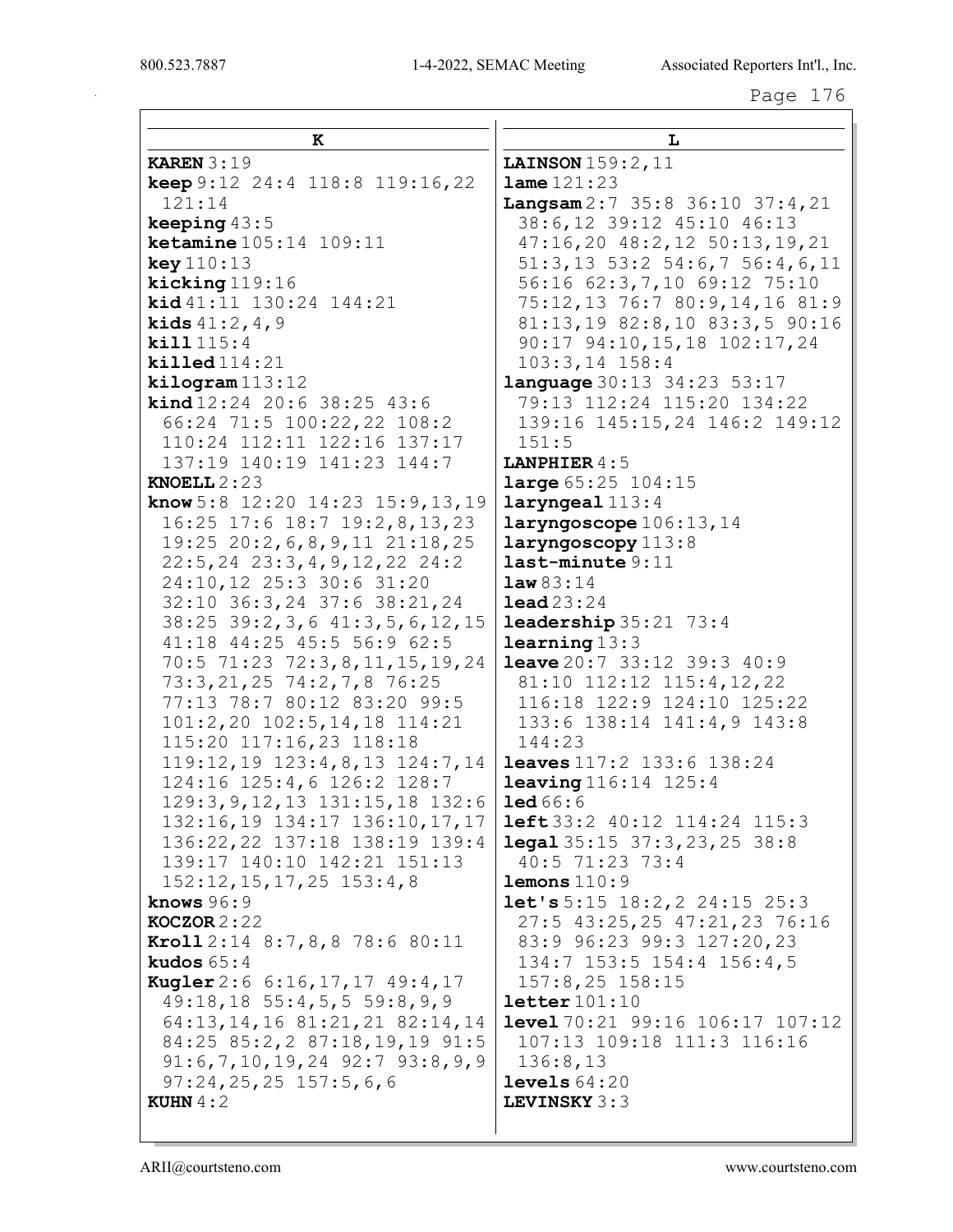800.523.7887 1-4-2022, SEMAC Meeting Associated Reporters Int'l., Inc.

Lewis 2:8, 21 59:14 86:19 lexicon 58:6 LIDDLE 3:2 lift  $17:7$ lifted 71:13 liked 141:10 likes 151:12 limit 86:13 limiting 70:4 line 39:5 64:24 72:11,24 122:20 125:5 147:21 154:23 lines 40:16,16 64:16 122:6 linked 108:3 list 8:25 101:22 1isten 73:20 121:4 140:8 liter 105:19 literally 11:24 21:21 little 14:13,14,14,22 20:8,15 28:13 29:3,7,7 30:15 33:16 37:16 48:18 62:25 95:25 99:2 112:24 119:14 128:5 131:12,17 157:17 live 12:16 43:5 68:2 Livingston 63:19 load 9:25 lobby 39:20 local 10:17 63:17 79:19 83:19 138:23 153:16 LOCKWOOD 3:20 **lodge** 37:17 long 23:10 71:16 72:21 75:11 117:15 131:18 longer 31:7 look 14:23,24 16:8,8 29:19 33:13 34:5 37:15 44:7 52:5 61:22 73:24 95:5 121:15 126:9 128:7 143:5 looked 17:22 18:4,9,10 looking 65:14 70:25 71:9 118:11 119:9 128:8 145:19 looks 92:6 144:14 151:21 loss 131:12 lot 9:14 11:11 21:12,16,25 22:5 22:22 23:19,25 25:4,18 28:7 29:17 31:19 38:4 40:19 41:24 42:4,10,25 114:22 115:14 122:7 126:4 132:19 Lou 5:14 30:16 love 14:3,5 96:15 low 41:4

lower 57:17 120:25 129:12 lowercase 148:11 LUCAS  $89:19$ lucky  $25:5$ Lynch 2:7 6:18, 19, 19 49:19, 20 49:20 55:6,7,7 59:10,11,11 70:6,6,12,19 76:20,20 77:3,14 85:3,4,4 87:20,21,21 93:10,11 93:11 96:11 98:2,3,3 157:7,7 lynched 83:7 M M-A- 60:17 ma'am 82:7 MACMILLAN 3:18 MAGER 3:12  $main 41:4$ major 99:20 123:16 154:9 majority 56:7,11 114:6 152:16 making 32:11 69:6 81:7 122:14 122:14 126:12 131:23 133:16 153:18 managed 12:12 management 10:18 21:10,14,20 107:3 managing 102:6 manipulation 113:5 March 17:10 124:9 140:25 mark 2:12 3:20 7:18,20 13:10 28:12 32:6 33:4 69:23 70:12 70:16 118:2,4 119:25 131:13 141:10 143:10 145:2 market 121:25 marketplace 89:18 Markovitz 157:9,10,10 Markowitz 2:8 6:20,21,21 49:21 49:22,22 55:8,9,9 59:12,13,13 85:5,6,6 87:22,23,23 93:12,13 93:13 98:5,6,6 **MARSHAL** 4:2 62:5 Marshall 2:8 6:22, 23, 23 21:4, 7 21:8,15 22:8 25:3,5,13,16,18 27:5,9 28:25 29:3,7,10,12 31:2,16,18 32:4,5,13,17 33:10 33:15 34:18 46:19,21,24 47:13 48:7 49:24,25,25 51:9,10,23 51:25 52:4,7,10,12,14,16,21 53:6,9,13,16 55:10,11,11 56:21,25 57:24 59:14,15,15 60:8 61:2,7 62:3,12 63:8,11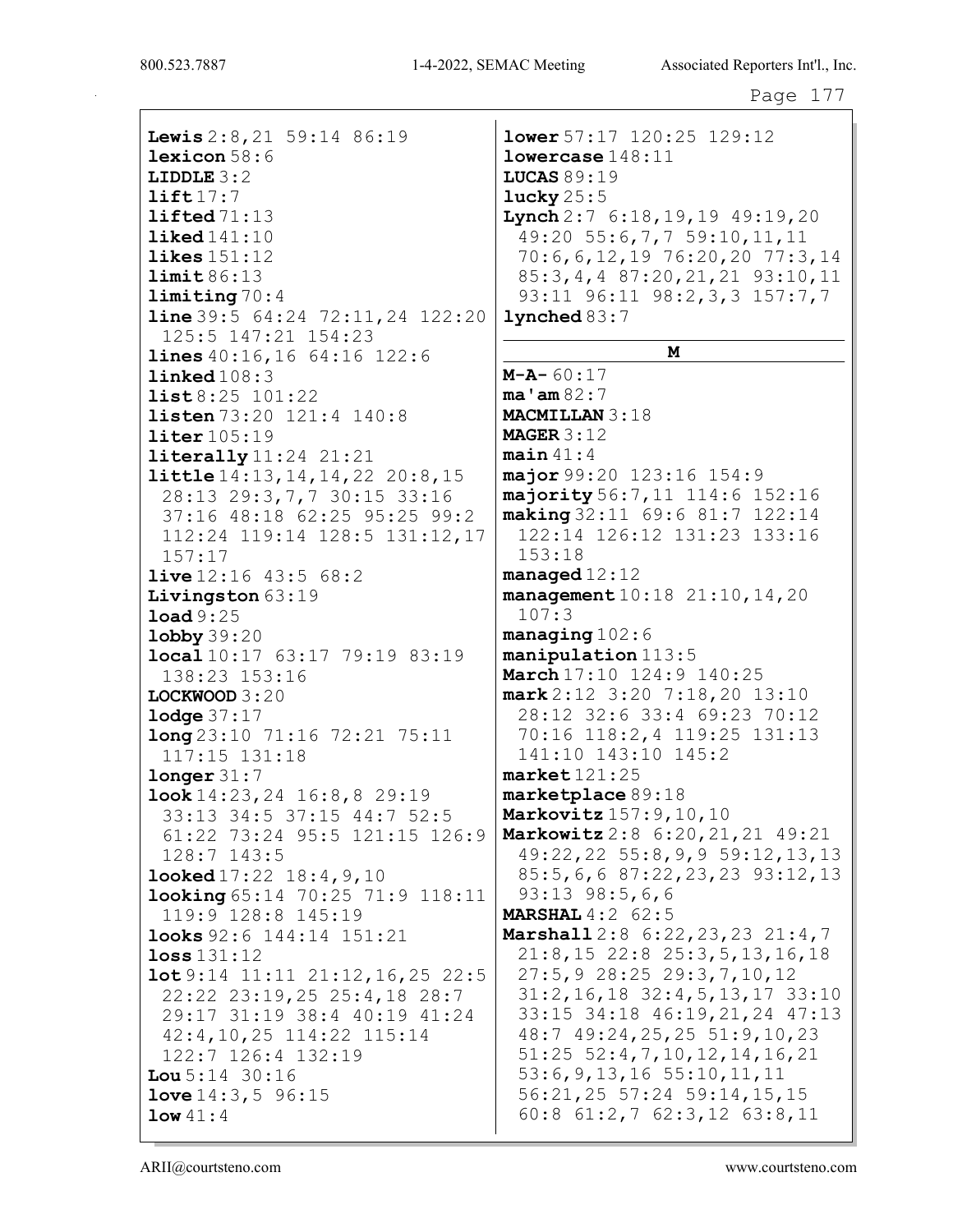75:23,23 85:7,8,8,21,22,24 86:21 87:24,25,25 88:13 89:8 89:9,25 90:3,14 93:14,15,15 94:10, 14, 17, 20 95: 2, 7, 10, 12 95:24 96:4,8,20 98:7,8,8,21 98:25 107:23,23 114:10 116:6 116:6, 10, 12 123:21, 21, 22, 23 134: 9, 9, 16, 17 135: 8 140: 24 141:14, 17 144:11, 13, 17, 18, 20 145:5, 11, 14 146:4, 7, 9, 13, 15 146:19 147:4,10,22 148:2,4,10 148:13,18,24 149:11 150:21 151:4, 15, 19, 24 152:3, 5 153:20  $154:2, 5, 8, 11, 16$   $157:12, 13, 13$ 157:16 158:17 **Maryanne** 2:13 7:21, 22 **MASTERTON 4:13** Matheson  $107:16$  $\texttt{matter}$  119:10  $matters 60:17 96:5$ **MATTHEW**  $2:10$ Maynard 6:22 49:23, 23 **MCCARTIN** $4:3$ McEvoy 2:13 7:25 8:4, 5, 6, 21, 21 8:23 24:16,18 27:13,13 28:5  $46:16,17$   $61:10$   $63:6,6,10$ 114:18, 19, 20, 21 115:8 117:22 MDCalc 61:9 mean  $8:24$   $21:13$ ,  $17$ ,  $19$   $31:19$ 32:16 45:23 46:3 67:18 68:18 70:8 74:24 76:24 77:24,25 122:17 128:16 131:18 138:25 139:18 152:15 means  $10:23$  19:7 46:14 47:3,7  $47:11$   $48:9$ measure  $100:15$ ,  $15$ mechanism  $35:20$   $36:15$ ,  $15$   $37:11$  $med\,5:9\,15:2,10,16\,25:3\,32:10$ 40:22 44:24 46:25 56:17 61:15 61:19,20 63:9 70:20 71:25 72:6 139:18 143:3 151:18  $median138:23$ medic 105:8 106:22 110:11, 16  $112:9,22$   $129:25$ medical 25:9 26:6,10 27:15 30:11 32:3 33:17 34:19 40:13 42:14, 16, 21 43:13 53:18, 22 57:2 60:18,22 67:21 72:12 74:18 79:15, 18, 20, 22, 23 96:3 105:2 106:6,21 107:9,9,14,17

107:22 109:20 110:12,20,23 111:22,24 120:18,19 121:9 122:20 124:7,10,13,15 126:11 130:25 133:5 134:2,4,13,24  $137:16, 19, 21$   $138:6, 8, 9, 21$  $140:6,8$  152:14,21 medication 60:16 105:14 110:18  $111:25$ medications  $105:4, 13$   $110:9$ medicine 66:8 96:7 113:23 medics  $104:19$   $111:23$   $112:3$  $113:6$ MEEHAN  $4:7$ meet  $24:19$  32:23 35:23 78:5 79:5 101:10 120:5 139:8,13 meeting 1:5 5:2, 11 11:25 12:2 14:15, 15, 19 15:3 27:21, 22, 23 28:16 29:20 34:12 36:20 38:16 38:17, 18, 19, 20, 20 39: 15, 18 40:2,22 44:8,19,23 45:2,15,18 51:14 61:20 63:23 72:5 92:11 92:12 96:12 98:24 99:5,13  $101:11,18$   $102:11,15$   $103:8,20$ 108:12 114:14 116:5 118:19 119:4 127:24 128:24 142:24 143:2,4 145:3 155:16 158:15  $158:23$ meetings  $28:18$   $30:8$ ,  $12$   $44:25$ 75:3 94:24 102:18 meets 124:2 141:2 151:5 **MELISSA 3:20** member  $44:17$  78:9 members  $7:15$   $16:23$ ,  $25$   $17:13$ ,  $14$ 44:6 50:18 51:2 56:8,9 95:4 101:9 106:6 107:21 memorial  $14:9, 10, 11$ mental 111:10,13 mention  $99:5$   $101:8$ mentioned  $33:5$   $72:18$ mentions  $89:19$  $met 8:11$  114:22 118:19 metric  $135:4$ metrics 109:9 **MICHAEL** 2:5 3:21, 21 4:13 MICHELE  $3:22$  $micrograms$  113:12  $midazolam 57:7,17$ middle 36:2 37:8 51:13 74:13 Mike 2:13 8:4 58:10 88:21 96:14 107:16 114:18 115:6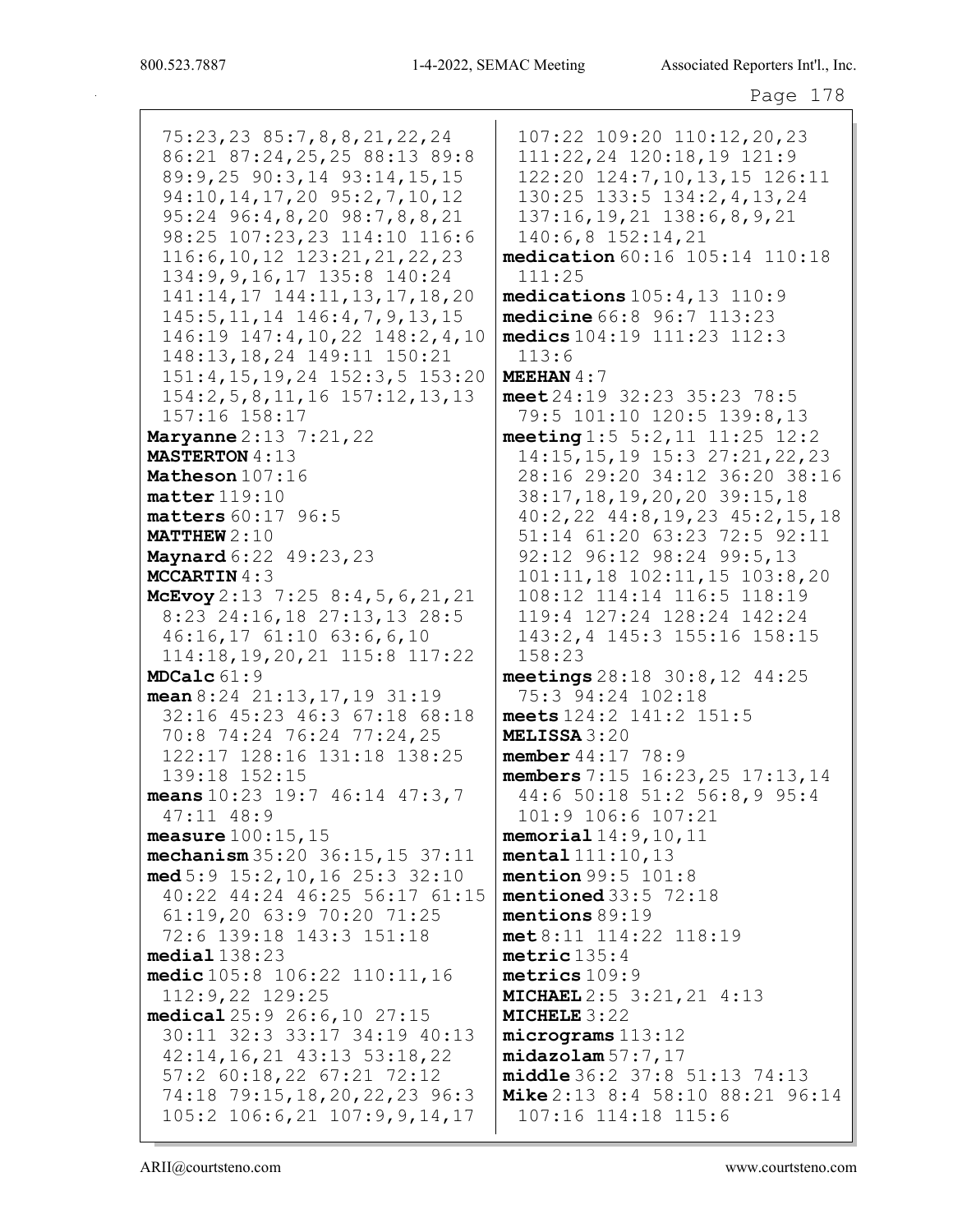milligrams 86:14 MILREMS 63:22 65:3 80:25 81:12 82:4 83:20 86:2 88:19 89:12 92:2 mimics 129:22  $mine 80:22$ minimize 125:20  $minimum 106:20$ minute 36:16 47:21 105:19 minutes 8:17 11:20 13:22 37:14 95:5 127:24 141:11 142:23,24 144:3 145:10 153:7 MIRABILE 4:11 misinterpret 74:19 misinterpretations 135:25 misses 56:16 missing 114:7 mission 69:7 mitigate 118:21 mobilization 9:24,25 model 20:16 117:7 modification 125:6,10 126:21 modifications 121:14 122:7 125:9 130:18 modified 27:4,6 56:20 modify 131:19 143:20,22 144:7 144:11 145:21 moment 51:12 53:11 71:13 91:2 91:22 95:11 110:5,16 114:17 126:18 moments 112:12 Monday 20:13 **Monroe** 63:18 118:13 month 17:2 months 43:11 129:14 135:20 morning 118:20 145:9 motion 8:17,19 25:10 27:3 33:21 34:18,25 43:6 46:4,5,7,7,12 46:19 47:2,4,9,12,15 48:10,16 51:6,9,16,21 52:4,7,9,11,12 52:14,15,16,17,22,23 53:10,16 56:25 57:2,20,25 60:7,9,9,21 62:22,22 63:4 69:8,13,16 75:14,15,20 76:4 77:25 78:2 78:10 80:7,12,16,17,21,21,23 81:7,10,15,22 82:12 83:2,23 85:19 86:17 88:12,22,25 89:10 89:23,24 90:12,16,19,20,22 91:5,8,12,20 92:3 94:3,12,21 94:22 96:21 98:19 126:25

127:4,4,10,13,16 133:10,16 152:9 155:7,10 158:17,21 motions 25:6 35:5,9,9 51:19 75:14 85:25 98:23 mounds 110:9 move 5:14,15 10:10,22 24:15 25:3 43:23 45:3 62:8,23 64:10 65:4 68:10 70:11 76:23 77:13 80:10 95:13 99:3 141:18 147:17 148:13 155:15 158:15 158:20 moved 8:2 10:7,9 103:20 movement 10:2 moves  $141:13$ moving 9:2 10:11 11:5 30:25 101:7,19  $multi 111:9$ multicenter 57:6 multiple 22:7 89:17 108:25 142:25 Murphy 2:9 6:24,25,25 50:2,3,3 55:12,13,13 59:16,17,17 85:9 85:10,10 88:2,3,3 91:8 93:16 93:17,17 98:9,10,10 157:11,14 157:14 music 62:4 mute 9:7 58:4 102:2 MYERS 3:13 N name 5:6 34:20 159:9 National 16:23,25 17:12,14 necessarily 23:6 120:18

need 10:20 11:6 26:23 28:3,24 35:3,4,5,8 36:14 46:2 52:24 56:4,6 65:5 70:2,7 72:22,23 74:21 77:6 80:9 81:15 82:8,10 83:21 86:22 91:11 98:22 100:23 116:4 124:23 127:6 134:19,19 135:21 138:14,15,17 140:20 142:10,11 143:12 146:11 147:17 149:8 150:13 155:14 needed 23:2,3,7 24:10 25:21 50:24 123:4 138:21 144:24

needle 141:13 needs 8:2 10:19 46:15,15 47:13 56:7 62:7 72:24 77:4 80:8 131:2 136:7 139:12,13 140:17 140:18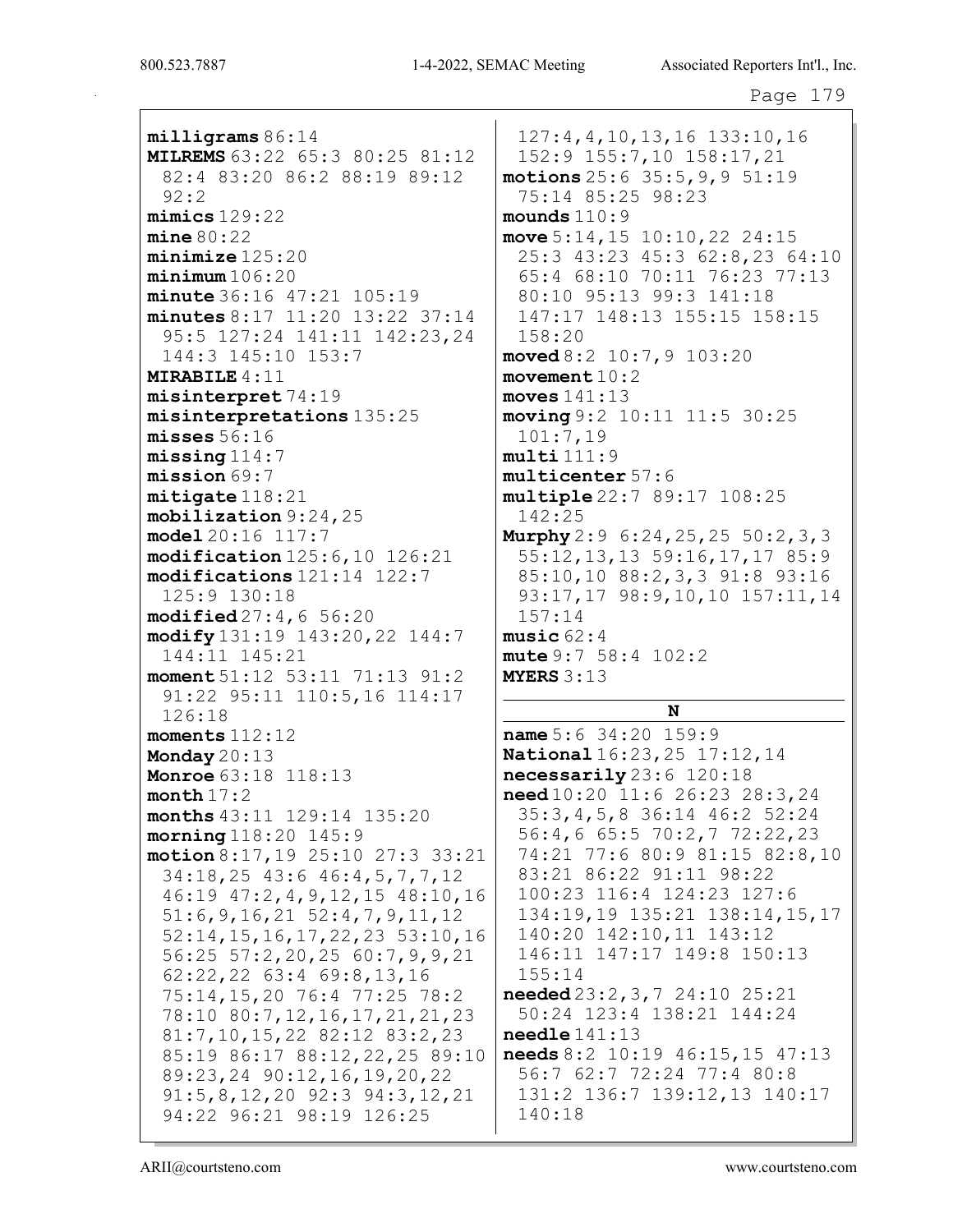**negative**  $48:14$   $63:10$  $net112:3$  $neuroloqist113:16$ never 22:20 74:22 121:7  $new1:2 10:13 24:22 34:16 36:24$ 58:8 68:16 71:3 83:13 99:16 101:19 112:10 116:23 117:8 121:16 123:4,15 124:16 126:18 139:16 141:19 146:22 151:7,11  $153:3$   $159:2$ news  $101:8$  $nice$  5:3 24:21 114:2  $nicer$  154:24 Nick 3:22 122:5 123:20, 24 127:16 142:8 152:20  $NICKOL 3:23$ **NIKOLAOS 2:3**  $nine 14:11 144:3$ ninety 108:11, 17 109:5, 8, 11  $111:6$  $ninety-five$  41:10  $\texttt{ninety}-\texttt{nine109:4}$  $ninety-one 109:7$  $\texttt{noes}~56:4$ non  $124:2, 18$   $135:5, 11$   $139:5, 21$  $141:3$   $151:6$  $non-16:8$  33:18 non-traditional 15:3,7 16:7  $19:18$ non-transport 26:7, 11 34:23  $53:23$  $non-voting 7:15 78:9$  $normal 20:16$ normally 12:17 13:7 15:12 North  $10:8$  $note 7:627:14$  $\texttt{noted}$ 112:17 Notes  $107:5$ notice 32:18 66:10,16  $\texttt{noticed28:13}$   $111:6$ notification 109:20 **November**  $108:12, 13$   $114:6$ number 10:2 14:24 17:20, 21 53:18 57:25 100:15,15,16,17 105:23 108:21 129:7 130:23  $147:17$   $151:8$ numbers  $14:23$   $65:25$   $123:8$  $nursing 17:16$ 

 $\circ$ 

o'clock 12:3 28:2 145:8  $O'$ Connor  $7:18$  $O.E.M22:3,3$  $O'$  CONNOR  $2:19$  $O'$  MELIA  $3:15$  $O'$  TOOLE  $3:23$  $objection 75:16 76:18$  $objectives 24:20$  $\bf{objects}$   $8:24$  $obliged$  $112:7$  $$ obviously  $5:13$   $9:14$   $11:15$  $114:13$ occur  $39:16$   $45:13$   $57:12$   $64:9$ 73:3 143:12,14 October 8:17 13:18 67:8  $offer 12:25 80:12$  $offered 82:11$ offers  $110:2$ office  $21:11, 13, 20$   $36:22$  $officially 77:15 102:25$ officials 37:5 offline 21:3 42:20 43:13  $offload20:2$  $Oh 140:11$  $okay 5:15, 18, 21, 24$  7:15 8:3, 10 8:13,22 9:2,6 22:8 24:14 25:2 25:16 26:16,16,25 27:12 28:8 28:11,23 29:2,9 33:16 45:8  $46:6$   $47:19$ , 22, 25  $48:3$ , 18, 20 49:17 50:17,23 51:6,8,11,15  $51:20$   $52:2,9$   $53:10,14$   $54:9,10$ 55:21 56:3,17 58:14 60:6 61:7 61:21 72:24 75:24 78:15 79:2 80:16 81:23 82:9,19 84:2,4 85:23 86:18 89:2 91:16,21,23 92:4, 9, 12 94:14, 17 95:9, 21, 22 95:22 96:25 98:19 102:10,15 103:4 104:9,11 127:22 130:17 133:8,14 144:20 145:2 147:4 148:4 151:4 152:3 154:11,11 154:12 155:14 156:3,18 157:18 157:25 158:11  $old56:18,19$   $101:7$   $115:13,18$ 121:15 123:25 133:23 143:20 143:21 148:9,21,22 151:7,19 **Olsson**  $2:10$   $7:2$ ,  $3$ ,  $3$   $31:11$ ,  $11$ ,  $17$ 31:23 33:9, 9, 11 43:14 50:4, 5  $50:5$   $55:14, 15, 15$   $59:18, 19, 19$ 69:25,25 85:11,12,12 88:4,5,5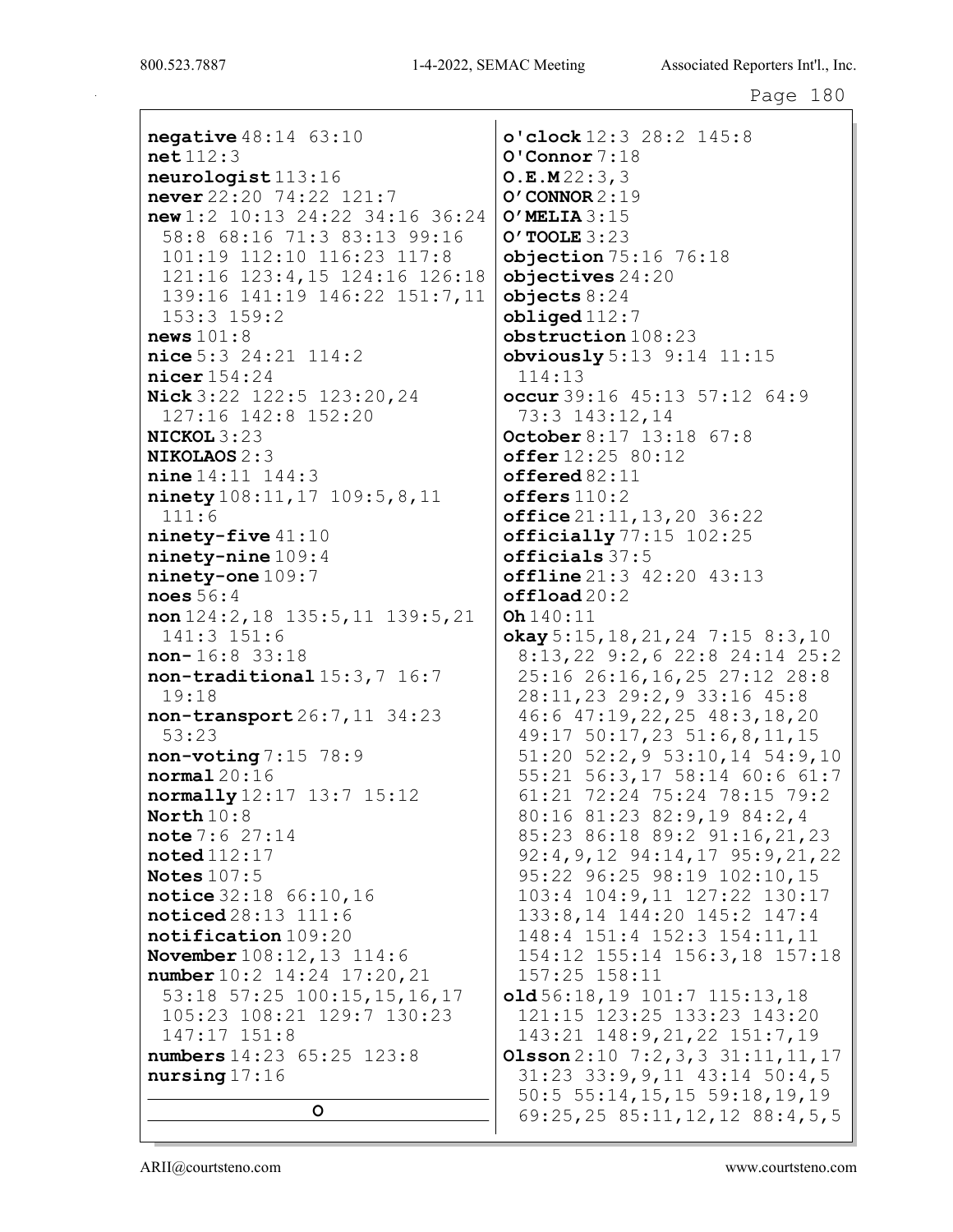93:18,19,19 98:11,12,12 130:20,20 131:4 148:25 157:18 157:19,19 Olsson's 43:14 Omicron 36:3 once 44:15 82:23 90:17,17 134:25 one-year-old 129:9 onerous 31:25 ones 29:16 78:4 96:3 online 20:18 42:16,21 43:12 79:22 107:7 111:24 112:2 121:9 122:19 129:25 133:5 open 13:25 63:12 138:24 144:10 144:11 opened 28:3 opens 11:22 operation 10:15 11:10,12,15 63:23 operational 9:17 operationalized 30:18 operationally 34:13 operations 10:25 operative 37:11 opinion 33:14 77:11 140:23 opinions 24:9 125:3 opioid 60:10 94:11,16 95:18 opportunity 15:12 20:14 58:5 99:9 131:17 opposed 70:2 72:15 optimization 57:3 option 26:4 38:14,15 44:22,22 60:13 111:23 117:17 122:18 137:19 141:24 142:5 options 118:23 orange 71:8 order 12:25 21:22 22:15 38:12 39:10,17 72:9 77:5 83:24 94:13 135:23 orders 15:6 26:8,11 33:19 45:5 105:10 Oren 2:12 7:16 original 37:8 51:9 145:24 originally 25:19 63:17 124:9 141:7,15 OUIMETTE 4:12 outlined 155:8 outs 122:7 outside 17:3 overall 109:3,6

overcrowding 102:4 overdose 111:14 overseen 66:17 oversight  $107:13$  138:16 overtaking 64:24 overwhelm 123:11,14 overwhelmed 41:2 125:21 overwhelming 152:19 OZGA 2:3 5:17,21,24 6:2,4,10,12 6:14,16,18,20,22,24 7:2,4,6 7:11,13,15,18,21,24 8:3,7,9 25:17 26:14,19,25 27:7,12 28:6,11,24 29:2,6,9,11 47:25 48:3,20,22,24 49:3,6,8,10,12 49:14,16,19,21,23 50:2,4,6,8 50:10,12,17,23 51:6,11,15,20 52:2,6,9,11,15,24 53:4,8,11 53:14 54:3,9,12,14,16,18,20 54:22,24 55:2,4,6,8,10,12,14 55:16,18,21,24 56:2,10,13,23 58:11,14,16,18,20,22,24 59:2 59:4,6,8,10,12,14,16,18,20,22 59:24 60:3,6 78:22 79:2 81:4 81:24 82:6,9,18 84:4,7,9,11 84:13,16,19,21,23,25 85:3,5,7 85:9,11,13,15,17,19 86:24 87:2,4,6,8,10,12,14,16,18,20 87:22,24 88:2,4,6,8,10,12 91:16,21 92:4,11,15,17,19,21 92:24 93:2,4,6,8,10,12,14,16 93:18,20,22,23,25 94:3 95:4,9 95:11,15,21 96:25 97:3,5,7,10 97:12,15,17,20,22,24 98:2,5,7 98:9,11,13,16,18 101:23 104:2 104:10 130:13,17 155:24 156:3 156:7,9,12,16,19,22,25 157:3 157:5,7,11,14,18,20,22,24 158:9,12 P P.B.E 42:5 P.C.M.C 60:20 P.C.R 17:23 18:6,9,18,20,25 19:7,10 111:5 137:13 P.D.F 26:23 27:10,11 143:6 p.m 1:7,7 5:2 53:25 158:22 P.P.E 32:20 34:21 53:19 146:18 146:20,24 147:7 PA 151:22 packet 154:20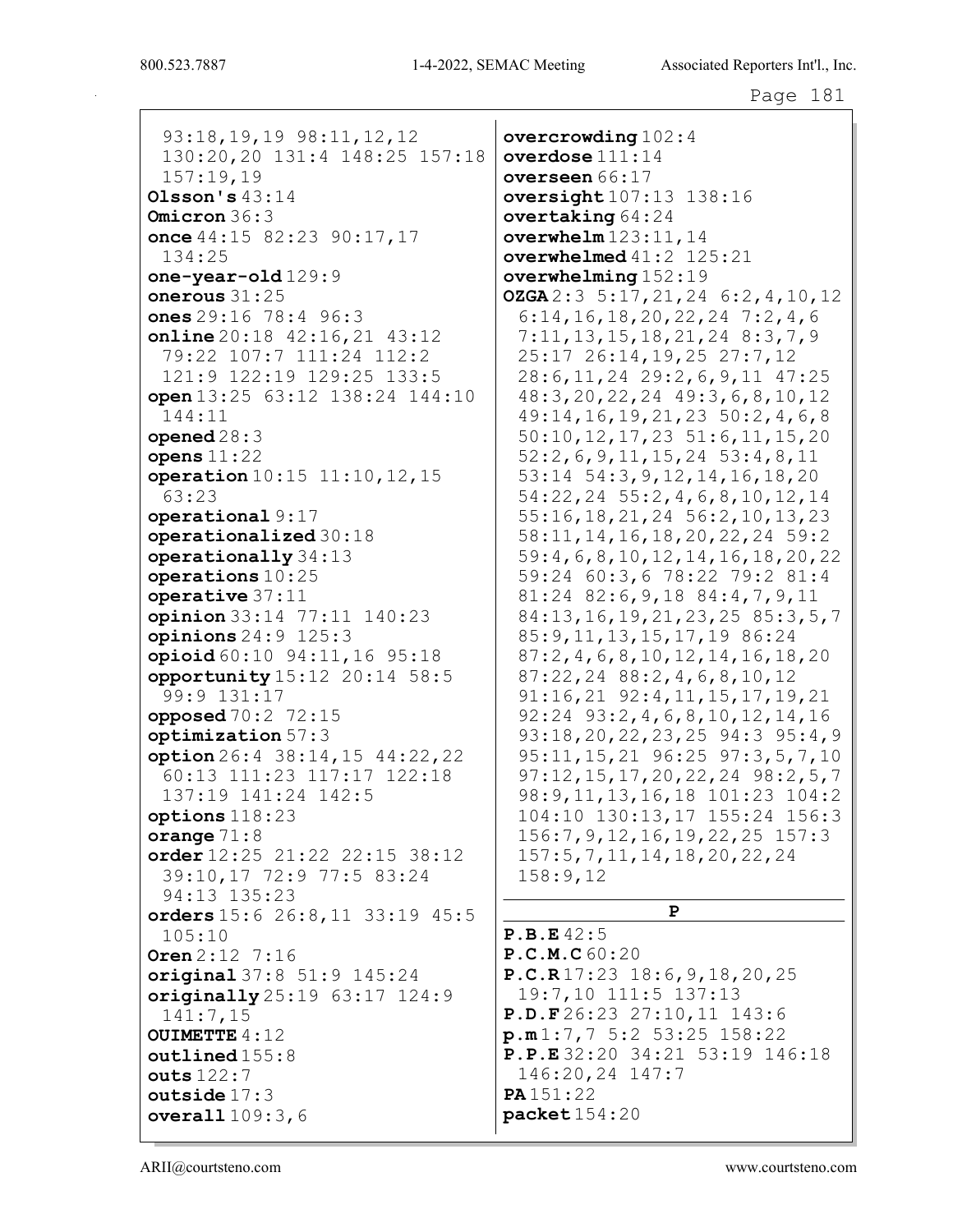pad 115:4 page 72:14 95:22 159:4 pages  $159:6$ paid 20:20 painting 121:15 palatable 131:11 PAMELA 2:9 pandemic 9:16 14:23 20:24 21:9 21:18 25:8 26:21 27:24 29:18 31:22 34:20 42:5 65:19 74:13 75:6 99:17 100:12 114:23 125:15 130:16,22 133:18 140:17 panelist 8:2 panelists 5:14 paper 12:15,15,22 72:8 156:4 paralytic 109:12 paramedic 18:13 105:10 106:24 106:25 107:21,24 112:21 122:24 137:21,24 paramedicine 15:24 20:4 paramedics 105:3 106:2,8,19 107:12 112:7 parents 40:11 parliamentarian 35:4 50:19 102:20 103:4 parliamentary 102:23 PARRISH 3:25 part 10:5 12:20 17:9 23:23 102:18 124:14 135:5 138:21 146:17 participate 57:6 79:23 participating 57:9 89:20 105:24 participation 98:22 particular 102:9 particularly 64:2 71:9 138:3 PASQUARELLI  $4:10$ pass 56:5,14 106:17 passage 106:16 passed 89:3 passes 47:2 51:7 60:7 72:24 82:12 85:19 88:12 94:3 98:20 158:12 passing 64:18 pathway 24:2 135:22 140:18 patient 10:2 11:4 26:5 32:7,21 39:2 66:15 67:11 104:5 107:4 108:7,20,22,24 110:4,10,19,21 111:9,12,20 112:8 122:11,12 124:2 130:4 132:8 133:21

134:23 137:24 139:8 140:15 141:2,4,21 142:2,5 147:8 151:5,7,8,14,14,25 152:13,15 patient's 66:11 120:9 patients 10:23 11:7 29:15,16 32:23 33:7 40:20 57:8 60:12 62:17 65:18 66:2 67:22 68:5 86:4 89:14 100:24 105:16 117:15 118:16 120:25 122:9,15 122:22 124:11 125:16,24 128:17 132:19 133:22 136:3 137:7 138:14 148:8,20 **PATTY 2:20** pay 20:17 paying 20:17,18,18 PCR/documentation 101:21 PDF 144:17 pediatric 29:18,22 32:9 33:3,7 33:14,22 34:3,4,11 35:13 36:4 39:6 40:17,20 43:15,16 44:2 45:6 46:12 57:3,7 58:7 99:10 100:16,24 111:16,18,22 112:6 112:8,8 128:11,17 129:2 143:17 149:2,3,19,21 150:6 pediatrics 39:5,8 46:8 111:18 126:4,8 128:22 129:12,17,20 129:22 132:18 133:2 149:21 peer 111:3 113:22 pending 63:23 people 13:7,14 15:17 17:18 20:7 20:11 22:22 24:4 26:12 38:4 39:20 40:10 42:7,23 51:4 60:24 70:25 74:14,15 76:11,14 83:13 104:7 119:7 138:13 141:8,9 142:11,12 148:22 percent 13:10 19:20 20:19 41:10 75:18 86:10 100:11 109:5,7,9 109:11,12,13 111:6 112:19 113:8 123:7,9 perfect 25:16 96:19 127:5 perfectly 81:14 perform 107:10 112:7,15 performance 100:14,15 107:3 performances 108:10 112:17 period 31:7 38:23 39:15 40:20 57:13,14 147:9 periodically 107:6 permanently 115:21 permission 35:14 permitted 45:10 134:21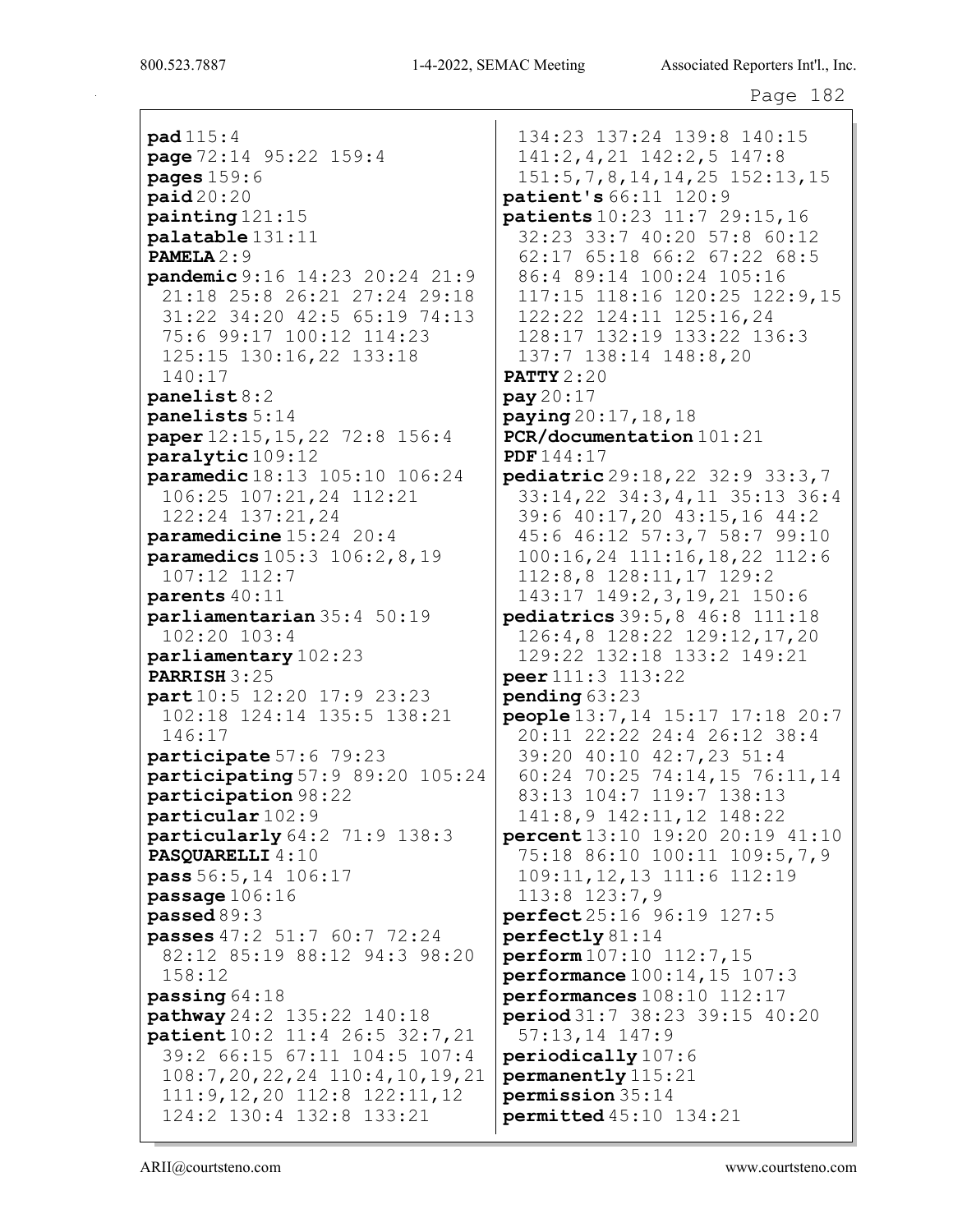persistent 86:3,5,5 89:16 person 5:12 13:7 107:4 120:22 personally 33:12 83:22 perspective 120:8,9 persuaded 141:22 142:6 pertinent 112:13 Peter 2:20 3:23 144:18 phase  $57:6$ **Philippy** 2:12 7:20, 20 32:16 69:23,23 70:12,13,15,18 72:17 101:11 118:2,4,5 131:5 144:21 **Phillippy** 7:19 28:12, 13, 21 32:4 32:6,6 phone 21:21 153:7 phonetic 6:5,7 physician 14:5 60:14 62:18 71:4 96:6 109:2,22 110:2 111:24 122:20 126:12 130:3 133:7 137:22 physicians 14:4 20:2 79:21 131:7 Pickett 7:4 picture 12:8 piece 138:6 pilot 16:14 20:15,20 132:2 pin 82:2  $\texttt{pizza}$  158:14 place 13:16 26:8,11 29:15 33:19 38:13 40:10,12 42:3 47:10 53:24 102:19 112:22 113:19 115:13 117:14,16 118:17,24 121:19 124:3,18,24 125:5,8,22 135:11,12,23 136:8 138:14 140:3 141:4 151:6 154:7 155:19 159:3 placement 11:7 109:4,7,23,25 112:21 placements 11:4 108:19,20 places 15:8 153:17,18 plagiarized 90:9 plan 116:13,19 planning 21:17,25 39:20 platform 13:2,4 platforms 136:18 play 152:20 please 5:6,16 10:23 11:22 12:22 14:2 20:9,10 21:2 27:18 29:4 58:13 75:12 78:14,23 79:12 82:17 84:3 86:23 101:4,17 114:5,7 140:25

plenty 85:22 plus 41:10 56:12 point 9:17 24:24 32:12 71:10,11 71:18 72:21 76:11,24 118:7 123:19 128:21 129:16 143:22 150:7 153:5 pointed 74:16 pointing 60:21 points 117:23 123:16 142:25 policies 64:19,21 67:2 70:3,7 72:23 79:15 83:18,20 139:5,21 policy 26:10 33:18 53:23 65:6 67:5,14 70:23 71:4,11 72:9,10 72:13 74:3,11 88:18,19 89:4,5 124:8,15,17 135:10 138:24 pool 16:10 population 16:10 74:14 75:5 104:17 portal 12:15 Portoro 2:13 7:21,22,22 position 37:6 103:12 107:21 117:3 positive 41:12 66:2 121:24 possibility 39:13 122:17 possible 15:24 26:7,11 33:18 34:23 68:4 69:11 102:7 possibly 38:15 39:8 75:13 140:14 post 110:7 posting 15:10 postponing 24:24 potential 117:18 potentially 74:15 117:11 118:14 118:16 Potsdam 10:8 power 36:23 practically 113:8 practice 15:15 67:6 68:14 94:5 108:2 113:23 practices 63:21 practicing 17:22 pre 110:7 pre-credentialing 107:10 pre-hospital 57:8 89:14 94:8 precedent 36:22 68:24 75:16 76:17 preclude 143:17 predominantly 10:4 12:13 17:17 preference 116:17 prefers 134:13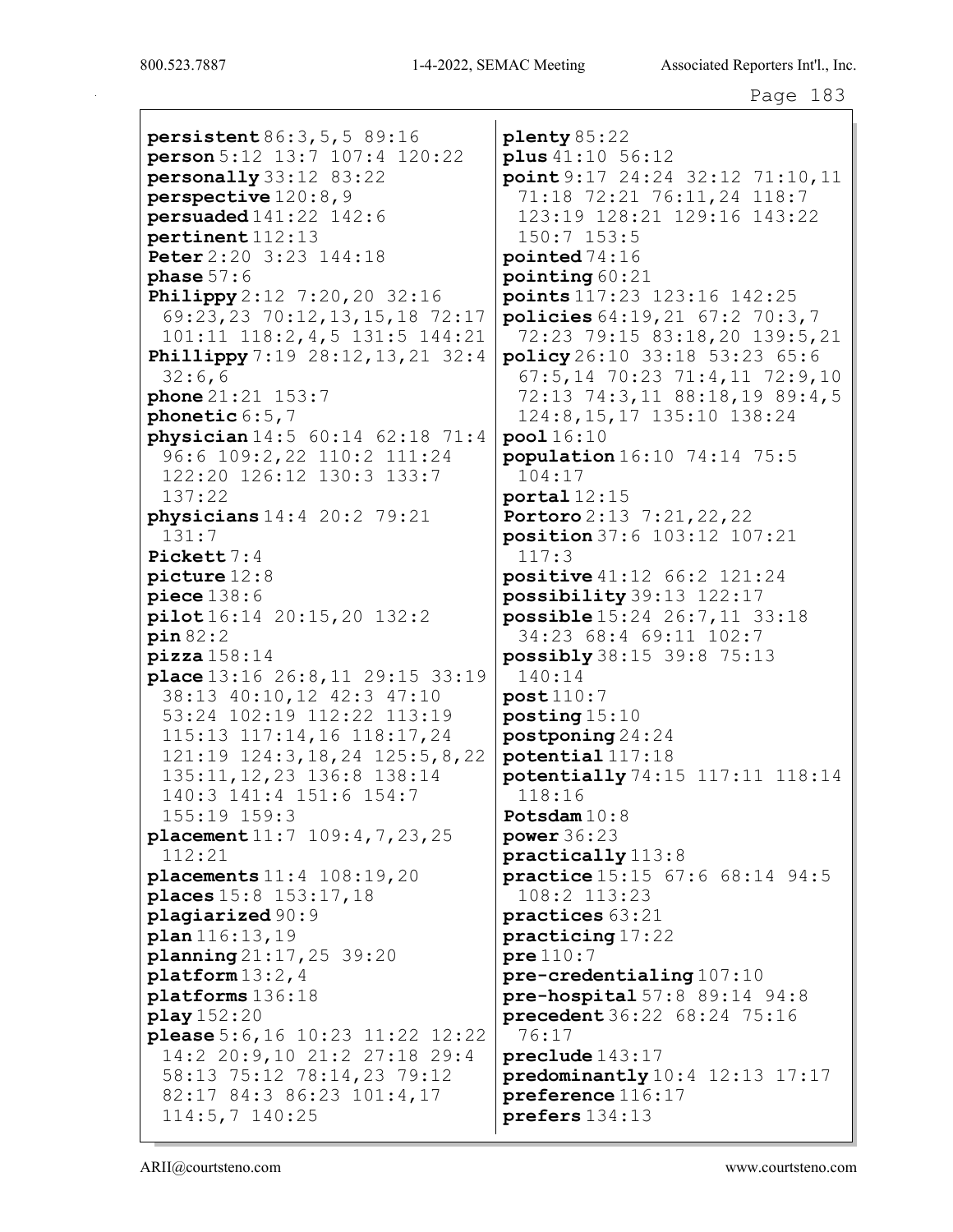pregnancy 128:16 preparation 21:12 prescribed 60:14 presence 111:24 present 6:3 7:20,23,25 8:8 50:18 51:2,4 56:8 104:24 125:14,15 presentation 11:24 42:6 100:2 103:24 114:2 132:11 presentations 14:2 presenter 25:14 presenters 13:25 14:3 presenting 14:4 pressure 113:15 150:4 presume 74:2 presumptuous 83:12 pretreatment 105:15 113:13 pretty 19:8 35:17 36:6 40:25 95:13 100:2 prevent 136:10 previous 33:23 89:15 145:15 previously 41:24 92:23 priests 113:13 primary 29:15 prior 80:8 priorities 10:19 probably 16:17 23:12 41:21 44:11 83:21 91:2 115:12 117:4 126:13 128:16,20 132:19 143:14 148:19 problem 9:8 34:7 40:23 76:8 94:20 110:22 126:21 130:6 143:10,14 problems 11:8 42:10 126:13 127:6 procedurally 140:2 procedure 70:23 71:4,12 105:6 107:4 108:21 110:8 procedures 57:7 63:16 64:21 67:2 79:16 83:18 109:5,8 proceed 62:7 proceeding 54:2 proceedings 159:6 process 22:17 44:14 45:4 67:13 104:3 107:18 109:14,15 113:22 131:15 137:18 processes 43:10 products 89:22 professionals 120:7 program 12:7,21,22 15:20 16:14

16:22 20:20 100:8,17,22 110:14 113:18 programs 15:21 16:18,19 prohibit 75:4 promise 155:24 156:2 promulgate 137:3 proof 8:20 proper 106:11,12 proponent 43:2 proposal 134:8 propose 133:16 proposed 27:3 protocol 25:8,20 26:4,12,21 27:4,6,24 29:14,25 33:6 34:3 34:4,21 35:13,16,22 36:4 37:8 39:7 40:9 42:13,15,20 43:5,7 43:12 44:3,5,16 45:17,25 56:18,20 60:24 61:20 62:25 67:16 70:23,25 71:5,12,25 72:9,13,25 74:19 76:5,12 77:11,13,15,16 78:5 86:11,16 89:12,16,18 99:11,18 104:20 104:23 108:4 112:11 114:23 115:14 116:14 117:4,15 118:14 118:17 119:25 120:3,4,11,14 121:6,13,21,23 122:6 123:9,25 125:14,15 126:3,19 128:10 130:16 131:20 132:2 133:17,19 134:2,5,7 135:2,18,24 136:10 136:18 137:4,14,22 138:13,17 138:20 140:16,18 141:12,20 142:23 143:6,20,21 149:3,17 149:18,22 150:5 protocols 29:18,23 32:9 33:3 34:8 44:2 61:5 65:16 67:3 79:7,17 115:18 116:19 130:24 130:25 133:4 provide 66:9 67:25 68:4 75:4 79:21 107:11 126:15 128:23 141:5 151:6 provided  $18:8,8,9$ provider 18:17 20:14 43:17 105:7,9,11 108:8,8 121:18 130:5 137:20 providers 14:25 15:23 16:4,6,11 16:12,16 17:4,11,21,21,23 18:5,5,11,16,19,23 19:9,21 23:25 94:9 100:23 104:18 105:23 106:11 120:14 122:8,13 122:19 132:4,9 134:3 135:19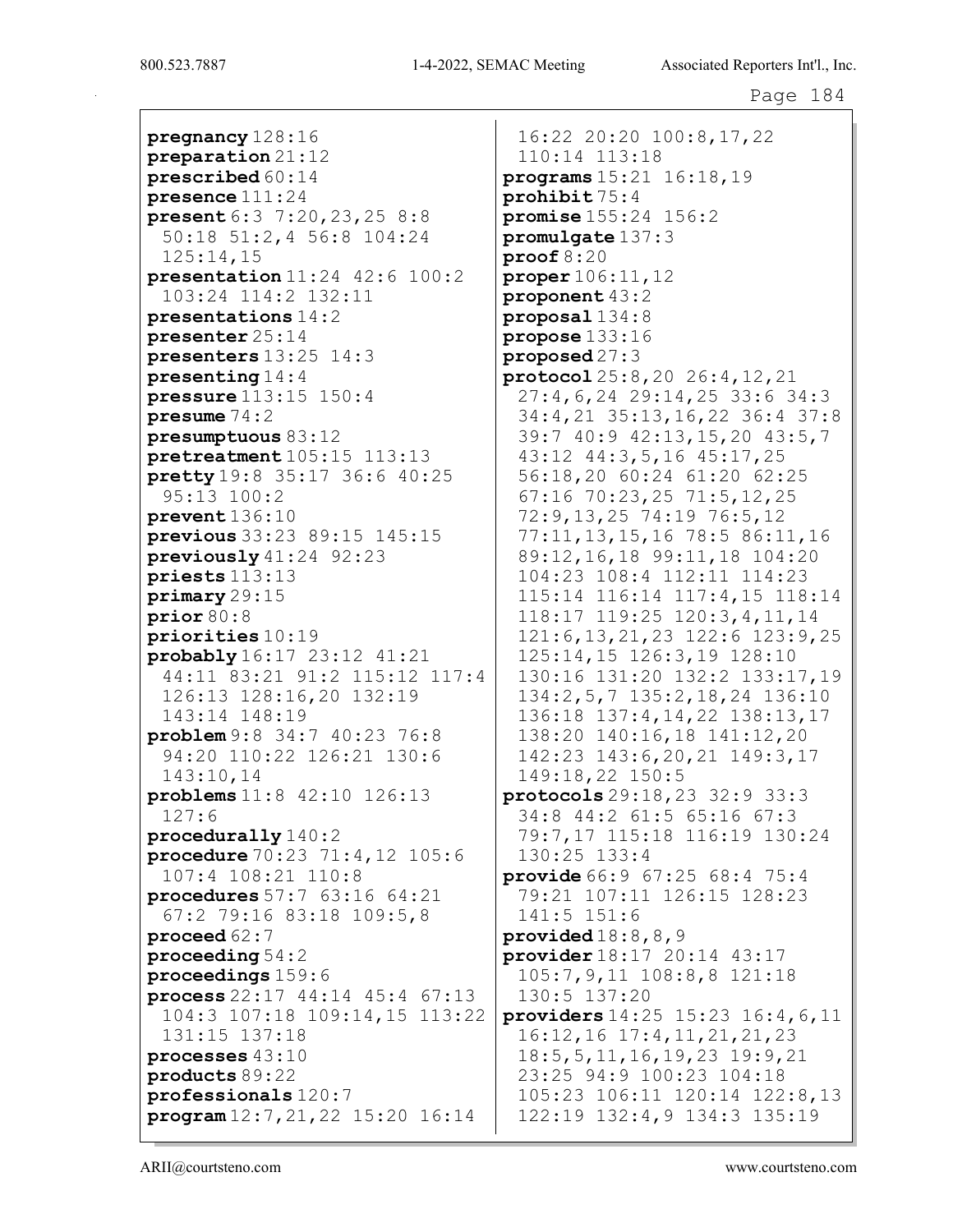138:16 provides 103:4 providing 19:9 24:4 71:20 provisionally 39:14 prudent 41:15  $psych 105:8$ public 44:9 131:19,19 publisher 145:17 146:5 pull 25:6,15 26:12 91:13 pulled 22:6 91:14 purchase 105:21 purpose 67:4 125:19,23 purposes 30:25 push 119:3 pushing 119:16 put 16:6 22:20,25 23:10 27:3,4 27:5,11,18,19 28:2,9 29:14 36:4 39:4 44:9 47:13,18 61:18 62:4 72:8 81:5 83:14 114:8 126:7 129:12,22 130:10,12 135:23 139:15,19 141:17,23 142:14 145:18,23 146:11 147:14,15 150:10 151:13,20,23 152:11 154:18,18 157:16 putting 129:19 135:11 147:23

Q

QA 136:7 qualified 66:14 qualify 80:25 81:12 82:5 92:2 96:5 quality 67:12 75:4 79:24 106:21 109:14 113:22 136:23 137:5 138:4 question 19:11,15,17,17 21:4 22:14,20 30:19 31:2 38:4 46:10,13,14,17,25 47:6,7,11 48:8,11,12,15 50:22 51:7 64:13 65:10 68:20 116:9,23 125:2 128:21 149:13 questions 20:22,24 22:11 24:14 53:4 54:4 57:21,21 100:21 114:3 quick 11:12 32:7 33:11 43:14 95:8 101:15 117:10 130:21 quickly 35:17 36:6 44:20 95:14 99:3 102:7 104:12 quite 5:9 89:7 126:20 quorum 8:11 51:5 143:11,12 157:8 158:4,5,6,9

R R 148:11 R.M.A 122:9 137:15 140:7 R.M.A.ing 137:14 R.S.I 102:12 104:19 105:10,24 106:2,3,5,7,7,9,23,25 107:4 107:19 108:10 109:24 110:11 111:4,8,16,18,22 112:7,8,9,15 112:16,21 113:6,18 Rabrich 2:16 7:24 77:21,22,24 78:8,14,15,18,24 79:3,9,12 80:2 81:5,16 127:3 150:7,23 151:2 152:20 153:2,11 raising 144:22 ramifications 117:11 randomizes 57:9 range 115:18  $\texttt{rapid}$   $104:13$ rare 111:17 rate 100:11 106:15 109:3,6 123:7,7 129:8 150:4 re-education 110:3 reach 10:24 12:22 21:3 129:25 reactionary 131:24 read 31:12 32:19 42:13 102:21 148:23 reading 24:21 68:7 104:23 ready 78:20 119:17 reaffirm 82:15 real 12:16 110:3 117:10  $\texttt{really} 12:12,19 13:5,14,15$ 15:22 18:2 20:22 21:8 23:15 24:10 36:4 45:25,25 48:6 66:9 66:24 70:8 72:3 74:24 76:9 90:10 102:17 103:6 123:6 128:8,10,10,14 131:17 138:25 rearrange 53:17 reason 18:24 19:22 40:3 86:10 131:21 138:17,19 140:2 143:3 reasonable 89:8 91:3 124:4 142:7 143:22 151:10 reasons 84:14 92:22 recall 29:14 37:7 101:9 147:19 receive 60:13 received 67:7,9 receiving 109:23 receptive 101:14 recognize 35:25 recommend 33:4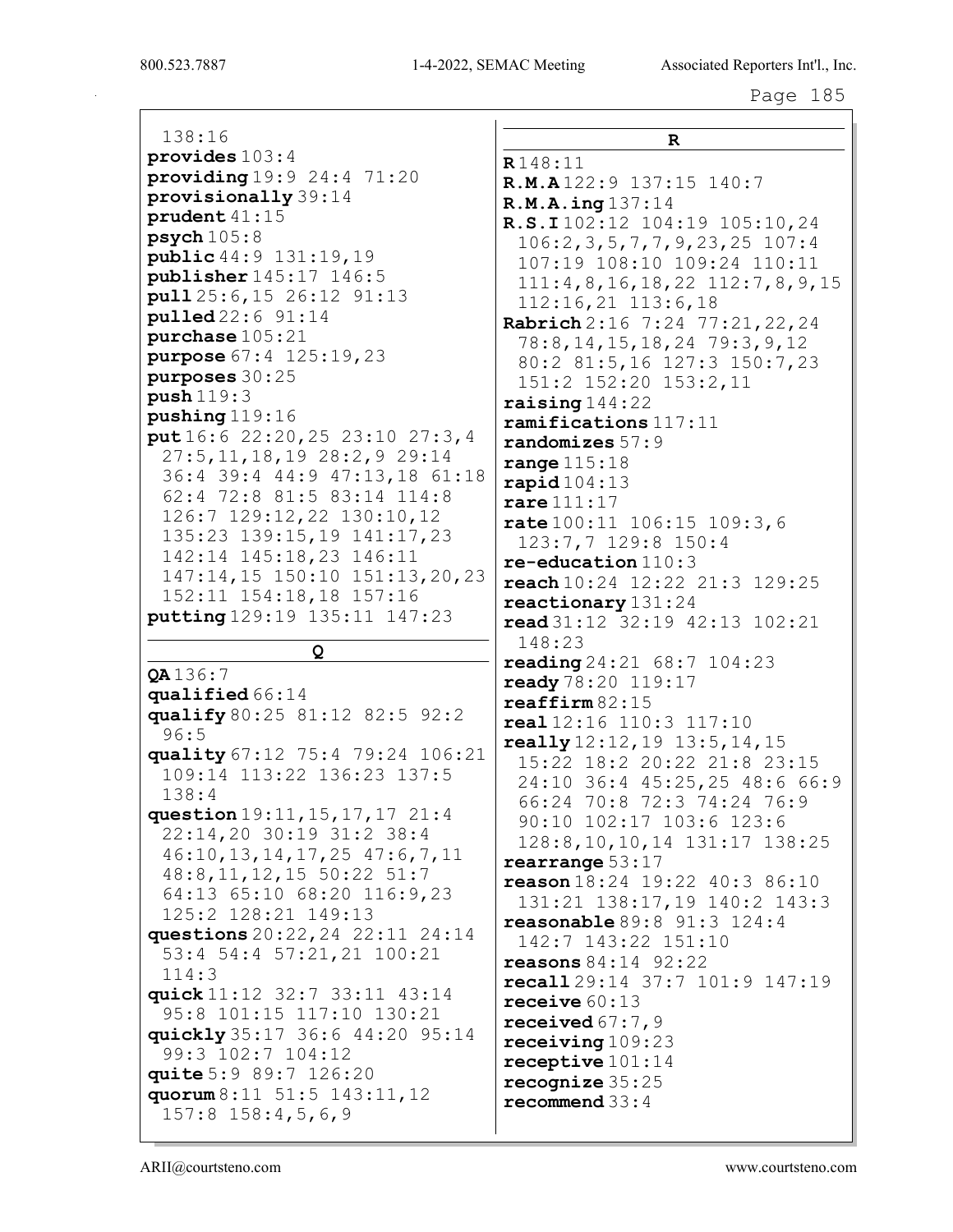recommendation 39:3 recommended 33:20 reconsider 127:4 record 53:25 158:22 159:6 red 133:25 redesign 27:25 reevaluate 44:19 45:18 130:8 refer 33:2 34:3,4 130:23 148:8 148:12 149:2,18 150:5 reference 43:22 94:24 referred 32:8 44:2 referring  $43:17$  149:5 reformatting 155:2 refresh 27:20 28:4 95:21 refusal 74:3 120:8,15 139:6 140:6 refuse 66:11 refusing 42:24 regarding 67:10,19,20 116:25 129:11 regardless 68:5 regards 77:20 region 23:20 24:10 25:21 31:5,6 32:2 64:22 66:20 73:24 74:2 75:4 89:12,21 116:24 124:6 125:4,7,11 131:18 133:6 134:12,12 135:3,5,10 137:12 137:15 138:3,5 153:23,25 region's 117:18 regional 26:10 30:10 32:3 33:18 34:14,15 53:23 62:25 63:3,4 63:19 64:12,19,19,25 66:7 67:20 69:9,20 70:3,7 72:10,13 74:11 79:14,20,23 107:14 117:15 124:15,17 135:10 136:7 136:12 138:24 139:5,20 153:9 153:13,16 154:2,3 regionally 65:6 regions 30:6,10 31:21 63:24 64:9,21 68:21 72:10,22 73:25 115:22 116:15 117:7,24 123:14 136:23 152:24 153:11 regular 21:22 regulations 102:22 reimbursement 117:13 reinforced 90:11 reissue 31:14 related 9:20 39:5 90:5 relation 51:19 released 24:23

REMAC 25:22 30:2, 6, 8, 11, 20 66:25 67:4 76:18 78:25 88:17 106:4,6 107:20 111:21 REMACS 78:3 remain 25:22 30:3 140:21 remaining  $115:4,13,19$ remember 5:4 103:8 reminder 12:20 13:21 33:12 88:16,25 remove 32:11 34:21,22 43:25 63:23 80:9,22 removed 53:21 60:21 **removing** 81:4 117:17 134:10 renew 31:5 32:2 renewed 25:23 30:4 31:15,24 repeat 44:14 46:19 81:25 replace 155:19 report 9:3,13 17:24,25 18:4 24:17 100:4 reported 86:9 159:3 represent 104:15,17 represents 113:19,21,23 requesting 140:15 require 106:18 112:14 124:7 required 106:10,16 112:5 134:24 137:15 requires 107:2 158:5 rescind 67:13 rescinded 56:19 67:16 80:8 rescue 113:4 research 58:7  $\texttt{resend}$  101:4 resources 10:7,9,15,22 21:11 88:17 120:21 121:4 123:3 respect 35:12 36:11 83:11 respirations 150:4 respiratory 111:11 129:8 responder 101:21 response 19:2 31:22 100:11 101:15 116:19 restrict 64:11 return 154:14,19 returns 154:21 reveals 133:21 review 41:18 104:12 110:25 111:3 113:22 128:23 131:16,19 156:14 reviewed 62:22 67:17 77:20 107:6 111:5 135:24 revised 26:12 124:23 155:6,10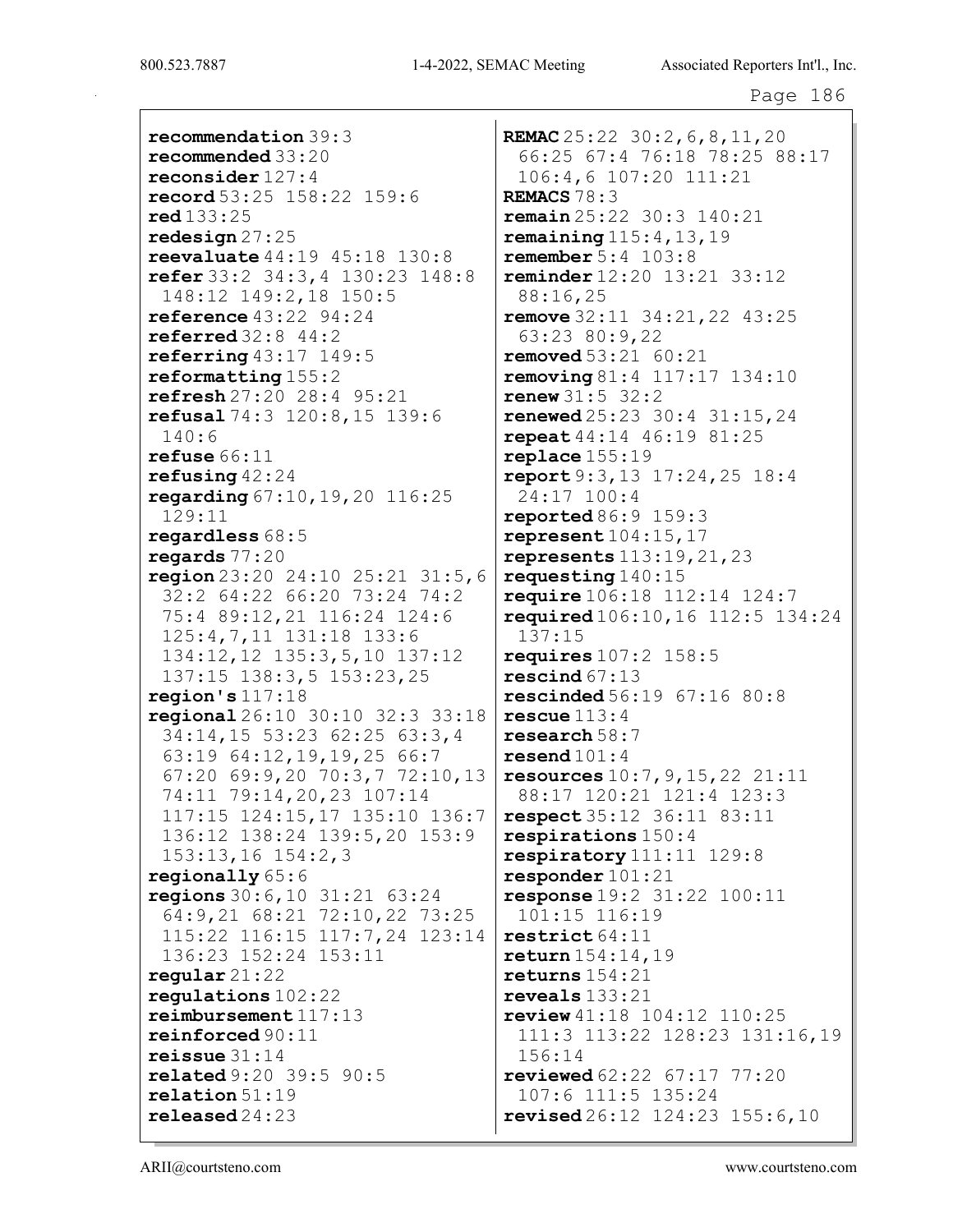revoking 138:12 RICAHRD 3:25 RICHARD 3:24 rid 115:21 127:10 133:17,24 134:7 138:20 147:16 148:19 150:25 right 9:15,20 10:4 19:12 22:23 23:12 24:3 28:7,8 36:8,16,21 38:5 39:13,24 40:10 45:19,23 46:4,9 47:5,17 54:3,6 56:13 62:5 63:11 70:10 76:15 80:11 83:10,16 86:24 91:7,11,21 98:18 101:7,23 102:3 110:24 115:12,13 118:10 119:7,12 121:6,12 123:7 126:10 127:10 128:12 129:4,7,25 130:6,21 132:21 133:2,3,4,15 134:18,18 138:9,9,18 147:14,24,25,25 149:14,16 150:7,9 152:6 154:13,22 155:6 156:4 158:15 risk 74:14 75:5 120:25 128:16 128:20 road 119:16 Rob 96:5 ROBERT 2:11 4:2,2,3 ROBERTS 3:3 robust 113:21 Rochester 66:7,20 118:13 roles 21:19 roll 5:16 53:5 54:4,9 58:12 82:19,24 83:4 84:2 86:22 92:9 96:22,23 127:19 155:15,22 ROMANO 3:10,11 RON 4:3 route 152:19 rules 45:11 76:15 run 16:17 67:12 85:25 running 99:2 139:2 156:3,4 rush 37:13 rushed 102:14 Ryan 2:14 4:4 9:2,3 21:5 22:10 22:12 24:13,14 26:20,20 27:8 35:15 44:12 73:7 77:8 100:3 S safe 24:4 safety 112:3 Saratoga 13:16 saw 17:25 65:13 81:9 saying 36:12 40:5 75:15 76:4,7 115:20 120:2,2,3 121:3 128:25 132:7 139:11,12 140:12 149:17 149:24 152:12 says 31:15 42:14 43:7 75:14 76:19 81:3,11,15,16 120:22 121:9,12 124:2 129:21,25 132:23 133:20,25 134:17,22 138:22,23 139:17 141:2,21 146:23 151:7 scenarios 100:18 107:5 111:7 scene  $137:25$   $141:25$ scope  $15:15$   $94:5$ scores  $61:5$ **SCOTT**  $4:4,5$ screen 27:21 32:14 95:6 104:6 112:12 114:17 144:7,8,17 145:22 146:4 screwed  $137:17$ scroll 29:4 30:14 33:16 search  $10:15$  $\texttt{seat} 10:6$ sec 82:11 102:18 144:18 second 8:21 17:10 25:10 26:4,14 26:16 27:12 33:21 34:21 46:15 46:16 47:2 53:20 57:19 69:13 69:24 75:22,23 78:21 80:6,7 80:19 81:15,22 82:8,10,15 86:13,17 89:24 94:21,21 113:4 117:4 122:6 127:11,14 146:12 155:9 158:21 secondary 26:5 89:23,24 107:13 seconded  $62:21$   $63:3$   $86:21$   $90:15$ 91:8 96:21 seconds 145:14 section 66:25 68:7 82:4 91:25 120:16 sections  $134:23$ sedation 109:10 113:13 see 8:10 14:6 15:9,10,22 18:13 26:13,17 27:15 28:5 29:12 32:13 40:15,23 53:6,12,13 61:22 80:2 92:4 95:22,25 102:10,22 104:7 130:11 131:2 131:9 136:2,3 146:7 157:25 seeing 10:21 40:18,19 seen 14:25 sees 120:21 seizures  $57:3$ ,  $18$ selected 57:6 105:16 selection 117:25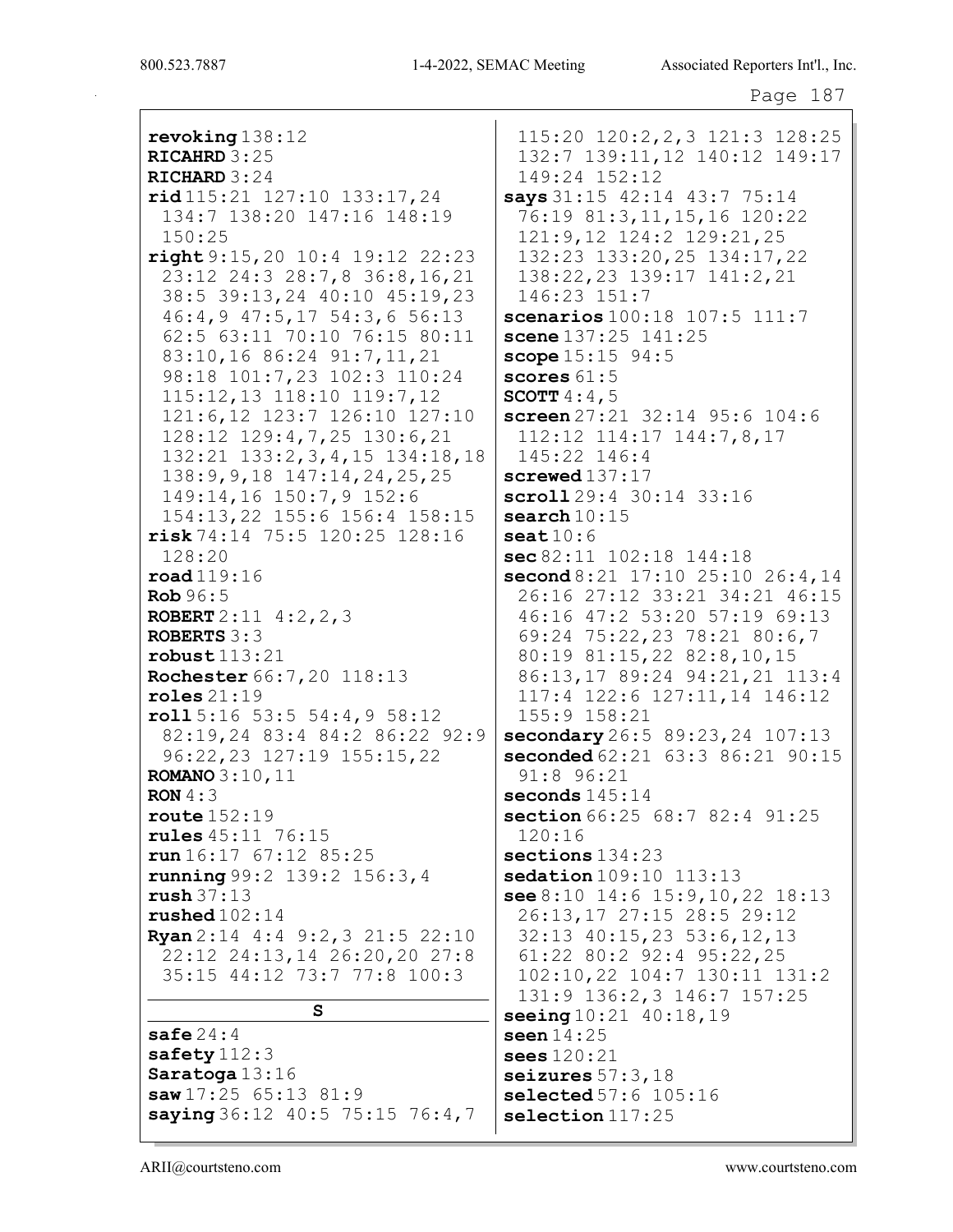SEMAC 1:1,5 2:1 3:1 4:1 5:1,3 6:1 7:1,7 8:1 9:1 10:1 11:1 12:1 13:1 14:1 15:1 16:1 17:1 18:1 19:1 20:1 21:1 22:1 23:1 24:1 25:1,10 26:1 27:1,14,16 27:18 28:1,9 29:1 30:1 31:1 32:1 33:1 34:1 35:1,21,23 36:1,23 37:1,9,25 38:1 39:1 39:13,23 40:1 41:1 42:1 43:1 44:1,17,24 45:1,18 46:1 47:1 48:1 49:1 50:1 51:1 52:1 53:1 54:1 55:1 56:1 57:1 58:1 59:1 60:1 61:1,11,15 62:1,23 63:1 63:4,21 64:1,19 65:1 66:1 67:1,4,18 68:1,3,9 69:1 70:1 71:1 72:1,2 73:1 74:1 75:1,3 75:16 76:1 77:1 78:1,2,15,24 79:1 80:1,23 81:1,11 82:1,3 83:1,12,19 84:1 85:1 86:1,10 87:1 88:1 89:1 90:1,5,7,12 91:1,24 92:1 93:1 94:1 95:1 95:16 96:1 97:1 98:1 99:1,9 100:1 101:1,9 102:1 103:1 104:1 105:1 106:1 107:1 108:1 109:1 110:1 111:1 112:1,13 113:1 114:1,6 115:1 116:1 117:1 118:1 119:1 120:1 121:1 122:1 123:1 124:1 125:1 126:1 127:1 128:1 129:1 130:1 131:1 132:1 133:1 134:1 135:1 136:1 137:1 138:1 139:1 140:1 141:1 142:1 143:1,4 144:1 145:1 146:1 147:1 148:1 149:1 150:1 151:1 152:1 153:1 154:1 155:1 156:1 157:1 158:1 159:1 SEMSCO 14:15,18 19:14 44:24 45:17 63:21 64:20 75:3 143:12 144:3 158:16 send 5:15 114:5,7 144:19 145:12 150:9 sending 77:2 101:10 128:6 sense 115:14 116:3 SENSENBACH 2:25 sent 25:13 26:21 103:23 114:6 sentence 53:21 sentiments 73:23 separate 38:12 43:18 147:21 149:25 separated 152:2 sepsis 111:15 September 66:22 sequence  $104:13$ serve 10:8 107:16 125:23 serves 107:20 services  $125:21$ serving  $10:5$ session 39:9 set 36:22 101:13 sets 68:25 setting 57:8 89:14 seven  $108:19$ seventy 18:22 seventy-eight  $108:16$ shaking  $139:23$ shameful  $74:12,22$ SHANNON  $4:5$ share 14:21 17:20 26:24 61:24 102:22 103:25 104:3,4 shared  $104:6$  136:9 sharing  $146:4$ shops  $102:10$ short 73:21 127:7 shortly  $41:20$ show 17:23 18:5 28:20 57:15 showing 86:4 shown 52:20 shut  $47:8$ sick 123:7  $side 10:12 11:13,15,16,17 12:6$ 34:11 143:17 sign 74:4, 7 129:5 148:16, 21 signed  $109:22$ significant 30:17 signs 13:5, 6 32:9 33:3, 14 34:5 39:6 43:15,16 44:3 128:12 129:2,2 130:4 149:2,5,19,22 similar 18:3 63:7 64:8 74:3,5 88:17 SIMMONS 3:10 simple  $66:21$ simply 68:4 103:4 147:7 SIMPSON 3:5 single 34:16 68:18 111:5  $s$ it  $71:17$ sites 9:22, 23 situation 112:9 116:25 118:22 122:16,21,22 situational  $100:9$ situations 120:24 138:10 141:21 six 17:8,11 56:4,4 111:7 129:13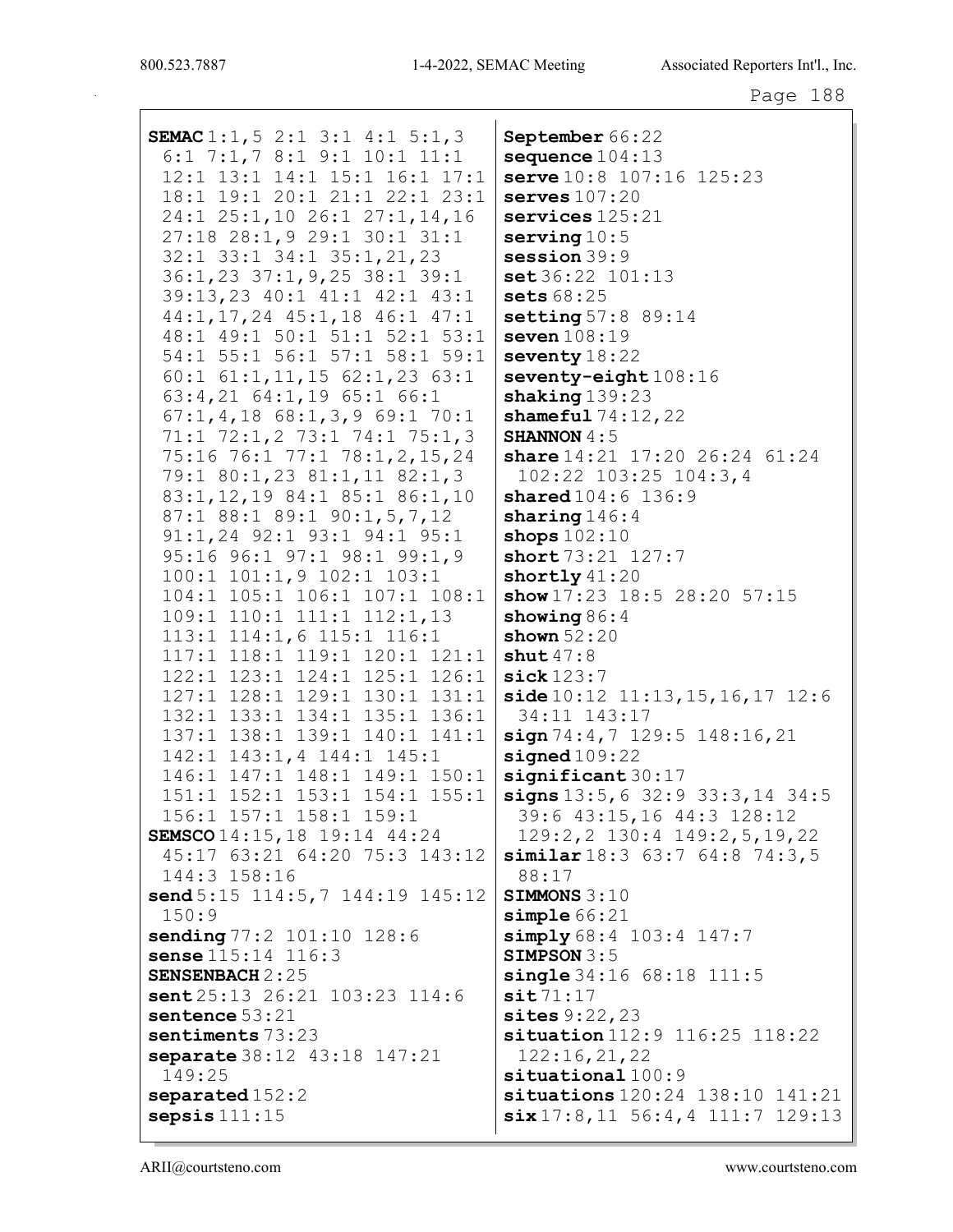six-week 17:8 sixty 19:6 109:9 sixty-eight  $108:17$ sixty-five 126:6 129:21 132:24 147:18  $sixty$ -seven  $18:22$  19:5 size 118:13  $sized112:6$ skill 105:8 skilled 107:11 skills  $100:18$  107:2, 10 skip 94:10 slide 103:23 104:22 112:11 slightly 104:21 slippery 74:10 slope 74:10  $slow 80:4,4$ slower 78:7 slowly 78:23 smaller 148:22 SMITH  $2:24$ sniffs 66:3,19 soft 154:14,19,21 sole 105:10 solitary  $105:10$ solutions 119:11 solve 126:13 130:6 somebody 33:13 75:19 126:20 142:16 144:4 soon 96:12 sooner 132:18 sorry 5:20 9:9 18:10 28:6 30:16 32:16,22 46:24,24 50:21 53:14 55:18 62:16 70:15 94:19 98:3 105:18 106:19 116:9 119:6,14 125:13 144:21 151:3 156:18 157:11 sort 9:19 64:23 102:14 152:2 sound 73:16 sounds 48:17 89:7 96:13 151:10 158:7 space  $14:16$ spacing 13:11 spade 74:21,21 speak 78:14 118:14 131:14 SPEAKER 82:23 speakers 14:5 speaking  $5:5,8$ specific 22:4 29:21 32:11 44:25 62:18 64:22 66:15,16 70:2

79:19 83:14,19 89:22 101:16 102:19 129:6 specifically 36:7 60:15 66:17 66:25 89:19 spell 148:10 spelled 32:22 spelling  $6:5,7$ spending 74:25 153:6 spent  $41:24$   $42:25$ spirit 90:25 115:15 sponsor 22:19 spread  $10:6$ ,  $14$ staff 9:19 11:13 36:8 37:19 123:9 stand 75:8 117:6 standard 44:24 53:18 65:16 72:2 standardized 57:11 107:4 standards 5:9 15:2,16 24:23 25:3,9 27:15 32:10 34:19 40:22 56:17 57:2 61:15,19,20 63:9 70:20 71:3 72:6 79:17 96:3 114:22 118:19 124:13 126:19 143:3 standing  $105:9$ standpoint  $117:12$ stands 147:21 start 19:14, 16 29:4 45:24 64:18 70:25 82:23 83:9 84:4 137:24 145:4 started 12:7, 9 42:5 43:3 66:5 70:24 83:4,6 starts 11:18,19 100:6 state 1:2 5:6 9:18, 24 10:4, 14 11:5 12:10,11,13,13 13:2 16:4 16:17 20:10 21:2,10 22:3,18 51:14 64:24 65:6 70:21 79:18 83:13 100:6 112:10 136:8,12 151:8 159:2 stated 64:17 84:15 92:23 159:4 statement 25:20 43:19 143:24 152:11 statements 78:4 states 74:18 82:4 120:13 statewide 34:16 72:14 116:16 135:2 137:4,4 stating 112:22 statistics 14:22 status 111:10,14 statutory 34:7 83:23 stay 12:25 13:9 14:6 20:9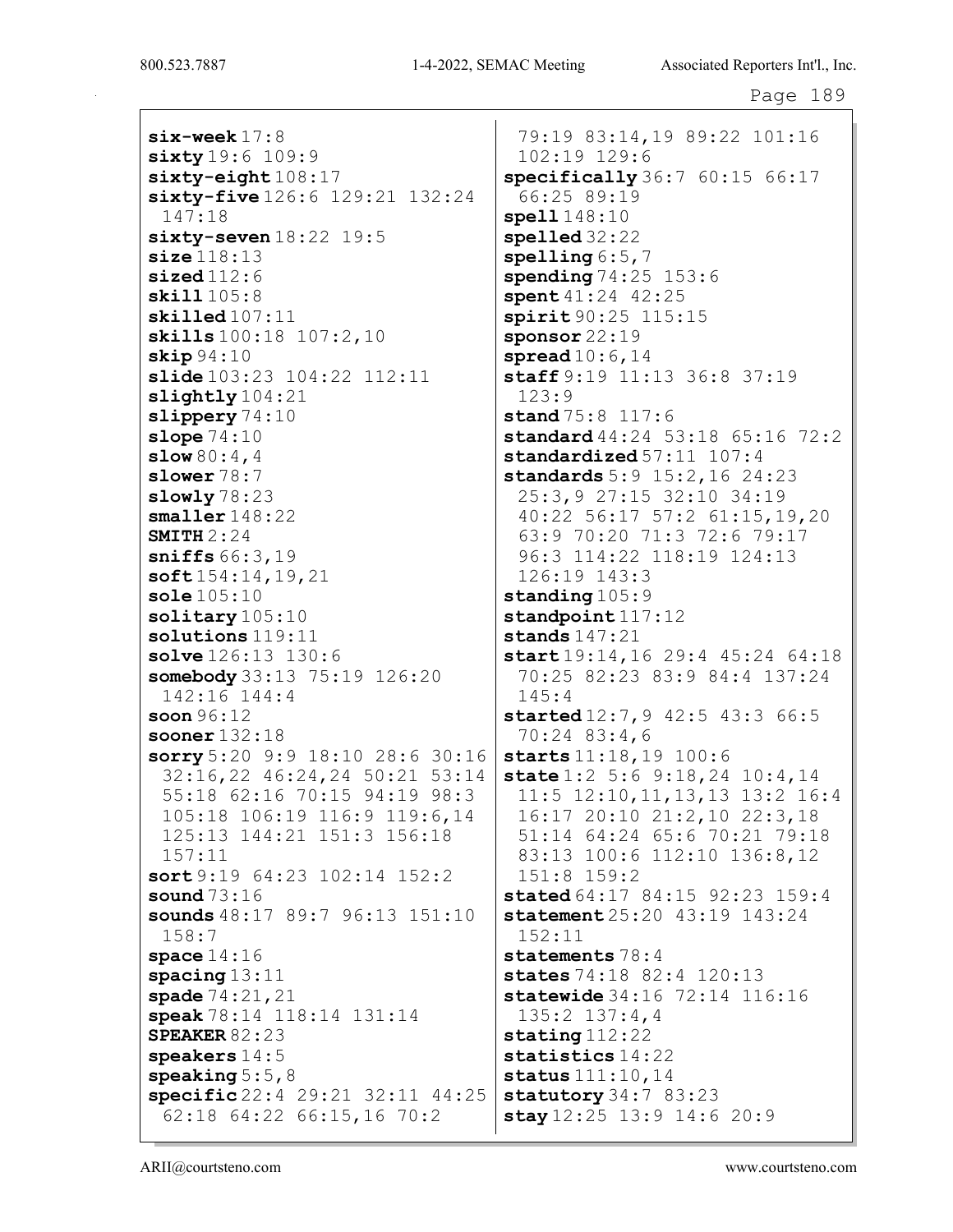step 109:15, 21 110:11 111:3, 4 136:15 146:12 157:17 STEPHEN  $4:6$ Steps 111:2 STEVE  $4:6$ Steven 2:14 4:7,7 8:7,8 sticking 128:21 stimulus 33:13 Stony 107:22,24 stop 46:14 47:17, 21, 24 48:25 83:4 86:12 99:19 138:25 153:20,21 stops  $48:9$ STORM  $4:8$ story  $147:9$ stroke 105:17 111:14 113:15 strong 23:8,11 struggle 118:5 struggling 119:7 stuck 90:21 143:20 studies 57:4 study 57:4, 14, 15 114:11 stuff  $14:7$ style 16:16 subcommittee 106:5 107:19 111:4 subcommittee's 24:15 subject 119:10 submit  $14:2$ subscribed 159:8 substances 65:22 substantiation 67:11 substitute  $69:13$   $80:12$ ,  $16$ ,  $17$ 82:11 90:20 92:2 success 99:15 106:15 109:3,6 110:14,15 successful 13:6,15 106:22 107:3 108:19 112:16 succinylcholine 105:13 109:13 Suffolk 102:12 103:16 104:14 105:24 106:4 107:15 109:20 111:21 112:17,20 113:3,18 137:11 suggest 34:2 71:14 126:10 136:6 147:20 suggested 35:3 42:21 130:19 suggesting 83:17 151:13 suggestion 43:25 68:9 75:10 79:11 129:19 136:22 143:7,9 143:21 144:4 suggestions 102:9

 $sum 65:21 100:3$ superfluous 90:7 supervisor  $107:24$ supply 112:5 113:12 support 9:25 10:12 20:23 68:23 69:20 supported  $66:6$ supporting 71:15 supportive 58:8 supports 9:22 supraglottic 106:13 108:20 112:23 sure 28:8 40:7,10 41:15 43:4 48:6 57:23 70:8 75:7 78:18,24 88:21 96:11 103:24 126:17 132:2 135:21,25 137:3,5  $surge 10:24 11:10 22:14 36:2$ SURPRENANT 4:8 survey  $11:18,18$  100:5, 10, 14, 20 101:2 survival 86:9 SUSIE 4:8 suspended  $115:21$ sustainability 117:12 SWIMBURNE 3:6 switch 57:10,12 symptomatic 41:11 symptoms  $41:3,5$  128:14 Syracuse 10:5 system 12:18,25 20:4 42:8 46:3 69:22 79:24 104:15 106:21 107:14 109:21 111:9 118:8 119:17,22 120:20 systems 65:24 79:23

# T

 $T-T-E-R-S 60:18$ tab 28:16,18 table 46:5 take 8:3 12:17 16:6 17:2,18 18:16,23,24 19:4,5,20 20:12 20:21 21:18 24:2 33:4 41:21 52:5 80:5 132:20 136:7,8 138:20 150:20 151:22 152:16 taken 15:11 33:23 takes 11:19 127:20 131:18  $\texttt{Tableott2:10} \quad 7:4,5,7,10 \quad 8:14,15$ 50:6,7,7 55:16,17,18,20 59:20 59:21,21 85:13,14 88:6,7,7 93:20,21,21 98:13,13,19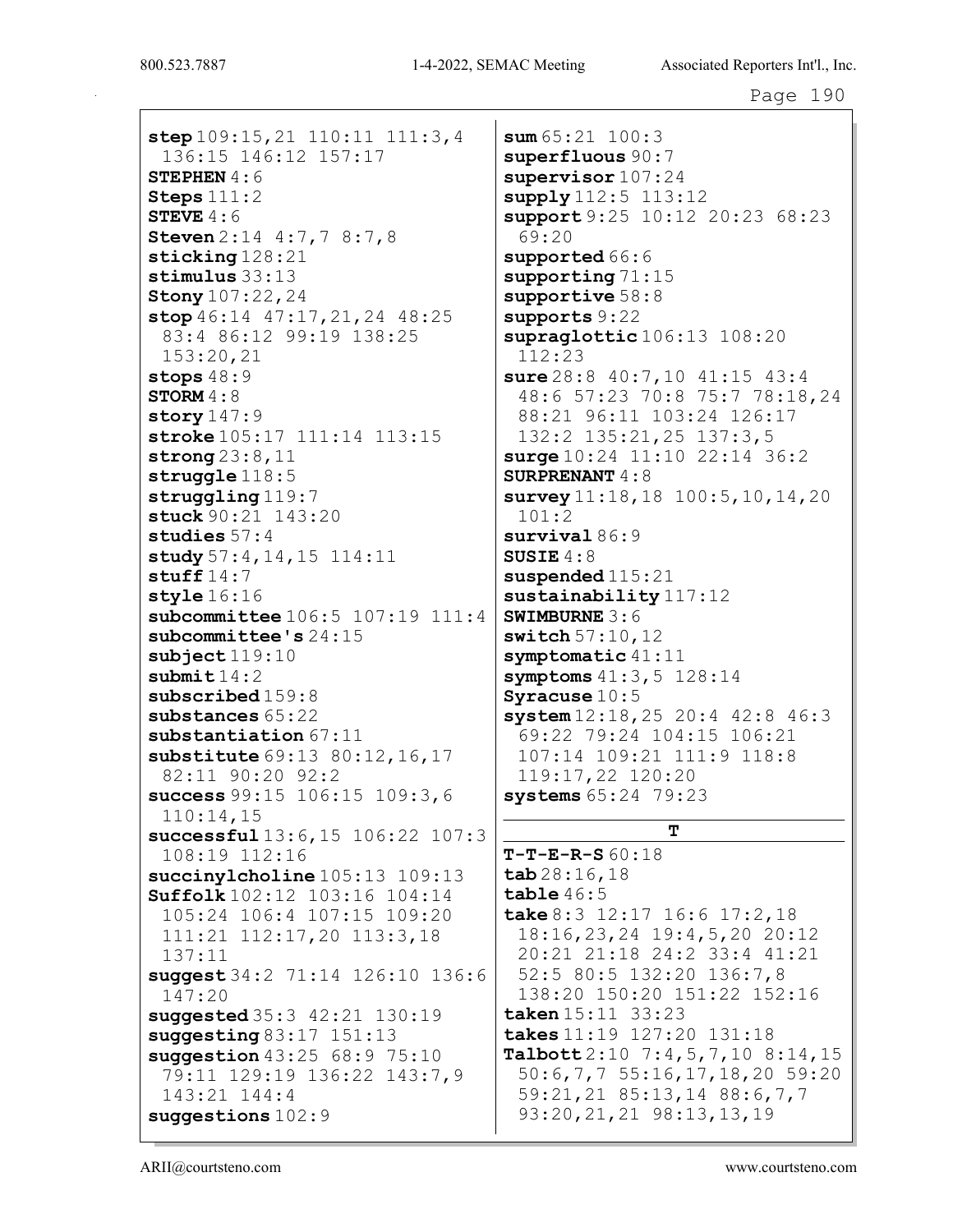157:20,21 talk 5:6 14:19 24:25 72:19 78:23 96:15 122:5 talked 47:14 70:20 77:12 143:23 talking 14:12 40:9 46:14 47:18 47:21,24 49:2 72:17 147:10 tasked 101:9 tax 86:9 TAYLOR 3:16 teachable 110:5 team  $65:3$  146:12 teams 124:7 teamwork 64:5 technically 37:2 teeth 42:17 43:4 120:10 121:7 123:25 124:21,21,23 135:3 teleconsult 62:15,17,19 63:14 65:17 66:9 69:9,20 74:8 94:6 Telehealth 118:24 telemedicine 70:4 telemetry 122:13 123:11,14 126:11 142:2 152:18,19,25 153:6 tell 5:5 25:7 35:4 37:3 telling 38:2 137:24 tells 122:24 141:4 temperature 33:2 34:22 temperatures 145:25 temporarily 44:18 71:17 temporary 36:16,17 44:8 45:16 ten 10:12 11:20 104:12 106:22 108:10 109:13 111:17 113:19 118:11 142:24 145:10,10 tent 151:23 TERESA 4:9 term 15:4,5 72:21 73:22 118:9 127:7 terms 26:2 31:21 36:2 124:18 terrible 36:22 TERRY 4:10 test 83:21 testing 41:11 132:2 Texas 17:24 text 5:15 29:25 textbooks 20:17 thank 5:24 7:10 8:13, 14 17:5 22:8,10 24:7,13 25:2 28:5 29:10 33:15 35:12 36:9 37:20 38:10 53:3 55:21 58:9 60:6,8 65:8 70:10 73:7 75:9 83:24

84:17 85:20 88:13 92:23 94:4 97:19 98:21,21,25 99:8,22,23 99:25 101:6 103:11,12 113:24 113:25 114:9,10,15 115:5,8 116:12 117:20 118:4 119:20 131:2,4 142:20 143:9 155:5,21 158:13,16 thanks 9:10,10 12:6 20:23 22:13 23:16,20 58:10 62:2 70:18 71:20 96:19 103:5 116:20 122:3 123:20,23 124:25 Thanksgiving  $108:24$ that'd 96:15 theirs 139:16 they'd 88:19 thing 10:24 19:19 37:25 38:15 39:12,24 40:4,6 45:25 47:5 62:9 68:19 81:16 89:6 90:24 91:3 102:16 115:8 135:16 137:11 146:20 149:5 things 9:20 11:13 14:17,24 16:11 21:23 22:2,4 28:15 45:5 71:2,14 86:11 94:5 99:8 100:20 125:18 128:19 129:15 136:19 141:24 think 10:22 14:14 16:9 20:7 21:17 22:5 23:4,12,13,22,22 24:21 26:16 28:16,17 31:4 35:24 36:14,21 37:13,16 38:8 39:22 40:14,25 41:13,17,20,23 43:23 45:13 48:17 51:23 52:17 64:23 65:2 68:19 69:5 70:19 71:9 72:3,3,14 73:11 74:9,12 74:17,20,21 76:13,22 77:12 78:10,12 79:13 82:25 83:3,12 88:15 90:14 94:12 95:13 99:20 101:14,25 102:2 108:2 112:12 112:13 113:22 114:24 115:10 115:15,18,24 116:13,14,22 117:2,22 118:9 119:18 120:18 121:13,21,22,25 122:6 123:24 124:12,16,20,24 125:25 126:23 126:25 127:4,5,9,12 128:4,10 128:13 134:11,18 135:15 136:9 136:21 138:7 139:3,11,20,22 140:3 142:15 143:18 145:9,16 146:21 149:4,22,24,24 150:2 150:16,25 151:16,17 156:14 thinking 131:25 thinks 80:9 102:24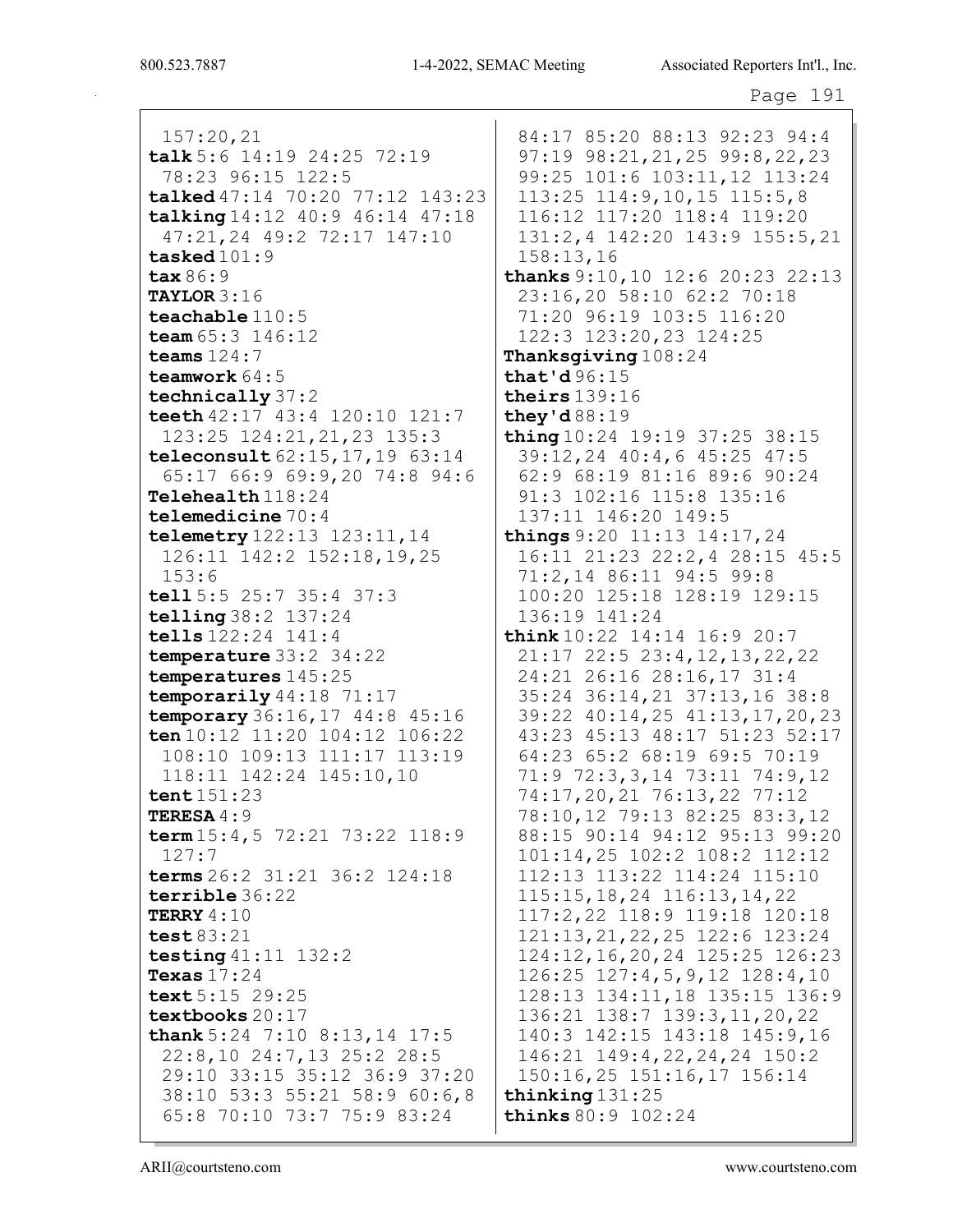third  $32:22$   $47:3$   $69:25$   $86:13$ 111:13 133:24 thirds  $46:15$   $48:2,3$   $50:14,25,25$  $51:356:57$ thirteen  $158:10$ thirty  $13:7$  19:6, 20 26:2 30:21  $31:20$ thirty-six  $18:17,19$  $thirty-six-kilogram 111:20$ THOMAS  $4:10$ THOMPSON 4:10 thought  $20:7$ thoughts  $24:9$ thousand  $18:11, 15, 17, 19, 20, 22$ 18:23 19:5, 6, 7, 20 80:3, 24  $104:17$ **three**  $8:11$   $9:21$   $11:4$   $13:13,13$  $16:15,23$  51:18 52:5,14,15,16 52:23 53:10 56:12 57:6 80:3 80:24 86:14 100:16,17 104:25 105:2 106:20 110:11 111:7 112:25 132:23 133:16 throw  $117:9$ throwing  $70:24$ ticking  $129:16$ tied  $40:16$ ties 41:6 99:16 Tiff 2:16 133:12,13 Tiffany  $6:7$  54:16, 17 58:21 84:12 87:7 92:20 97:9,14,19  $TIM4:11$ time  $1:7$  9:11 12:16 13:12 14:20 22:23 24:5 30:4 31:7 37:23 38:3, 13, 13, 14, 22 39: 21 40: 14 40:23 41:24 43:2 51:21 56:17 57:12 67:5,19 68:23 71:13 74:25 81:25 99:19 104:23 109:10, 11, 12 110:3 111:7 113:9 114:22 118:7,10 119:5 126:20 130:7 131:17 132:11 137:12 138:18 139:2 141:25 142:3 153:5 158:14 159:3 timeframe  $26:2$  $timeframes 31:20$ times  $20:2$  64:3  $102:5$  120:4 **TINKLEPAUGH 3:19**  $\text{title} 29:13.13$ titled  $33:5$ today 6:6 7:9 17:20 19:18 33:24 41:25 49:24 50:18 51:2,4

67:19 69:7 71:10 72:5 73:6 99:17 118:19 121:4 122:2 today's  $61:20$ told 65:20 67:15 120:11  $tomorrow 100:6$  $\texttt{tools}$  100:23 top 29:4, 13 53:17 130:22 132:20 133:17 147:11 topic  $16:2, 2$  $\texttt{total}$  108:10, 16, 21 109:8  $\texttt{totallv}$  119:25 touched  $136:4$ track  $83:16$  $\texttt{traditional}$  16:9  $train16:15,22$  17:11 trained 60:15 105:21 106:23 training  $17:7$  20:16 90:10 100:18 105:5 106:11 107:16,18 transcription 159:5  $transcriptionist 5:7$  $transferred108:7$ transport 29:24 33:19 40:18 42:24 65:16 66:12 67:3 105:20 117:14 120:6 122:12 124:3,19 134:23, 24 135:6, 12 137:13, 18  $139:5, 6, 9, 21$   $141:3, 22$   $142:5$  $151:6, 14$   $152:21$  $transportation 63:15 69:21$  $79:16$ transported 66:3 74:6 120:23  $132:8$ transporting  $67:22$  125:16, 24  $152:13$ transports 125:20 trauma $111:9$ TREANOR  $4:8$ treat  $26:11$  33:19 100:24 135:12  $treated$  $118:17$ treating  $117:14$   $118:24$  $treatment 26:7 29:24 34:24$ 53:23 60:10 67:3 72:12 79:16 94:16 95:18 124:3 141:3 151:6 trending  $64:23$ Trevor  $107:23$ triage  $25:8$   $26:21$   $27:24$   $29:18$ 29:23 34:21 43:17 67:2 79:16 99:17 125:14,19 130:22 triaged  $152:17$  $trial 57:7$  $tried134:25$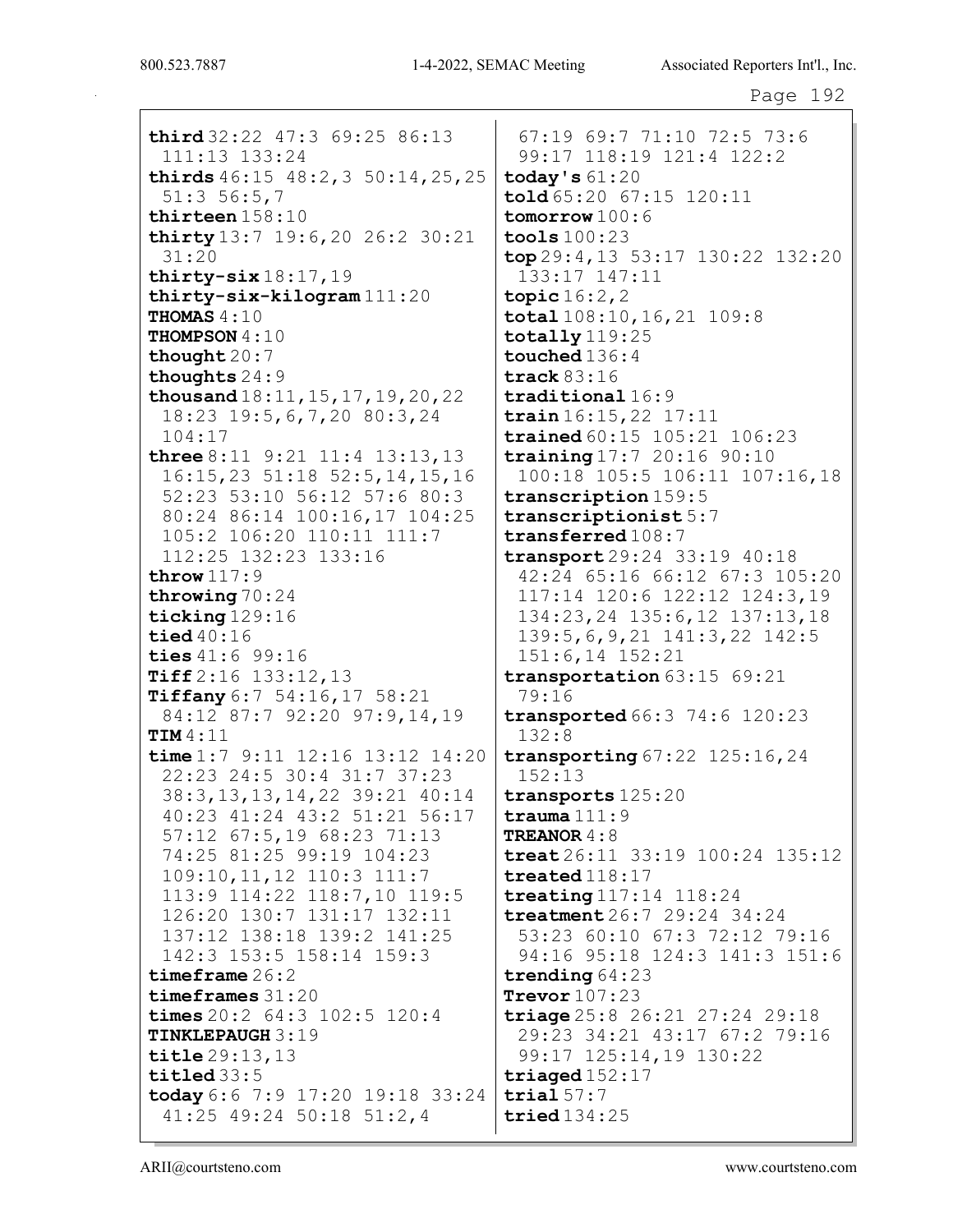**TRISH 4:11** true  $138:11$   $159:6$  $truly 131:25$  $trust39:24$ try 9:12 16:15 39:8 99:3 112:7 125:18 127:20 131:24 trying  $16:12$  24:4 58:4 64:2 75:4 88:22 101:13 114:16 127:5 139:22 142:23 144:23  $153:7$ tube  $109:7$ tubes  $106:23$ Tuesday  $12:2$ **tuned**  $14:6$   $20:9$ turkey  $108:24$  $turn 12:12 18:25$ turned  $13:16$ twelve 13:8 30:23 43:11 twenty 16:18 57:9 118:12 twenty- $56:11$ twenty-five  $100:11$   $112:16,18$ twenty-four 16:18 110:12 136:4 twenty- $six 105:25 127:24$ twenty-three 56:10, 12 twenty-two 108:18 twice  $136:4$ two 8:11  $9:21$  13:21 17:2 25:19 32:19 46:15 47:3 48:2,3 50:14  $50:25,25$  51:3 52:5,9,11,12 53:18 56:5,6 62:13 66:18 67:20 71:14,21 75:2,17 76:18 86:11 99:8 100:15,16 105:7 109:22 111:11,17 112:20 113:12 130:21,23 132:23 133:20 143:5 145:14 152:2,2 157:25 158:12 type  $74:2, 3, 3, 78:7, 20, 139:6$ 145:18 typed  $91:12$ typewritten 159:5 typically 140:7  $\mathbf U$ Uh-huh  $33:10$  $ultime121:9$  $ultimately 66:6 68:20 69:7$ 120:11 127:8 136:2  $umbrella108:4$  $un$ -share  $114:16$  $$ 

 $unclear$  $138:10$ undergo  $105:5$  $underline 147:6$  $underlying 26:5$ understand 12:24 15:25 23:21 42:25 76:21 118:6  $understanding 29:22 66:23 70:22$ understood 47:23 unfortunately  $61:14$   $156:15$ UNIDENTIFIED 82:23  $unintended 131:22$  $unit152:18$  153:6 units 10:11, 12 113:20 124:9 University  $57:5$   $107:22$ unknown  $42:4,5,6,7$ unknowns  $43:3$  $unreasonable 90:15$  $unsucceeds$  $full$  $108:21$  $upcoming 99:12$ update 26:22 99:11 updated 94:8 95:2 107:6 updates 11:12 26:22 upload  $61:13$ uploaded  $61:3,11$ upper  $147:15$ upset 81:10,14 upwards  $12:17$  $UR66:7$ use  $17:3$  61:9 79:14 89:13, 20 90:10 105:20,22 106:18 108:4 111:8,18 113:7 116:15 132:10 134:22 137:22  $useful121:13$ uses  $153:23$  $utilization$  135:24 utilize  $120:20$   $124:4$ 

## $\mathbf{v}$

 $\texttt{vaccine} 9:22,23$ **Val** 5:13,16 7:10 8:13 25:14 26:18 58:2 78:19 85:20 86:23 92:9 96:24 103:24 130:10 Valerie 2:3 47:24 82:16 94:21 101:25 155:22  $valid25:21 30:2$ Valley  $10:11$ **value**  $115:25$   $120:2,4$   $124:24$ **values**  $150:5, 6$ variant 36:3 147:18 ventilator 105:20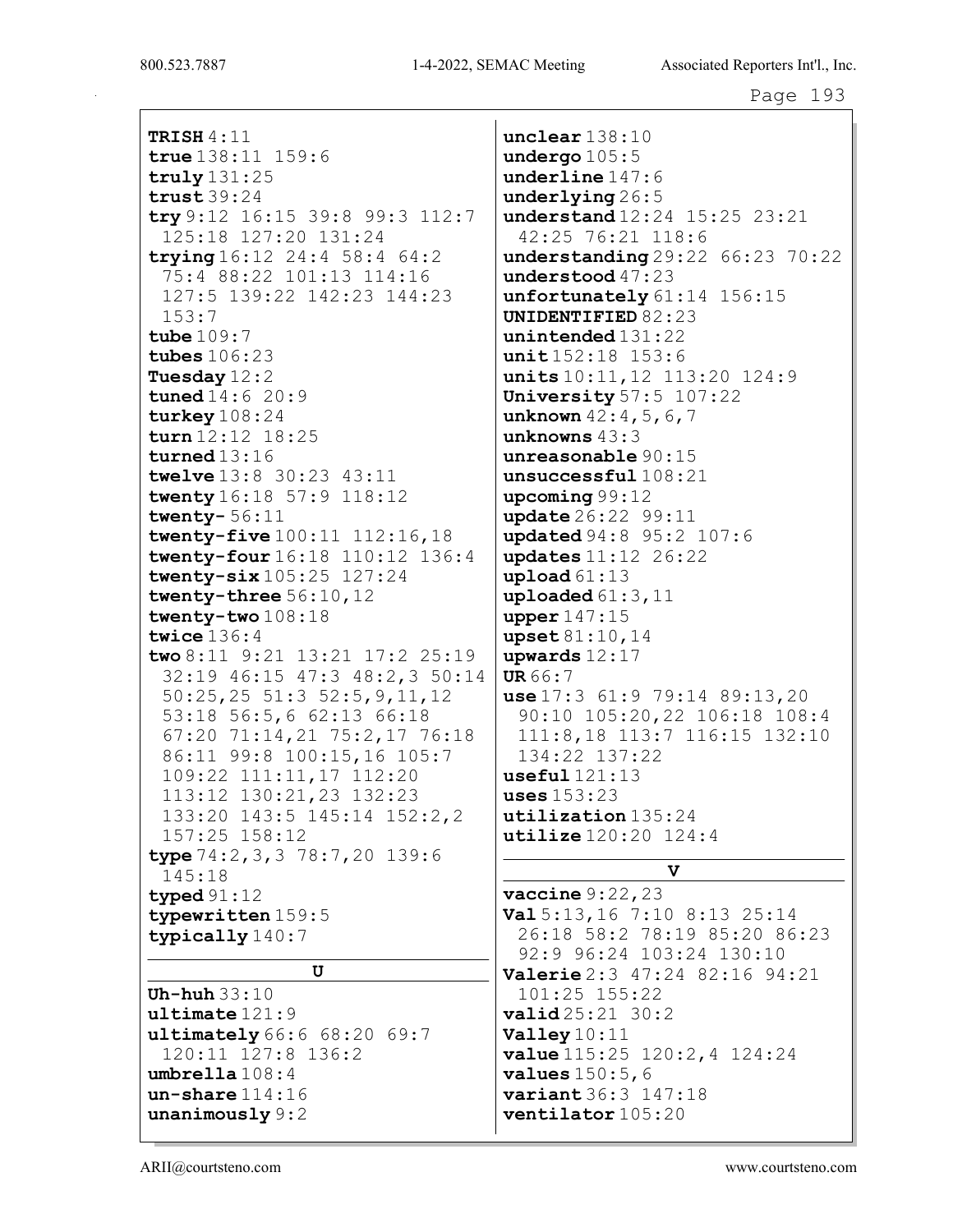VENUE 1:10 **verbiage**  $82:2$   $91:17$ verification 107:2 verify 109:23 version 33:23 34:16 35:13 107:7 130:13,15 141:2 143:6 144:10 144:11,16 145:15,20 146:10 versions 34:15 143:5 versus 26:2 31:20 62:25 72:9,13 129:9,16 vetoed 135:2 vetted 7:8 VICTOR 4:12 video 106:12,14 113:8 view 9:17 142:25 VINCENT 4:12 VIOLANTE 3:11 viral 25:8 26:21 27:24 34:20 37:8 114:23 121:2 130:22 133:18 virtual 13:12,14 38:20,20 39:17 virtually 12:3 visible 61:12 vital 13:5,6 32:9 33:3,14 34:4 39:6 43:15,16 44:2 74:4 128:12 129:2,2,5 130:4 149:2 149:5,19,21 voice 119:15 volume 123:3 volumes 41:13 138:15 vote 39:13,22 44:7,10,17 45:3 47:3,3,5,9,23 48:3,9,10,11,13 48:14 52:19 53:5 56:17 57:24 63:5 68:9,13,14 69:13,18,18 75:25 77:12 80:17 82:17 83:6 83:9 84:2,3 86:20 90:19 91:4 92:9,10 95:14 96:22,24 97:18 126:2 127:12,21 130:12 131:14 131:14 140:22 152:8 155:15,23 voted 25:10 26:3 31:23 115:10 126:18 130:16 131:7 140:2 votes  $46:15$ voting 46:20 47:15,16,17 48:2,6 48:7 50:18,25 56:8,9 W wait 40:21 41:16 45:14 62:8 82:21,21 102:5 147:23 waiting 62:12 118:12 119:8 waivers 117:13 wall 14:13,16 45:22,23 WALLERS 139:3 Walter 73:18 Walters 2:11 7:11,12,12 45:20 45:21 50:8,9,9 55:22,23,23 59:22,23,23,24 65:10,13 70:14 70:14,15,17 73:11,11,14,15,19 76:2 85:15,16,16 88:8,9,9 93:23,24,24 98:14,15,15 127:25 128:2,4 130:19 149:13 157:22,23,23 want 8:17,24 12:21 17:18,19 23:2 24:2 27:3 34:5 38:5 41:4 41:25 43:19 46:5,11 47:8 54:8 58:12 62:20 67:24 74:11 76:9 76:13,14,19 77:8 79:14 86:19 88:18 90:23 104:4,12 115:20 118:14 120:20,22 121:24 122:5 122:22 123:24 124:21 127:8 128:22 131:9 132:14 136:10 140:9,13,20 141:9 142:13 145:15 149:23 151:11 155:18 wanted 7:6 14:21 20:6 58:4 120:25 121:19 123:16 wants 16:20,21 30:21 37:22 90:18,20 102:11 121:3 126:20 132:17 144:4 152:15 warning 142:22 Washko 2:18 8:9 117:9 wasn't 12:11 23:6,19 38:12 103:24 108:25 119:24 140:3 waste 142:2 wasted 114:22 153:5 wasting 104:22 141:25 wave 9:15 37:9 way 17:22 23:13 27:20 31:11 37:19 41:13,18 44:11,19 45:6 45:19 62:7 66:10 71:16 72:16 77:2 78:20 101:3 122:8 124:8 124:22 125:22 141:18 ways 15:24 71:2 we'll 13:17 14:12,17,19 29:19 61:8 76:25 91:11,12 121:9 we're 7:8 13:3,5 15:4,22 16:11 16:14,15,17,24 17:7 18:17,22 19:6,18 20:17,18,18 23:23 24:24 34:10 35:25 40:8,9 42:19 43:9,15 45:22 46:19 47:15,16,17 48:6,7,7 62:12 64:23 70:2,9 71:9 73:17 75:7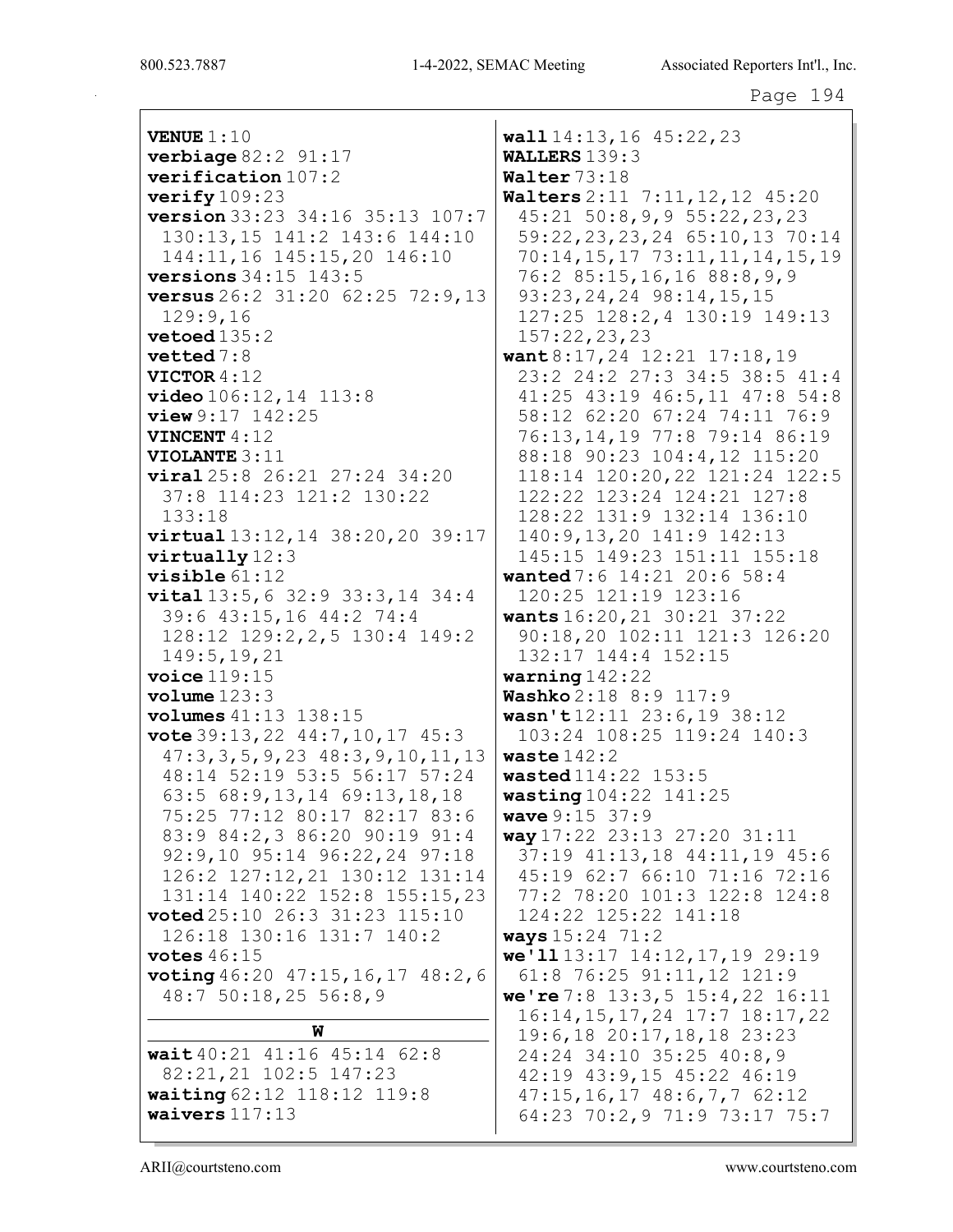75:11 76:4,7 80:10 82:13 99:2 weight 57:10 110:10 111:20 99:11 101:13 107:17 114:24 welcome 7:7 8:14, 15 29:11 90:9  $118:7, 7, 11, 11$   $119:2, 2, 3, 4, 8$  $90:12$   $103:14$ 120:11 121:3,4 123:8 125:23 WENDY  $4:13$ 127:4 128:7 134:5,6 136:16 went 17:24 18:3 46:21 105:3 137:3 138:12, 25 139:10, 21  $145:25$ 140:13 142:10, 21 143:20 144:8 weren't128:8 137:12 145:9,10 148:8 149:5,24 WEST  $3:7$ 150:17,25 151:2 153:4 western  $10:5$  73:15 we've  $10:7$  12:12, 16 14:24 15:14 whatsoever  $42:15$   $43:4$   $66:10$ 24:19 41:24 43:10 47:14 71:14 wheelhouse  $96:9$ 89:3 102:6 105:15 108:3,9 WHEREOF  $159:8$ 109:17 111:17 121:25 145:7 whichever  $72:6$  $146:6$ WICELENSKI 50:11 WebEx  $1:1, 10$   $2:1$   $3:1$   $4:1$   $5:1$ Wicelinski 2:11 7:13, 14, 14 6:1 7:1 8:1 9:1 10:1 11:1 50:10,11 55:24,25,25 59:25 12:1 13:1 14:1 15:1 16:1 17:1  $60:2, 2, 3, 5$  85:17, 18, 18 88:10 18:1 19:1 20:1 21:1 22:1 23:1 88:11,11 93:25 94:2,2 96:4,5 24:1 25:1 26:1 27:1 28:1 29:1 96:11, 14, 19 98:4, 16, 17, 17 30:1 31:1 32:1 33:1 34:1 35:1  $157:24.25$ 36:1 37:1 38:1 39:1 40:1 41:1 wide  $79:25$ 42:1 43:1 44:1 45:1 46:1 47:1 **WIEDMAN 3:4** 48:1 49:1 50:1 51:1 52:1 53:1 WILLIAM  $4:13$ 54:1 55:1 56:1 57:1 58:1 59:1  $willing 103:2 152:8$  $60:1$   $61:1$   $62:1$   $63:1$   $64:1$   $65:1$ windy  $5:4$ 66:1 67:1 68:1 69:1 70:1 71:1 **Winslow** 2:17 3:15 102:13 103:15 72:1 73:1 74:1 75:1 76:1 77:1  $103:16, 17, 19, 23$   $104:5, 6, 9, 11$ 78:1 79:1 80:1 81:1 82:1 83:1 113:25 114:3, 4, 12, 16 137:8, 10 84:1 85:1 86:1 87:1 88:1 89:1  $137:11$   $138:11$ 90:1 91:1 92:1 93:1 94:1 95:1 wisdom  $68:3$ 96:1 97:1 98:1 99:1 100:1  $\texttt{ wish}$ 112:6 101:1 102:1 103:1 104:1 105:1 withdrawal 60:10,13 94:16 95:18 106:1 107:1 108:1 109:1 110:1 **WITNESS**  $159:8$ 111:1 112:1 113:1 114:1 115:1 wondering 33:22 116:1 117:1 118:1 119:1 120:1 word  $70:24$ 121:1 122:1 123:1 124:1 125:1 wording 134:11 135:9 139:19 126:1 127:1 128:1 129:1 130:1 words  $152:2$ 131:1 132:1 133:1 134:1 135:1 wordsmithing  $43:19$ 136:1 137:1 138:1 139:1 140:1 work  $5:8,10$  15:18 16:4,5 21:8 141:1 142:1 143:1 144:1 145:1 22:5 65:2 69:10 99:10, 14, 17 146:1 147:1 148:1 149:1 150:1 102:6 113:21 119:2,4 136:16 151:1 152:1 153:1 154:1 155:1 worked  $33:24$ 156:1 157:1 158:1 159:1 working 13:4 14:25 15:7, 8, 15, 19 website  $114:14$ 15:25 19:2, 17, 21 102:9 123:8 week 12:2 16:13 17:9,10 23:13 128:8 144:8 145:8 35:14 99:6 143:2,4 works  $34:13$ weekend  $16:25$ world  $40:15$ weeks 17:2,8 20:12 23:4 143:5 worry 85:24 146:14 weigh  $57:16$   $74:18$ worrying  $40:8$ weighed  $77:15$ worth  $144:23$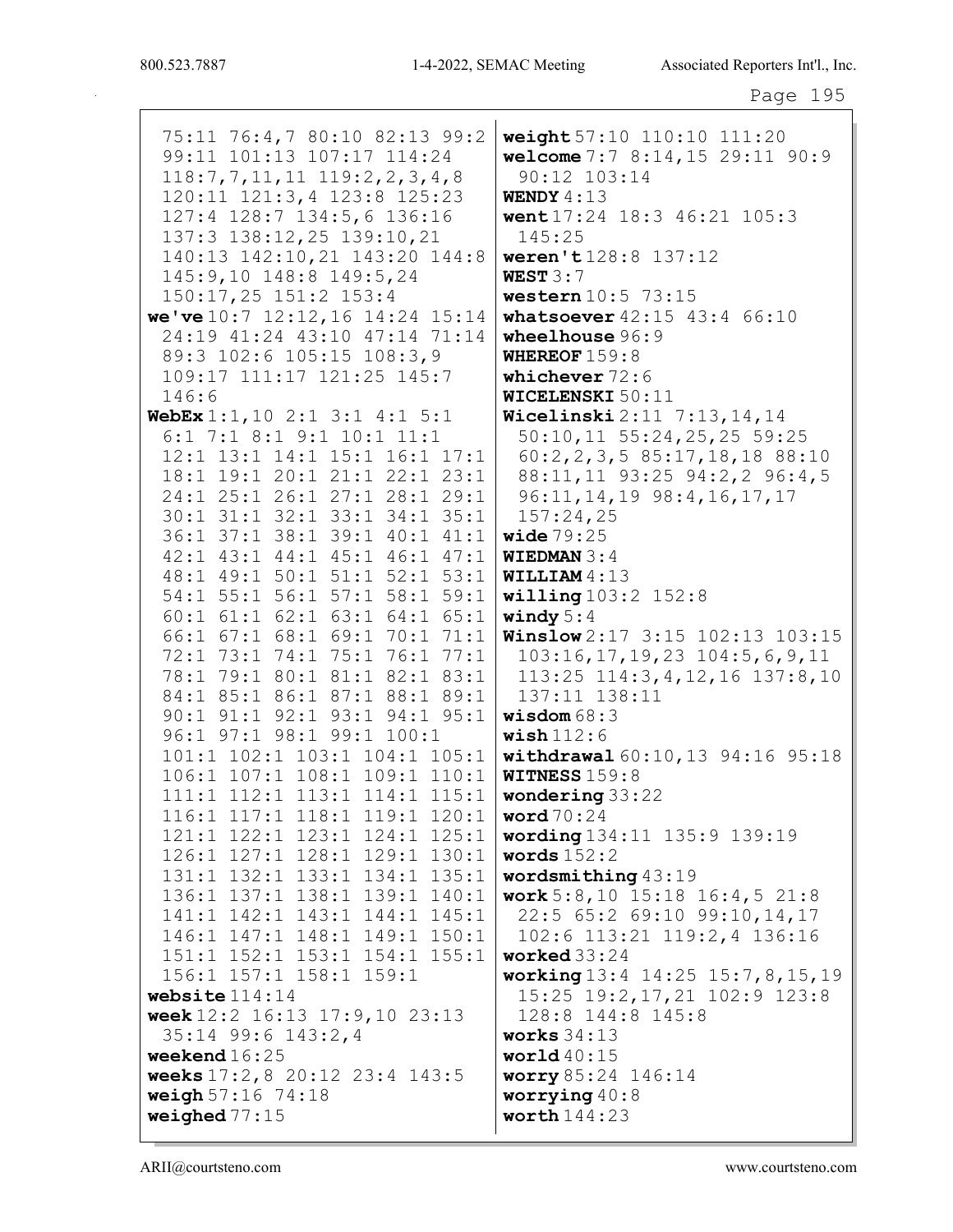|                                                                                                                                                                                                                                                                                                                                                                                                                                                                                                                                                                                                                  | Page 196                                                                                                                                                                                                                                                                                                                                                                                                                                                                                                                                                                                                                  |
|------------------------------------------------------------------------------------------------------------------------------------------------------------------------------------------------------------------------------------------------------------------------------------------------------------------------------------------------------------------------------------------------------------------------------------------------------------------------------------------------------------------------------------------------------------------------------------------------------------------|---------------------------------------------------------------------------------------------------------------------------------------------------------------------------------------------------------------------------------------------------------------------------------------------------------------------------------------------------------------------------------------------------------------------------------------------------------------------------------------------------------------------------------------------------------------------------------------------------------------------------|
| <b>wow</b> $17:25$<br>wrapped 128:5<br>write 60:19 142:11, 11<br>writing $71:18$<br>written 31:13 107:5 108:12<br>124:9 132:3<br>wrong 32:22 40:4 51:23 62:11<br>X                                                                                                                                                                                                                                                                                                                                                                                                                                               | 18:1 19:1 20:1 21:1 22:1 23:1<br>24:1 25:1 26:1 27:1 28:1 29:1<br>30:1 31:1 32:1 33:1 34:1 35:1<br>36:1 37:1 38:1 39:1 40:1 41:1<br>42:1 43:1 44:1 45:1 46:1 47:1<br>48:1 49:1 50:1 51:1 52:1 53:1<br>54:1 55:1 56:1 57:1 58:1 59:1<br>60:1 61:1 62:1 63:1 64:1 65:1<br>66:1 67:1 68:1 69:1 70:1 71:1                                                                                                                                                                                                                                                                                                                     |
| x71:12,12<br>Y                                                                                                                                                                                                                                                                                                                                                                                                                                                                                                                                                                                                   | 72:1 73:1 74:1 75:1 76:1 77:1<br>78:1 79:1 80:1 81:1 82:1 83:1                                                                                                                                                                                                                                                                                                                                                                                                                                                                                                                                                            |
| yeah 21:15 22:12, 24 27:9 28:19<br>28:21 44:21 45:8 52:6 53:2<br>57:25 62:5 68:6 75:3 77:10,24<br>78:8 81:17 83:8 89:9 91:14<br>95:25 96:14 116:12 123:23,23<br>135:13 137:10 139:25 140:11<br>142:15,19 144:16 146:16,22,23<br>146:25 147:25 148:2,3,7,18<br>149:7 150:18,19 152:11 153:2<br>153:11 154:3 156:2 158:19<br>year 12:17 13:9, 12, 17, 20 14:8<br>14:12 17:2 24:25 35:23 57:13<br>100:4,10 104:13 108:11,15<br>129:13<br>year's $14:9$<br>years 18:6 21:11 57:14 105:20<br>106:14,20 108:10 109:17<br>111:17,19 113:19 133:22 148:9<br>148:21<br>YEDIDYAH 2:7<br>$y$ ellow $96:2$<br>$yes - 156:23$ | 84:1 85:1 86:1 87:1 88:1 89:1<br>90:1 91:1 92:1 93:1 94:1 95:1<br>96:1 97:1 98:1 99:1 100:1<br>101:1 102:1 103:1 104:1 105:1<br>106:1 107:1 108:1 109:1 110:1<br>111:1 112:1 113:1 114:1 115:1<br>116:1 117:1 118:1 119:1 120:1<br>121:1 122:1 123:1 124:1 125:1<br>126:1 127:1 128:1 129:1 130:1<br>131:1 132:1 133:1 134:1 135:1<br>136:1 137:1 138:1 139:1 140:1<br>141:1 142:1 143:1 144:1 145:1<br>146:1 147:1 148:1 149:1 150:1<br>151:1 152:1 153:1 154:1 155:1<br>156:1 157:1 158:1 159:1<br>1:0153:25<br>11th $12:2$<br>12:021:75:2<br>158 159:6<br>15th 38:21<br>17th 14:10, 12<br>19th 159:9<br>$\overline{2}$ |
| York 1:2 10:13 34:17 36:24 58:8<br>68:16 71:3 83:13 112:10                                                                                                                                                                                                                                                                                                                                                                                                                                                                                                                                                       | 2011 104:25                                                                                                                                                                                                                                                                                                                                                                                                                                                                                                                                                                                                               |
| 116:24 117:8 123:4,15 124:16<br>139:16 141:19 151:7,11 153:3<br>159:2<br>YOUNG $2:18$                                                                                                                                                                                                                                                                                                                                                                                                                                                                                                                            | 201818:10<br>201918:10,18<br>2020109:4 124:9 140:25<br>202118:21 66:22 108:14,16<br>20221:6 14:10,12 159:9                                                                                                                                                                                                                                                                                                                                                                                                                                                                                                                |
| z.                                                                                                                                                                                                                                                                                                                                                                                                                                                                                                                                                                                                               | $21 - 1379:5$                                                                                                                                                                                                                                                                                                                                                                                                                                                                                                                                                                                                             |
| 0<br>$\mathbf 1$<br>1159:6                                                                                                                                                                                                                                                                                                                                                                                                                                                                                                                                                                                       | $21 - 1479:5$<br>211365:23 66:6<br>21st67:8<br>2613:18<br>29th 66:22                                                                                                                                                                                                                                                                                                                                                                                                                                                                                                                                                      |
| $1 - 4 - 20221:12:13:14:15:1$<br>$6:1$ 7:1 8:1 9:1 10:1 11:1                                                                                                                                                                                                                                                                                                                                                                                                                                                                                                                                                     | 3                                                                                                                                                                                                                                                                                                                                                                                                                                                                                                                                                                                                                         |
| 12:1 13:1 14:1 15:1 16:1 17:1                                                                                                                                                                                                                                                                                                                                                                                                                                                                                                                                                                                    | $3:081:7$ 158:22                                                                                                                                                                                                                                                                                                                                                                                                                                                                                                                                                                                                          |